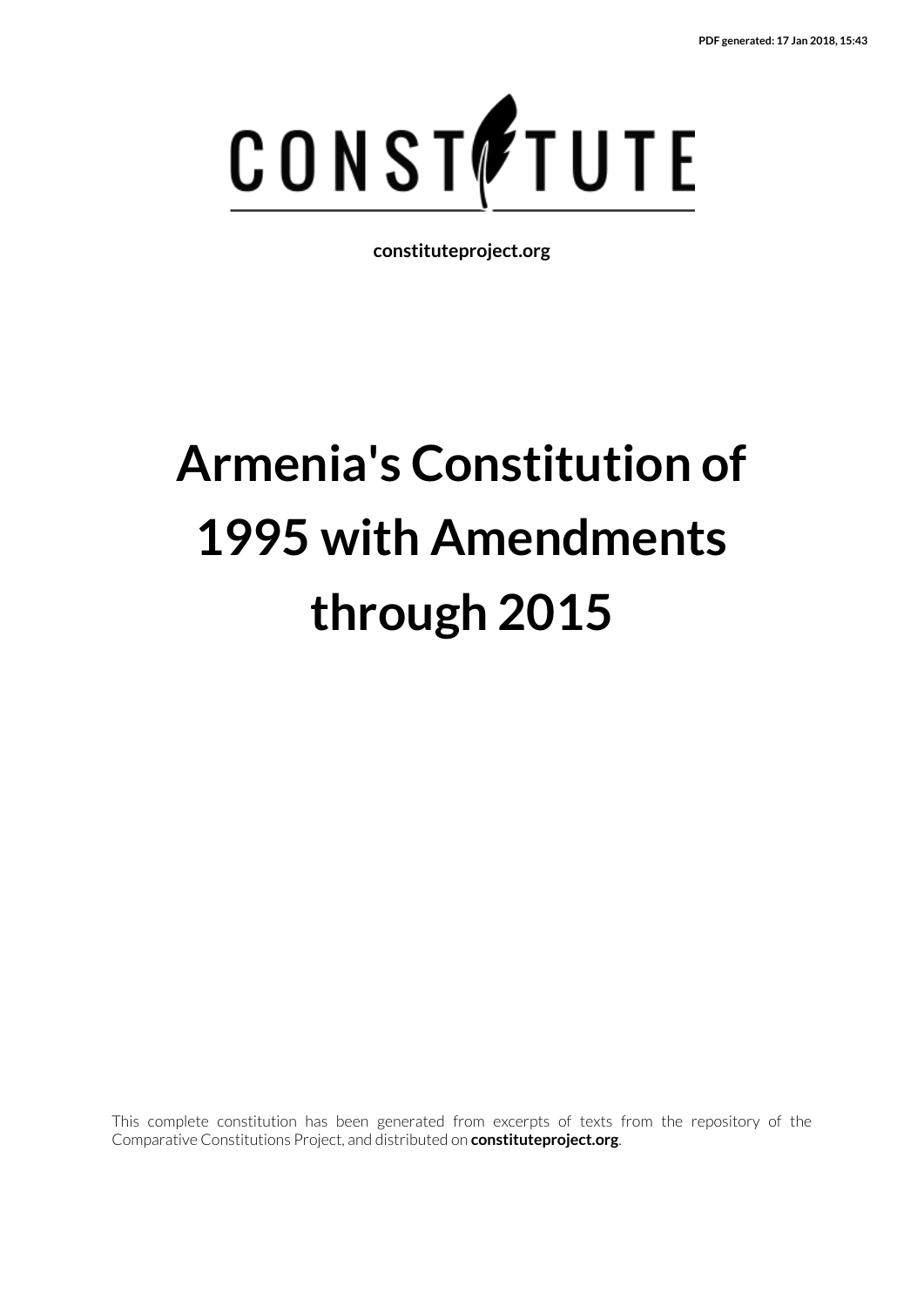#### **Table of contents**

| CHAPTER 1: THE FOUNDATIONS OF CONSTITUTIONAL ORDER 9                                          |
|-----------------------------------------------------------------------------------------------|
| Article 3: The Human Being, His Dignity, Fundamental Rights, and Freedoms 9                   |
| Article 4: The Principle of Separation and Balance of the Powers                              |
|                                                                                               |
|                                                                                               |
|                                                                                               |
|                                                                                               |
|                                                                                               |
|                                                                                               |
|                                                                                               |
| Article 12: Preservation of the Environment and Sustainable Development 11                    |
|                                                                                               |
|                                                                                               |
| Article 15: Promotion of Culture, Education, and Science, Protection of the Armenian language |
|                                                                                               |
|                                                                                               |
|                                                                                               |
|                                                                                               |
|                                                                                               |
|                                                                                               |
|                                                                                               |
| CHAPTER 2: FUNDAMENTAL RIGHTS AND FREEDOMS OF THE HUMAN                                       |
|                                                                                               |
|                                                                                               |
|                                                                                               |
|                                                                                               |
| Article 26: The Prohibition of Torture, Inhuman or Degrading Treatment or Punishment 14       |
|                                                                                               |
|                                                                                               |
|                                                                                               |
|                                                                                               |
| Article 31: Inviolability of Private and Family Life and of Honor and Reputation 15           |
|                                                                                               |
|                                                                                               |
|                                                                                               |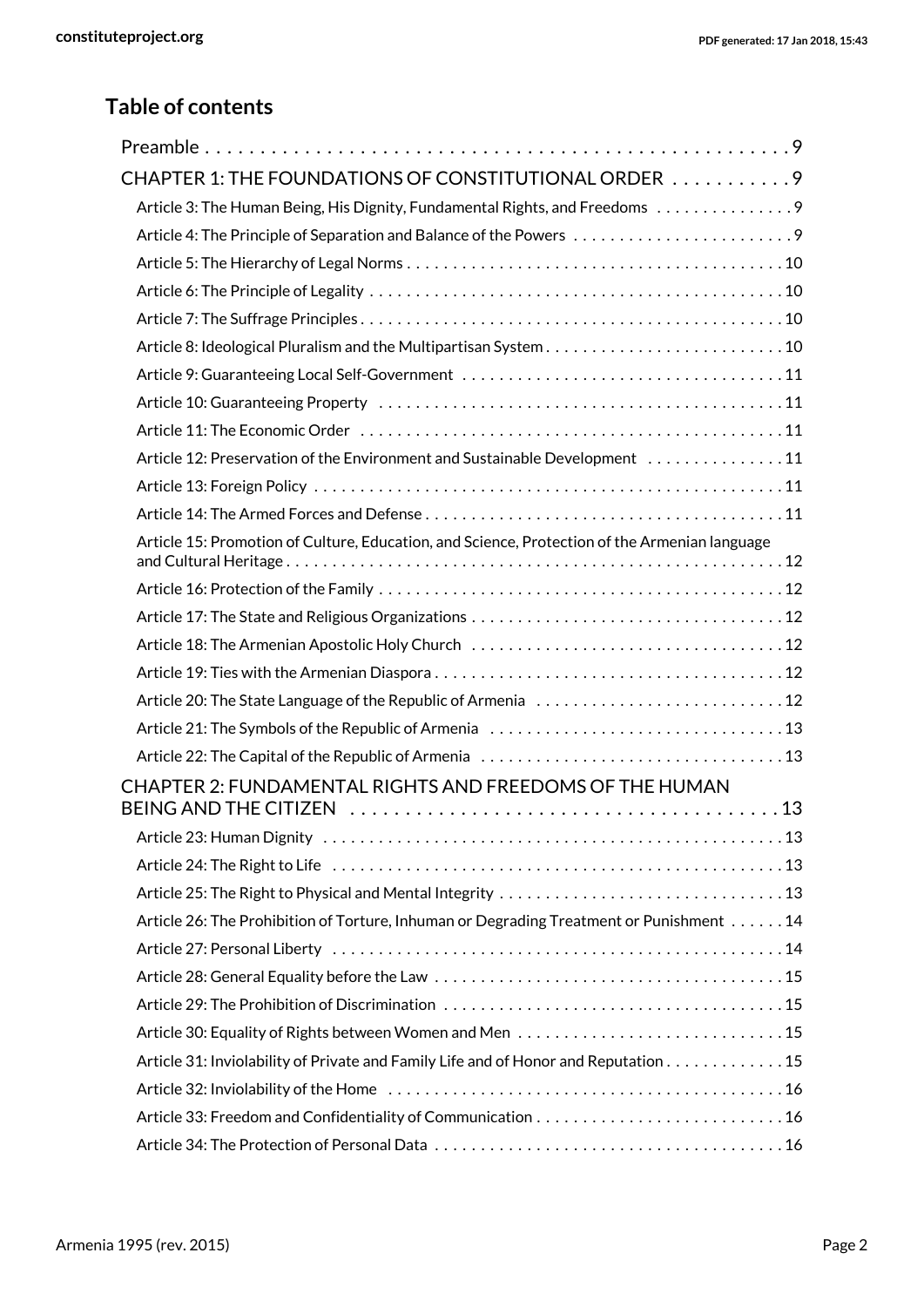| Article 46: The Right to Create a Party and to Become a Member of a Party 20                   |
|------------------------------------------------------------------------------------------------|
|                                                                                                |
|                                                                                                |
|                                                                                                |
|                                                                                                |
|                                                                                                |
| Article 52: The Right to Apply to the Human Rights Defender 22                                 |
|                                                                                                |
|                                                                                                |
| Article 55: The Prohibition of Deportation or Extradition 23                                   |
|                                                                                                |
|                                                                                                |
|                                                                                                |
| Article 59: The Freedom of Economic Activities and Guaranteeing Economic Competition 24        |
|                                                                                                |
| Article 61: The Right to Judicial Protection and the Right to Apply to International Bodies of |
|                                                                                                |
|                                                                                                |
|                                                                                                |
| Article 65: The Right to Be Exempted from the Duty to Testify26                                |
|                                                                                                |
| Article 67: The Right to Defend Oneself from Charges 26                                        |
|                                                                                                |
|                                                                                                |
|                                                                                                |
| Article 71: The Principle of Guilt and the Principle of Proportionality of Punishment 27       |
| Article 72: The Principle of Legality in Defining Crimes and Imposing Penalties 27             |
|                                                                                                |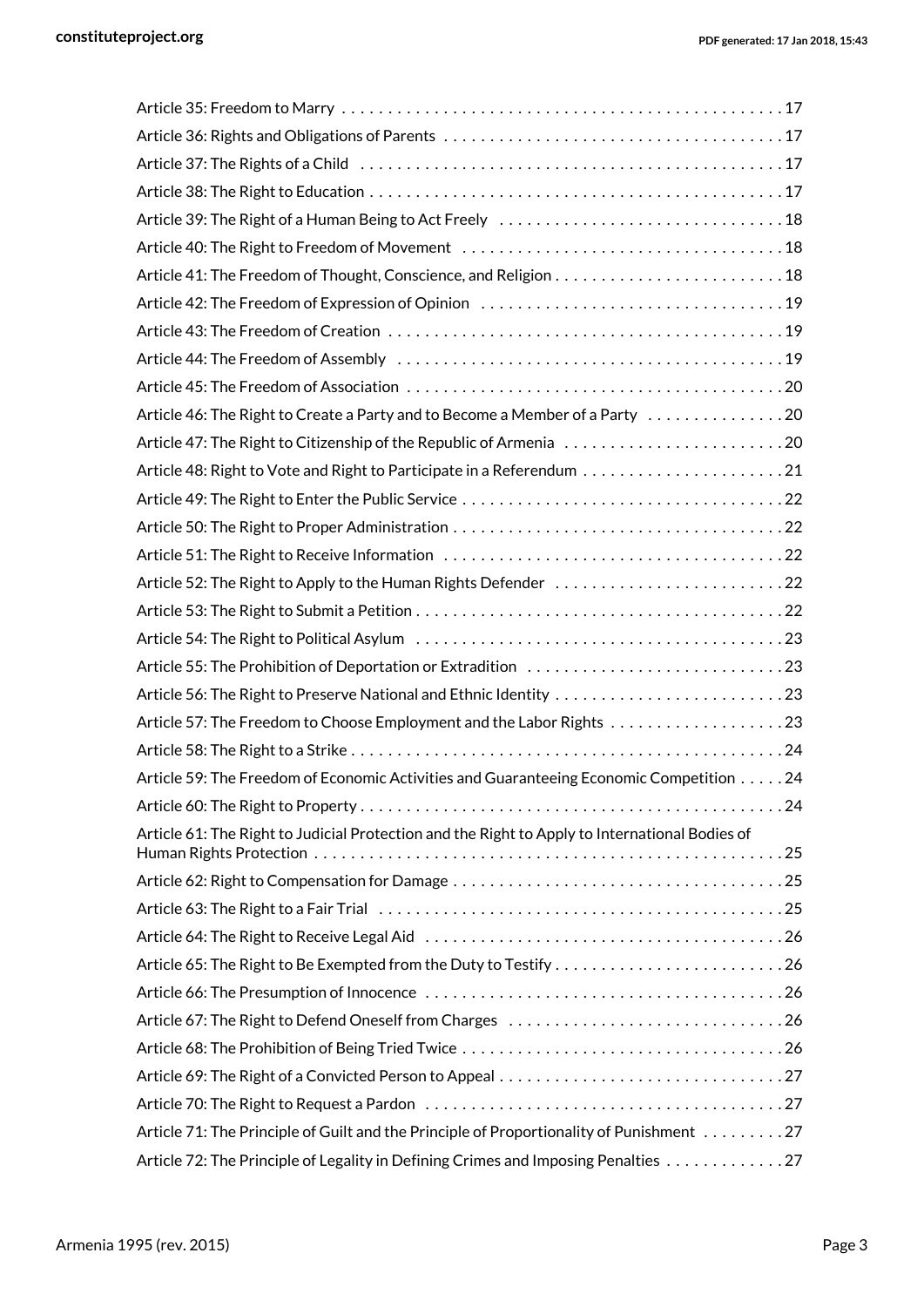| Article 74: The Applicability of Fundamental Rights and Freedoms in Respect of Legal Persons 27                                                                                                          |  |
|----------------------------------------------------------------------------------------------------------------------------------------------------------------------------------------------------------|--|
| Article 75: Organizational Structures and Procedures for the Exercise of Fundamental Rights                                                                                                              |  |
| Article 76: Restrictions of Fundamental Rights and Freedoms in Emergency Situations or                                                                                                                   |  |
| Article 77: The Prohibition of Abuse of Fundamental Rights and Freedoms 28                                                                                                                               |  |
|                                                                                                                                                                                                          |  |
|                                                                                                                                                                                                          |  |
| Article 80: Inviolability of the Essence of Provisions on Fundamental Rights and Freedoms 28                                                                                                             |  |
| Article 81: Fundamental Rights and Freedoms and the International Legal Practice 28                                                                                                                      |  |
| CHAPTER 3: LEGISLATIVE GUARANTEES AND MAIN OBJECTIVES OF STATE<br>POLICY IN THE ECONOMIC, SOCIAL, AND CULTURAL SPHERES. 29                                                                               |  |
|                                                                                                                                                                                                          |  |
|                                                                                                                                                                                                          |  |
|                                                                                                                                                                                                          |  |
|                                                                                                                                                                                                          |  |
|                                                                                                                                                                                                          |  |
|                                                                                                                                                                                                          |  |
| CHAPTER 4: THE NATIONAL ASSEMBLY 31                                                                                                                                                                      |  |
| Article 88: The Status and Functions of the National Assembly 31                                                                                                                                         |  |
| Article 89: The National Assembly Composition and Election Procedure31                                                                                                                                   |  |
|                                                                                                                                                                                                          |  |
|                                                                                                                                                                                                          |  |
| Article 92: Extraordinary Election of the National Assembly 32                                                                                                                                           |  |
|                                                                                                                                                                                                          |  |
|                                                                                                                                                                                                          |  |
|                                                                                                                                                                                                          |  |
|                                                                                                                                                                                                          |  |
| Article 97: Remuneration Amount and Other Safeguards of Activities of a Parliamentarian 33                                                                                                               |  |
|                                                                                                                                                                                                          |  |
|                                                                                                                                                                                                          |  |
| Article 100: Extraordinary Sessions and Sittings of the National Assembly 34                                                                                                                             |  |
|                                                                                                                                                                                                          |  |
|                                                                                                                                                                                                          |  |
| Article 103: The Adoption of Laws, National Assembly Decisions, Statements, and Addresses 34                                                                                                             |  |
| Article 104: The National Assembly Chairman and Deputy Chairmen, and the National<br>Assembly Council is interested in the contract of the contract of the contract of the contract of the contract $35$ |  |
|                                                                                                                                                                                                          |  |
| Article 106: The Standing Committees of the National Assembly 35                                                                                                                                         |  |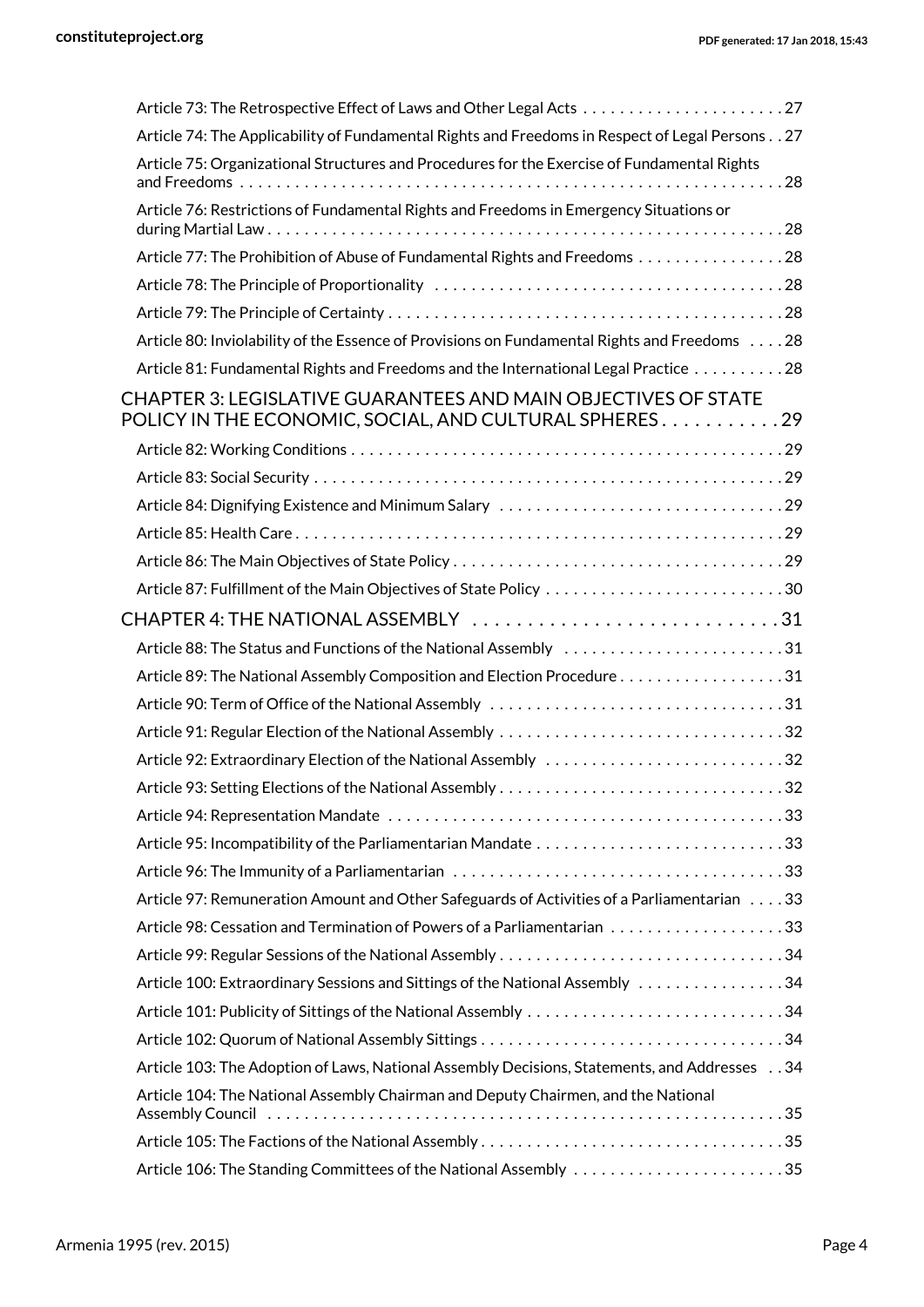| Article 107: Temporary Committees of the National Assembly 36                           |  |
|-----------------------------------------------------------------------------------------|--|
|                                                                                         |  |
|                                                                                         |  |
|                                                                                         |  |
|                                                                                         |  |
| Article 112: Oral and Written Questions of Parliamentarians 37                          |  |
|                                                                                         |  |
|                                                                                         |  |
| Article 115: Expressing Non-Confidence in the Prime Minister 38                         |  |
| Article 116: Ratification, Suspension, or Renunciation of International Treaties 39     |  |
|                                                                                         |  |
|                                                                                         |  |
|                                                                                         |  |
|                                                                                         |  |
|                                                                                         |  |
|                                                                                         |  |
| CHAPTER 5: THE PRESIDENT OF THE REPUBLIC 41                                             |  |
|                                                                                         |  |
| Article 124: Term of Office of and Requirements on the President of the Republic 41     |  |
| Article 125: Election Procedure of the President of the Republic 42                     |  |
|                                                                                         |  |
|                                                                                         |  |
|                                                                                         |  |
|                                                                                         |  |
|                                                                                         |  |
|                                                                                         |  |
| Article 132: Powers of the President of the Republic in the Area of Foreign Policy 43   |  |
| Article 133: Powers of the President of the Republic in the Area of Armed Forces 44     |  |
|                                                                                         |  |
|                                                                                         |  |
|                                                                                         |  |
|                                                                                         |  |
|                                                                                         |  |
|                                                                                         |  |
|                                                                                         |  |
| Article 141: Impeachment of the President of the Republic 45                            |  |
|                                                                                         |  |
| Article 143: Impossibility for the President of the Republic to Discharge His Powers 46 |  |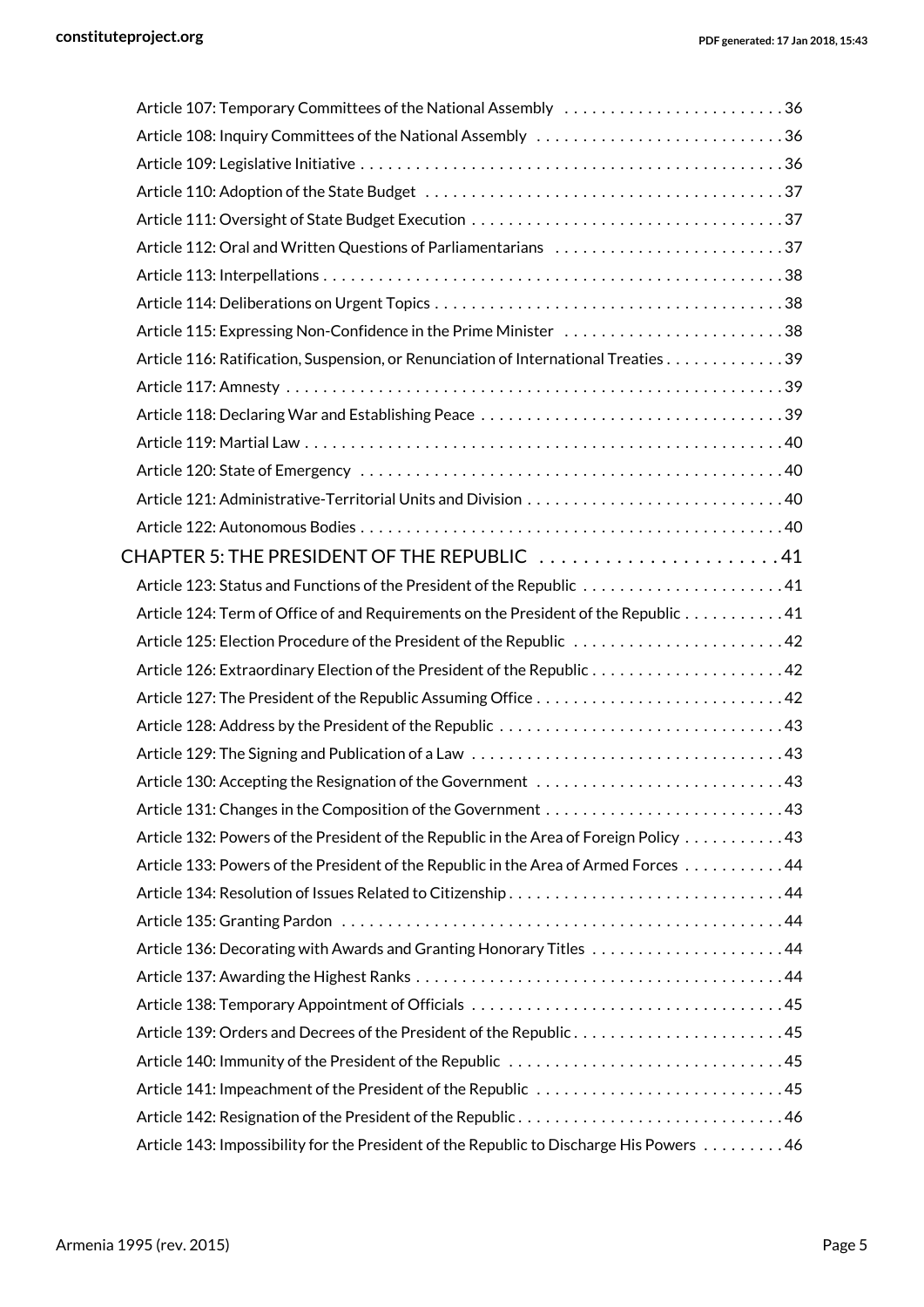| Article 144: Temporary Discharge of Powers of the President of the Republic 46                                 |
|----------------------------------------------------------------------------------------------------------------|
| Article 145: Support to the Activities of the President of the Republic 46                                     |
|                                                                                                                |
|                                                                                                                |
| Article 147: Composition and Structure of the Government47                                                     |
|                                                                                                                |
|                                                                                                                |
|                                                                                                                |
|                                                                                                                |
| Article 152: Powers of the Prime Minister and Other Members of the Government 49                               |
|                                                                                                                |
|                                                                                                                |
|                                                                                                                |
| Article 156: Annual Report of the Government to the National Assembly 50                                       |
| Article 157: The Question of Confidence in the Government 50                                                   |
|                                                                                                                |
|                                                                                                                |
|                                                                                                                |
|                                                                                                                |
| CHAPTER 7: COURTS AND THE SUPREME JUDICIAL COUNCIL 51                                                          |
|                                                                                                                |
|                                                                                                                |
|                                                                                                                |
|                                                                                                                |
|                                                                                                                |
|                                                                                                                |
|                                                                                                                |
|                                                                                                                |
| Article 170: Decisions and Opinions of the Constitutional Court 58                                             |
| Article 171: The Cassation Court (all contained according to the Cassation Court of the Cassation Court (all c |
|                                                                                                                |
|                                                                                                                |
| Article 174: Composition and Formation Procedure of the Supreme Judicial Council 59                            |
|                                                                                                                |
| CHAPTER 8: THE PROSECUTION OFFICE AND THE INVESTIGATIVE                                                        |
|                                                                                                                |
|                                                                                                                |
|                                                                                                                |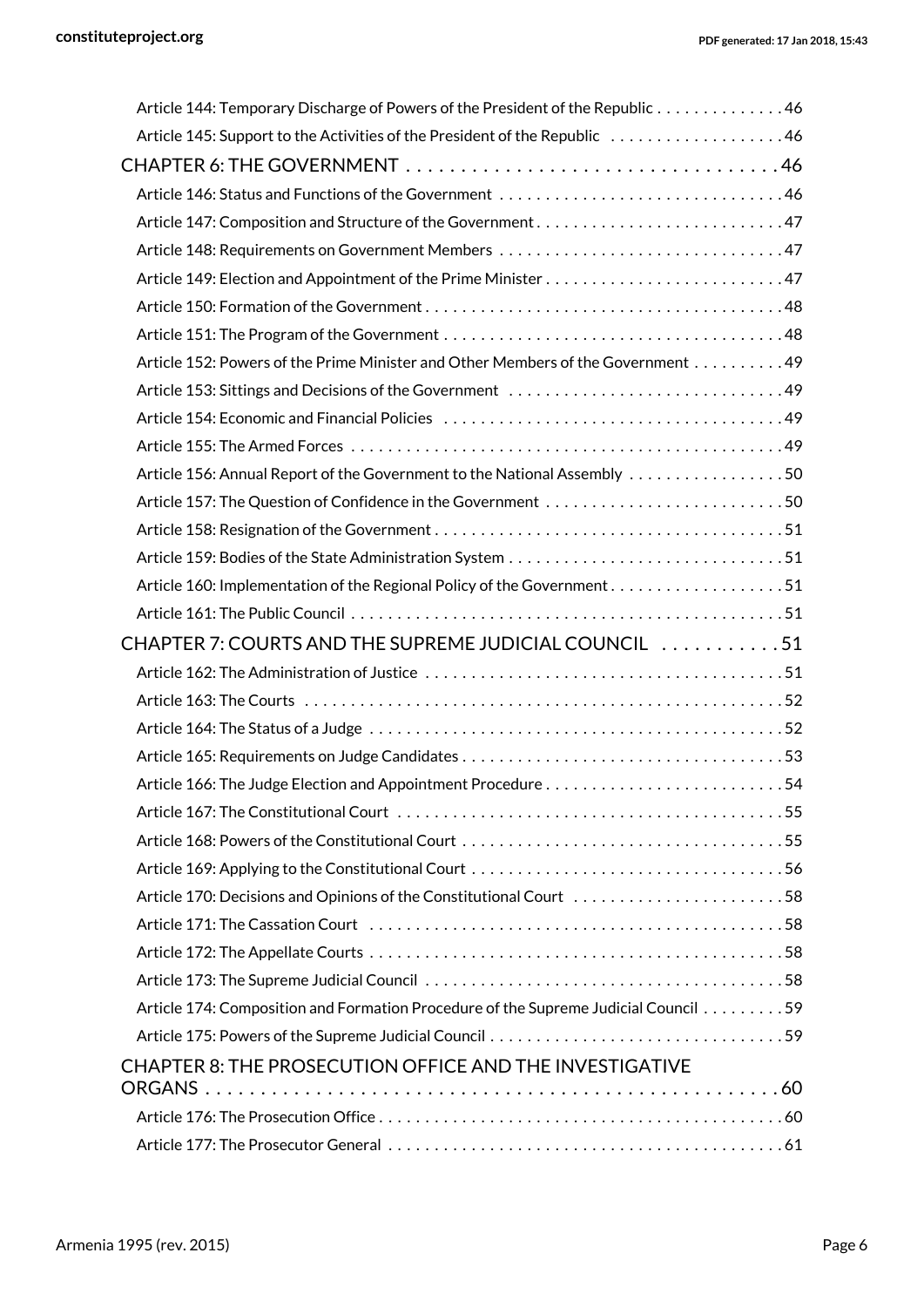| Article 182: Community Issues and the Powers of Local Self-Government Bodies 62            |  |
|--------------------------------------------------------------------------------------------|--|
| Article 183: Direct Participation in the Administration of Community Affairs 63            |  |
|                                                                                            |  |
|                                                                                            |  |
|                                                                                            |  |
|                                                                                            |  |
| Article 188: Legal and Professional Oversight (and all contained accession of 4            |  |
|                                                                                            |  |
|                                                                                            |  |
|                                                                                            |  |
|                                                                                            |  |
|                                                                                            |  |
|                                                                                            |  |
| CHAPTER 11: THE CENTRAL ELECTORAL COMMISSION 66                                            |  |
| Article 194: Functions and Powers of the Central Electoral Commission; the System of       |  |
|                                                                                            |  |
| Article 195: Formation Procedure and Composition of the Central Electoral Commission 66    |  |
| CHAPTER 12: THE TELEVISION AND RADIO COMMISSION 67                                         |  |
| Article 196: Functions and Powers of the Television and Radio Commission 67                |  |
| Article 197: Formation Procedure and Composition of the Television and Radio Commission 68 |  |
|                                                                                            |  |
|                                                                                            |  |
| Article 199: Formation Procedure and Composition of the Audit Chamber 69                   |  |
|                                                                                            |  |
|                                                                                            |  |
|                                                                                            |  |
| CHAPTER 15: ADOPTING AND AMENDING THE CONSTITUTION; THE                                    |  |
|                                                                                            |  |
|                                                                                            |  |
| Article 204: Referendum on a Law Draft Submitted by Popular Initiative 72                  |  |
| Article 205: Referenda on the Membership of the Republic of Armenia in Supranational       |  |
|                                                                                            |  |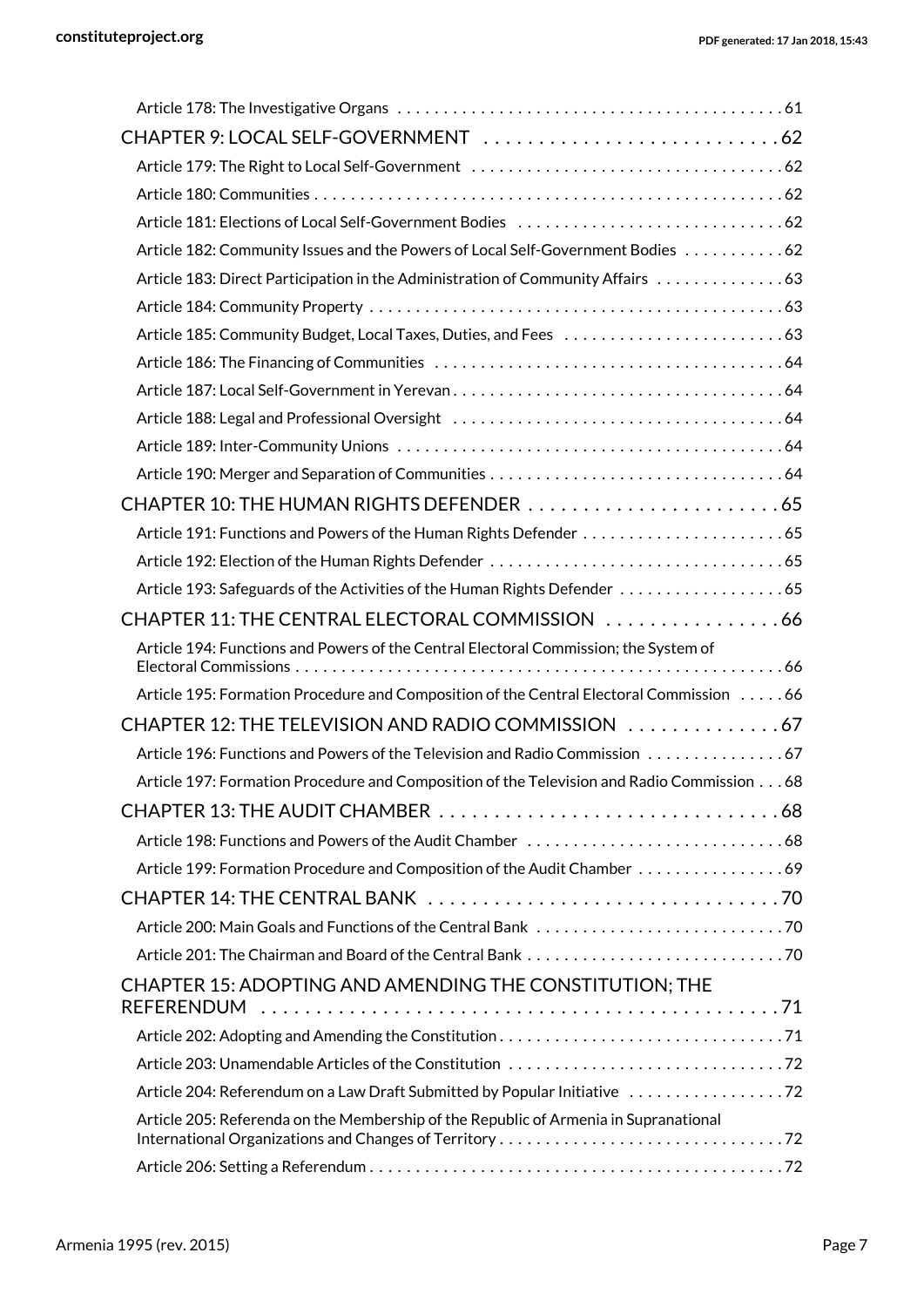| CHAPTER 16: FINAL AND TRANSITIONAL PROVISIONS 73                                               |
|------------------------------------------------------------------------------------------------|
|                                                                                                |
| Article 210: Harmonization of Laws with the Amendments to the Constitution 74                  |
|                                                                                                |
|                                                                                                |
| Article 213: Tenure of the Chairman and Members of the Constitutional Court 74                 |
|                                                                                                |
| 75. Article 215: Tenure of Judges, Court Chairmen, and Chamber Chairmen of the Cassation Court |
|                                                                                                |
| Article 217: Tenure of the Community Mayors and the Members of the Community Councils75        |
|                                                                                                |
|                                                                                                |
| Article 220: Tenure of the Members of Bodies Prescribed by Chapters 12-14 of the               |
|                                                                                                |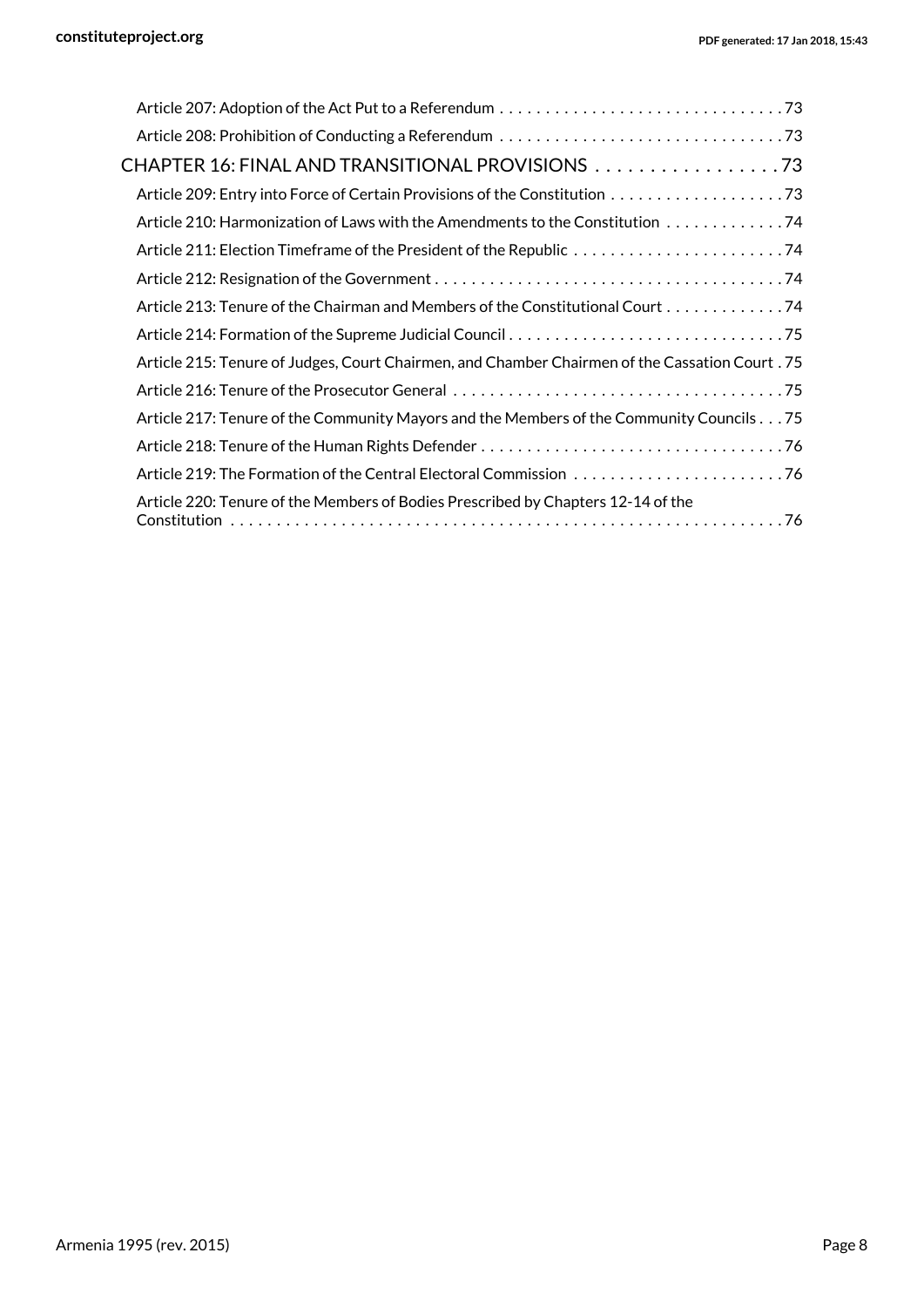- Source of constitutional authority
- • Reference to fraternity/solidarity

## <span id="page-8-0"></span>**Preamble**

The Armenian People, accepting as a basis the fundamental principles of Armenian statehood and pan-national aspirations enshrined in the Declaration on the Independence of Armenia, having fulfilled the sacred behest of its freedom-loving ancestors to restore the sovereign state, dedicated to the strengthening and prosperity of the fatherland, with the aim of ensuring the freedom, general well-being, and civic solidarity of the generations, and affirming its commitment to universal values, adopts the Constitution of the Republic of Armenia.

# <span id="page-8-1"></span>**CHAPTER 1: THE FOUNDATIONS OF CONSTITUTIONAL ORDER**

• Type of government envisioned **Article 1**

The Republic of Armenia is a sovereign, democratic, social, and rule-of-law state.

#### **Article 2**

In the Republic of Armenia, the power belongs to the people.

The people shall exercise its power through free elections, referenda, as well as through state and local self-government bodies and officials prescribed by the Constitution.

Usurpation of the power by any organization or individual shall be a crime.

#### **Article 3: The Human Being, His Dignity, Fundamental Rights, and Freedoms**

• Human dignity

• Referenda

- <span id="page-8-2"></span>**1.** The human being shall be the supreme value in the Republic of Armenia. The inalienable dignity of the human being shall be the integral basis of his rights and freedoms.
- **2.** The respect for and protection of the fundamental rights and freedoms of the human being and the citizen shall be the duties of the public power.
- **3.** The public power shall be bound by the fundamental rights and freedoms of the human being and the citizen as the directly applicable law.

#### <span id="page-8-3"></span>**Article 4: The Principle of Separation and Balance of the Powers**

State power shall be exercised in accordance with the Constitution and the laws, based on the separation and balance of the legislative, executive, and judicial powers.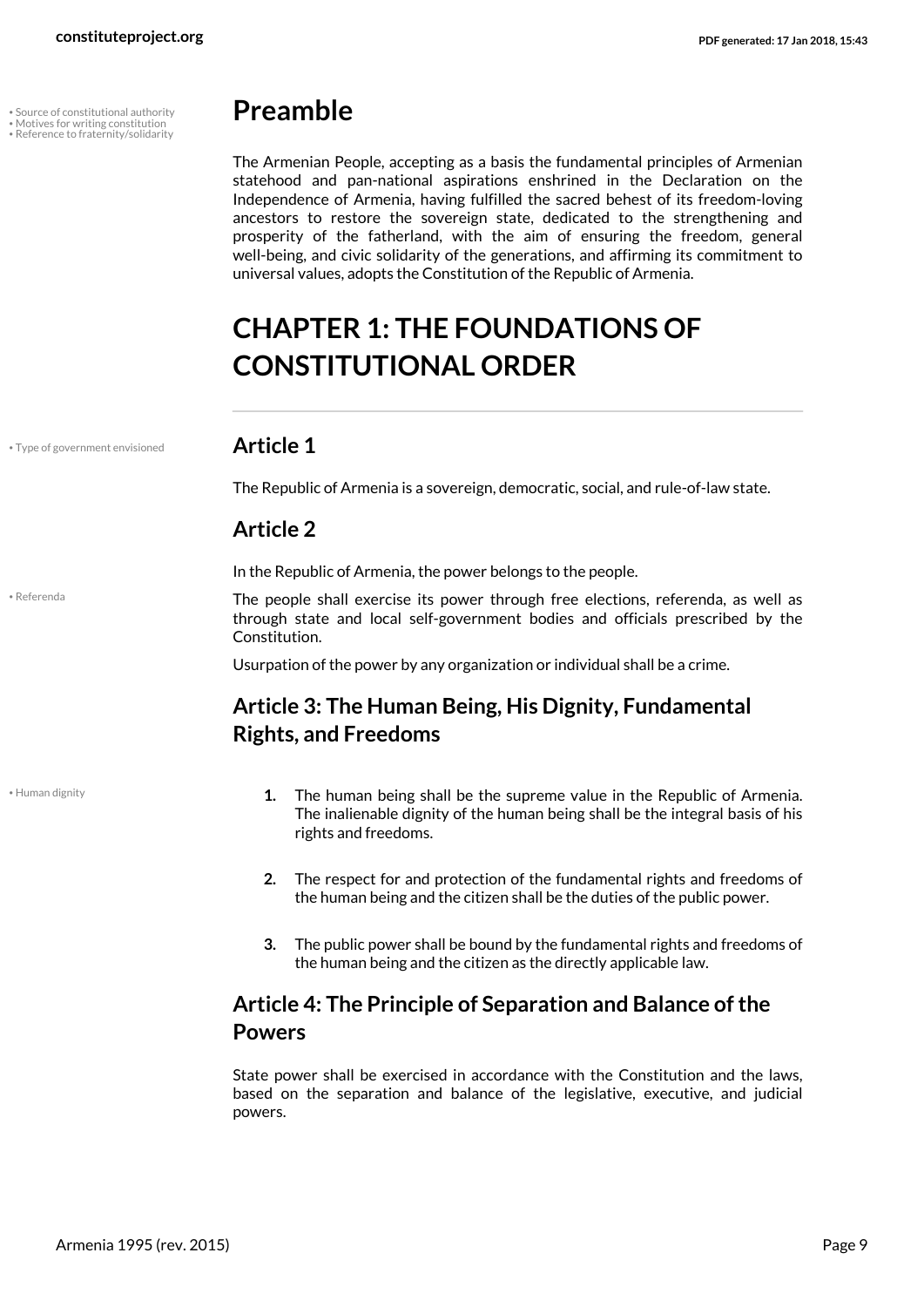#### **Article 5: The Hierarchy of Legal Norms**

- <span id="page-9-0"></span>**1.** The Constitution shall have supreme legal force.
- **2.** Laws shall conform to the constitutional laws, and sub-legislative normative legal acts shall conform to the constitutional laws and laws.
- <span id="page-9-1"></span>**3.** In case there are contradictions between the norms of international treaties ratified by the Republic of Armenia and the norms of laws, the norms of the international treaties shall be applied.

#### **Article 6: The Principle of Legality**

- **1.** State and local self-government bodies and officials shall have the power to perform only such acts for which they are empowered by the Constitution or laws.
- **2.** Bodies prescribed by the Constitution, based on the Constitution and laws and with the purpose of ensuring their implementation, may be authorized by the law to adopt sub-legislative normative legal acts. Authorizing norms shall comply with the principle of legal certainty.
- <span id="page-9-2"></span>**3.** Laws and sub-legislative normative legal acts shall come into force after being published in the manner stipulated by law.

#### • Secret ballot **Article 7: The Suffrage Principles**

Elections of the National Assembly and community councils, as well as referenda shall be carried out on the basis of universal, equal, free, and direct suffrage, by secret vote.

#### <span id="page-9-3"></span>**Article 8: Ideological Pluralism and the Multipartisan System**

- **1.** Ideological pluralism and the multipartisan system shall be guaranteed in the Republic of Armenia.
- **2.** Parties shall be formed and operate freely. Equal legal opportunities for activities of the parties shall be guaranteed by law.
- **3.** Parties shall promote the formulation and expression of the people's political will.
- **4.** The structure and activities of parties may not contravene the democratic principles.

• Customary international law

• International law • Legal status of treaties

• Secret ballot<br>• First chamber selection

• Municipal government

• Referenda<br>• Referenda<br>• Claim of universal suffrage

• Right to form political parties

• Restrictions on political parties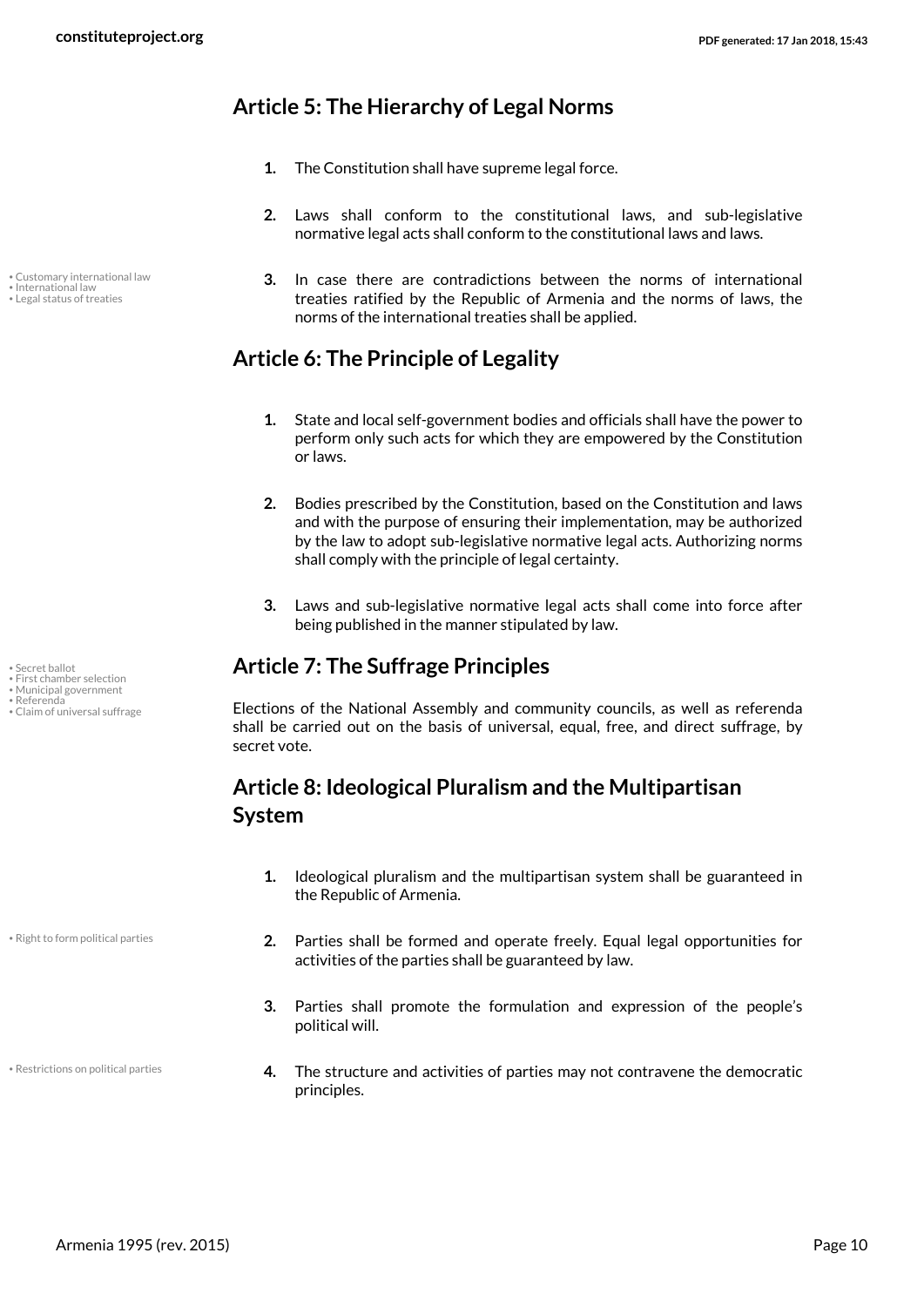#### <span id="page-10-0"></span>**Article 9: Guaranteeing Local Self-Government**

Local self-government is guaranteed in the Republic of Armenia as one of the essential foundations of democracy.

#### **Article 10: Guaranteeing Property**

• Right to own property

- 
- Right to competitive marketplace

• Protection of environment

• Restrictions on the armed forces

• Duty to serve in the military

- <span id="page-10-2"></span><span id="page-10-1"></span>**1.** All forms of property shall be recognized and equally protected in the Republic of Armenia.
- Ownership of natural resources **and state and State. 2.** Subsoils and water resources shall be exclusive property of the State.

#### • Right to establish a business **Article 11: The Economic Order**

The basis of the economic order in the Republic of Armenia shall be the social market economy, which shall be based on private property, freedom of economic activity, free economic competition, and through the state policy aimed at general economic well-being and social justice.

#### **Article 12: Preservation of the Environment and Sustainable Development**

- <span id="page-10-3"></span>**1.** The state shall promote the preservation, improvement, and regeneration of the environment, and the reasonable utilization of natural resources, governed by the principle of sustainable development and taking into account the responsibility towards future generations.
- <span id="page-10-4"></span>**2.** Everyone shall take care of the preservation of the environment.

#### • International law **Article 13: Foreign Policy**

The foreign policy of the Republic of Armenia shall be conducted on the basis of international law with the aim of establishing good-neighborly and mutually-beneficial relations with all states.

#### **Article 14: The Armed Forces and Defense**

- <span id="page-10-5"></span>**1.** The armed forces of the Republic of Armenia shall ensure the defense, security, and territorial integrity of the Republic of Armenia, and the inviolability of its borders.
- **2.** The armed forces of the Republic of Armenia shall maintain neutrality in political matters and shall be under civilian control.
- **3.** Every citizen shall be obliged to participate in the defense of the Republic of Armenia in the manner stipulated by law.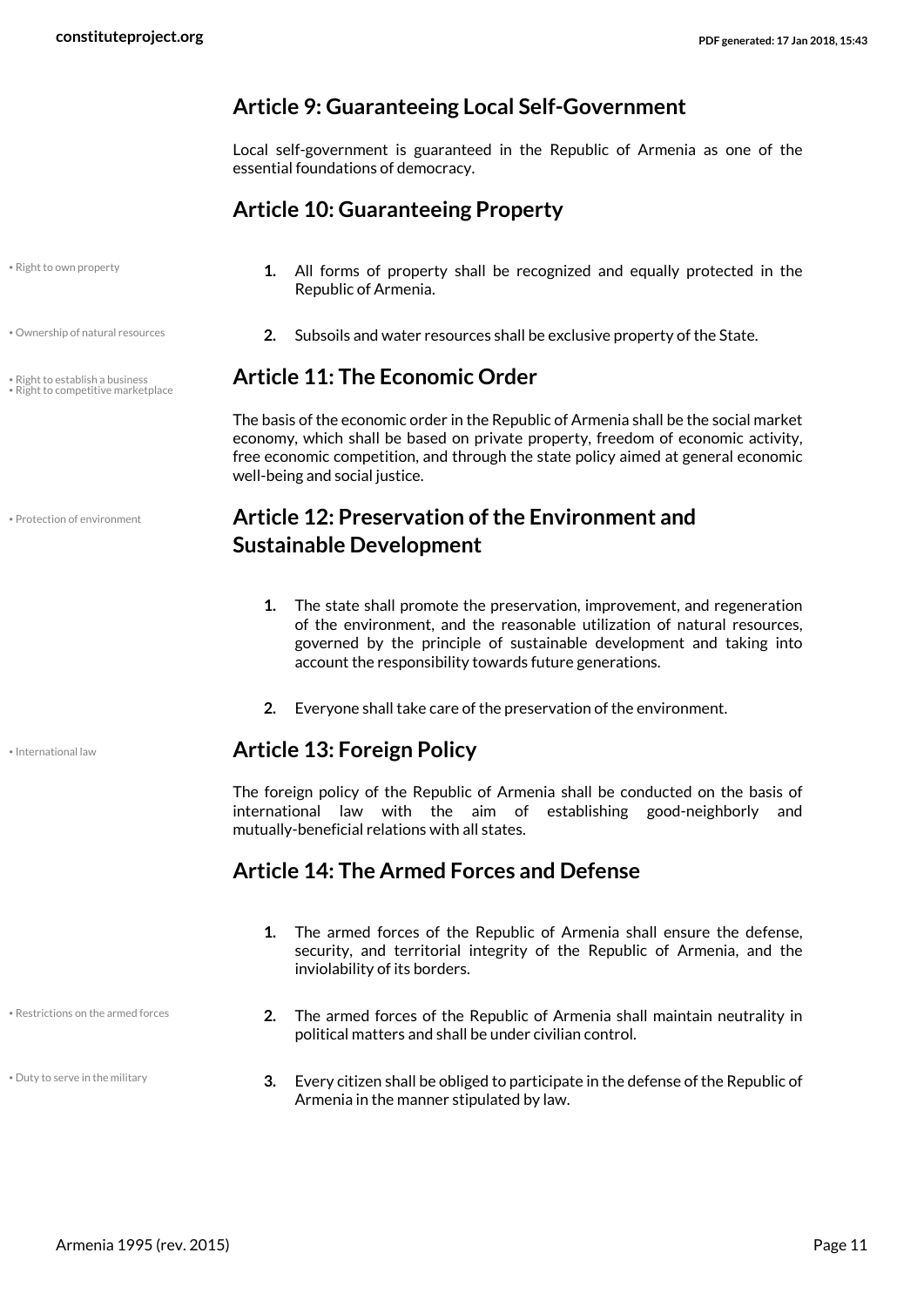• Right to culture

• Protection of language use

• Right to found a family

#### <span id="page-11-0"></span>**Article 15: Promotion of Culture, Education, and Science, Protection of the Armenian language and Cultural Heritage**

- **•** Reference to science **1.** The state shall promote the development of culture, education, and science.
	- **2.** The Armenian language and the cultural heritage shall be under the care and protection of the state.

#### • Rights of children **Article 16: Protection of the Family**

<span id="page-11-1"></span>Family, being the natural and fundamental cell of society and the basis for the preservation and reproduction of the population, as well as motherhood and childhood shall be under special protection and aegis of the state.

#### **Article 17: The State and Religious Organizations**

- <span id="page-11-2"></span>**1.** The freedom of activity of religious organizations shall be guaranteed in the Republic of Armenia.
- Separation of church and state **2.** Religious organizations shall be separate from the state.

#### • Official religion **Article 18: The Armenian Apostolic Holy Church**

- <span id="page-11-3"></span>**1.** The Republic of Armenia shall recognize the exceptional mission of the Armenian Apostolic Holy Church, as the national church, in the spiritual life of the Armenian people, in the development of its national culture, and in the preservation of its national identity.
- <span id="page-11-4"></span>**2.** The relationship between the Republic of Armenia and the Armenian Apostolic Holy Church may be regulated by a law.

#### **Article 19: Ties with the Armenian Diaspora**

- **1.** The Republic of Armenia shall carry out a policy aimed at developing comprehensive ties and preserving Armenianness with the Armenian Diaspora, and shall facilitate repatriation.
- <span id="page-11-5"></span>**2.** Based on international law, the Republic of Armenia shall contribute to protecting the Armenian language and Armenian historical and cultural values in other countries, and advancing Armenian educational and cultural life in such countries.

#### • Official or national languages **Article 20: The State Language of the Republic of Armenia**

The Armenian language shall be the state language of the Republic of Armenia.

• International law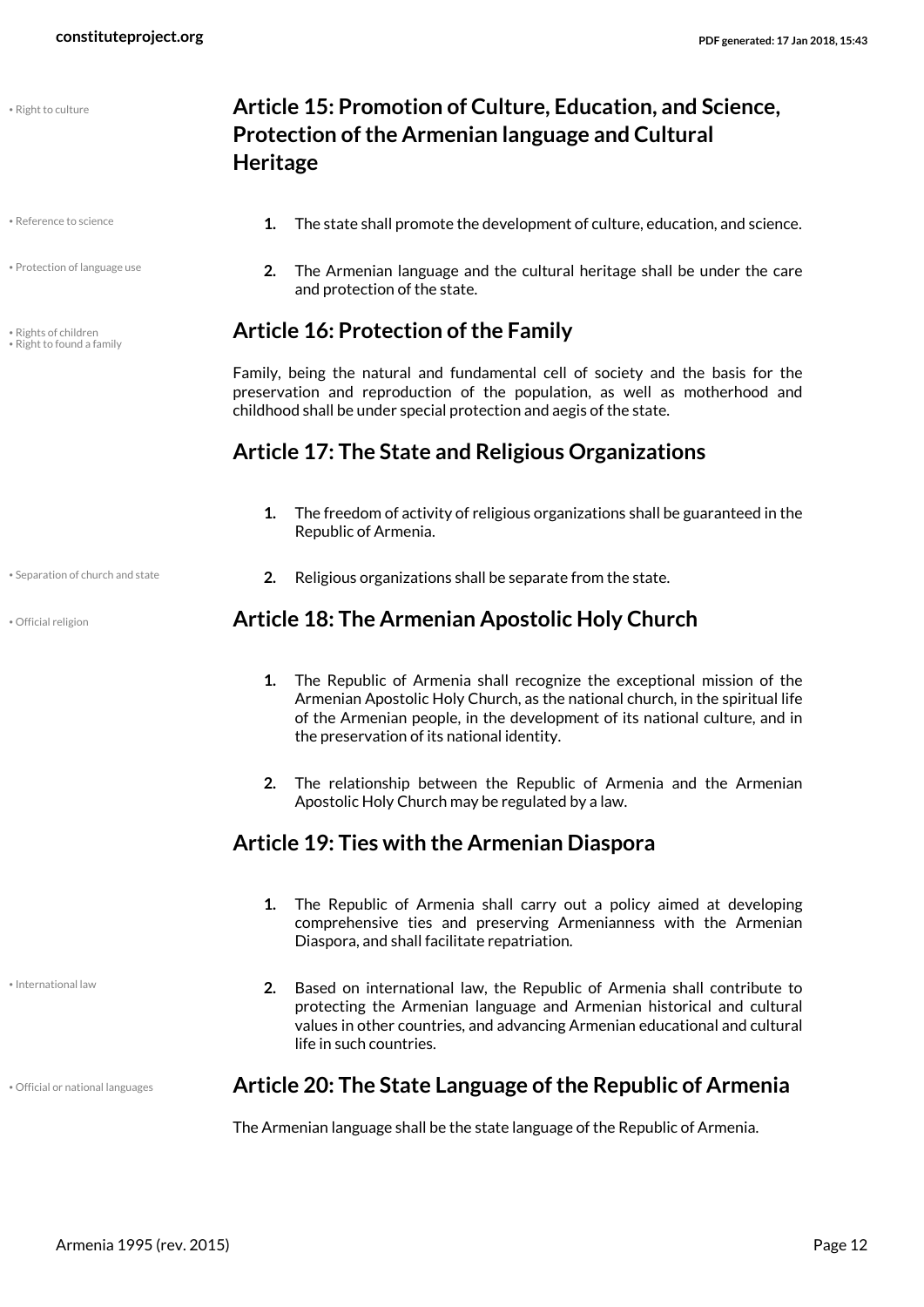#### <span id="page-12-1"></span><span id="page-12-0"></span>**Article 21: The Symbols of the Republic of Armenia**

| • National flag                     | 1.<br>The flag of the Republic of Armenia shall be tricolor - with equal horizontal<br>stripes of red, blue, and orange.                                                                                                                                                                                                                |  |
|-------------------------------------|-----------------------------------------------------------------------------------------------------------------------------------------------------------------------------------------------------------------------------------------------------------------------------------------------------------------------------------------|--|
|                                     | 2.<br>The coat of arms of the Republic of Armenia shall depict, in the center on a<br>shield, Mount Ararat with Noah's ark and the coats of arms of the four<br>kingdoms of historical Armenia. The shield is held by an eagle and a lion,<br>while a sword, a branch, a sheaf, a chain, and a ribbon are depicted below<br>the shield. |  |
| • National flag                     | 3.<br>The detailed description of the flag and the coat of arms shall be stipulated<br>by law.                                                                                                                                                                                                                                          |  |
| • National anthem                   | 4.<br>The anthem of the Republic of Armenia shall be stipulated by law.                                                                                                                                                                                                                                                                 |  |
| · National capital                  | Article 22: The Capital of the Republic of Armenia                                                                                                                                                                                                                                                                                      |  |
|                                     | The capital of the Republic of Armenia is Yerevan.                                                                                                                                                                                                                                                                                      |  |
|                                     | <b>FREEDOMS OF THE HUMAN BEING AND</b><br><b>THE CITIZEN</b>                                                                                                                                                                                                                                                                            |  |
| · Human dignity                     | <b>Article 23: Human Dignity</b>                                                                                                                                                                                                                                                                                                        |  |
|                                     | Human dignity is inviolable.                                                                                                                                                                                                                                                                                                            |  |
| • Right to life                     | Article 24: The Right to Life                                                                                                                                                                                                                                                                                                           |  |
|                                     | Everyone shall have the right to life.<br>1.                                                                                                                                                                                                                                                                                            |  |
|                                     | No one may be arbitrarily deprived of life.<br>2.                                                                                                                                                                                                                                                                                       |  |
| · Prohibition of capital punishment | No one shall be condemned to the death penalty, or executed.<br>3.                                                                                                                                                                                                                                                                      |  |
|                                     | Article 25: The Right to Physical and Mental Integrity                                                                                                                                                                                                                                                                                  |  |
|                                     | 1.<br>Everyone shall have the right to physical and mental integrity.                                                                                                                                                                                                                                                                   |  |
|                                     | The right to physical and mental integrity may be restricted only by law<br>າ                                                                                                                                                                                                                                                           |  |

<span id="page-12-5"></span><span id="page-12-4"></span><span id="page-12-3"></span><span id="page-12-2"></span>**2.** The right to physical and mental integrity may be restricted only by law, with the aim of protecting state security, preventing or solving crimes, protecting the public order, health and morals, or the fundamental rights and freedoms of others.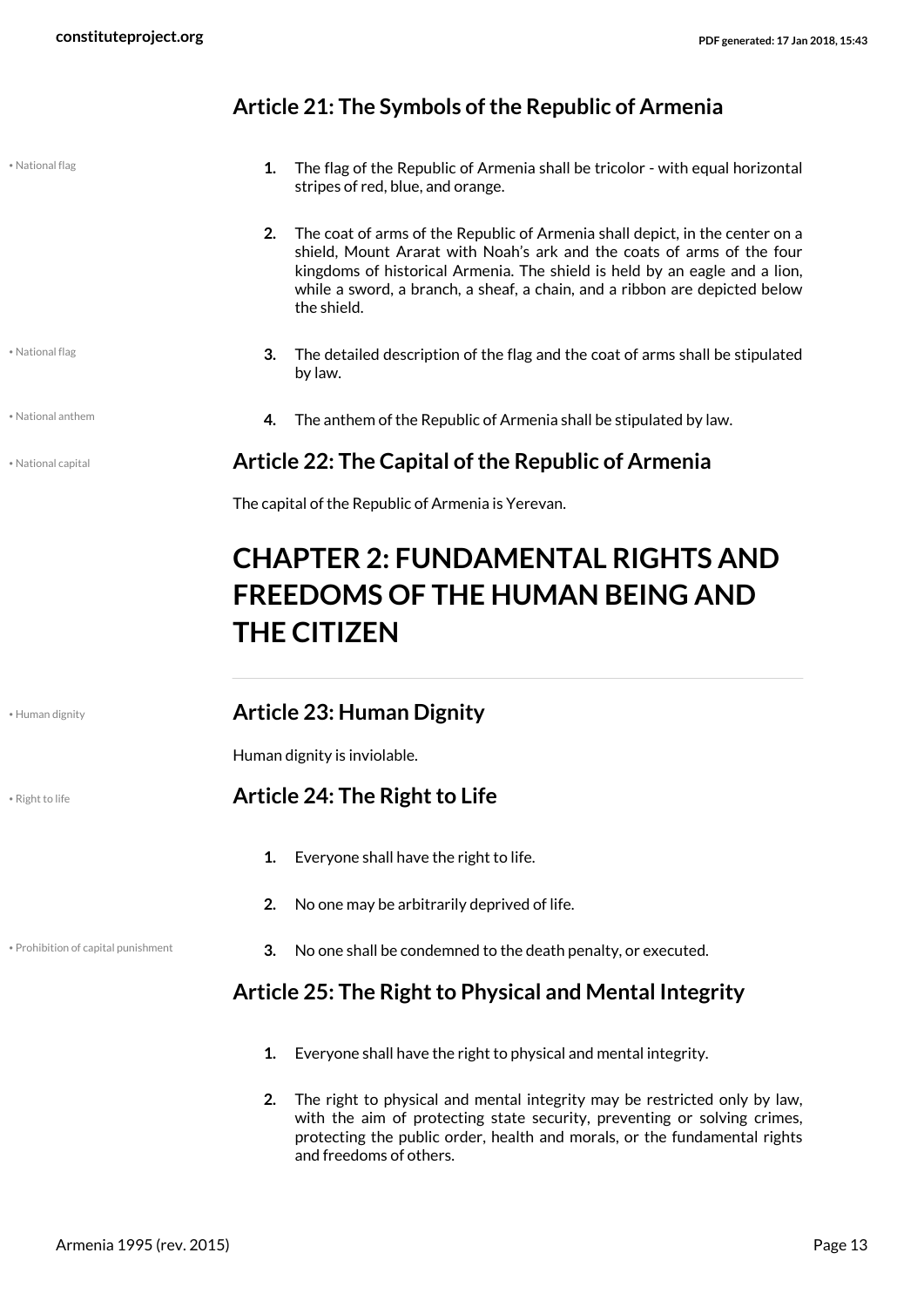• Reference to science

• Reference to science

- **3.** In the fields of medicine and biology, in particular, eugenic experiments making human organs and tissues a source of financial gain, and the reproductive cloning of the human being shall be prohibited.
- <span id="page-13-0"></span>**4.** No one shall be subjected to scientific, medical or other experiments without his freely and clearly expressed consent. A person shall in prior be informed about the potential consequences of such experiments.

### **Article 26: The Prohibition of Torture, Inhuman or Degrading Treatment or Punishment**

- Prohibition of cruel treatment • Prohibition of torture
- **1.** No one shall be subjected to torture, inhuman or degrading treatment or punishment.
- Prohibition of corporal punishment **2.** Corporal punishments shall be prohibited.
	- **3.** Persons deprived of liberty shall have the right to humane treatment.

#### • Protection from unjustified restraint **Article 27: Personal Liberty**

- <span id="page-13-1"></span>**1.** Everyone shall have the right to personal liberty. No one may be deprived of personal liberty except in the following cases and in the manner stipulated by law:
	- **1.** A competent court has convicted the person for committing a crime;
	- **2.** For failing to comply with a lawful court order;
	- **3.** For the purpose of securing the fulfillment of a certain obligation stipulated by law;
	- **4.** For presenting the person before a competent body when there exists a reasonable suspicion that the person has committed a crime, or when it is reasonably necessary for the purpose of preventing the commission of a crime by such person or preventing his fleeing after having committed one;
	- **5.** For the purpose of placing a minor under educational oversight or bringing him before a competent body;
	- **6.** For the purpose of preventing the spreading of infectious diseases dangerous for the public, as well as for the purpose of preventing danger emanating from persons having a mental disorder or alcoholics or drug addicts;
	- **7.** For the purpose of preventing the unauthorized entry of a person into the Republic of Armenia, or for deporting a person or extraditing a person to another state.

Power to deport citizens • Restrictions on entry or exit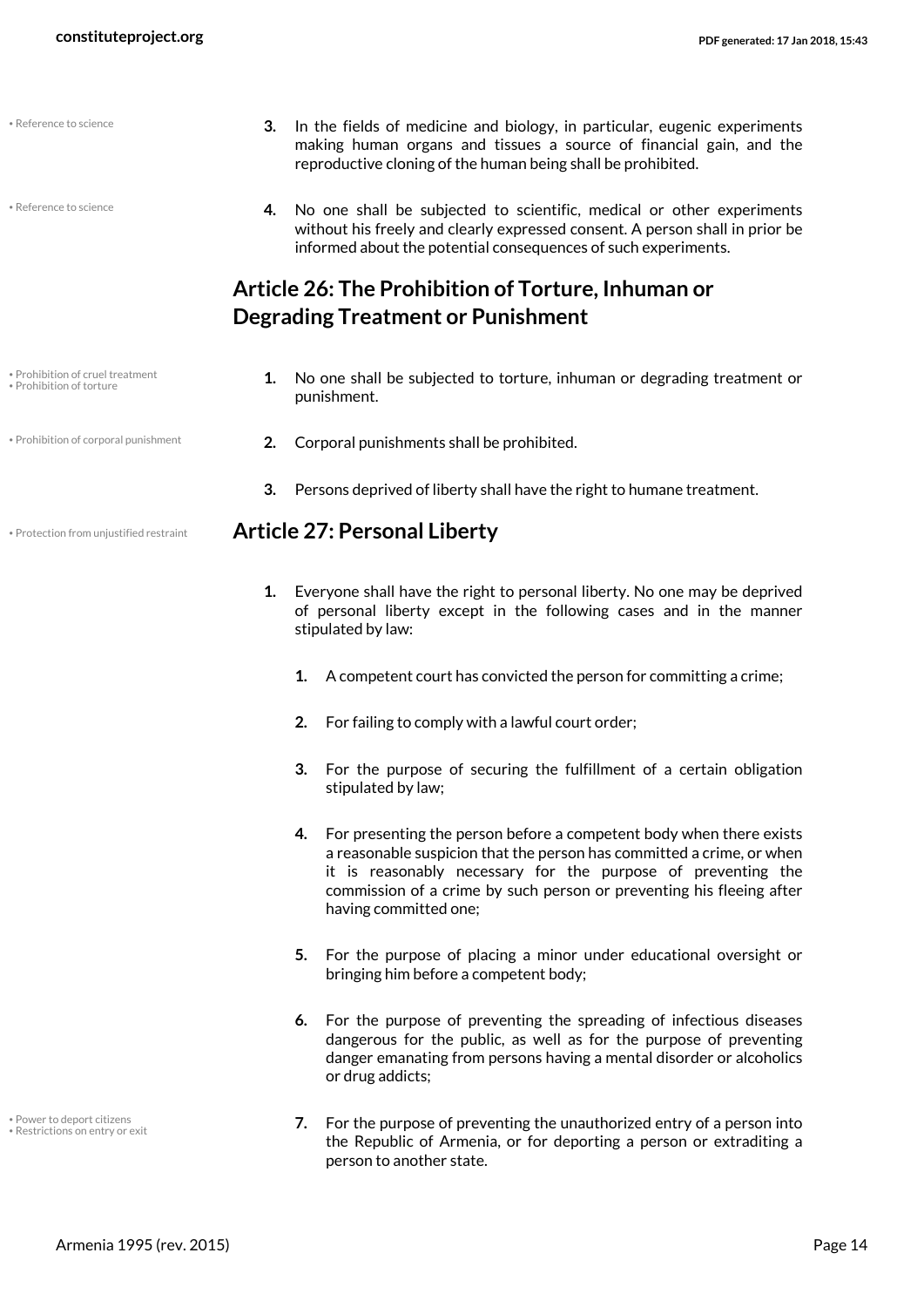• Trial in native language of accused

- 
- 
- Equality regardless of skin color Equality regardless of creed or belief
- Equality regardless of financial status
- Equality regardless of political party Equality regardless of parentage
- 
- Equality regardless of origin Equality regardless of race
- Equality regardless of language
- Equality regardless of religion
- Equality regardless of age • Equality for persons with disabilities

• Equality regardless of gender

• Right to privacy

• Right to protect one's reputation

- **2.** Everyone deprived of personal liberty shall be informed promptly, in a language which he understands, of the reasons for deprivation of liberty, and in case of filing criminal charges, also of the charges.
- **3.** Everyone deprived of personal liberty shall have the right to have a person of his choosing be immediately notified about it. The exercise of this right may be postponed only in the cases, manner, and time period stipulated by law, with the aim of preventing or solving crimes.
- **4.** If, within a reasonable period of deprivation of liberty, but within not more than 72 hours, a court makes no decision to permit continued deprivation of liberty of a person deprived of liberty under Paragraph 1(4) of this Article, then he shall be released immediately.
- **5.** Everyone deprived of personal liberty shall have the right to challenge the lawfulness of depriving him of liberty, about which the court shall promptly render a decision and shall order his release if the deprivation of liberty is unlawful.
- <span id="page-14-1"></span><span id="page-14-0"></span>**6.** No one may be deprived of personal liberty only for the reason of being unable to fulfill his civil-law obligations.

#### • General guarantee of equality **Article 28: General Equality before the Law**

Everyone shall be equal before the law.

#### • Equality regardless of gender **Article 29: The Prohibition of Discrimination**

Any discrimination based on sex, race, skin color, ethnic or social origin, genetic features, language, religion, worldview, political or any other views, belonging to a national minority, property status, birth, disability, age, or other personal or social circumstances shall be prohibited.

#### <span id="page-14-2"></span>**Article 30: Equality of Rights between Women and Men**

Women and men shall have equal rights.

#### **Article 31: Inviolability of Private and Family Life and of Honor and Reputation**

- <span id="page-14-3"></span>**1.** Everyone shall have the right to inviolability of his private and family life, honor and reputation.
- **2.** The right to inviolability of private and family life may be restricted only by law with the aim of protecting state security, the economic well-being of the country, preventing or solving crimes, protecting the public order, health and morals, or the fundamental rights and freedoms of others.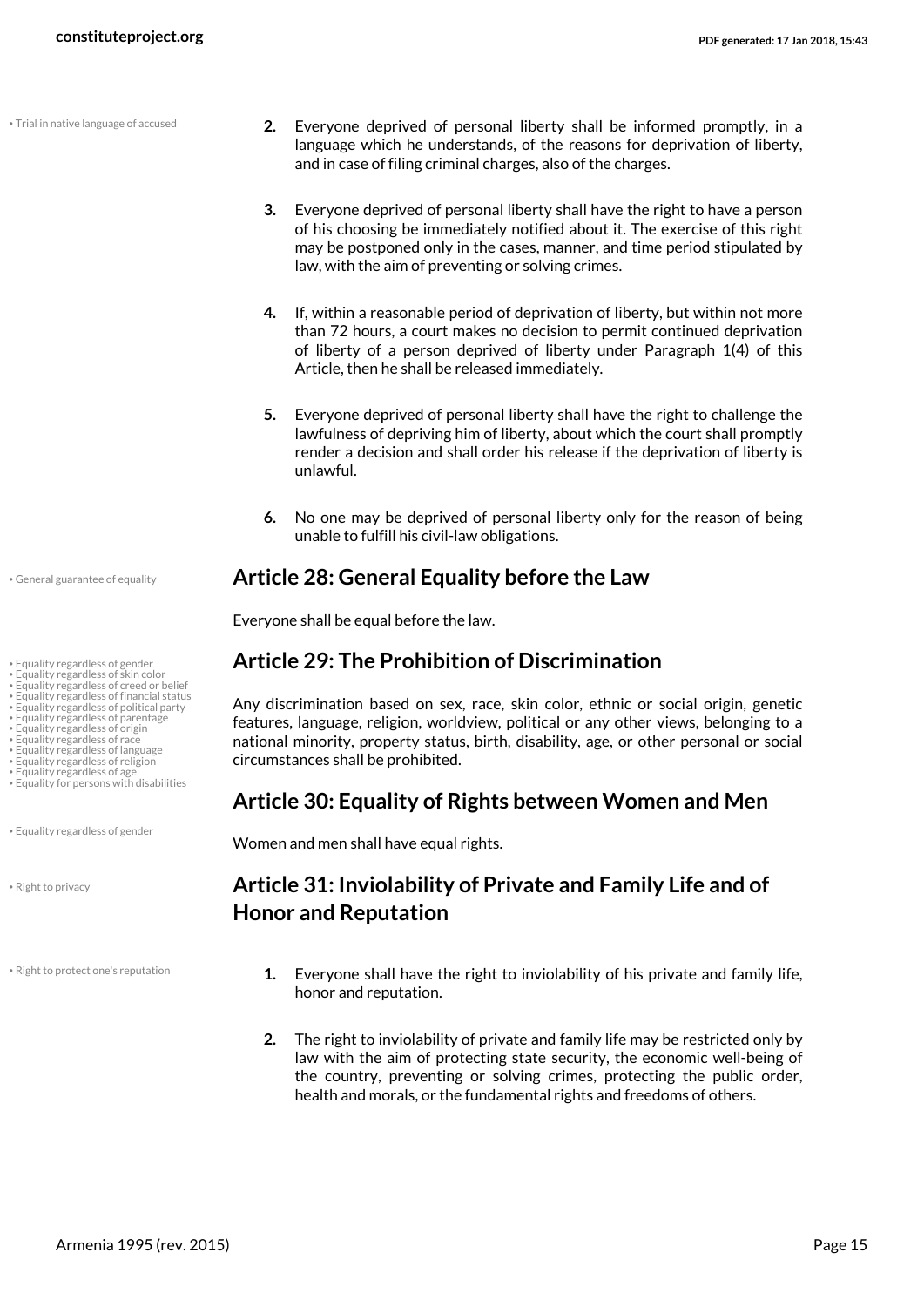• Regulation of evidence collection

• Telecommunications

#### • Right to privacy **Article 32: Inviolability of the Home**

- <span id="page-15-0"></span>**1.** Everyone shall have the right to inviolability of the home.
- **2.** The inviolability of the home may be restricted only by law with the aim of protecting state security, the economic well-being of the country, preventing or solving crimes, protecting the public order, health and morals, or the fundamental rights and freedoms of others.
- <span id="page-15-1"></span>**3.** A home may be searched only by court decision in the cases and the manner stipulated by law. The law may prescribe other cases of restricting the right to inviolability of the home by court decision.

#### • Right to privacy **Article 33: Freedom and Confidentiality of Communication**

- **1.** Everyone shall have the right to freedom and confidentiality of correspondence, telephone conversations and other means of communication.
- **2.** The freedom and confidentiality of communication may be restricted only by law, with the aim of protecting state security, the economic well-being of the country, preventing or solving crimes, protecting the public order, health and morals, or the fundamental rights and freedoms of others.
- **3.** The confidentiality of communication may be restricted only by court decision, except when it is necessary for protecting state security and is conditioned by the special status, stipulated by law, of those communicating.

#### **Article 34: The Protection of Personal Data**

- <span id="page-15-2"></span>**1.** Everyone shall have the right to protection of data concerning him.
- **2.** Personal data shall be processed in good faith for purposes stipulated by law, with the consent of the person or without such consent if another legitimate ground stipulated by law is present.
- **3.** Everyone shall have the right to become acquainted with the data collected about him in state and local self-government bodies and the right to demand to correct any incorrect data about him, as well as to eliminate data about him that was unlawfully obtained or no longer has a legal foundation.
- **4.** The right to become acquainted with personal data may be restricted only by law with the aim of protecting state security, the economic well-being of the country, preventing or solving crimes, protecting the public order, health and morals, or the fundamental rights and freedoms of others.
- **5.** Details related to the protection of personal data shall be stipulated by law.

• Right to information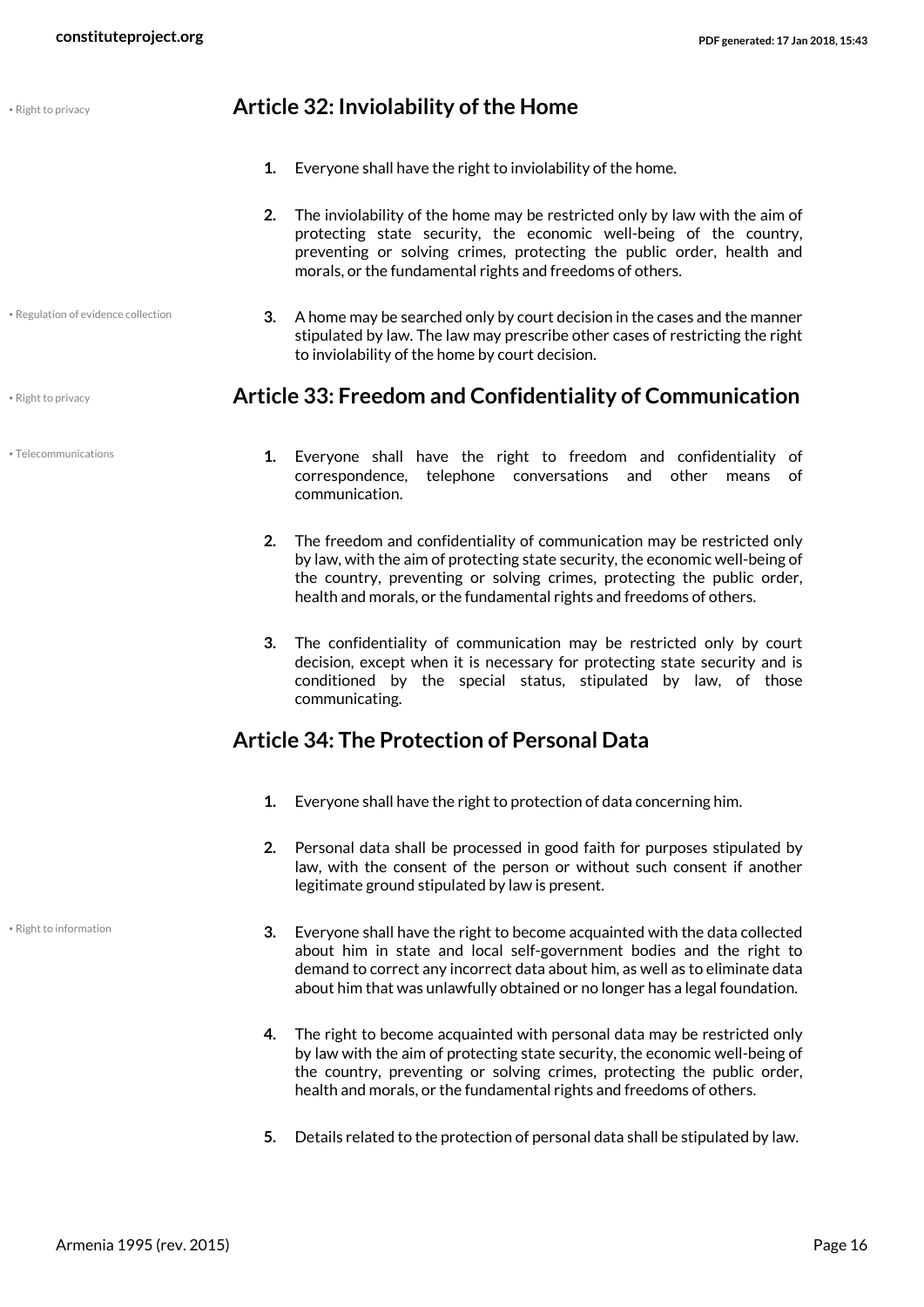<span id="page-16-1"></span><span id="page-16-0"></span>

| • Right to marry                           | <b>Article 35: Freedom to Marry</b>                                                                                                                                                                                                              |
|--------------------------------------------|--------------------------------------------------------------------------------------------------------------------------------------------------------------------------------------------------------------------------------------------------|
| • Right to found a family                  | 1. A man and a woman of marriageable age shall have the right to marry each<br>other and form a family by free expression of their will. The age of marriage<br>and the procedure of marrying and divorcing shall be stipulated by law.          |
| . Provision for matrimonial equality       | In marrying, during marriage, and in divorce, a man and a woman shall have<br>2.<br>equal rights.                                                                                                                                                |
|                                            | 3.<br>The freedom to marry may be restricted only by law with the aim of<br>protecting health and morals.                                                                                                                                        |
|                                            | <b>Article 36: Rights and Obligations of Parents</b>                                                                                                                                                                                             |
| · Rights of children                       | Parents shall have the right and obligation to take care of the rearing,<br>1.<br>education, health, and comprehensive and harmonious development of<br>their children.                                                                          |
|                                            | 2.<br>Deprivation or limitation of parental rights may be performed only by law,<br>by court decision with the aim of safeguarding the vital interests of the<br>child.                                                                          |
|                                            | Adult able-bodied persons are obliged to take care of their parents who are<br>3.<br>not able-bodied and are in need. Details shall be stipulated by law.                                                                                        |
| • Rights of children                       | Article 37: The Rights of a Child                                                                                                                                                                                                                |
|                                            | A child shall have the right to express his opinion freely, which shall be<br>1.<br>taken into consideration in matters concerning the child in accordance with<br>his age and maturity.                                                         |
|                                            | In matters concerning the child, the interests of the child shall merit<br>2.<br>primary attention.                                                                                                                                              |
|                                            | Every child shall have the right to maintain a regular personal relationship<br>3.<br>and direct contacts with his parents, unless a court decision has found it to<br>be contrary to the child's interests. Details shall be stipulated by law. |
| • State support for children               | Children left without parental care shall be under the care and protection<br>4.<br>of the state.                                                                                                                                                |
|                                            | <b>Article 38: The Right to Education</b>                                                                                                                                                                                                        |
| • Compulsory education<br>• Free education | Everyone shall have the right to education. The programs and duration of<br>1.<br>compulsory education shall be stipulated by law. Secondary education in                                                                                        |

<span id="page-16-3"></span><span id="page-16-2"></span>state educational institutions is free of charge.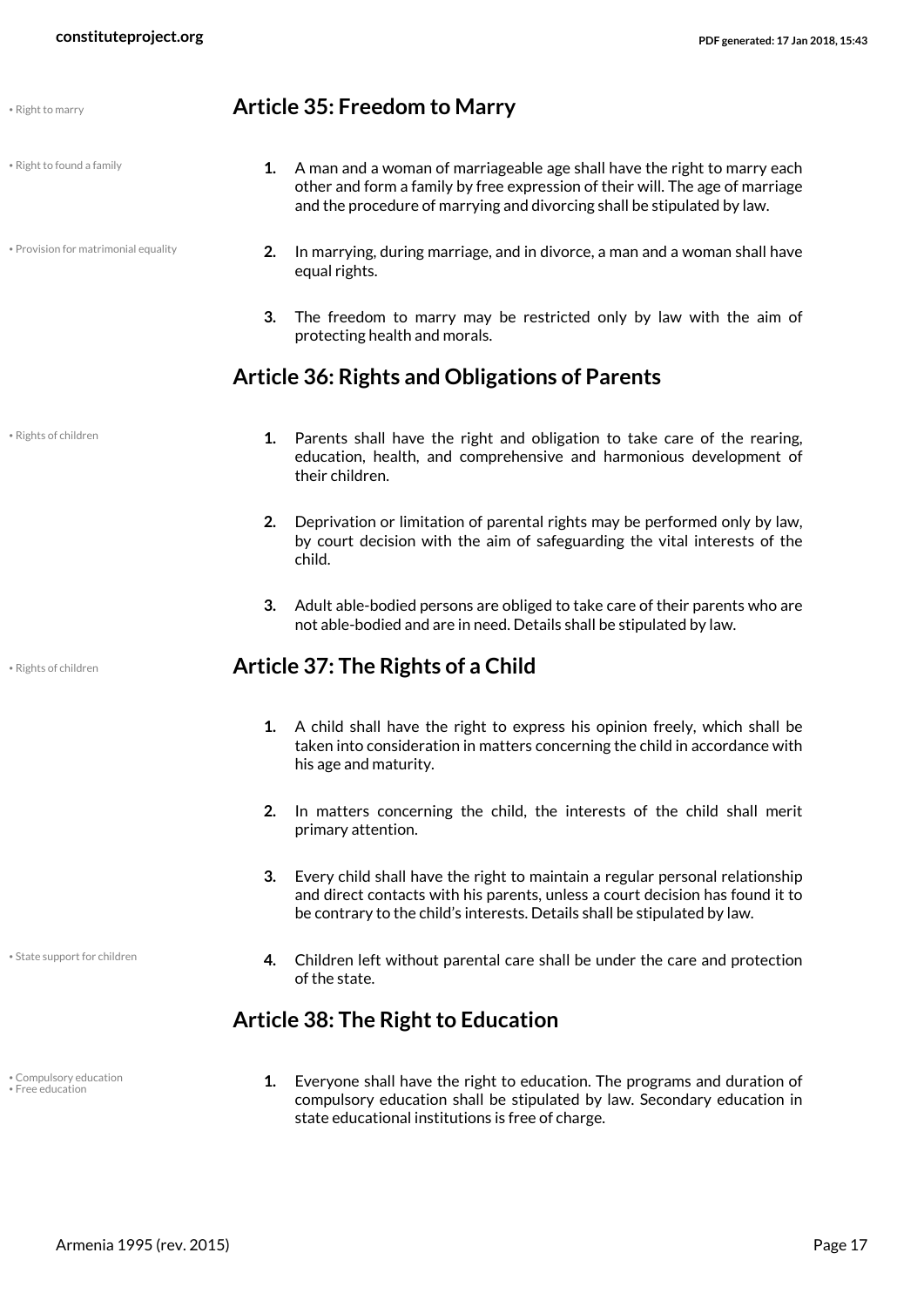• Free education

• Right to academic freedom

• Restrictions on entry or exit

- **2.** Everyone shall have the right to receive, in the cases and manner stipulated by law, free education in state higher and other vocational education institutions on the basis of competition. • Access to higher education
	- **3.** The institutions of higher education shall, within the framework stipulated by law, have the right to self-governance, including to academic and research freedom.

#### • Principle of no punishment without law **Article 39: The Right of a Human Being to Act Freely**

<span id="page-17-0"></span>A human being shall be free to do all that does not violate the rights of others and does not contradict the Constitution and laws. No one may bear obligations that are not stipulated by law.

#### • Freedom of movement **Article 40: The Right to Freedom of Movement**

- <span id="page-17-1"></span>**1.** Everyone legally present in the territory of the Republic Armenia shall have the right to freedom of movement and the right to choose a place of residence.
- **2.** Everyone shall have the right to exit the Republic of Armenia.
- **3.** Every citizen and everyone who has the right to legally reside in the Republic of Armenia shall have the right to enter the Republic of Armenia.
- **4.** The right to freedom of movement may be restricted only by law with the aim of protecting state security, preventing or solving crimes, protecting the public order, health and morals, or the fundamental rights and freedoms of others. A citizen's right to enter the Republic of Armenia shall not be subject to restriction.

#### <span id="page-17-2"></span>**Article 41: The Freedom of Thought, Conscience, and Religion**

- **1.** Everyone shall have the right to the freedom of thought, conscience, and religion. This right shall include the freedom to change one's religion or beliefs and the freedom, either alone or in community with others in public or in private, to manifest religion or beliefs in preaching, church ceremonies, other rituals of worship or in other forms.
- **2.** The expression of the freedom of thought, conscience, and religion may be restricted only by law with the aim of protecting state security, the public order, health and morals, or the fundamental rights and freedoms of others.
- **3.** Every citizen for whom military service contradicts his religion or beliefs shall have the right to replace it with alternative service in the manner stipulated by law.

• Freedom of religion • Freedom of opinion/thought/conscience

• Right to conscientious objection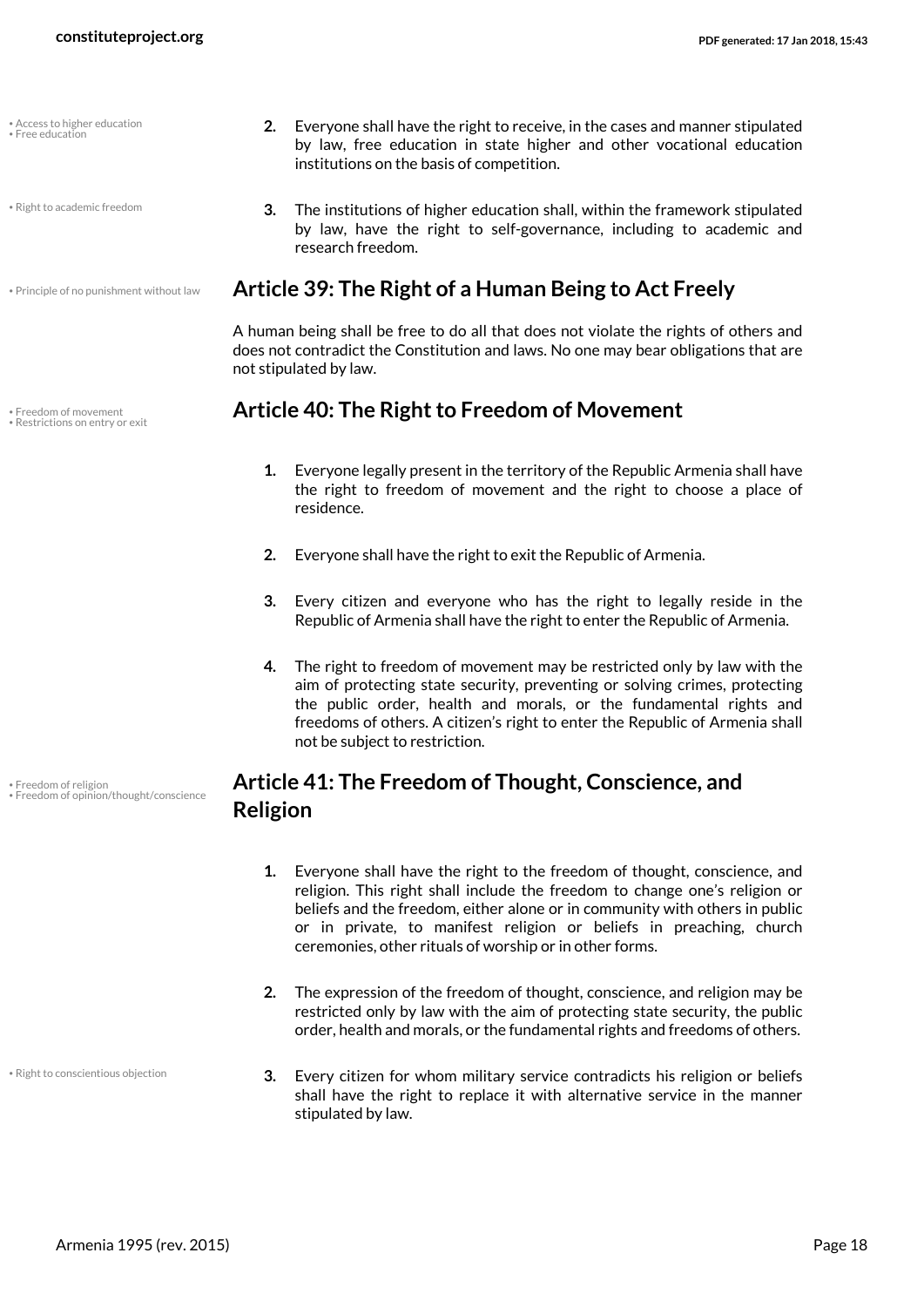<span id="page-18-0"></span>**4.** Religious organizations shall have equal rights and shall enjoy autonomy. The procedure of creation and operation of religious organizations shall be stipulated by law.

#### • Freedom of expression **Article 42: The Freedom of Expression of Opinion**

- **1.** Everyone shall have the right to freely express his opinion. This right shall include freedom to hold own opinions, as well as to seek, receive, and impart information and ideas by any means of information without interference by state or local self-government bodies and regardless of state frontiers.
- **2.** The freedom of the press, radio, television and other means of information shall be guaranteed. The state shall guarantee the activities of an independent public television and radio offering a diversity of informational, educational, cultural, and entertainment programs.
- <span id="page-18-1"></span>**3.** The freedom of expression of opinion may be restricted only by law with the aim of protecting state security, the public order, health and morals, or honor and reputation of others, and other fundamental rights and freedoms.

#### • Reference to art **Article 43: The Freedom of Creation**

Everyone shall have the freedom of literary, fine arts, scientific, and technical creation.

#### • Freedom of assembly **Article 44: The Freedom of Assembly**

- <span id="page-18-2"></span>**1.** Everyone shall have the right to freely organize and participate in peaceful and unarmed assemblies.
- **2.** In cases stipulated by law, outdoor assemblies shall be conducted on the basis of prior notification given within a reasonable period. No notification shall be required for spontaneous assemblies.
- **3.** The law may prescribe restrictions on the exercise of the right to freedom of assembly for judges, prosecutors, investigators, as well as servicemen of the armed forces, the national security, the police, and other militarized bodies.
- **4.** The conditions and procedure of exercising and protecting the freedom of assembly shall be stipulated by law.
- **5.** The freedom of assembly may be restricted only by law with the aim of protecting state security, preventing crimes, protecting the public order, health and morals, or the fundamental rights and freedoms of others.

• Radio • Telecommunications

• State operation of the media

• Television

• Freedom of press

• Reference to science

• Restrictions on the armed forces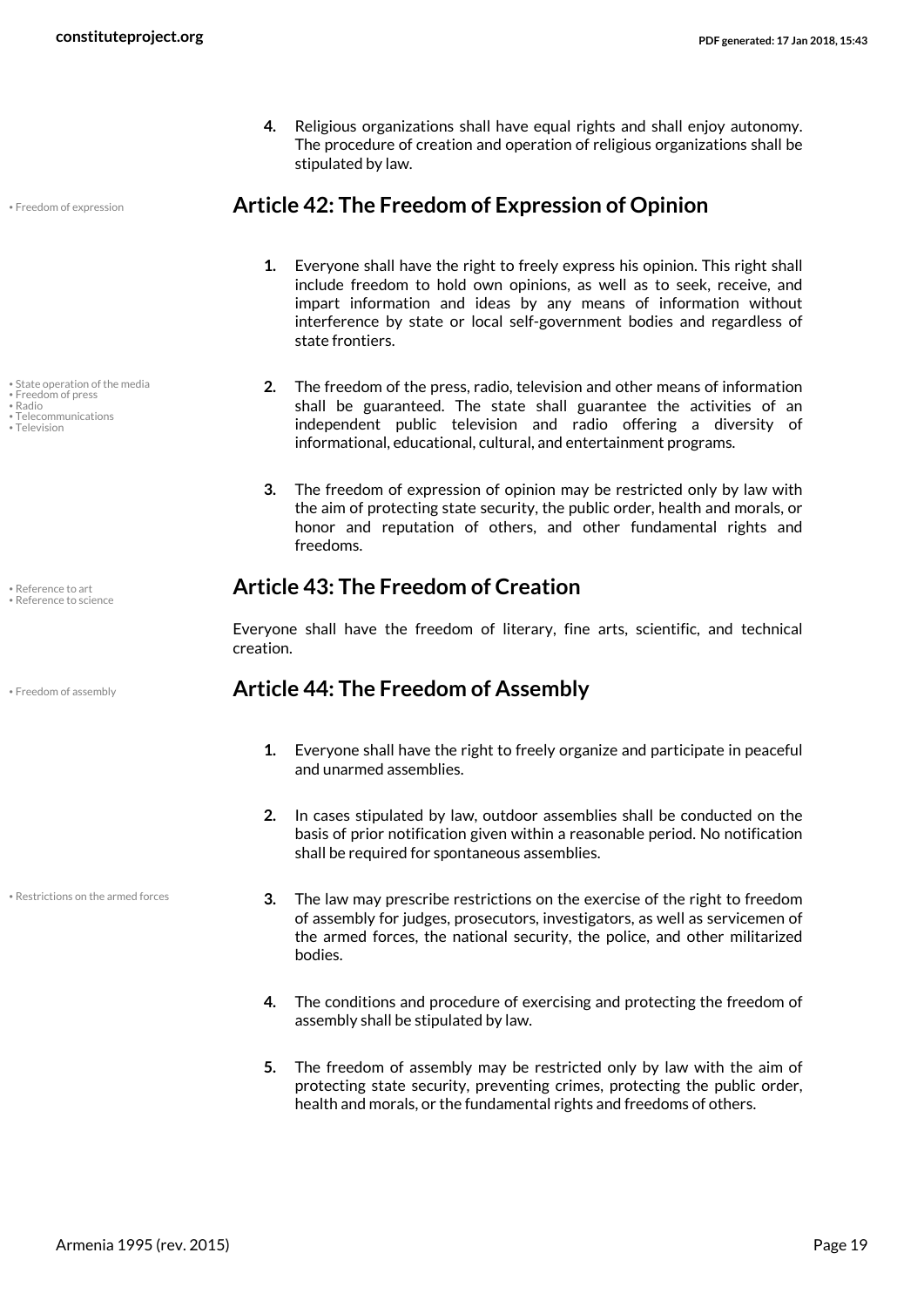• Right to join trade unions

#### • Freedom of association **Article 45: The Freedom of Association**

- <span id="page-19-0"></span>**1.** Everyone shall have the right to the freedom of association with others, including the right to form and to join trade unions for the protection of labor interests. No one shall be compelled to join any private association.
- **2.** The procedure of creation and operation of associations shall be stipulated by law.
- **3.** The freedom of association may be restricted only by law with the aim of protecting state security, the public order, health and morals, or the fundamental rights and freedoms of others.
- <span id="page-19-1"></span>**4.** The activities of associations may be suspended or prohibited only by a court decision in cases and in the manner stipulated by law.

#### **Article 46: The Right to Create a Party and to Become a Member of a Party**

- **1.** Every citizen shall have the right to create a party with other citizens and the right to become a member of a party. No one shall be compelled to become a member of a party.
- **2.** Judges, prosecutors, and investigators may not be members of a party. The law may prescribe restrictions on the right to create and become a member of a party by servicemen of the armed forces, the national security, the police, and other militarized bodies.
- **3.** Parties shall publish annual reports on the sources of their financial means and expenditures, as well as on their property.
- **4.** In cases stipulated by law, the activities of a party may be suspended by a decision of the Constitutional Court. Parties that advocate the violent overthrow of the constitutional order or use violence for overthrowing the constitutional order shall be unconstitutional and are subject to prohibition by decision of the Constitutional Court.

#### <span id="page-19-2"></span>**Article 47: The Right to Citizenship of the Republic of Armenia**

- **1.** A child born to citizens of the Republic of Armenia shall be a citizen of the Republic of Armenia.
- **2.** Every child whose one parent is a citizen of the Republic of Armenia shall have the right to acquire citizenship of the Republic of Armenia.
- **3.** Armenians by ethnicity shall have the right to acquire citizenship of the Republic of Armenia from the moment of establishing residence in the Republic Armenia.

• Right to form political parties

• Restrictions on the armed forces • Restrictions on political parties

• Restrictions on political parties

- Constitutional court powers
- Prohibited political parties Regulation of political parties

• Requirements for birthright citizenship

• Requirements for naturalization

• Requirements for naturalization

Armenia 1995 (rev. 2015) Page 20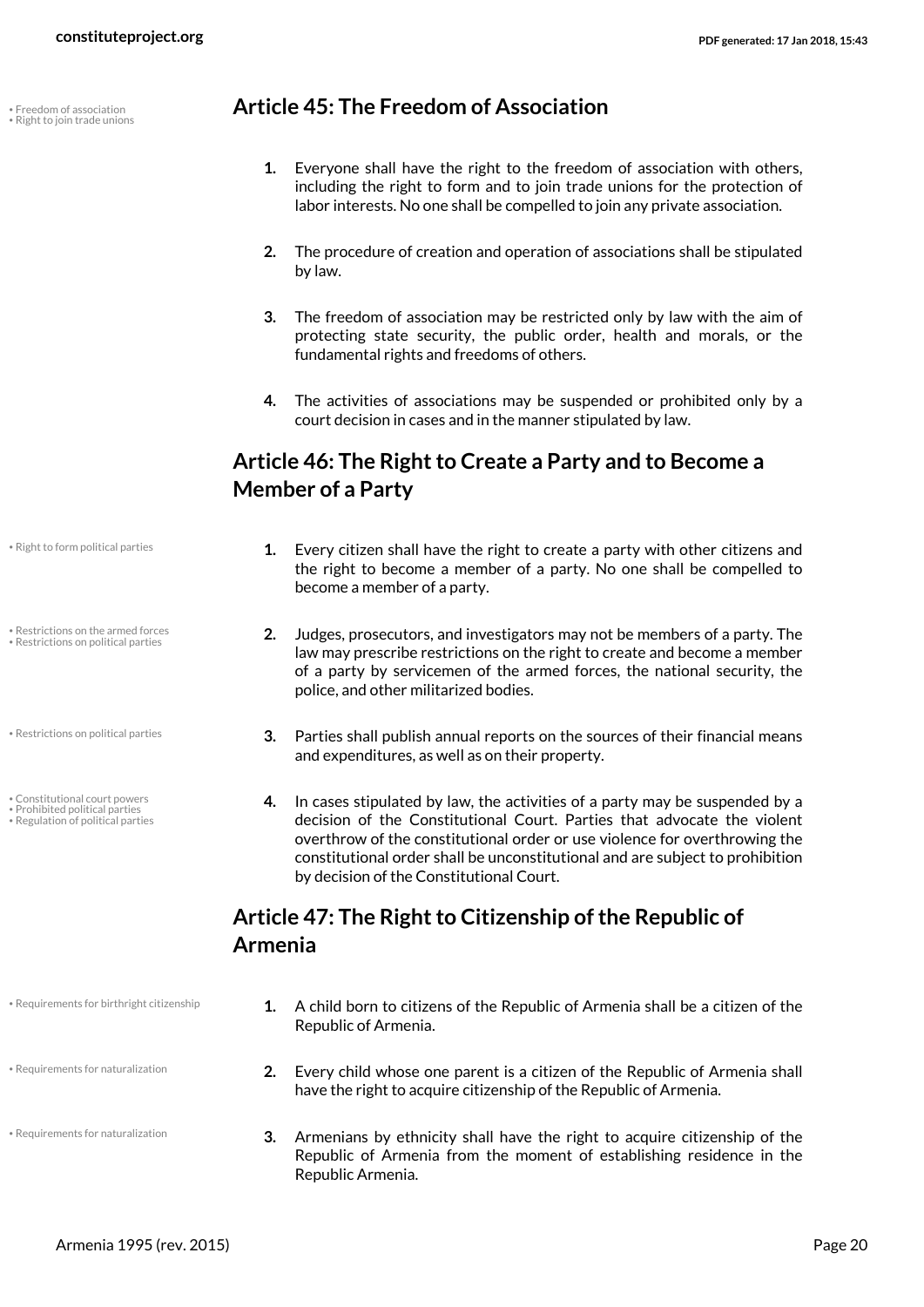- Requirements for naturalization
- Conditions for revoking citizenship
- Conditions for revoking citizenship • Requirements for naturalization

• International law

- Referenda • Restrictions on voting
- Claim of universal suffrage
- Eligibility for cabinet
- Minimum age for first chamber Eligibility for first chamber

• Municipal government

- Eligibility for cabinet
- Eligibility for first chamber
- Referenda • Restrictions on voting
- **4.** Armenians by ethnicity shall acquire citizenship of the Republic of Armenia through a simplified procedure stipulated by law.
- **5.** A citizen of the Republic of Armenia may not be deprived of citizenship. A citizen of the Republic of Armenia may not be deprived of the right to change citizenship.
- **6.** The procedure of exercising the rights stipulated by this Article, the other grounds of acquiring citizenship of the Republic of Armenia, and the grounds of termination shall be stipulated by law.
- **7.** The rights stipulated by Paragraphs 2-4 and by the second sentence of Paragraph 5 of this Article may be restricted only by law with the aim of protecting state security, preventing or solving crimes, as well as protecting other public interests.
- **8.** Citizens of the Republic of Armenia, while outside of the borders of the Republic of Armenia, shall be under the protection of the Republic of Armenia on the basis of international law.

#### **Article 48: Right to Vote and Right to Participate in a Referendum**

- <span id="page-20-0"></span>**1.** Citizens of the Republic of Armenia, which have attained the age of 18 on the day of an election to the National Assembly or on the day of a referendum, shall have the right to vote in such election and to take part in such referendum.
- **2.** Anyone who has attained the age of 25, for the preceding four years has been a citizen of only the Republic of Armenia, has permanently resided in the Republic of Armenia for the preceding four years, has voting right, and has a command of the Armenian language may be elected as a member of the National Assembly.
- **3.** Citizens of the Republic of Armenia, which have attained the age of eighteen on the day of the election of local self-government bodies or of a local referendum, shall have the right to vote and to be elected in such election or the right to take part in such local referendum. The law may prescribe the right of persons not having citizenship of the Republic of Armenia to participate in elections of local self-government bodies and in a local referendum.
- **4.** Persons declared as legally incapable by a court judgment that has entered into legal force, as well as persons convicted and serving a sentence, according a court judgment that has entered into legal force, for the intentional commission of a grave crime may not vote and be elected or take part in a referendum. Citizens convicted and serving a sentence, according to a court judgment that has entered into legal force, for other crimes shall also not have the right to be elected.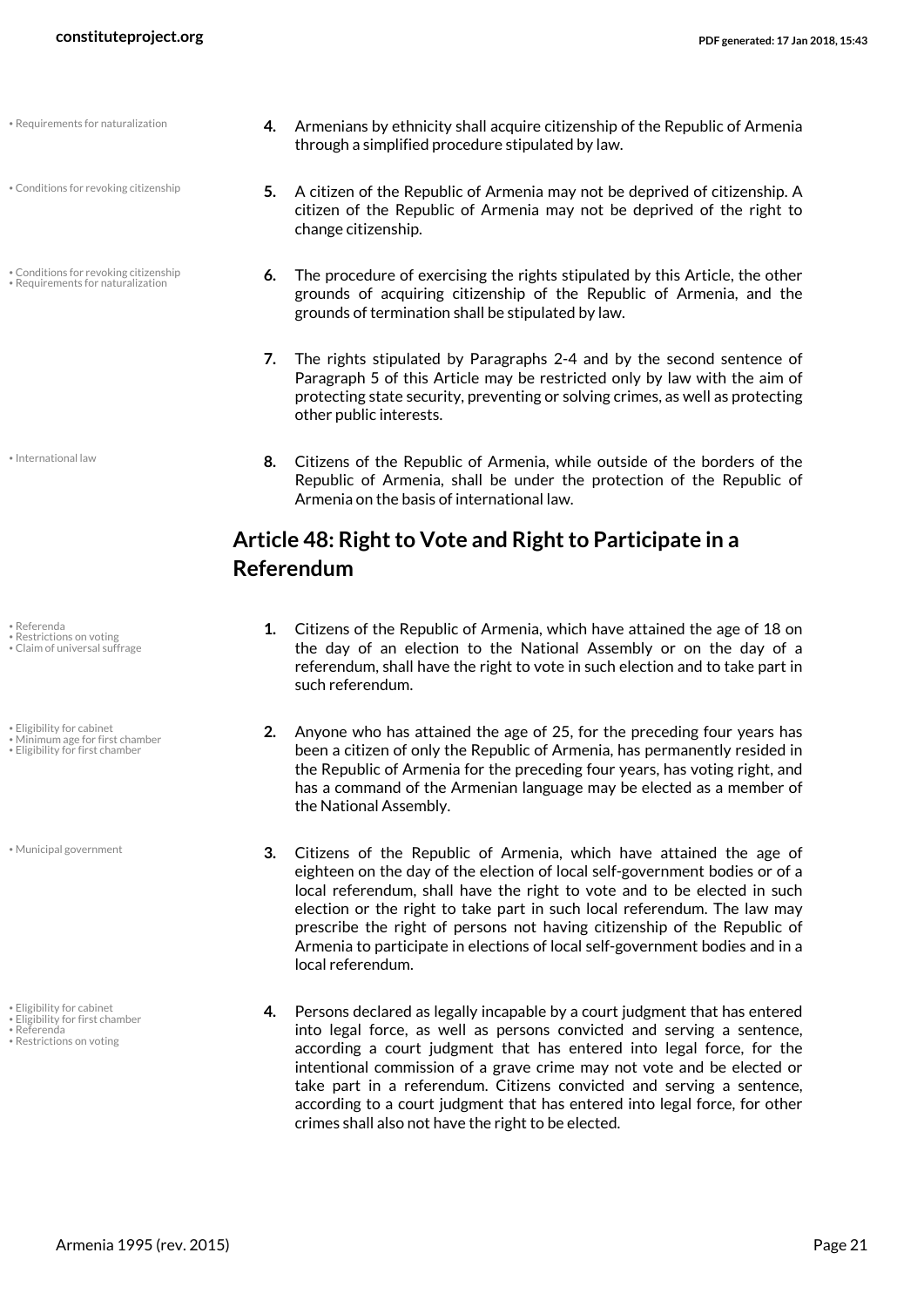|  | Civil service recruitment |  |
|--|---------------------------|--|
|  |                           |  |

#### <span id="page-21-0"></span>Article 49: The Right to Enter the Public Service

Every citizen shall have the right to enter the public service on an equal basis. Details shall be stipulated by law.

#### **Article 50: The Right to Proper Administration**

- <span id="page-21-1"></span>**1.** Everyone shall have the right to the impartial and fair examination by administrative authorities, within a reasonable period, of cases concerning him.
- **2.** During the administrative procedure, everyone shall have the right to become acquainted with all the documents concerning him, save for secrets protected by law.
- <span id="page-21-2"></span>**3.** State and local self-government bodies and officials shall hear the person before adopting an individual interfering act regarding such person, except for cases stipulated by law.

#### • Right to information **Article 51: The Right to Receive Information**

- **1.** Everyone shall have the right to receive information on the activities of state and local self-government bodies and officials and to become acquainted with documents about such activities.
- **2.** The right to receive information may be restricted only by law with the aim of protecting public interests or fundamental rights and freedoms of others.
- **3.** The procedure of receiving information, as well as the grounds of liability of officials for concealing information or groundlessly refusing to provide information, shall be stipulated by law.

#### <span id="page-21-3"></span>**Article 52: The Right to Apply to the Human Rights Defender**

Everyone shall have the right to receive the support of the Human Rights Defender, in case of violation of his rights and freedoms enshrined in the Constitution and laws by state and local self-government bodies and officials or, in cases provided by the Law on the Human Rights Defender, by organizations. Details shall be stipulated by law.

#### • Right of petition **Article 53: The Right to Submit a Petition**

<span id="page-21-4"></span>Everyone shall have the right to submit, individually or in community with others, petitions to state and local self-government bodies and officials and to receive an appropriate reply within a reasonable period. Details shall be stipulated by law.

• Ombudsman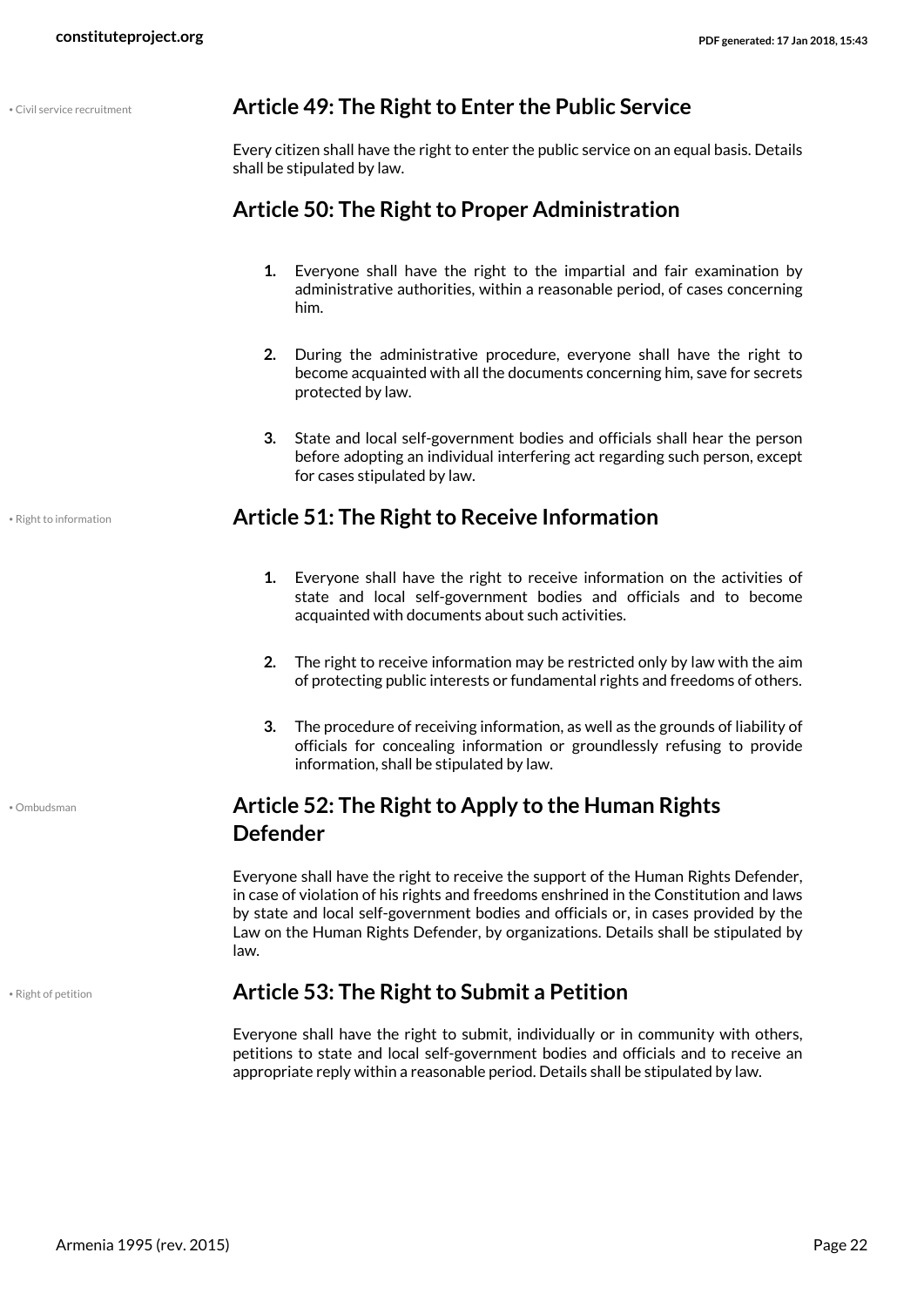• Extradition procedure

• International law

• Right to culture • Protection of language use

#### • Protection of stateless persons **Article 54: The Right to Political Asylum**

<span id="page-22-0"></span>Everyone subject to political persecution shall have the right to seek political asylum in the Republic of Armenia. The procedure and conditions of granting political asylum shall be stipulated by law.

#### • Power to deport citizens **Article 55: The Prohibition of Deportation or Extradition**

- <span id="page-22-1"></span>**1.** No one may be deported or extradited to a foreign state, if there is a real danger that such person may be subjected to the death penalty, torture, inhuman or degrading treatment or punishment in that country.
- **2.** A citizen of the Republic of Armenia may not be extradited to a foreign state, except for cases prescribed by the international treaties ratified by the Republic of Armenia.

#### <span id="page-22-2"></span>**Article 56: The Right to Preserve National and Ethnic Identity**

- **1.** Everyone shall have the right to preserve his national and ethnic identity.
- **2.** Persons belonging to national minorities shall have the right to preserve and develop their traditions, religion, language, and culture.
- <span id="page-22-3"></span>**3.** The exercise of the rights stipulated by this Article shall be regulated by law.

#### **Article 57: The Freedom to Choose Employment and the Labor Rights**

• Limits on employment of children

• Prohibition of slavery

- Right to choose occupation **1.** Everyone shall have the right to free choice of employment.
	- **2.** Every worker shall have the right to protection in case of groundless dismissal from employment. The grounds of dismissal from employment shall be stipulated by law.
	- **3.** It shall be prohibited to dismiss from employment due to reasons related to maternity. Every employed woman shall have the right to paid leave in case of pregnancy and child delivery. Every employed parent shall have the right to leave in case of child birth or child adoption. Details shall be stipulated by law.
	- **4.** It shall be prohibited to hire children under the age of 16 for full-time employment. The procedure and conditions of hiring them for part-time employment shall be stipulated by law.
	- **5.** Forced or compulsory labor shall be prohibited. The following shall not be considered forced or compulsory labor:

Armenia 1995 (rev. 2015) Page 23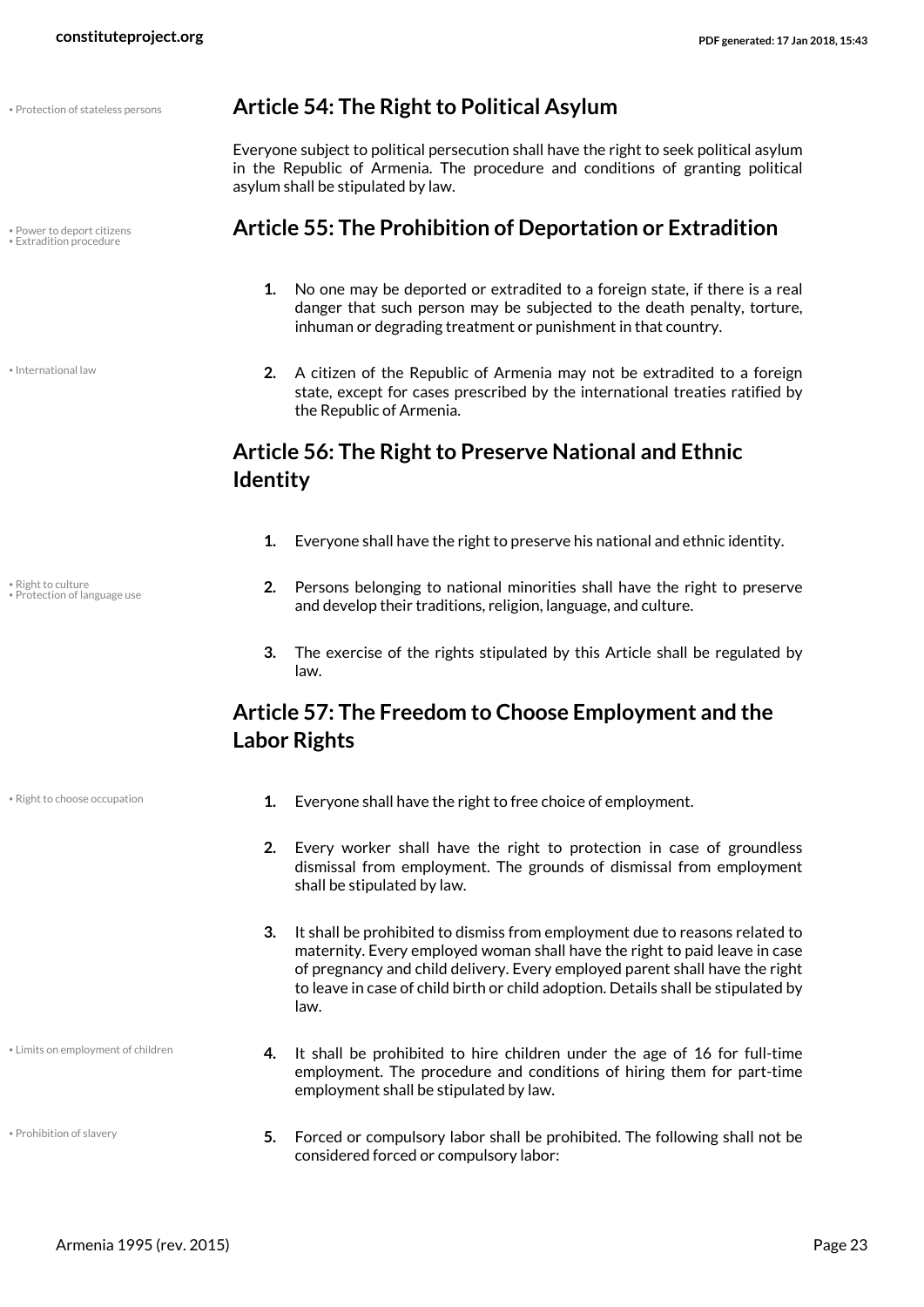- **1.** Work that is performed by a convicted person according to law;
- **2.** Military service or alternative service; and
- <span id="page-23-0"></span>**3.** Any work that is required in case of emergency situations threatening the life or well-being of the population.

#### • Right to strike **Article 58: The Right to a Strike**

- **1.** Workers shall have the right to strike for the protection of their economic, social, or labor interests. The procedure of conducting a strike shall be stipulated by law.
- <span id="page-23-1"></span>**2.** The right to a strike may be restricted only by law with the aim of protecting public interests or the fundamental rights and freedoms of others.

#### **Article 59: The Freedom of Economic Activities and Guaranteeing Economic Competition**

- **1.** Everyone shall have the right to engage in economic, including entrepreneurial activities. The conditions and procedure of exercising this right shall be stipulated by law.
	- **2.** The restrictions of competition, the possible types of monopoly, and their permitted sizes may be stipulated only by law with the aim of protecting public interests.
	- **3.** Abuse of monopolistic or dominant position in the market, bad-faith competition, and anti-competitive agreements shall be prohibited.

#### • Right to own property **Article 60: The Right to Property**

- <span id="page-23-2"></span>**1.** Everyone shall have the right to own, use, and dispose at his discretion the lawfully-acquired property.
- Right to transfer property **2.** The right of inheritance shall be guaranteed.
	- **3.** The right to property may be restricted only by law with the aim of protecting the interests of the public or the fundamental rights and freedoms of others.
	- **4.** No one shall be deprived of property, except by court procedure in cases stipulated by law.

• Right to establish a business

• Right to competitive marketplace

• Right to competitive marketplace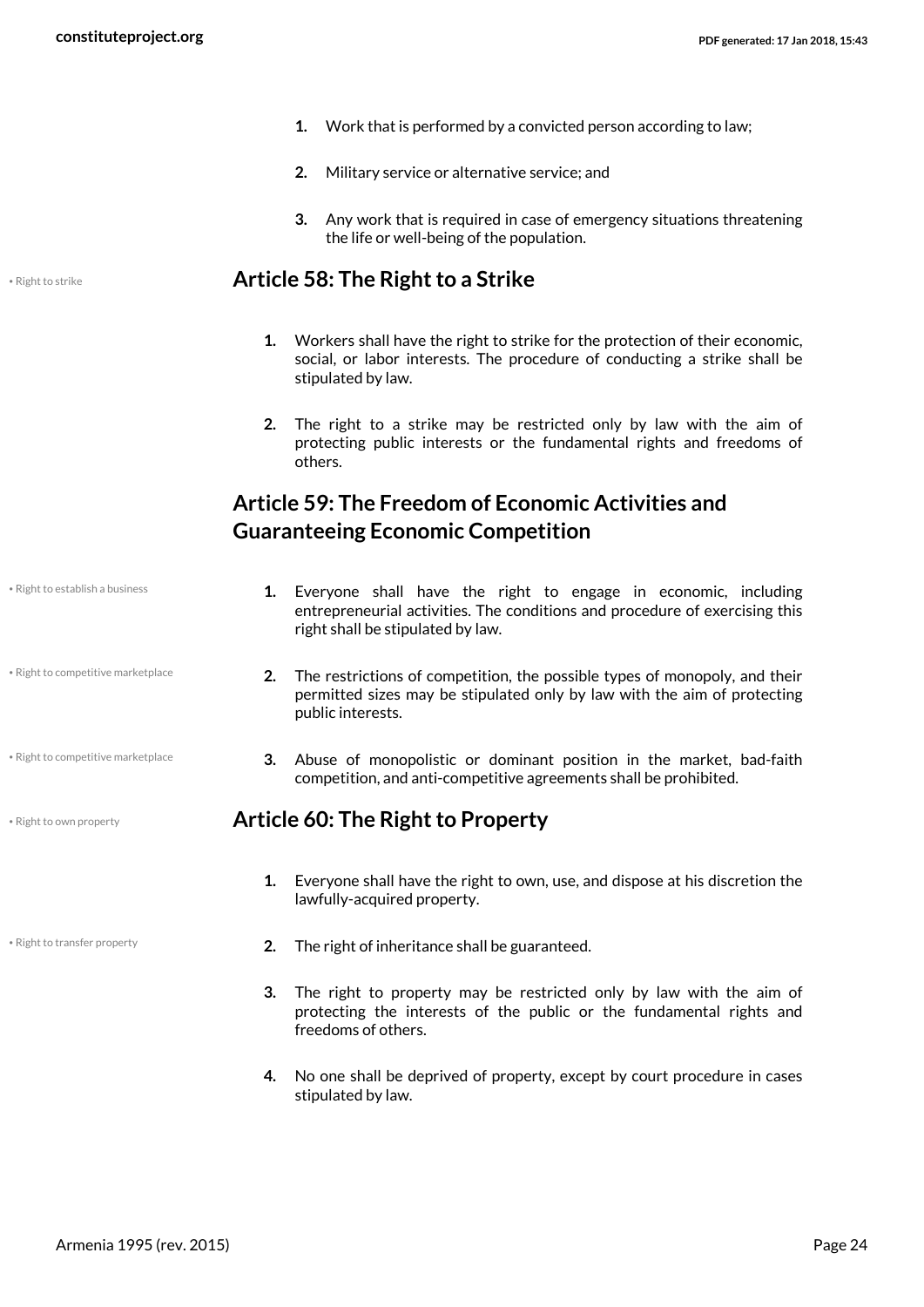| • Protection from expropriation        | 5. | The expropriation of property for prevailing interests of the public shall be<br>performed in exceptional cases stipulated by law and in the manner<br>stipulated by law, and only with prior adequate compensation. |
|----------------------------------------|----|----------------------------------------------------------------------------------------------------------------------------------------------------------------------------------------------------------------------|
| • Restrictions on rights of groups     | 6. | Foreign citizens and stateless persons shall not enjoy property right on<br>land, except for cases stipulated by law.                                                                                                |
| • Provisions for intellectual property |    | Intellectual property shall be protected by law.                                                                                                                                                                     |

<span id="page-24-0"></span>budget.

**8.** Everyone shall be obliged to pay taxes and duties stipulated in accordance with law and make other compulsory payments to the state or community

#### **Article 61: The Right to Judicial Protection and the Right to Apply to International Bodies of Human Rights Protection**

- **1.** Everyone shall have the right to effective judicial protection of his rights and freedoms.
- **2.** Everyone shall, for the protection of his rights and freedoms, and in conformity with the international treaties of the Republic of Armenia, have the right to apply to international bodies of protection of human rights and freedoms.

#### **Article 62: Right to Compensation for Damage**

• Ultra-vires administrative actions

• Duty to pay taxes

• International law

• Protection from false imprisonment

- Right to fair trial
- Judicial independence
- Right to public trial • Right to speedy trial
- 

• Right to public trial

- <span id="page-24-1"></span>**1.** Everyone shall have the right to compensation for damage inflicted by the unlawful actions or inaction of state and local self-government bodies and officials, and in cases stipulated by law, also by lawful administration. The conditions and procedure of compensation for damage shall be stipulated by law.
- **2.** If a person, who is convicted by a court judgment that has entered into legal force for committing a crime, has been acquitted on the ground that a new or newly-discovered circumstance proves that such conviction was unlawful, the person shall have the right to receive compensation in accordance with law, unless it is proven that the discovery of such circumstance back in time depended fully or partially on such person.

#### **Article 63: The Right to a Fair Trial**

- <span id="page-24-2"></span>**1.** Everyone shall have the right to a fair and public hearing of his case within a reasonable period by an independent and impartial court.
- **2.** In the cases and manner stipulated by law, the court proceedings or a part thereof may be held in camera by a court decision with the aim of protecting the private life of the participants of proceedings, the interests of minors or the interests of justice, as well as state security, the public order, or morals.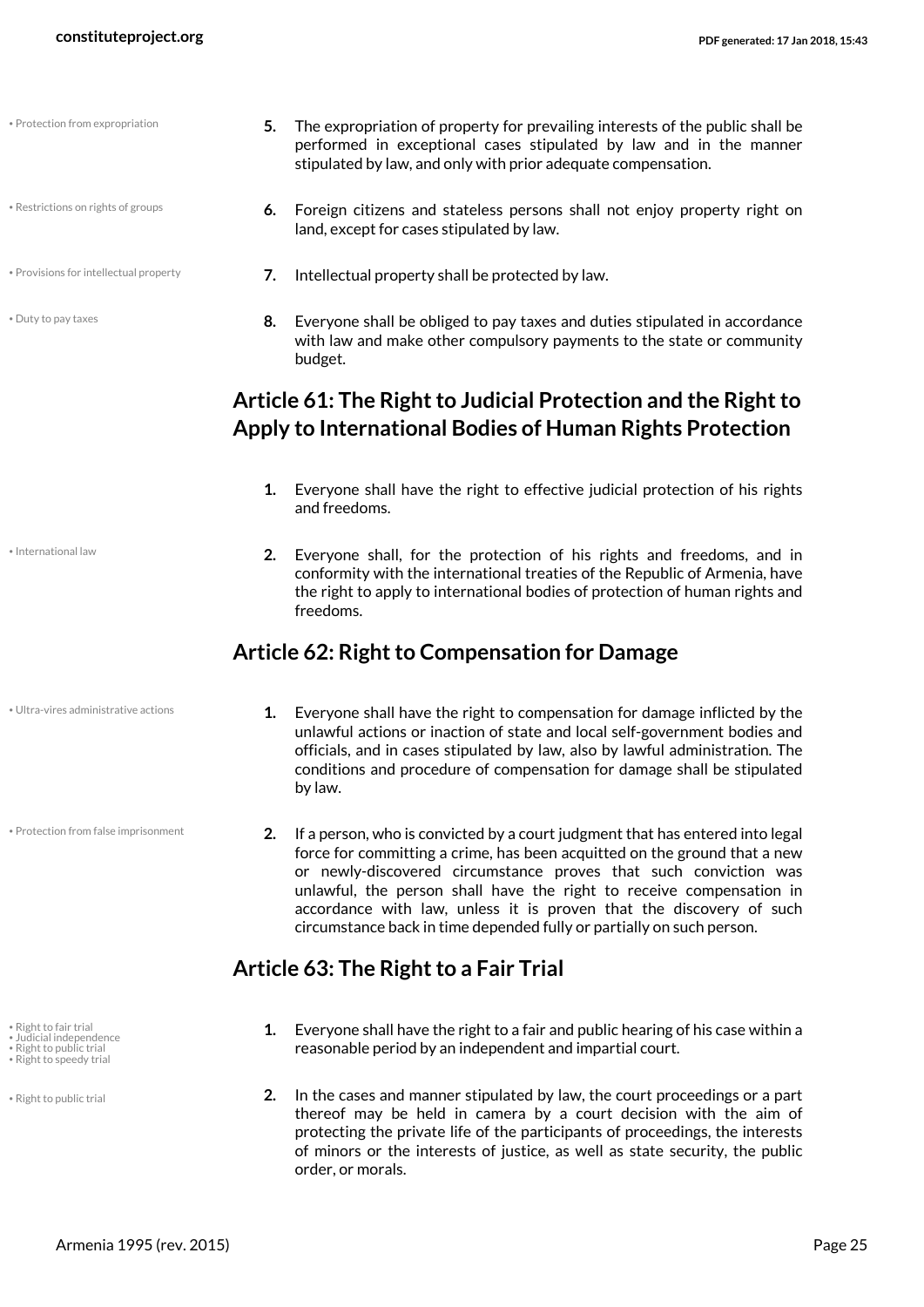<span id="page-25-4"></span><span id="page-25-3"></span><span id="page-25-2"></span><span id="page-25-1"></span><span id="page-25-0"></span>

| · Regulation of evidence collection    | The use of evidence obtained in violation of fundamental rights or evidence<br>3.<br>undermining the right to a fair trial shall be prohibited.                                                                                                             |  |  |
|----------------------------------------|-------------------------------------------------------------------------------------------------------------------------------------------------------------------------------------------------------------------------------------------------------------|--|--|
| · Right to counsel                     | Article 64: The Right to Receive Legal Aid                                                                                                                                                                                                                  |  |  |
|                                        | Everyone shall have the right to receive legal aid. In cases stipulated by law,<br>1.<br>legal aid shall be provided at the expense of state funds.                                                                                                         |  |  |
|                                        | 2. With the aim of ensuring legal aid, the activities of a bar based on<br>independence, self-governance, and equality of advocates shall be<br>guaranteed. The status, rights, and obligations of advocates shall be<br>stipulated by law.                 |  |  |
| · Protection from self-incrimination   | Article 65: The Right to Be Exempted from the Duty to<br><b>Testify</b>                                                                                                                                                                                     |  |  |
|                                        | No one shall be obliged to testify about himself, his spouse, or his close relatives, if it<br>can be reasonably presumed that it may subsequently be used against him or them.<br>The law may stipulate other cases of exemption from the duty to testify. |  |  |
| · Presumption of innocence in trials   | <b>Article 66: The Presumption of Innocence</b>                                                                                                                                                                                                             |  |  |
|                                        | A person accused of a crime shall be presumed innocent until his guilt is proven in<br>the manner stipulated by law by a court judgment that has entered into legal force.                                                                                  |  |  |
|                                        | Article 67: The Right to Defend Oneself from Charges                                                                                                                                                                                                        |  |  |
|                                        | Everyone charged with a crime shall have:                                                                                                                                                                                                                   |  |  |
| . Trial in native language of accused  | The right to be informed promptly, in a language which he understands and<br>1.<br>in detail, of the nature and cause of the charge.                                                                                                                        |  |  |
| · Right to counsel                     | The right to defend himself or to be defended through an advocate of his<br>2.<br>choosing;                                                                                                                                                                 |  |  |
|                                        | 3.<br>The right to have adequate time and facilities to prepare his defense and to<br>communicate with the advocate of his choosing.                                                                                                                        |  |  |
| · Right to examine evidence/ witnesses | The right to examine or to have examined the persons that testify against<br>4.<br>him, and right to have persons testifying in his favor to be summoned and<br>examined on the same conditions as persons that testified against him;                      |  |  |
| . Trial in native language of accused  | The right to be assisted by a translator free of charge in case he does not<br>5.<br>have a command of Armenian.                                                                                                                                            |  |  |
| · Prohibition of double jeopardy       | <b>Article 68: The Prohibition of Being Tried Twice</b>                                                                                                                                                                                                     |  |  |
|                                        | No one may be tried twice for the same act.<br>1.                                                                                                                                                                                                           |  |  |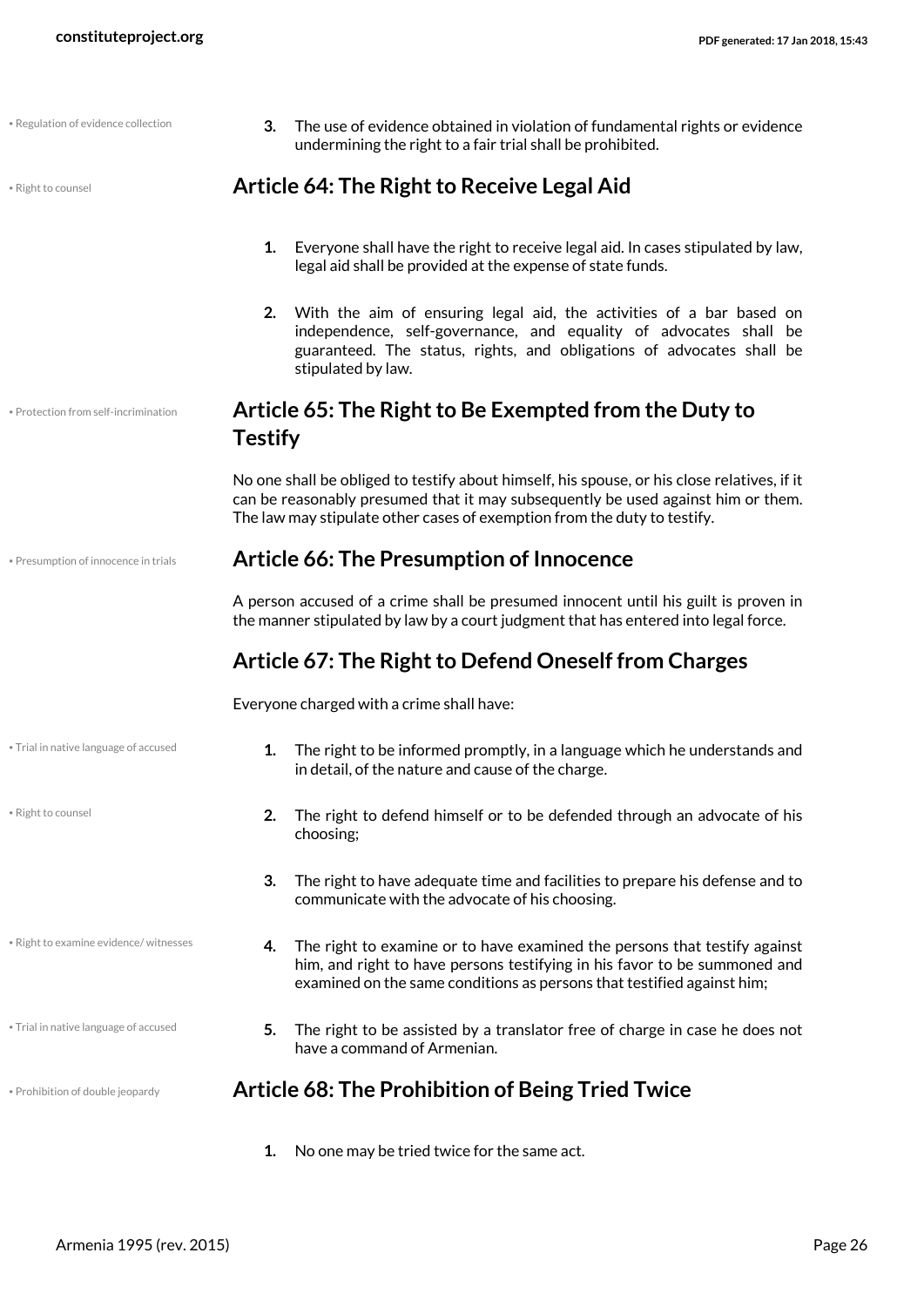<span id="page-26-0"></span>**2.** The provisions of Paragraph 1 of this Article shall not prevent the review of a case in accordance with law when new or newly-discovered circumstances are present, or when there were fundamental shortcomings in the case proceedings, which could have affected the outcome of the case.

#### • Right to appeal judicial decisions **Article 69: The Right of a Convicted Person to Appeal**

Everyone convicted for committing a crime shall have the right to have the court judgment rendered in respect of him to be reviewed by a higher judicial instance based on the grounds and in the manner stipulated by law.

#### <span id="page-26-1"></span>**Article 70: The Right to Request a Pardon**

Every convict shall have the right to request a pardon, including the right to request mitigation of the imposed sentence. Details shall be stipulated by law.

### **Article 71: The Principle of Guilt and the Principle of Proportionality of Punishment**

- <span id="page-26-2"></span>**1.** The basis for punishing a person who committed a crime shall be his guilt.
- <span id="page-26-3"></span>**2.** The penalty stipulated by law, as well as the imposed penalty type and magnitude shall be proportionate to the committed act.

#### **Article 72: The Principle of Legality in Defining Crimes and Imposing Penalties**

No one shall be convicted for an action or inaction that was not a crime at the time of its commission. A penalty that is more severe than the one applicable at the time of committing the crime may not be imposed. A law that eliminates punishment for an act or mitigates the penalty shall apply retrospectively.

#### **Article 73: The Retrospective Effect of Laws and Other Legal Acts**

- <span id="page-26-4"></span>**1.** Laws and other legal acts that cause a person's legal situation to deteriorate shall not have retrospective effect.
- <span id="page-26-5"></span>**2.** Laws and other legal acts improving a person's legal situation shall have retrospective effect if such acts so prescribe.

#### **Article 74: The Applicability of Fundamental Rights and Freedoms in Respect of Legal Persons**

The fundamental rights and freedoms shall extend also to legal persons to the extent such rights and freedoms are by their essence applicable to them.

• Protection from ex post facto laws • Principle of no punishment without law

• Protection from ex post facto laws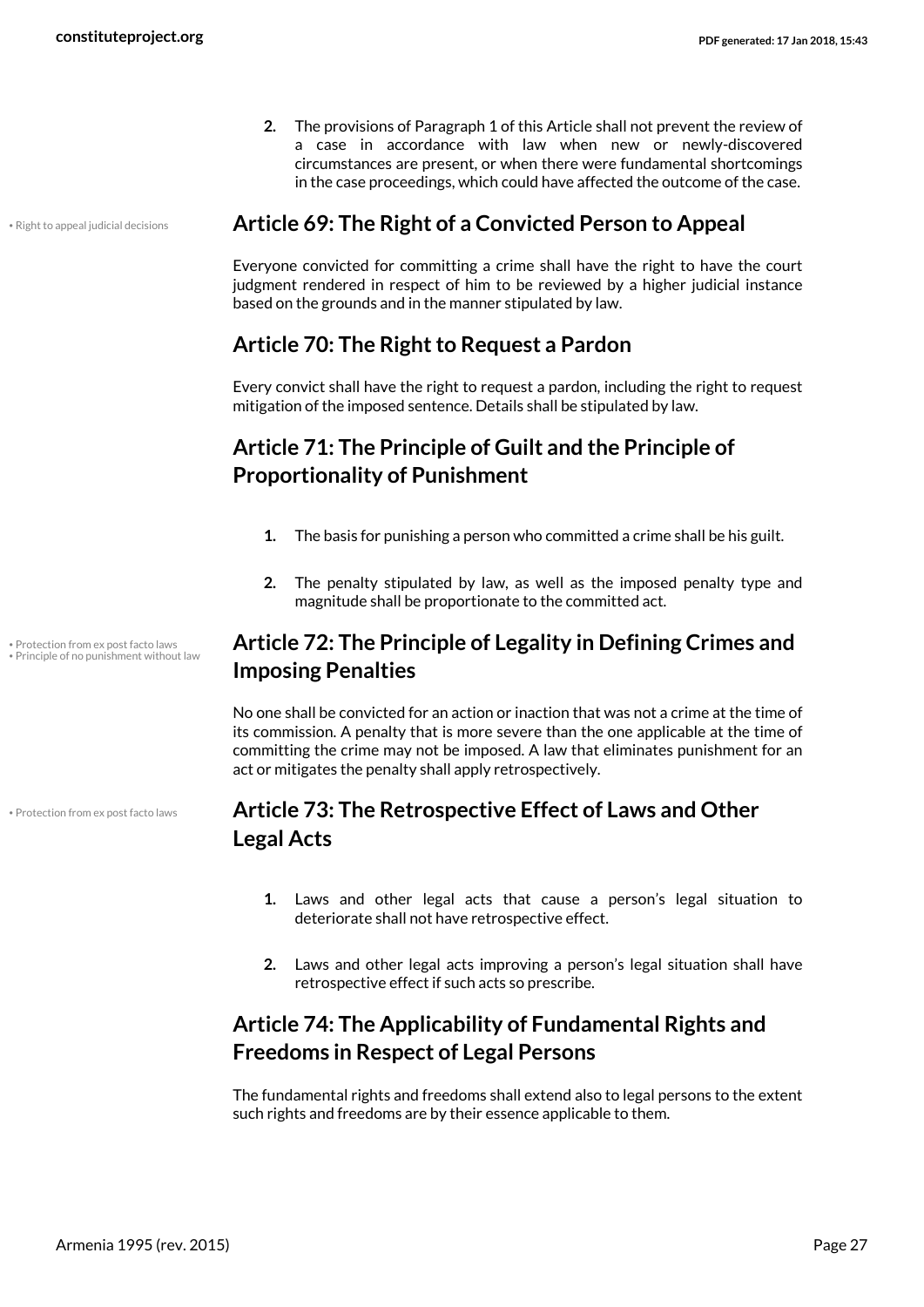#### <span id="page-27-0"></span>**Article 75: Organizational Structures and Procedures for the Exercise of Fundamental Rights and Freedoms**

When regulating fundamental rights and freedoms, laws shall define the organizational structures and procedures necessary for their effective exercise.

#### <span id="page-27-1"></span>**Article 76: Restrictions of Fundamental Rights and Freedoms in Emergency Situations or during Martial Law**

In a state of emergency or during martial law, fundamental rights and freedoms of the human being and the citizen, with the exception of those stipulated by Articles 23–26, 28–30, 35–37, Paragraph 1 of Article 38, Paragraph 1 of Article 41, Paragraph 1, the first sentence of Paragraph 5, and Paragraph 8 of Article 47, Article 52, Paragraph 2 of Article 55, Articles 56, 61, and 63–72 of the Constitution, may be temporarily suspended or subjected to additional restrictions in the manner stipulated by law to the extent required by the situation, subject to the international commitments undertaken with respect to derogations from commitments in emergency situations or during martial law.

#### <span id="page-27-2"></span>**Article 77: The Prohibition of Abuse of Fundamental Rights and Freedoms**

It shall be prohibited to use fundamental rights and freedoms for the purpose of violently overthrowing the constitutional order or inciting national, racial, or religious hatred, or preaching violence or war.

#### <span id="page-27-3"></span>**Article 78: The Principle of Proportionality**

The means chosen for restricting fundamental rights and freedoms shall be suitable and necessary for the achievement of the aim stipulated by the Constitution. The means chosen for the restriction shall be commensurate to the significance of the fundamental right and freedom being restricted.

#### <span id="page-27-4"></span>**Article 79: The Principle of Certainty**

When restricting fundamental rights and freedoms, the laws shall define the grounds and scope of such restrictions and be sufficiently certain for the holders and addressees of such rights and freedoms to be able to engage in appropriate conduct.

#### **Article 80: Inviolability of the Essence of Provisions on Fundamental Rights and Freedoms**

<span id="page-27-5"></span>The essence of provisions on fundamental rights and freedoms enshrined in this Chapter shall be inviolable.

#### <span id="page-27-6"></span>**Article 81: Fundamental Rights and Freedoms and the International Legal Practice**

**1.** The practice of bodies operating on the basis of international human rights treaties, which have been ratified by the Republic of Armenia, shall be taken into account when interpreting the provisions of the Constitution on fundamental rights and freedoms.

• Emergency provisions • International law

• Inalienable rights

#### • International law

• Legal status of treaties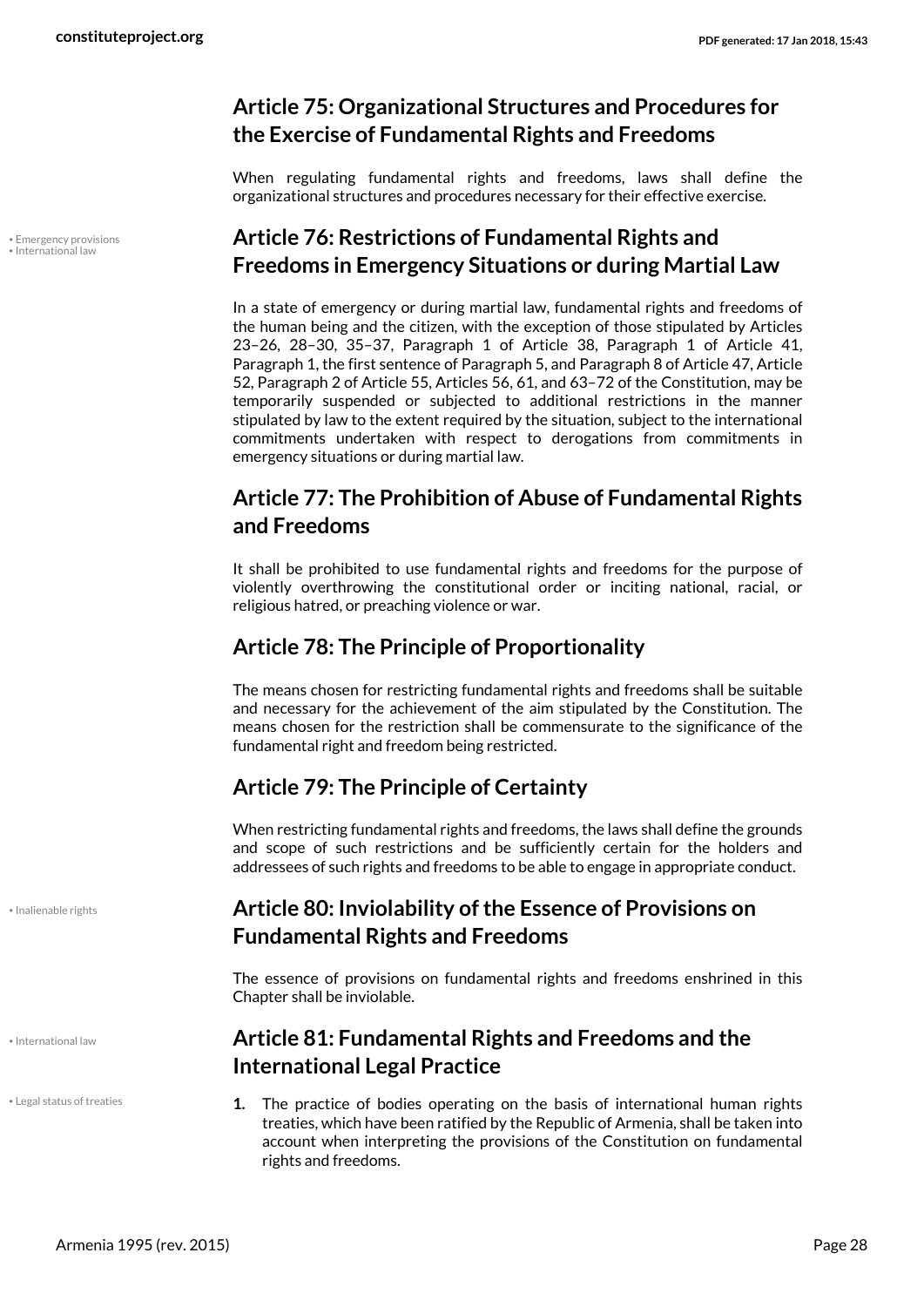**2.** The restrictions of fundamental rights and freedoms may not exceed the restrictions stipulated by the international treaties of the Republic of Armenia.

# <span id="page-28-0"></span>**CHAPTER 3: LEGISLATIVE GUARANTEES AND MAIN OBJECTIVES OF STATE POLICY IN THE ECONOMIC, SOCIAL, AND CULTURAL SPHERES**

#### • Right to rest and leisure **Article 82: Working Conditions**

<span id="page-28-1"></span>Every worker shall, in accordance with law, have the right to healthy, safe, and dignifying working conditions, to limitation of the maximum working time, to daily and weekly rest, and to annual paid leave.

#### • State support for the elderly **Article 83: Social Security**

<span id="page-28-2"></span>Everyone shall, in accordance with law, have the right to social security in cases of maternity, having many children, illness, disability, workplace accidents, need of care, loss of breadwinner, old age, unemployment, loss of employment, and in other cases.

#### <span id="page-28-3"></span>**Article 84: Dignifying Existence and Minimum Salary**

- **1.** Every person in need and every elderly person shall, in accordance with law, have the right to a dignifying existence.
- . Right to reasonable standard of living **2.** The amount of minimum salary shall be stipulated by law.

#### • Right to health care **Article 85: Health Care**

- <span id="page-28-4"></span>**1.** Everyone shall, in accordance with law, have the right to protection of health.
- **2.** The law shall stipulate the list of basic medical services provided free of charge and the procedure of their provision.

#### **Article 86: The Main Objectives of State Policy**

The main objectives of state policy in the economic, social, and cultural spheres shall be:

- <span id="page-28-5"></span>**1.** To improve the business environment and to promote entrepreneurship;
- **2.** To support population employment and the improvement of work conditions;
- **3.** To foster housing construction;
- **4.** To promote factual equality between women and men;

• Right to safe work environment

• State support for the unemployed

• State support for the disabled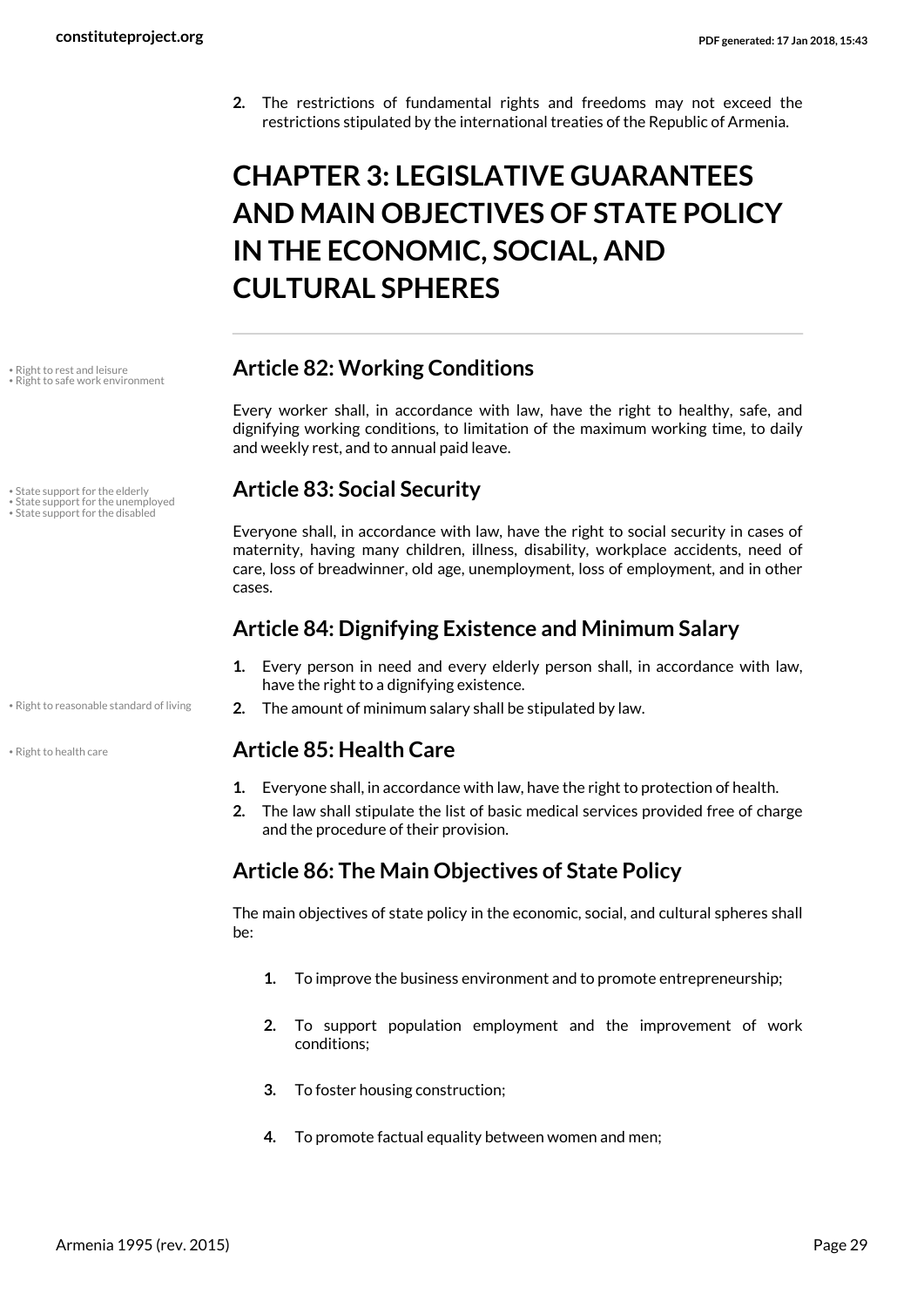- State support for the elderly
- Protection of consumers

- 
- Reference to science
- **5.** To promote the birth rate and the having of many children;
- **6.** To create favorable conditions for the complete and comprehensive development of the individuality of children;
- **7.** To implement health protection and improvement programs for the population, and to create conditions for effective and affordable medical services for the population;
- **8.** To implement disability prevention and treatment programs and programs for the rehabilitation of health of persons with disabilities, and to promote the participation of persons with disabilities in public life;
- **9.** To protect consumer interests, and to oversee the quality of goods, services, and works;
- **10.** To develop the regions proportionately;
- **11.** To develop physical culture and sports;
- **12.** To promote the participation of the youth in political, economic, and cultural life;
- **13.** To develop free-of-charge higher and other vocational education;
- **14.** To develop fundamental and applied science; Reference to science;
	- **15.** To support everyone's unhindered access to national and universal values; and
	- **16.** To promote charity for the purpose of establishing cultural, educational, scientific, health, sports, social, and other institutions, their financing, and ensuring their financial independence.

#### <span id="page-29-0"></span>**Article 87: Fulfillment of the Main Objectives of State Policy**

- **1.** To the extent of their powers and possibilities, state government and local self-government bodies shall be obliged to fulfill the objectives enshrined in Article 86 of the Constitution.
- **2.** As part of the report prescribed by Article 156 of the Constitution, the Government shall present information on the fulfillment of the objectives stipulated by Article 86 of the Constitution.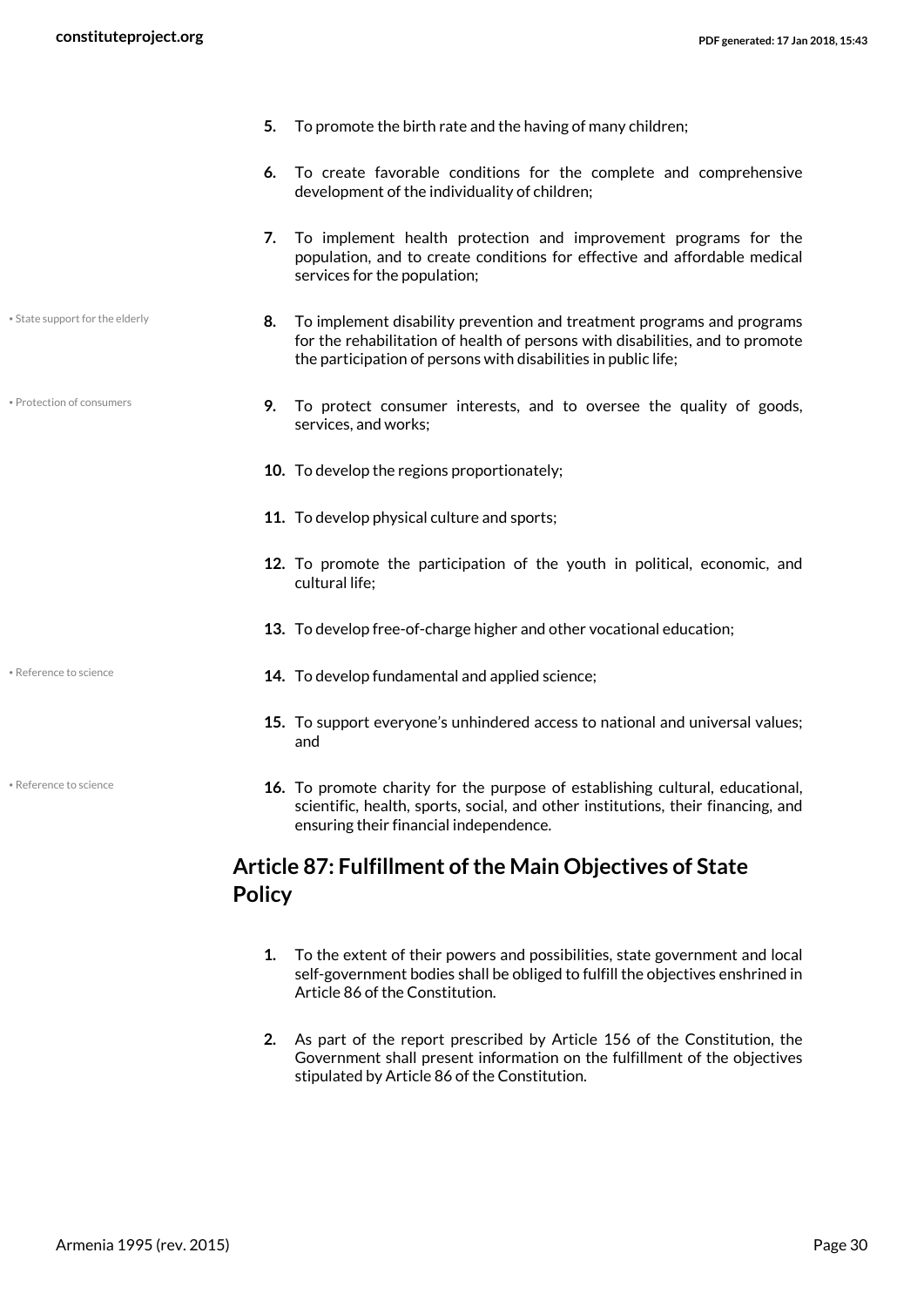# <span id="page-30-0"></span>**CHAPTER 4: THE NATIONAL ASSEMBLY**

• Structure of legislative chamber(s)

• Legislative oversight of the executive

#### **Article 88: The Status and Functions of the National Assembly**

- <span id="page-30-1"></span>**1.** The National Assembly is the people's representative body.
- **2.** The National Assembly shall exercise the legislative power.
- **3.** The National Assembly shall exercise oversight of the executive power, shall adopt the state budget, and shall perform other functions stipulated by the Constitution.
	- **4.** The powers of the National Assembly shall be stipulated by the Constitution.
	- **5.** The National Assembly shall operate in accordance with its Rules of Procedure.

#### <span id="page-30-2"></span>**Article 89: The National Assembly Composition and Election Procedure**

| • Size of first chamber               |    | The National Assembly shall consist of at least 101 parliamentarians.                                                                                                                                                                   |
|---------------------------------------|----|-----------------------------------------------------------------------------------------------------------------------------------------------------------------------------------------------------------------------------------------|
| • First chamber representation quotas | 2. | In the manner stipulated by the Electoral Code, places shall be assigned in<br>the National Assembly for representatives of national minorities.                                                                                        |
| • First chamber selection             | 3. | The National Assembly shall be elected by a proportional electoral contest.<br>The Electoral Code shall guarantee the formation of a stable parliamentary<br>majority. If no stable parliamentary majority is formed as a result of the |

<span id="page-30-3"></span>majority. If no stable parliamentary majority is formed as a result of the election or by building a political coalition, then a second round of the election may be held. In case a second round is held, it shall be allowed to form new alliances. The restrictions, conditions, and procedure of forming a political coalition shall be stipulated by the Electoral Code.

### **Article 90: Term of Office of the National Assembly**

- Term length for first chamber **1.** The National Assembly shall be elected for a five-year term.
	- **2.** In case of a regular election, the term of office of the newly-elected National Assembly shall start at the moment of opening the first session of the newly-elected National Assembly, convened on the day on which the term of office of the previous convocation of the National Assembly ends.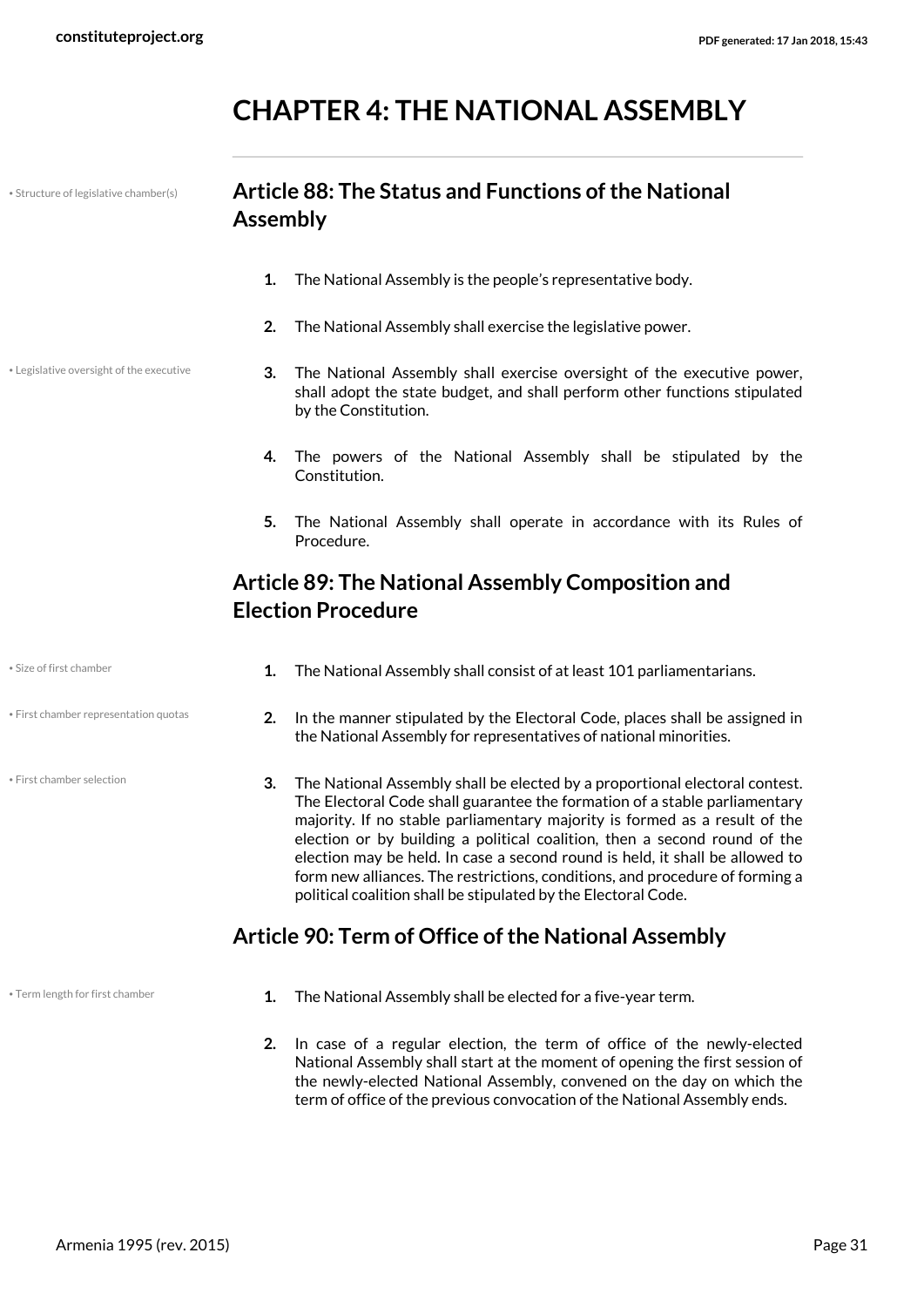- **3.** If the newly-elected National Assembly is not formed before the end of the term of office of the incumbent National Assembly, then the term of office of the incumbent National Assembly shall end and the term of office of the newly-elected National Assembly shall start at the moment of opening the first session of the newly-elected National Assembly, convened on the second Monday following the formation of the newly-elected National Assembly.
- **4.** If, for reason of martial law or a state of emergency, the election of the National Assembly has been held in the time period stipulated by Paragraph 2 of Article 91 of the Constitution, then the term of office of the incumbent National Assembly shall end and the term of office of the newly-elected National Assembly shall start at the moment of opening the first session of the National Assembly, convened on the second Monday following the formation of the newly-elected National Assembly.
	- **5.** In case of an extraordinary election, the term of office of the incumbent National Assembly shall end and the term of office of the newly-elected National Assembly shall start at the moment of opening the first session of the National Assembly, convened on the second Monday following the formation of the newly-elected National Assembly.
	- **6.** The formation of the National Assembly shall be confirmed in accordance Electoral Code.

#### **Article 91: Regular Election of the National Assembly**

• Scheduling of elections

• Emergency provisions

• Emergency provisions

- <span id="page-31-0"></span>**1.** A regular election of the National Assembly shall be held no earlier than 60 and no later than 50 days before the end of the term of office of the National Assembly.
- **2.** During martial law or a state of emergency, an election of the National Assembly shall not be held. In this case, the regular election of the National Assembly shall be held no earlier than 50 and no later than 65 days after the end of the state of emergency or martial law.

### **Article 92: Extraordinary Election of the National Assembly**

- <span id="page-31-1"></span>**1.** An extraordinary election of the National Assembly shall be held after dissolution of the National Assembly in the cases stipulated by Paragraph 3 of Article 149 or Paragraphs 3 and 4 of Article 151 of the Constitution.
- <span id="page-31-2"></span>**2.** An extraordinary election of the National Assembly shall be held no earlier than 30 and no later than 45 days after dissolution of the National Assembly.

#### **Article 93: Setting Elections of the National Assembly**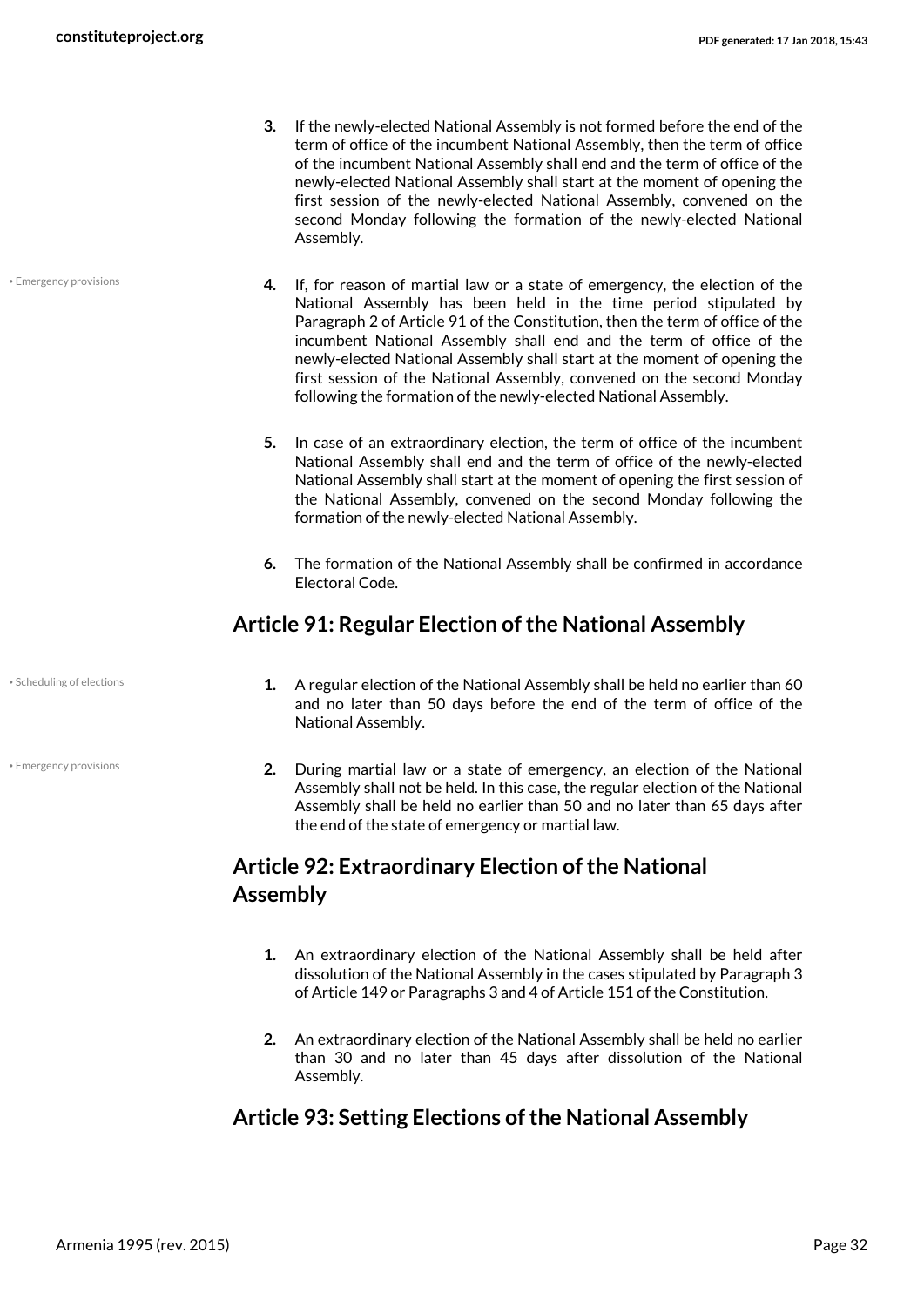Regular and extraordinary elections of the National Assembly shall be set by the President of the Republic.

#### <span id="page-32-0"></span>**Article 94: Representation Mandate**

A parliamentarian shall represent the whole people, shall not be bound by imperative mandate, and shall be guided by his conscience and beliefs.

#### • Outside professions of legislators **Article 95: Incompatibility of the Parliamentarian Mandate**

<span id="page-32-1"></span>A parliamentarian may not hold office not stemming from his function in other state or local self-government bodies, or any office in commercial organizations, or engage in entrepreneurial activities or perform other paid work, except for scientific, educational, and creative work.

#### • Immunity of legislators **Article 96: The Immunity of a Parliamentarian**

- <span id="page-32-2"></span>**1.** During and after the term of his powers, a parliamentarian may not be prosecuted and held liable for the voting or opinions expressed in the framework of parliamentarian activities.
- **2.** Criminal prosecution of a parliamentarian may be initiated only with the consent of the National Assembly. Without the consent of the National Assembly, a parliamentarian may not be deprived of liberty, unless caught at the time of or immediately after committing a crime. In this case, the deprivation of liberty may not last longer than 72 hours. The Chairman of the National Assembly shall be notified immediately of the parliamentarian's deprivation of liberty.

#### <span id="page-32-3"></span>**Article 97: Remuneration Amount and Other Safeguards of Activities of a Parliamentarian**

The remuneration amount and other safeguards of activities of a parliamentarian shall be stipulated by law.

#### **Article 98: Cessation and Termination of Powers of a Parliamentarian**

- <span id="page-32-4"></span>**1.** The powers of a parliamentarian shall cease upon the expiration of the term of office of the National Assembly, loss of citizenship of the Republic of Armenia or acquisition of the citizenship of a different state, entry into legal force of a judgment convicting him to imprisonment, entry into legal force of a judgment declaring him as legally incapable, as missing, or as having deceased, or his death or his resignation.
- **2.** The powers of a parliamentarian shall be terminated in case of the inexcusable absence from at least half of the votes during each calendar semester, as well as in case of a violation of the terms of Article 95 of the Constitution.

• Reference to science

• Compensation of legislators

• Removal of individual legislators

• Attendance by legislators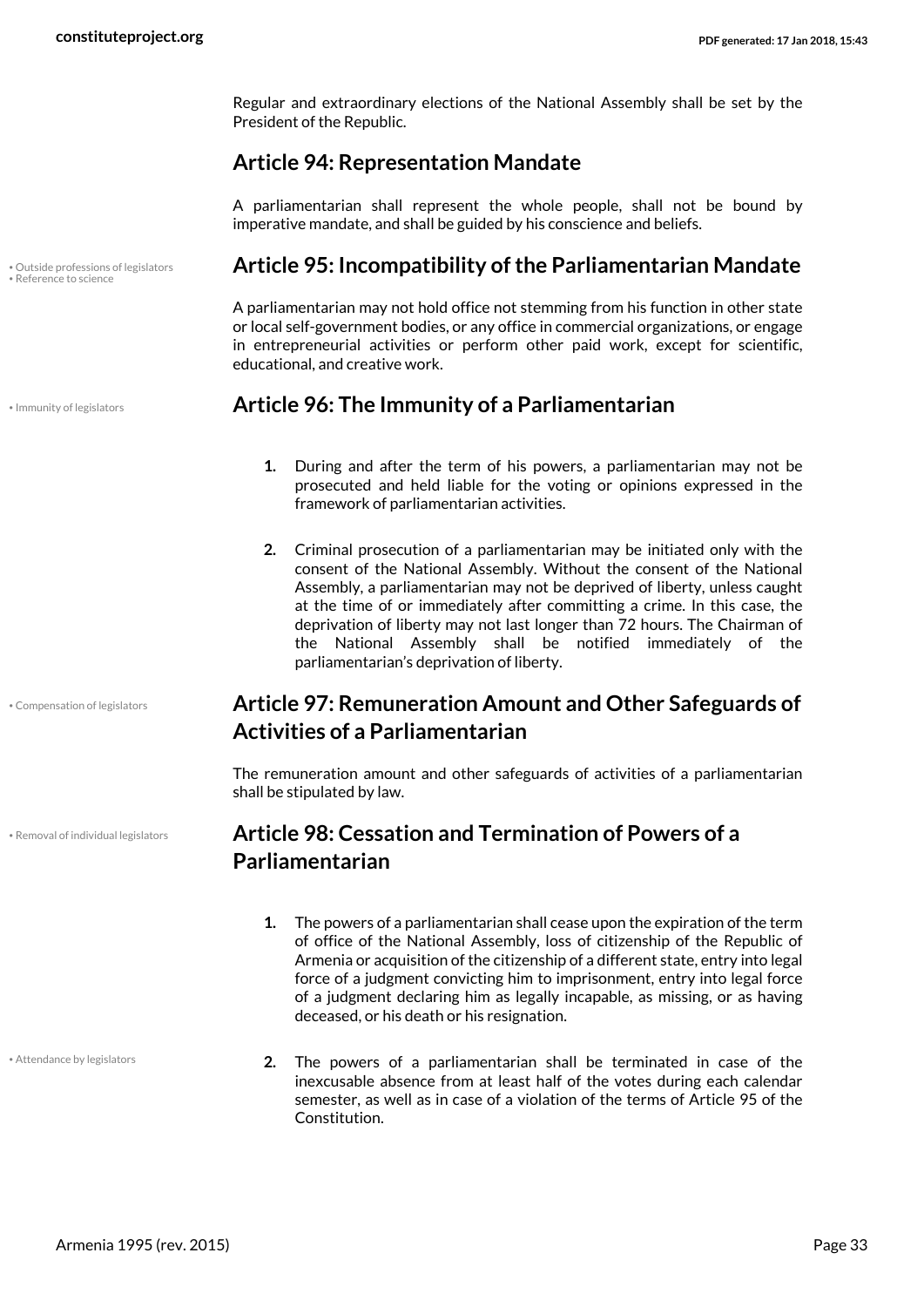<span id="page-33-1"></span><span id="page-33-0"></span>

| • Length of legislative sessions     | <b>Article 99: Regular Sessions of the National Assembly</b>                                                                                                                                                                                                                                               |  |
|--------------------------------------|------------------------------------------------------------------------------------------------------------------------------------------------------------------------------------------------------------------------------------------------------------------------------------------------------------|--|
|                                      | Regular sessions of the National Assembly shall be convened twice a year–from the<br>third Monday of January to the third Thursday of June, and from the second Monday<br>of September to the third Thursday of December.                                                                                  |  |
| • Extraordinary legislative sessions | Article 100: Extraordinary Sessions and Sittings of the                                                                                                                                                                                                                                                    |  |
|                                      | <b>National Assembly</b>                                                                                                                                                                                                                                                                                   |  |
|                                      | An extraordinary session or sitting of the National Assembly shall be<br>1.<br>convened by the National Assembly Chairman by the initiative of at least<br>one quarter of the total number of parliamentarians or of the Government.                                                                       |  |
|                                      | The extraordinary session or sitting shall be conducted with the agenda and<br>2.<br>in the time period set by the initiator.                                                                                                                                                                              |  |
| • Public or private sessions         | Article 101: Publicity of Sittings of the National Assembly                                                                                                                                                                                                                                                |  |
|                                      | 1.<br>Sittings of the National Assembly shall be public.                                                                                                                                                                                                                                                   |  |
|                                      | 2.<br>By proposal of at least one fifth of the total number of parliamentarians or<br>of the Government, the National Assembly may take a decision, by majority<br>vote of the total number of parliamentarians, to conduct a closed-door<br>sitting. Voting in a closed-door sitting shall be prohibited. |  |
| · Quorum for legislative sessions    | <b>Article 102: Quorum of National Assembly Sittings</b>                                                                                                                                                                                                                                                   |  |
|                                      | A sitting of the National Assembly shall have quorum if more than half of the total<br>number of parliamentarians have registered at the beginning of the sitting.                                                                                                                                         |  |
|                                      | Article 103: The Adoption of Laws, National Assembly<br><b>Decisions, Statements, and Addresses</b>                                                                                                                                                                                                        |  |

- <span id="page-33-4"></span><span id="page-33-3"></span><span id="page-33-2"></span>**1.** Laws and National Assembly decisions, statements, and addresses shall, except for cases stipulated by the Constitution, be adopted by majority vote of parliamentarians participating in the voting, if more than half of the total number of parliamentarians participated in the voting.
- Supermajority required for legislation Referenda
- **2.** The Rules of Procedure of the National Assembly, the Electoral Code, the Judicial Code, the Law on the Constitutional Court, the Law on Referendum, the Law on Parties, and the Law on the Human Rights Defender shall be constitutional laws and shall be adopted by at least a three-fifths majority vote of the total number of parliamentarians. The legal provisions of a constitutional law shall not exceed its subject scope.
	- **3.** The National Assembly shall adopt decisions in the cases stipulated by the Constitution, as well as on the organization of its activities.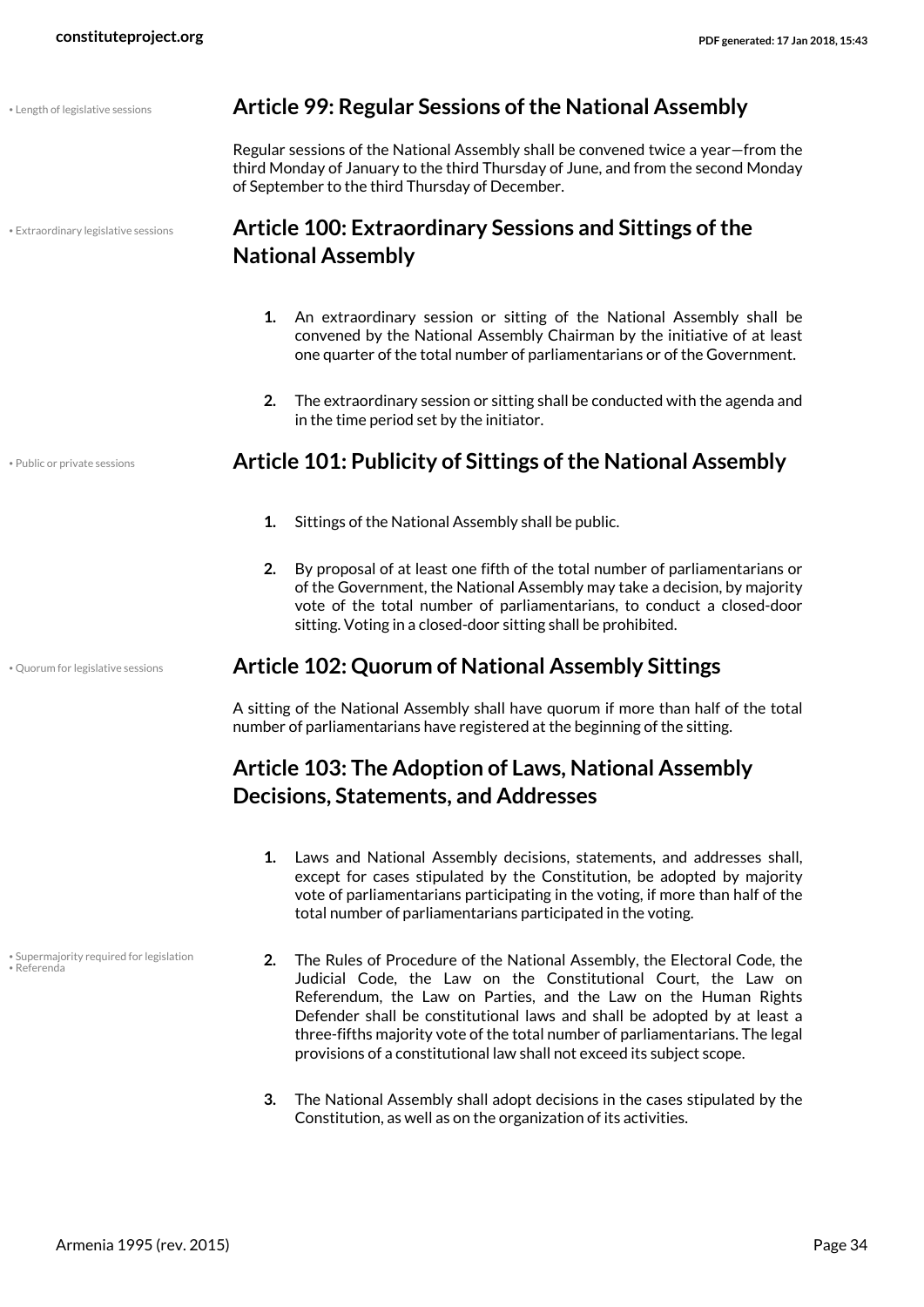**4.** The decisions, statements, and addresses of the National Assembly shall be signed and published by the Chairman of the National Assembly.

• Leader of first chamber

**Article 104: The National Assembly Chairman and Deputy Chairmen, and the National Assembly Council**

- <span id="page-34-0"></span>**1.** The National Assembly shall elect from among its members the Chairman and three Deputy Chairmen of the National Assembly. One of the Deputy Chairmen is elected from among the parliamentarians included in the opposition factions. The Chairman and Deputy Chairmen of the National Assembly shall be elected and recalled by majority vote of the total number of parliamentarians.
- **2.** The Chairman of the National Assembly shall represent the National Assembly and ensure its normal functioning.
- **3.** In the National Assembly, the Council of the National Assembly shall be formed, which shall consist of the National Assembly Chairman and Deputy Chairmen, one representative of each faction, and the chairmen of the standing committees. The Council of the National Assembly shall approve the draft agendas of regular sittings and sessions, as well as exercise other powers prescribed by the Rules of Procedure of the National Assembly.

#### **Article 105: The Factions of the National Assembly**

- <span id="page-34-1"></span>**1.** The factions shall facilitate the formation of the political will of the National Assembly.
- **2.** The factions shall include parliamentarians only of the same party or the same alliance of parties.

#### <span id="page-34-2"></span>**Article 106: The Standing Committees of the National Assembly**

- **1.** For the purposes of preliminary discussion of draft laws and other issues pertaining to the authority of the National Assembly and of presenting opinions thereon to the National Assembly, as well as of conducting parliamentary oversight, the National Assembly shall create standing committees. No more than 12 standing committees may be formed in the National Assembly.
- **2.** The places in standing committees shall be distributed in proportion with the number of parliamentarians included in the factions. The positions of chairmen of standing committees shall be distributed among factions in proportion with the number of parliamentarians included in the faction.

• Legislative committees

• Legislative committees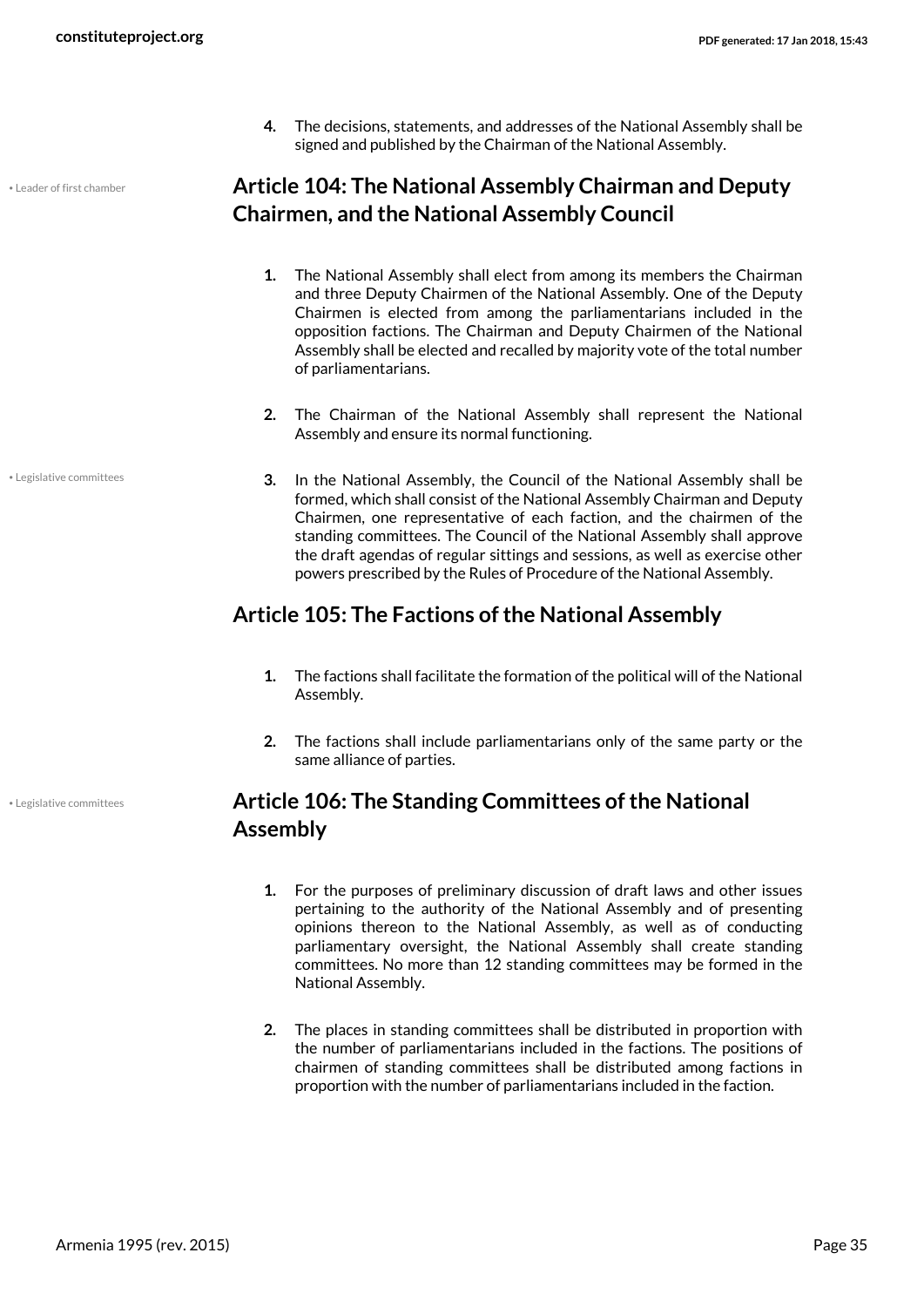• Legislative committees

• Legislative committees<br>• Legislative oversight of the executive

#### <span id="page-35-0"></span>**Article 107: Temporary Committees of the National Assembly**

For purposes of discussing certain draft laws, draft National Assembly decisions, draft statements, and draft addresses, as well as matters related to ethics of parliamentarians and of presenting opinions thereon to the National Assembly, temporary committees may be formed by decision of the National Assembly.

#### • Legislative committees **Article 108: Inquiry Committees of the National Assembly**

- <span id="page-35-1"></span>**1.** By demand of at least one quarter of the total number of parliamentarians, an inquiry committee of the National Assembly shall be formed by virtue of law for the purpose of establishing facts that relate to issues of public interest and are within the powers of the National Assembly and of presenting them to the National Assembly.
- **2.** In an inquiry committee, the places shall be distributed in proportion with the number of parliamentarians in the factions. The National Assembly shall determine the number of members of an inquiry committee. An inquiry committee shall be chaired by one of the parliamentarians presenting the demand.
- **3.** By demand of at least one quarter of the members of an inquiry committee, state bodies and local self-government bodies and officials shall be obliged to provide to the committee the necessary information concerning its remit, unless its provision is prohibited by law.
- **4.** In the fields of defense and security, the powers of an inquiry committee may be performed only by the competent standing committee of the National Assembly, by demand of at least one third of the total number of parliamentarians.
- <span id="page-35-2"></span>**5.** Details of the activities of inquiry committees shall be stipulated by the Rules of Procedure of the National Assembly.

#### **Article 109: Legislative Initiative**

• Initiation of general legislation

- **1.** A parliamentarian, a faction of the National Assembly, and the Government shall have the right of legislative initiative.
- **2.** The author of the legislative initiative may at any time recall the draft law presented.
- **3.** If, according to the conclusion of the Government, a draft law significantly reduces revenues of the state budget or increases state expenditures, then the Government may demand such law to be adopted by majority vote of the total number of parliamentarians.
- **4.** A draft law deemed as urgent by decision of the Government shall be adopted or rejected within a two-month period.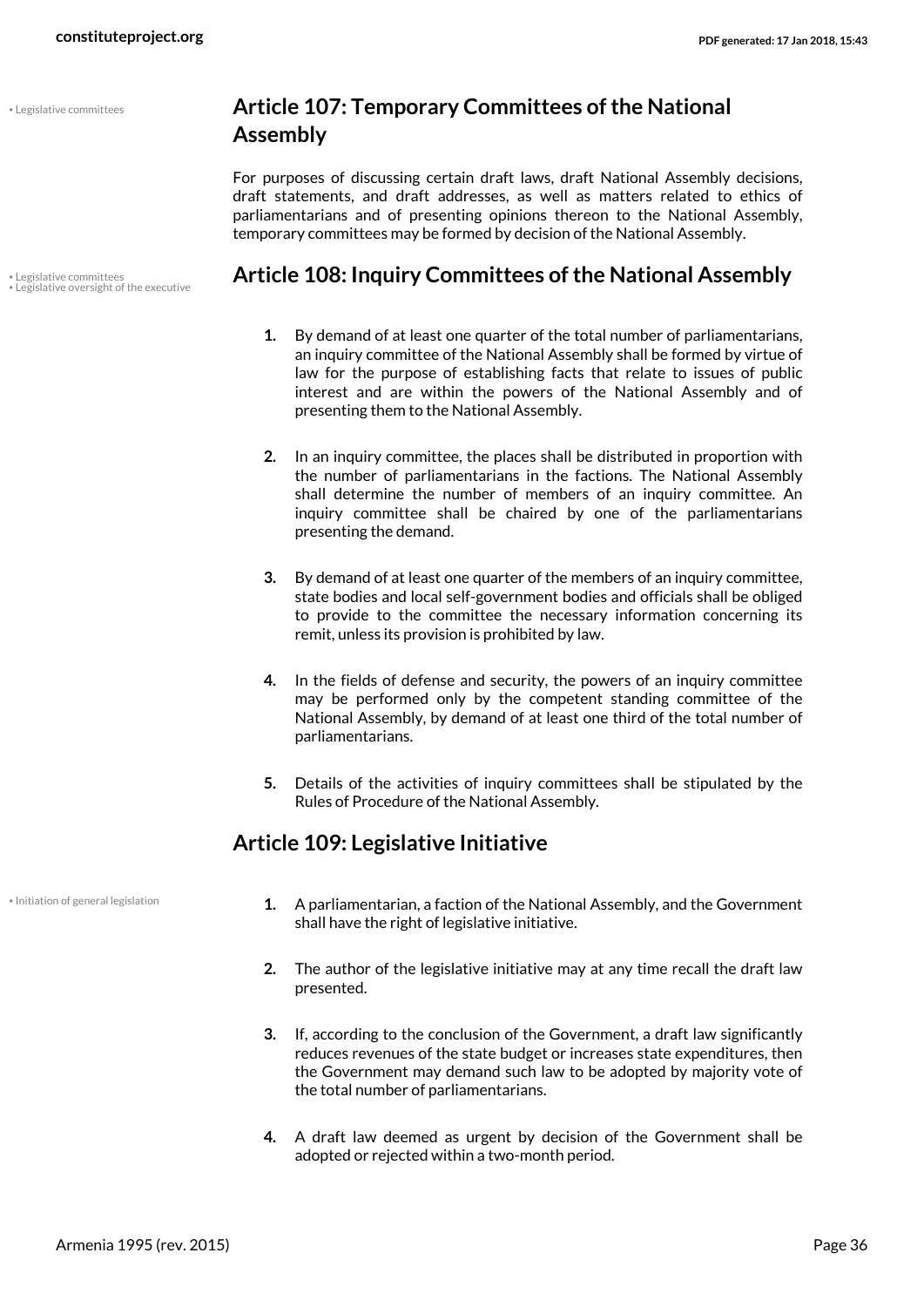- Legislative initiatives by citizens
- 
- Initiation of general legislation
- **6.** At least 50,000 citizens who have voting right shall have the right to propose a draft law to the National Assembly on popular initiative.

**5.** Draft laws for which the Government has the exclusive right of legislative initiative may be put to a vote only with amendments acceptable to the

#### • Budget bills **Article 110: Adoption of the State Budget**

Government.

- **1.** The National Assembly shall adopt the state budget upon submission by the Government. The state budget shall include all of the state's revenues and expenditures in the manner stipulated by law.
- **2.** The Government shall submit the draft state budget to the National Assembly at least 90 days prior to the start of the fiscal year.
- **3.** The state budget shall be adopted prior to the start of the fiscal year. If the state budget is not adopted during such time, expenditures shall, until the adoption of the budget, be made in proportions to the previous year's budget.

## **Article 111: Oversight of State Budget Execution**

• International organizations

• Legislative oversight of the executive

- **1.** The National Assembly shall exercise oversight of state budget execution, as well as over the use of loans and debt received from foreign states and international organizations.
- **2.** The National Assembly shall, subject to the presence of an opinion issued by the Audit Chamber, deliberate and adopt a decision on the annual report presented by the Government on state budget execution.

## **Article 112: Oral and Written Questions of Parliamentarians**

- **1.** In one of the sittings convened during the sittings week of the regular session, the Government members shall answer the oral questions of parliamentarians. The National Assembly shall not adopt decisions on the questions of parliamentarians.
- **2.** Parliamentarians shall have the right to pose written questions to the Government members. The answers to written questions shall not be presented at a sitting of the National Assembly.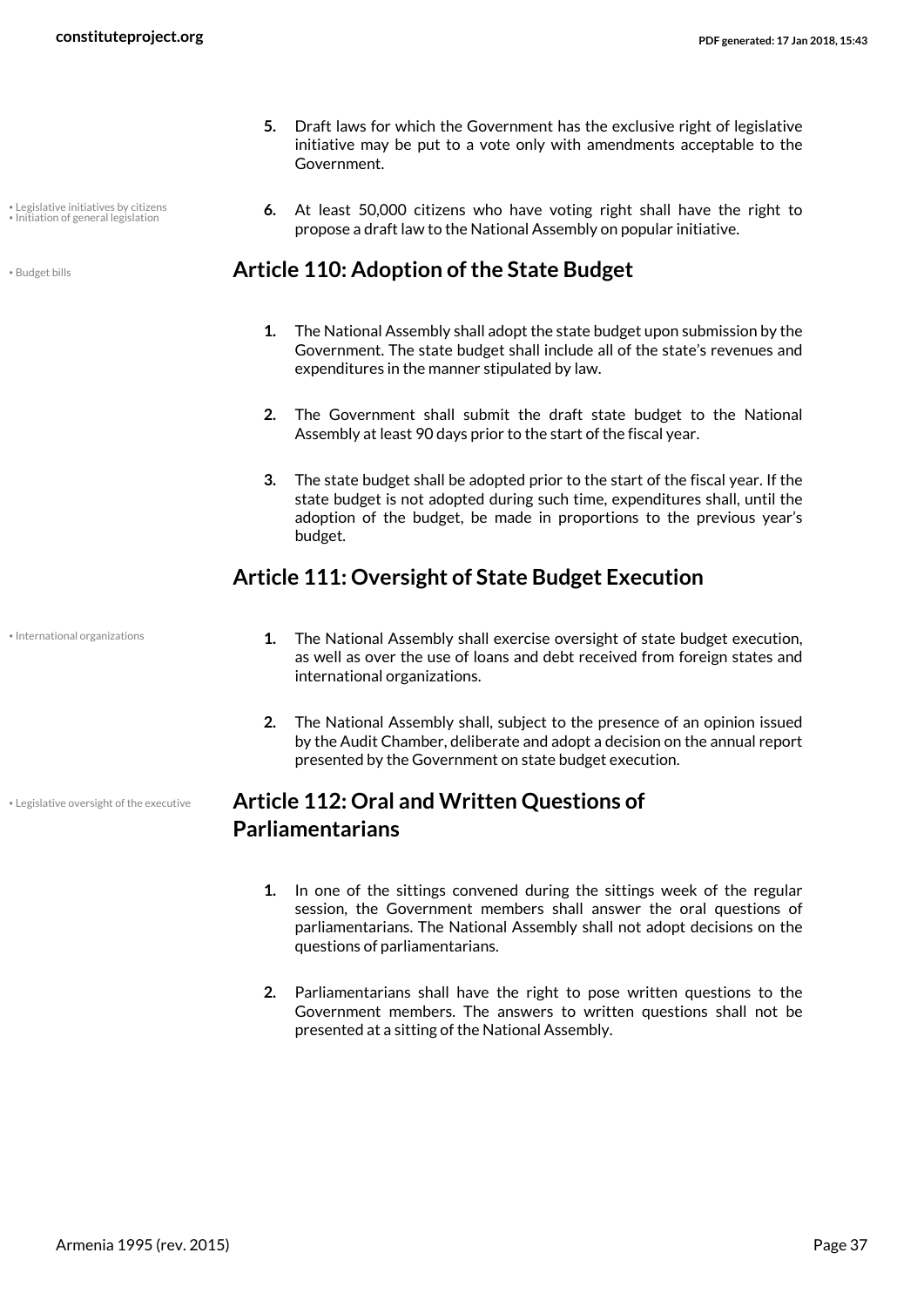• Cabinet removal • Head of government removal

• Legislative oversight of the executive **Article 113: Interpellations**

- **1.** The factions of the National Assembly shall have the right to address the Government members with written interpellations. The Government members shall respond to the interpellation within no later than 30 days of receiving it.
- **2.** Responses to interpellations shall be presented at a sitting of the National Assembly. By proposal of a faction, the response to an interpellation shall be deliberated. If the deliberation results in at least one third of the total number of parliamentarians making a proposal to express non-confidence in the Prime Minister, then the provisions of Article 115 of the Constitution shall apply. Based on the result of an interpellation, the National Assembly may propose to the Prime Minister to discuss the question of continued tenure of an individual member of the Government.

## **Article 114: Deliberations on Urgent Topics**

In one of the sittings convened during the sittings week of the regular session, if so demanded by at least one quarter of the total number of parliamentarians, deliberations on urgent topics of public interest may be conducted.

#### **Article 115: Expressing Non-Confidence in the Prime Minister**

- **1.** A draft decision of the National Assembly on expressing non-confidence in the Prime Minister may be presented by at least one third of the total number of parliamentarians, provided that the draft decision concurrently proposes the candidacy of a new Prime Minister.
- **2.** A draft decision of the National Assembly on expressing non-confidence in the Prime Minister shall be put to the vote no earlier than 48 and no later than 72 hours after it is presented. The decision shall be adopted by majority vote of the total number of parliamentarians, by open vote. If the decision is adopted, the Prime Minister shall be deemed to have submitted his resignation. In this case, the provisions of Paragraph 2-4 of Article 149 of the Constitution shall not be applicable.
- **3.** Non-confidence in the Prime Minister may be expressed no earlier than a year after his appointment. If the draft decision of the National Assembly on expressing non-confidence in the Prime Minister is not adopted, such a draft may be submitted no earlier than after six months.
- **4.** During martial law or a state of emergency, a draft decision of the National Assembly on expressing non-confidence in the Prime Minister may not be presented or deliberated.

Cabinet removal • Head of government removal

• Limits on removing head of government

• Emergency provisions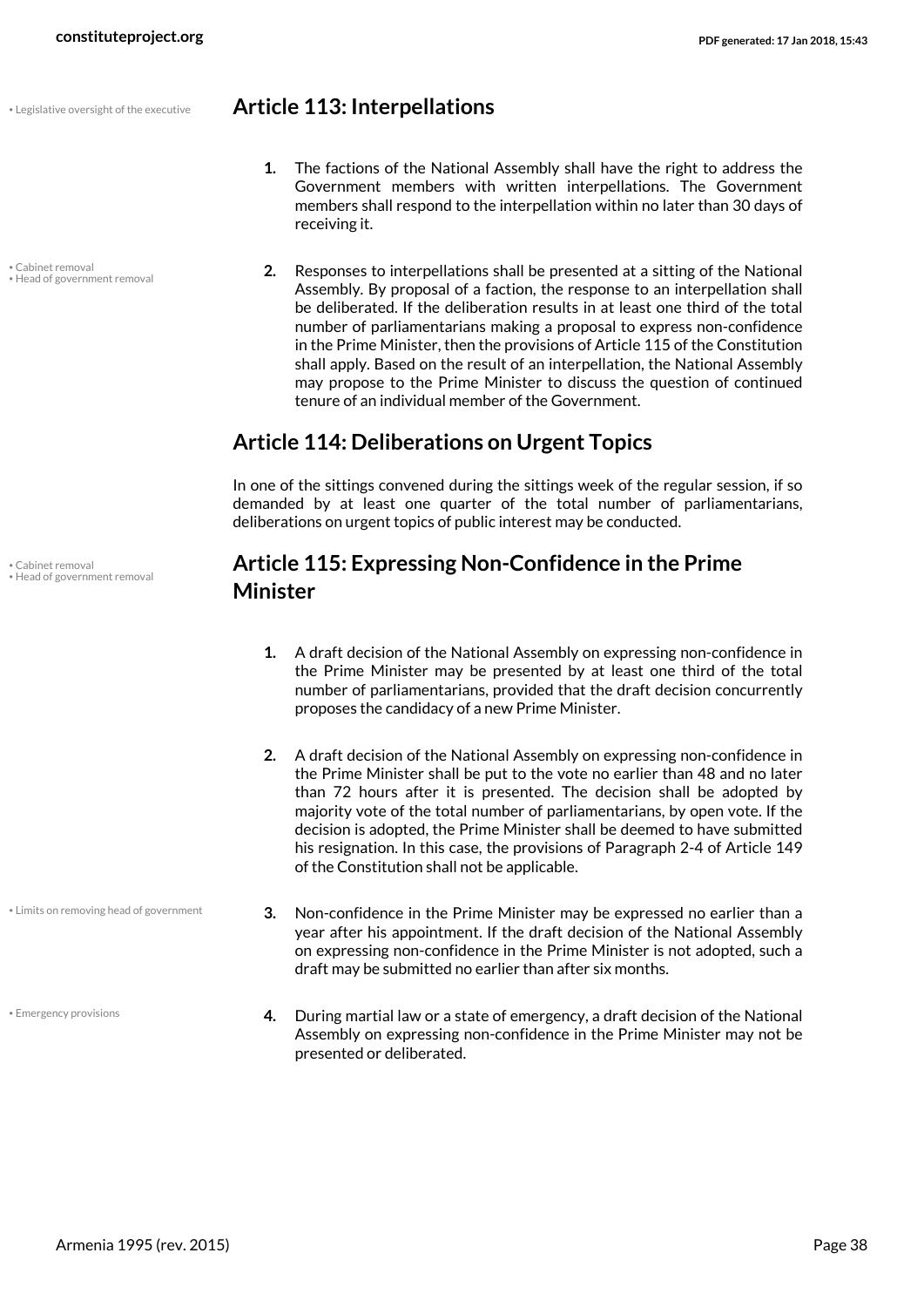• International law • Treaty ratification

• International organizations

- **1.** The National Assembly shall ratify, suspend, or renounce international treaties that:
	- **1.** Concern the fundamental rights and freedoms, as well as obligations of the human being and citizen;
	- **2.** Have a political or military nature;

**International Treaties**

- **3.** Contemplate the membership of the Republic of Armenia in an international organization;
- **4.** Contemplate financial or property obligations for the Republic of Armenia;
- **5.** Imply a change of law or the adoption of a new law in order to be applied, or include norms that contradict a law;
- **6.** Directly contemplate ratification; or
- **7.** Contain matters that are subject to regulation by law.
- **2.** The National Assembly shall, by proposal of the Government, ratify, suspend, and renounce international treaties by means of adopting a law by majority vote of the total number of parliamentarians.

- 
- **<sup>• Legal status of treaties 19. International treaties contravening the Constitution may not be ratified.**</sup>

#### **Article 117: Amnesty**

By proposal of the Government, the National Assembly may adopt a law on amnesty by majority vote of the total number of parliamentarians.

#### • Power to declare/approve war **Article 118: Declaring War and Establishing Peace**

- **1.** By proposal of the Government, the National Assembly may adopt a decision on declaring war or establishing peace by majority vote of the total number of parliamentarians.
- **2.** If it is impossible to convene a sitting of the National Assembly, the Government shall determine the matter of declaring war.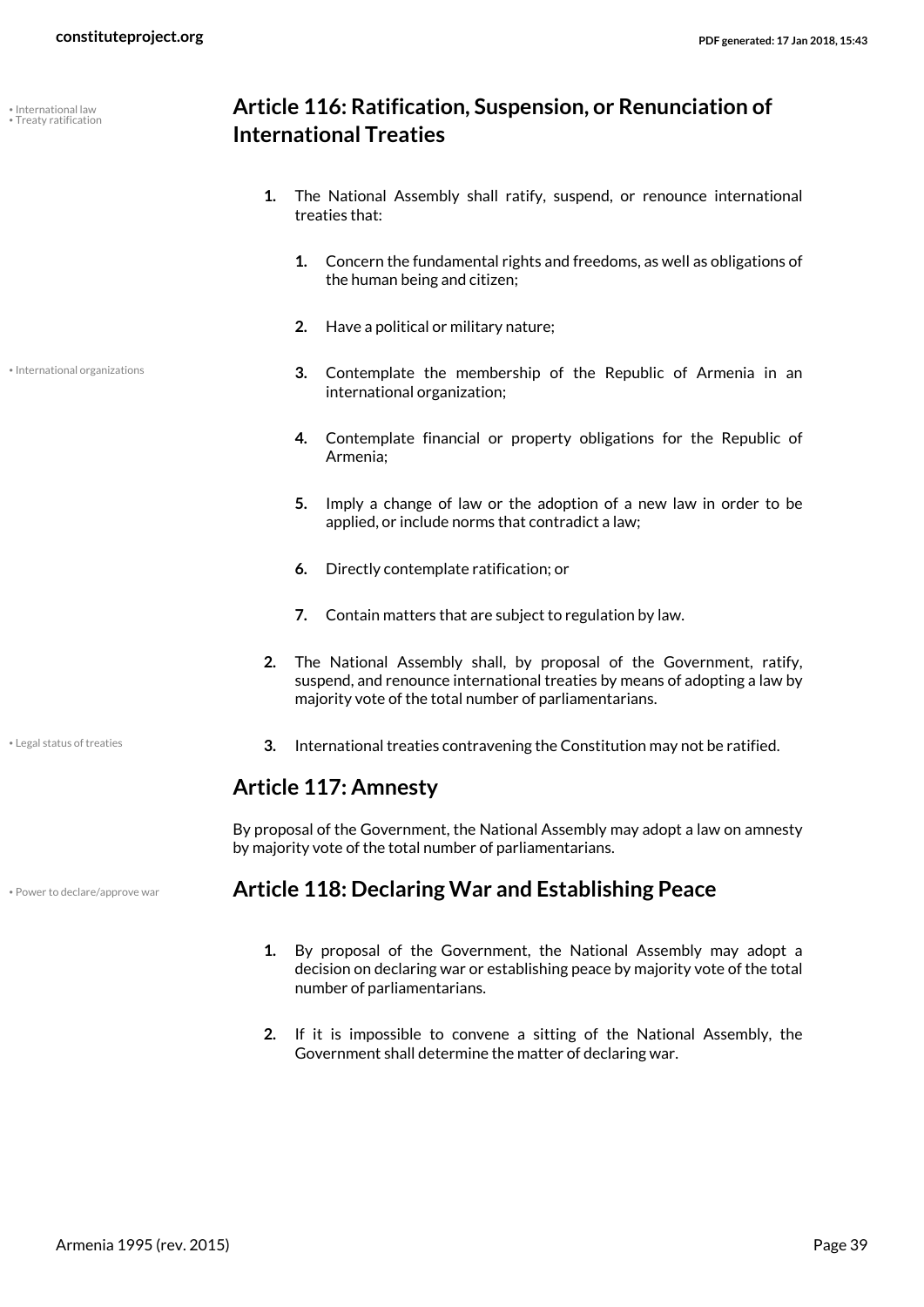#### • Emergency provisions **Article 119: Martial Law**

- **1.** In the event of an armed attack against the Republic of Armenia or imminent threat thereof or declaration of war, the Government shall declare a martial law and deliver an address to the people, and may call for a general or partial mobilization.
- **2.** In case of declaration of martial law, a special sitting of the National Assembly shall be convened immediately by virtue of law.
- **3.** The National Assembly may, by majority vote of the total number of parliamentarians, terminate the martial law or cancel the implementation of measures prescribed by the legal regime of martial law.
- **4.** The legal regime of martial law shall be stipulated by a law adopted by majority vote of the total number of parliamentarians.

#### • Emergency provisions **Article 120: State of Emergency**

- **1.** In the event of an imminent threat to the constitutional order, the Government shall declare a state of emergency and take measures appropriate in the situation and address the people thereon.
- **2.** In case of declaration of a state of emergency, a special sitting of the National Assembly shall be convened immediately by virtue of law.
- **3.** The National Assembly may, by majority vote of the total number of parliamentarians, terminate the state of emergency or cancel the implementation of measures prescribed by the legal regime of a state of emergency.
- **4.** The legal regime of a state of emergency shall be stipulated by a law adopted by majority vote of the total number of parliamentarians.

#### **Article 121: Administrative-Territorial Units and Division**

Marzes and communities shall be the administrative-territorial units of the Republic of Armenia. The administrative-territorial division shall be defined by law upon submission by the Government.

#### **Article 122: Autonomous Bodies**

- **1.** To safeguard the exercise of fundamental rights and freedoms of the human being and citizen, as well as to protect fundamental public interests enshrined in the Constitution, autonomous bodies may be created by a law adopted by majority vote of the total number of parliamentarians.
- **2.** The members of autonomous bodies shall be appointed by majority vote of the total number of parliamentarians.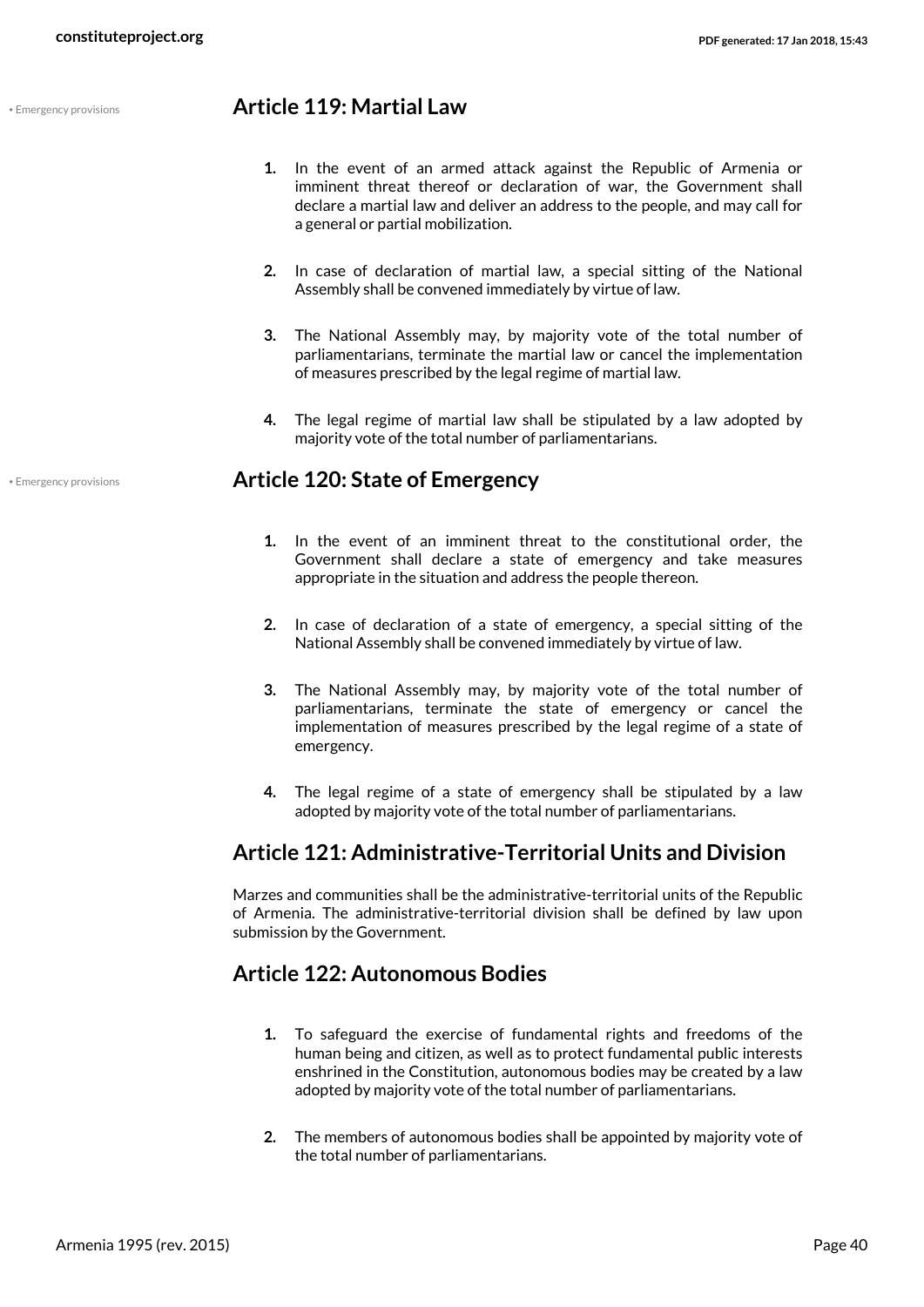- **3.** Autonomous bodies may by law be authorized to issue sub-legislative normative legal acts.
- **4.** The powers and independence safeguards of autonomous bodies, the requirements on their members, and the procedure of their activities shall be stipulated by law.

# **CHAPTER 5: THE PRESIDENT OF THE REPUBLIC**

## **Article 123: Status and Functions of the President of the Republic**

| Name/structure of executive(s) |  |  |  |
|--------------------------------|--|--|--|
|--------------------------------|--|--|--|

- Duty to obey the constitution
- **1.** The President of the Republic shall be the head of the state.
- **2.** The President of the Republic shall observe compliance with the Constitution.
- **3.** In exercising his powers, the President of the Republic shall be impartial and shall be guided exclusively by state and national interests.
- **4.** The President of the Republic shall perform his functions through the powers stipulated by the Constitution.

## **Article 124: Term of Office of and Requirements on the President of the Republic**

- 
- Minimum age of head of state • Eligibility for head of state
- 
- Head of state term length **1.** The President of the Republic shall be elected for a seven-year term.
	- **2.** Everyone who has attained the age of 40, has been a citizen of only the Republic of Armenia for the preceding six years, has permanently resided in the Republic of Armenia for the preceding six years, has voting right, and has a command of the Armenian language may be elected as President of the Republic.
- Head of state term limits **3.** The same person may be elected as President of the Republic only once.
	- **4.** The President of the Republic may not hold any other office, engage in entrepreneurial activities, or perform other paid work.
	- **5.** During the term of exercising his powers, the President of the Republic may not be a member of any party.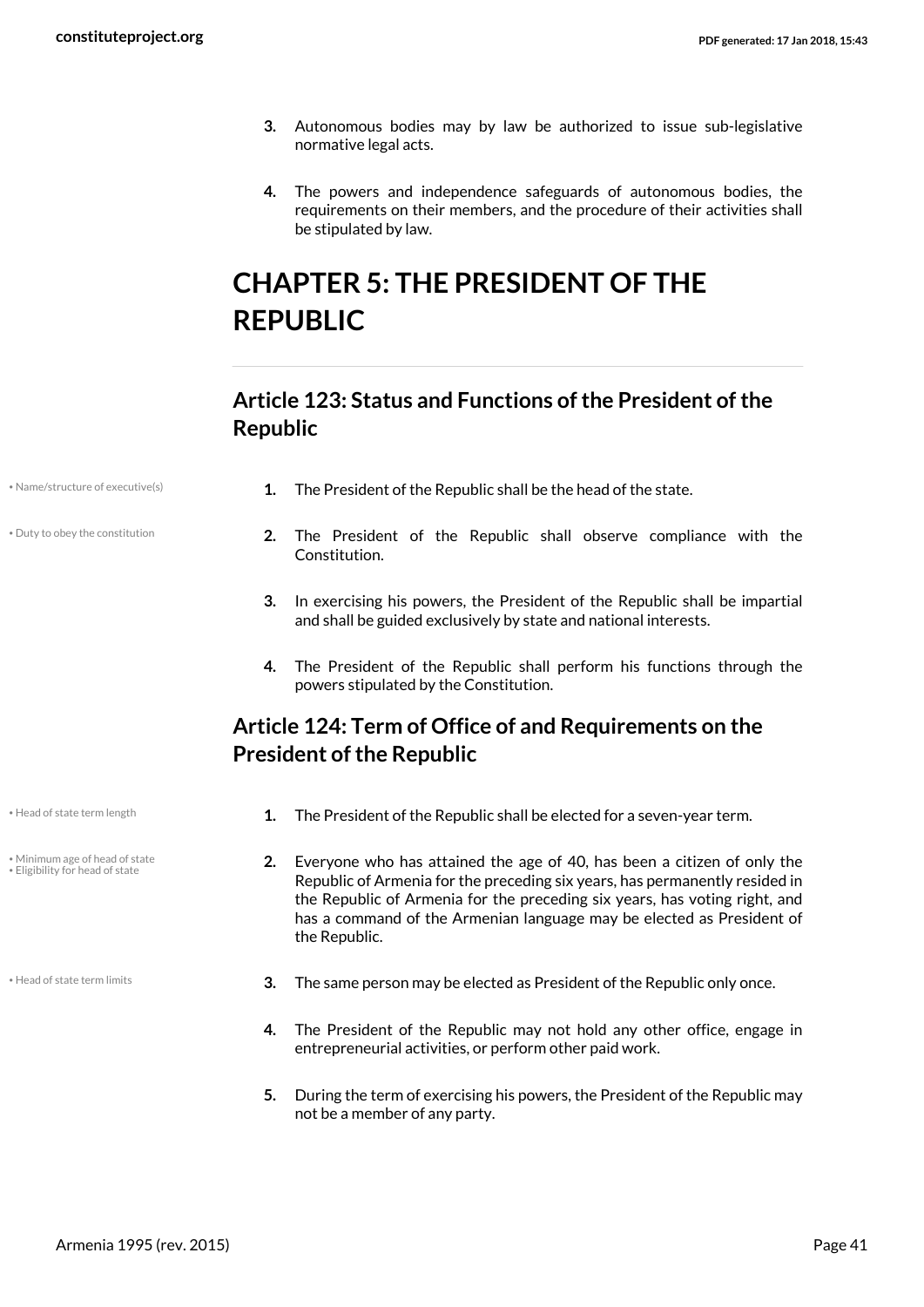• Scheduling of elections

#### **Article 125: Election Procedure of the President of the Republic**

- **1.** The President of the Republic shall be elected by the National Assembly.
- **2.** The regular election of the President of the Republic shall be held no earlier than 40 days and no later than 30 days before the end of the term of office of the President of the Republic.
- **3.** At least one quarter of the total number of parliamentarians shall have the right to nominate a candidate of the President of the Republic.
- **4.** The candidate who receives at least three quarters of the votes of the total number of parliamentarians shall be elected as President of the Republic. If a President of the Republic is not elected, a second round of the election shall be held, in which all the candidates that participated in the first round may participate. In the second round, the candidate who receives at least three fifths of the votes of the total number of parliamentarians shall be elected as President of the Republic. If a President of the Republic is not elected, a third round of the election shall be held, in which the two candidates that received the largest number of votes in the second round may participate. In the third round, the candidate who receives the majority of the votes of the total number of parliamentarians shall be elected as President of the Republic.
- **5.** If a President of the Republic is not elected, a new election of the President of the Republic shall be held within a 10-day period.
- **6.** The Rules of Procedure of the National Assembly shall stipulate the details of the procedure of electing the President of the Republic of Armenia.

#### **Article 126: Extraordinary Election of the President of the Republic**

In the event of the impeachment of the President of the Republic, impossibility to discharge his powers, or his resignation or death, an extraordinary election of the President of the Republic shall be held no earlier than 25 and no later than 35 days after the office of the President of the Republic has become vacant.

## **Article 127: The President of the Republic Assuming Office**

- **1.** The President of the Republic shall assume office on the day on which the powers of the previous President of the Republic end.
- **2.** A President of the Republic elected through an extraordinary election shall assume office on the 10th day after being elected.

• Head of state removal • Head of state replacement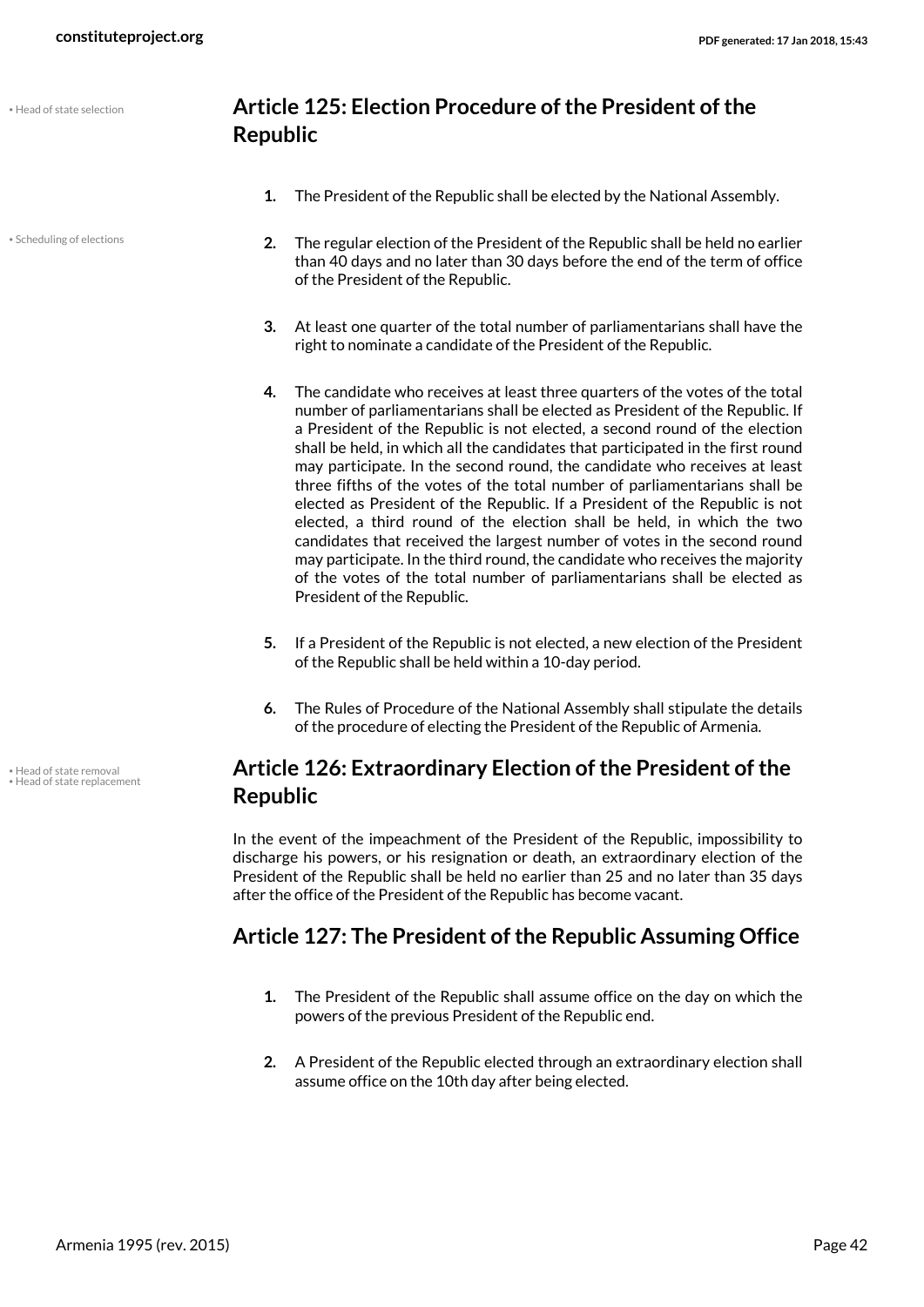**3.** The President of the Republic shall assume office by taking the following oath to the people at a special sitting of the National Assembly: "Assuming the office of the President of the Republic of Armenia, I swear to be faithful to the Constitution of the Republic of Armenia, to be impartial in the exercise of my powers, to follow only state and national interests, and to invest all of my strength for the fortification of national unity." • Oaths to abide by constitution

#### **Article 128: Address by the President of the Republic**

The President of the Republic may deliver an address to the National Assembly on matters pertaining to his authority.

## • Approval of general legislation **Article 129: The Signing and Publication of a Law** • Constitutionality of legislation

- **1.** The President of the Republic of Armenia shall sign and publish a law adopted by the National Assembly within a 21-day period or, within the same period, apply to the Constitutional Court with the question of determining the conformity of the law with the Constitution.
- **2.** If the Constitutional Court decides that the law is in conformity with the Constitution, then the President of the Republic shall sign and publish the law within a five-day period.
- **3.** If the President of the Republic does not fulfill the requirements stipulated by this Article, the Chairman of the National Assembly shall sign and publish the law within a five-day period.

#### **Article 130: Accepting the Resignation of the Government**

In the cases stipulated by Article 158 of the Constitution, the President of the Republic shall immediately accept the resignation of the Government.

## **Article 131: Changes in the Composition of the Government**

The President of the Republic shall make changes in the composition of the Government by proposal of the Prime Minister.

#### **Article 132: Powers of the President of the Republic in the Area of Foreign Policy**

- **1.** The President of the Republic shall, in the cases and manner stipulated by law:
- **t** international law **1.** Conclude international treaties by proposal of the Government;
	- **2.** Appoint and recall diplomatic representatives in foreign states and international organizations by proposal of the Prime Minister; and

• Cabinet removal

• Treaty ratification

• International organizations

• Foreign affairs representative • Head of state powers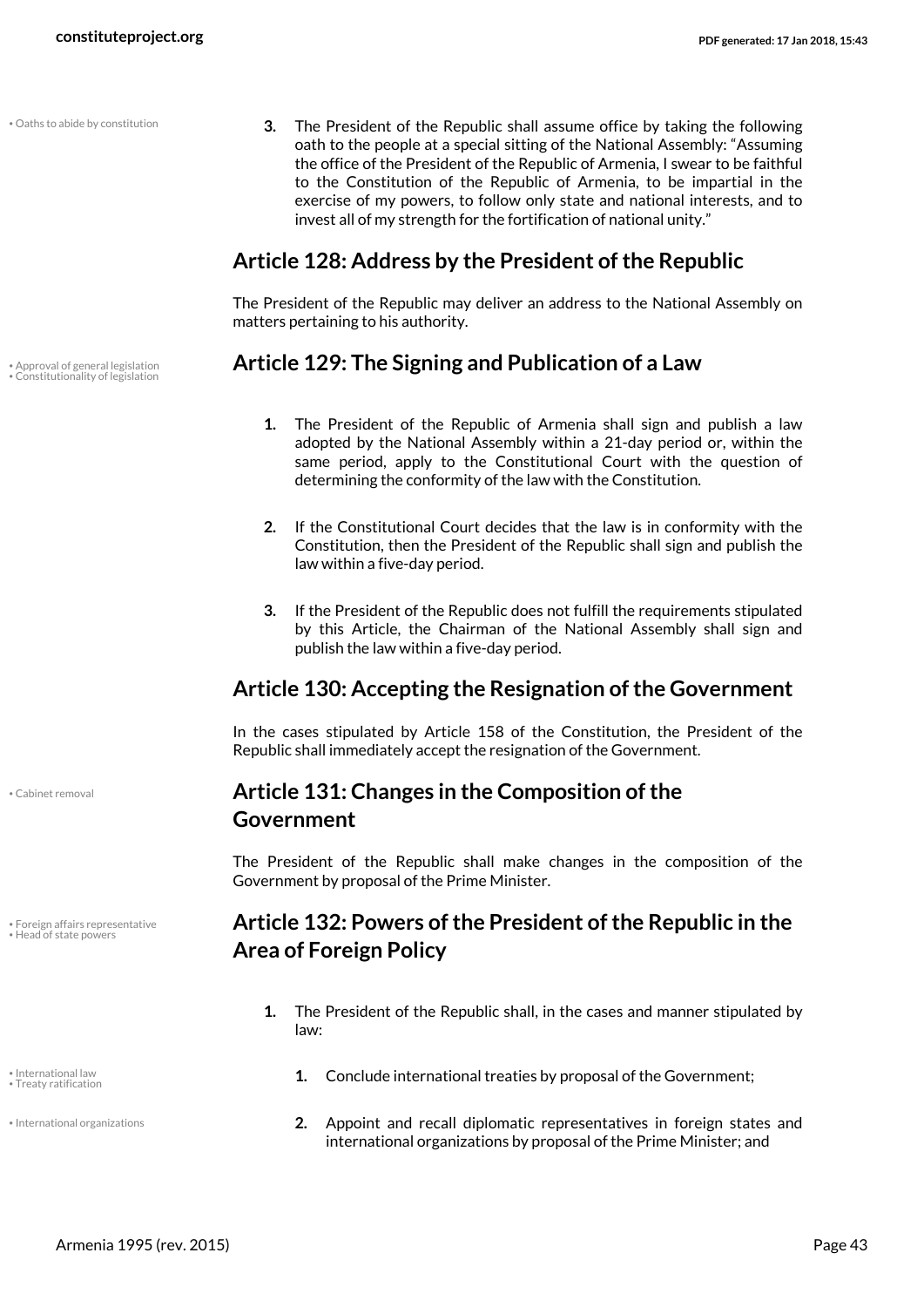• International organizations

| • International law<br>• Treaty ratification | In the cases and manner stipulated by law, the President of the Republic<br>2.<br>shall, by proposal of the Government, approve, suspend, or renounce<br>international treaties not requiring ratification.                                        |  |  |
|----------------------------------------------|----------------------------------------------------------------------------------------------------------------------------------------------------------------------------------------------------------------------------------------------------|--|--|
|                                              | 3.<br>The President of the Republic shall, by proposal of the Prime Minister,<br>award the highest diplomatic ranks in the cases and manner stipulated by<br>law.                                                                                  |  |  |
|                                              | Article 133: Powers of the President of the Republic in the<br><b>Area of Armed Forces</b>                                                                                                                                                         |  |  |
| • Selection of active-duty commanders        | By proposal of the Prime Minister, the President of the Republic shall, in the<br>1.<br>cases and manner stipulated by law, appoint and dismiss the supreme<br>command of the armed forces and other troops.                                       |  |  |
|                                              | 2.<br>By proposal of the Prime Minister, the President of the Republic shall, in the<br>cases and manner stipulated by law, award the highest military titles.                                                                                     |  |  |
| • Head of state powers                       | Article 134: Resolution of Issues Related to Citizenship<br>In the cases and manner stipulated by law, the President of the Republic shall resolve<br>issues related to the granting and termination of citizenship of the Republic of<br>Armenia. |  |  |
|                                              |                                                                                                                                                                                                                                                    |  |  |
| . Power to pardon                            | <b>Article 135: Granting Pardon</b>                                                                                                                                                                                                                |  |  |
|                                              | In the cases and manner stipulated by law, the President of the Republic shall resolve<br>the issue of granting pardon to convicted persons.                                                                                                       |  |  |
| · Head of state powers                       | <b>Article 136: Decorating with Awards and Granting</b><br><b>Honorary Titles</b>                                                                                                                                                                  |  |  |
|                                              | In the cases and manner stipulated by law, the President of the Republic shall<br>decorate with orders and medals of the Republic of Armenia and grant honorary<br>titles.                                                                         |  |  |
| • Head of state powers                       | <b>Article 137: Awarding the Highest Ranks</b>                                                                                                                                                                                                     |  |  |
|                                              | In the cases and manner stipulated by law, the President of the Republic shall award<br>the highest ranks.                                                                                                                                         |  |  |

**3.** Accept the letters of credence or letters of recall of diplomatic representatives of foreign states and international organizations.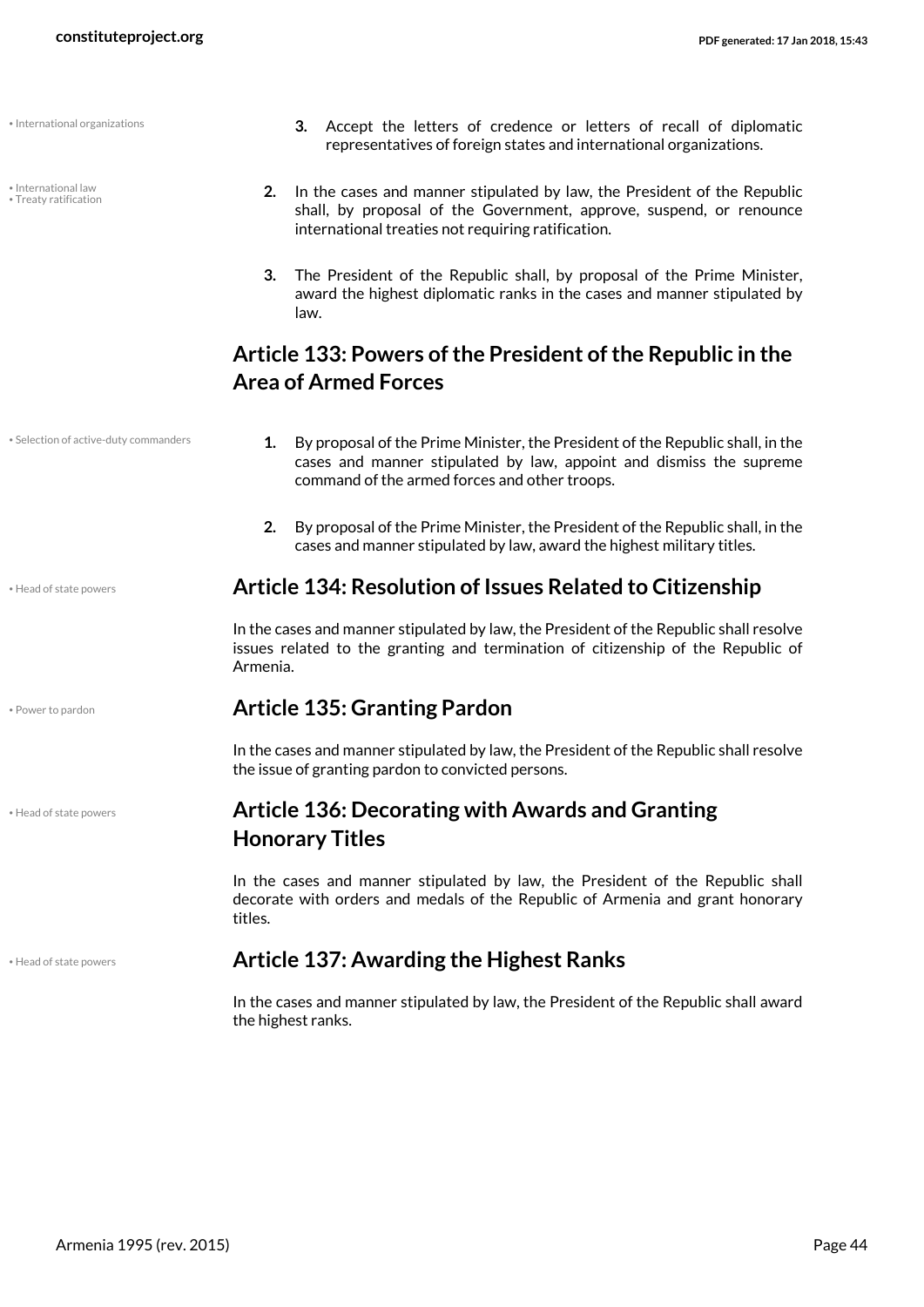#### **Article 138: Temporary Appointment of Officials**

If the National Assembly fails, within a three-month period, to elect the respective officials in the manner stipulated by Paragraph 3 of Article 174, Paragraph 1 of Article 177, Paragraph 1 of Article 192, Paragraph 2 of Article 195, Paragraph 2 of Article 197, Paragraph 2 of Article 199, and Paragraph 1 of Article 201 of the Constitution, then the President of the Republic shall appoint temporary acting officials in the manner and based on the grounds stipulated by law until they are elected by the National Assembly.

• Head of state decree power

## **Article 139: Orders and Decrees of the President of the Republic**

- **1.** In exercising his powers, the President of the Republic shall issue orders and decrees.
- **2.** In the cases stipulated by Articles 131-137, Paragraph 3 of Article 155, and Paragraphs 3, 4, 6, and 7 of Article 166 of the Constitution, the President of the Republic may, within a three-day period, return the relevant act, together with his objections, to the body that made the proposal or submitted the motion. If the competent body does not accept the objection, the President of the Republic shall sign the relevant act or apply to the Constitutional Court.
- **3.** If President of the Republic does not fulfill the requirements stipulated by Paragraph 2 of this Article, the relevant act shall enter into force by virtue of law.

#### • Head of state immunity **Article 140: Immunity of the President of the Republic**

- **1.** The President of the Republic shall be immune.
- **2.** During and after the term of his office, the President of the Republic may not be prosecuted and held liable for actions stemming from his status.
- **3.** The President of the Republic may be held liable for actions not connected with his status only after the end of the term of his office.

#### • Constitutional court powers **Article 141: Impeachment of the President of the Republic**

- **1.** The President of the Republic may be impeached for state treason, another grave crime, or for gravely breaching the Constitution.
- **2.** To obtain a conclusion on the existence of grounds for impeaching the President of the Republic, the National Assembly shall apply to the Constitutional Court by a decision adopted by majority vote of the total number of parliamentarians.

• Head of state remov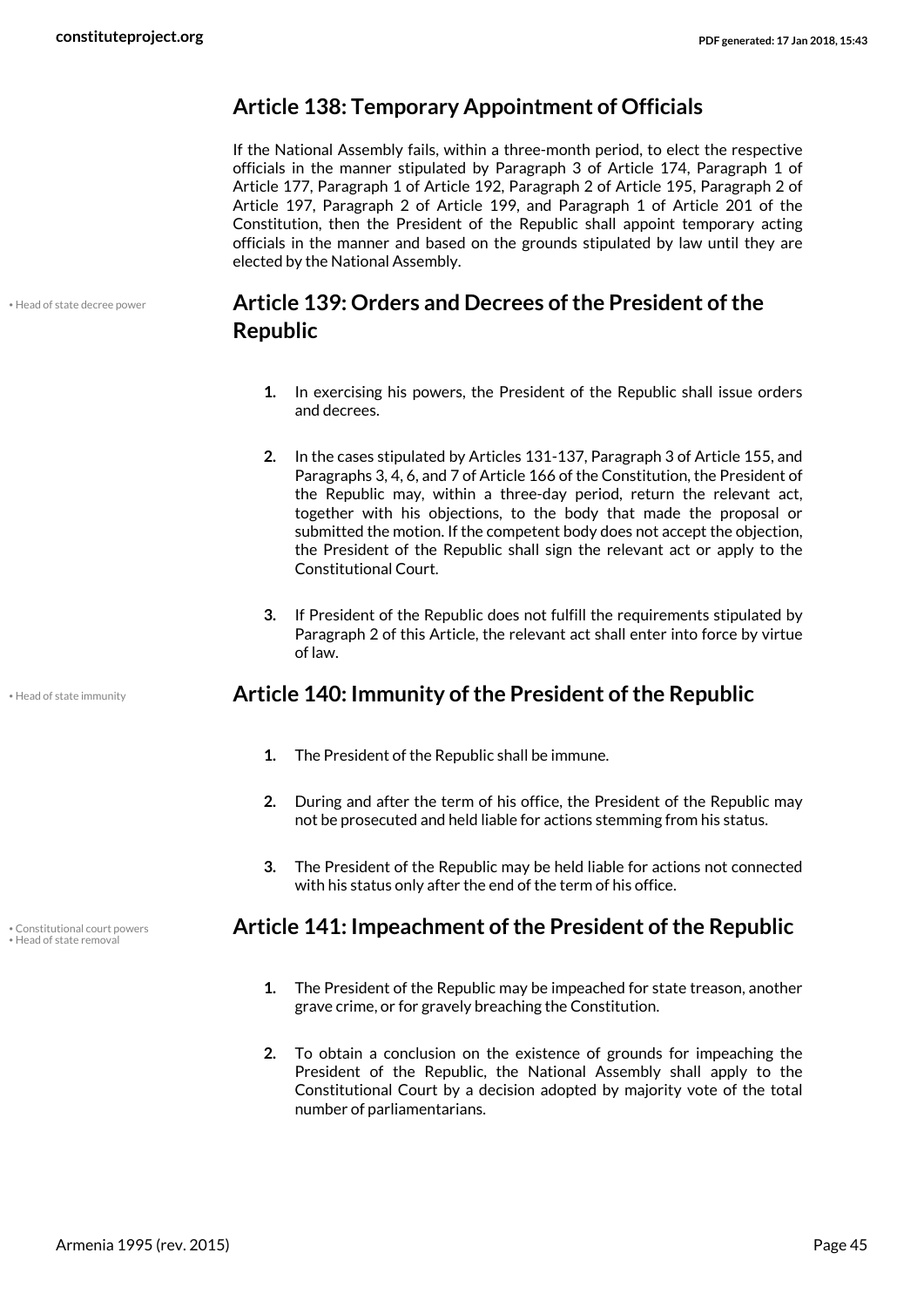• Constitutional court powers

**3.** The decision to impeach the President of the Republic shall be adopted by the National Assembly, on the basis of a conclusion of the Constitutional Court, by at least a two-thirds majority vote of the total number of parliamentarians.

#### **Article 142: Resignation of the President of the Republic**

The President of Republic shall present his resignation to the National Assembly. The resignation shall be deemed accepted from the moment of promulgating it in the manner stipulated by law.

## **Article 143: Impossibility for the President of the Republic to Discharge His Powers**

In case of grave illness of the President of Republic or the existence of other insurmountable obstacles to the discharge of his powers, which enduringly render the discharge of such powers impossible, the Constitutional Court shall, based on an application of the Government, take a decision on the impossibility for the President of the Republic to discharge his powers.

## **Article 144: Temporary Discharge of Powers of the President of the Republic**

In case of impeachment of the President of the Republic, the impossibility for the President to discharge his powers, or the resignation or death of the President, and before the newly-elected President of the Republic assumes office, the powers of the President of the Republic shall be discharged by the Chairman of the National Assembly.

## **Article 145: Support to the Activities of the President of the Republic**

- **1.** The procedure of formation of the staff of the President of the Republic shall be stipulated by law. In the cases and manner stipulated by law, the President of the Republic shall make appointments to offices in the staff of the President of the Republic.
- **2.** The amount of remuneration and the procedure of provision of services and security to the President of the Republic shall be stipulated by law.

## **CHAPTER 6: THE GOVERNMENT**

• Establishment of cabinet/ministers

## **Article 146: Status and Functions of the Government**

**1.** The Government shall be the highest body of the executive power.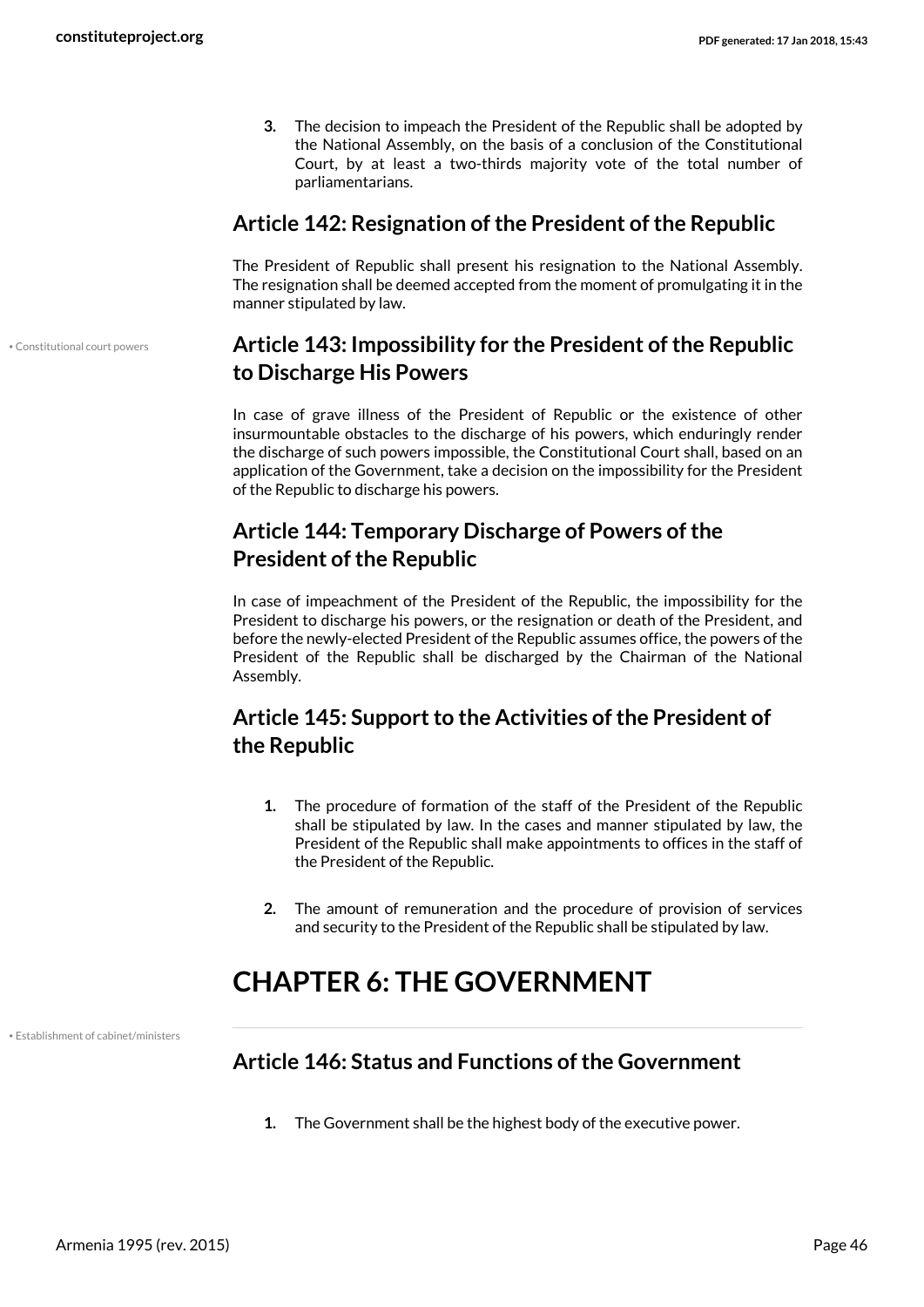- **2.** Based on its program, the Government shall develop and implement the domestic and foreign policies of the state.
- **3.** The Government shall conduct the general direction of the state administration system bodies.
- **4.** The powers of the Government shall be stipulated by the Constitution and the laws. The Government shall have power over all those matters pertaining to executive power, which are not reserved for other state administration bodies or local self-government bodies.

## **Article 147: Composition and Structure of the Government**

- **1.** The Government shall consist of the Prime Minister, Deputy Prime Ministers, and ministers.
- **2.** The list of ministries and the procedure of activities of the Government shall be stipulated by law upon submission by the Government. The number of Deputy Prime Ministers may not exceed three, and the number of ministries may not exceed 18.

#### • Eligibility for cabinet **Article 148: Requirements on Government Members**

- **1.** A Government member shall meet the requirements presented to a parliamentarian.
- **2.** Government members shall be subject to the incompatibility requirements stipulated for a parliamentarian. Additional incompatibility requirements may be stipulated for them by law.

## **Article 149: Election and Appointment of the Prime Minister**

- **1.** Immediately after the commencement of the term of office of the newly-elected National Assembly, the President of the Republic shall appoint as Prime Minister the candidate nominated by the parliamentary majority formed in the manner stipulated by Article 89 of the Constitution.
- **2.** Within a seven-day period of accepting the Government's resignation in case of the Prime Minister submitting a resignation or in other cases when the office of the Prime Minister becomes vacant, the factions of the National Assembly shall have the right to nominate candidates for the Prime Minister. The National Assembly shall elect the Prime Minister by majority vote of the total number of parliamentarians.

• Powers of cabinet

• Head of government selection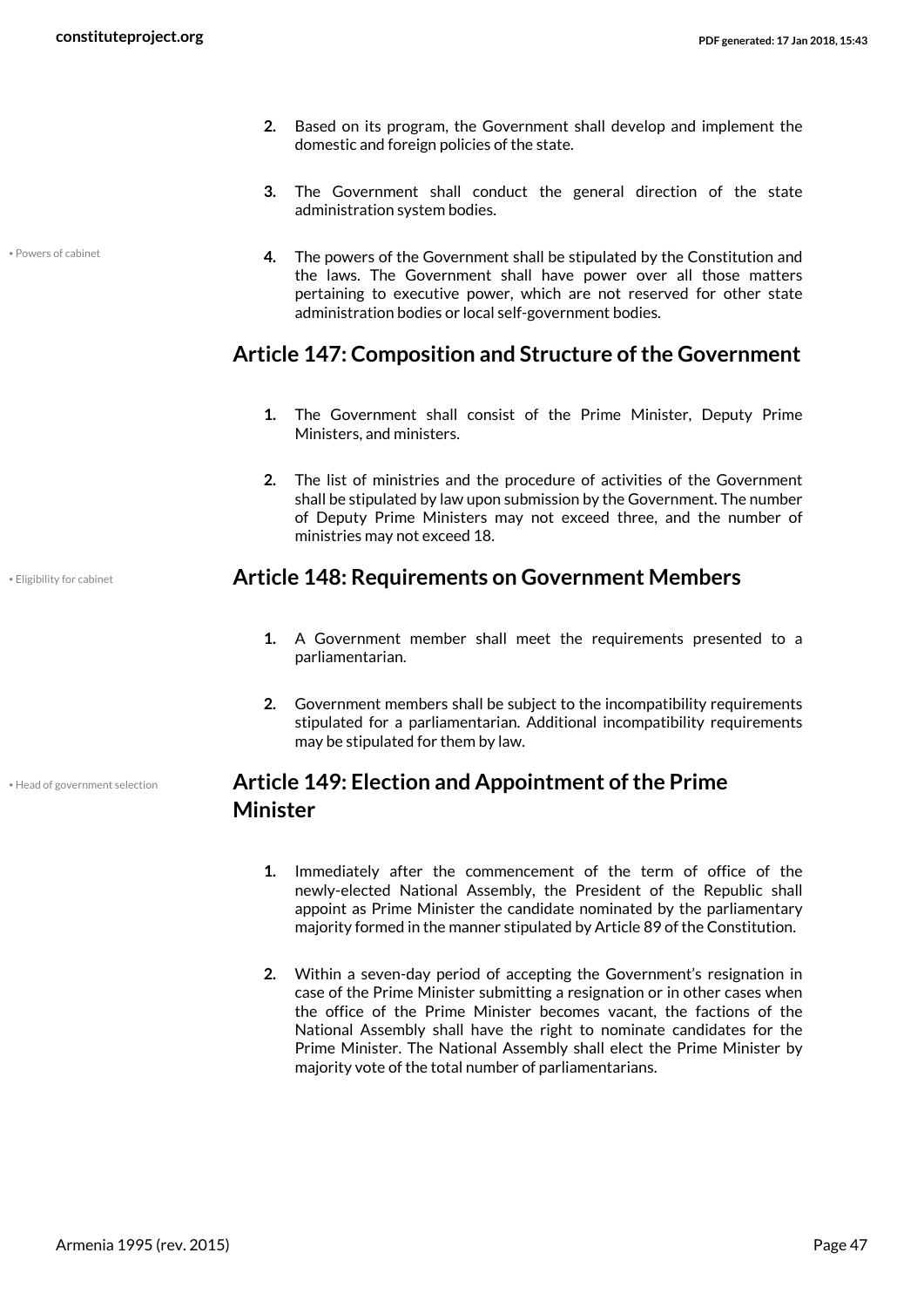• Dismissal of the legislature

• Constitutional court powers

• Head of government removal • Dismissal of the legislature

- **3.** If a Prime Minister is not elected, a new election of the Prime Minister shall be held seven days after the vote, in which the Prime Minister candidates nominated by at least one third of the total number of parliamentarians may take part. If a Prime Minister is not elected by majority vote of the total number of parliamentarians, the National Assembly shall be dissolved by virtue of law.
- **4.** The election of the Prime Minister shall be conducted by open vote.
- **5.** The President of the Republic shall immediately appoint as Prime Minister the candidate elected by the National Assembly.

#### • Cabinet selection **Article 150: Formation of the Government**

The Government shall be formed within a 15-day period of the appointment of the Prime Minister. After his appointment, the Prime Minister shall within a five-day period propose to the President of the Republic the candidates of the Deputy Prime Ministers and ministers. The President of the Republic shall, within a three-day period, either appoint the Deputy Prime Ministers and the ministers or apply to the Constitutional Court. The Constitutional Court shall examine the application and make a decision within a five-day period. If the President of the Republic does not fulfill the requirements stipulated by this Article within a three-day period, then the relevant Deputy Prime Minister or minister shall be deemed appointed by virtue of law.

#### **Cabinet removal Cabinet removal Article 151: The Program of the Government**

- **1.** Within a 20-day period of the formation of the Government, the Prime Minister shall present to the National Assembly the Program of the Government.
- **2.** The National Assembly shall approve the Program of the Government within a seven-day period by majority vote of the total number of parliamentarians.
- **3.** If the National Assembly does not approve the Program of the Government and does not elect a new Prime Minister in accordance with Paragraphs 2 and 3 of Article 149 of the Constitution, then the National Assembly shall be dissolved by virtue of law. If the National Assembly elects the Prime Minister, but once again does not approve the Program of the Government, the National Assembly shall be dissolved by virtue of law.
- **4.** Paragraph 3 of this Article shall not apply to the Program of the Government formed in accordance with Article 115 of the Constitution. If the Program of such Government is not approved, the National Assembly shall be dissolved by virtue of law.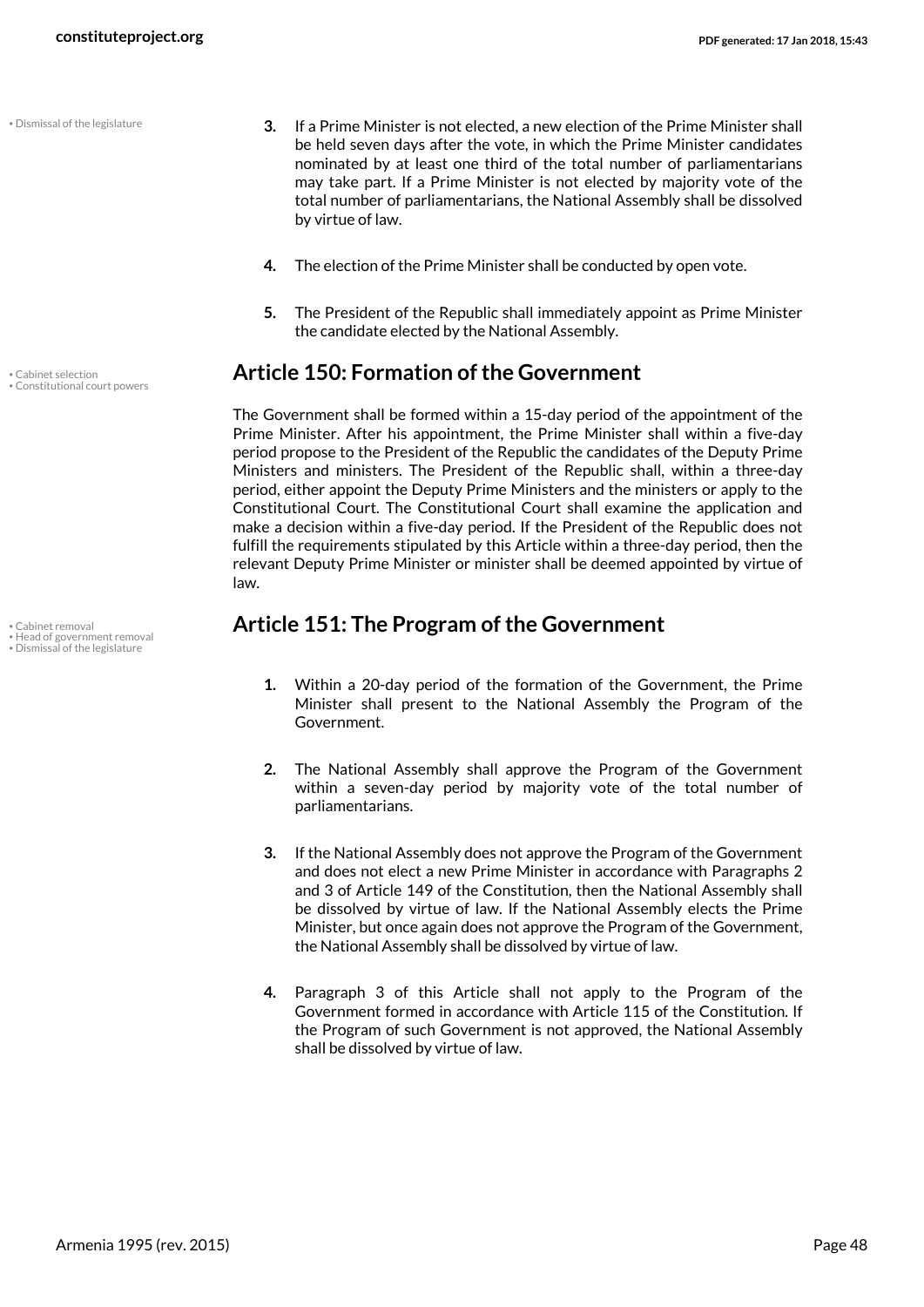## **Article 152: Powers of the Prime Minister and Other Members of the Government**

**1.** The Prime Minister shall, within the framework of the Program of the Government, determine the general guidelines of the Government's policy, direct the activities of the Government, and coordinate the work of the Government members. On specific issues, the Prime Minister may give instructions to the Government members. The Prime Minister shall lead the Security Council, the procedure of formation and operation of which shall be stipulated by law. • Head of government powers • Advisory bodies to the head of state **2.** The Deputy Prime Ministers shall, by instruction of the Prime Minister, coordinate specific areas of activities of the Government. One of the Deputy Prime Ministers shall, in the manner established by the Prime Minister, replace him during his absence. **3.** Each minister shall independently direct the portfolio entrusted in his ministry. **4.** The members of the Government shall have the power to adopt sub-legislative normative legal acts. • Powers of cabinet **Article 153: Sittings and Decisions of the Government 1.** The Prime Minister shall invite and chair the sittings of the Government. **2.** Decisions of the Government shall be signed by the Prime Minister. **3.** The Government shall have the power to adopt sub-legislative normative legal acts. • Powers of cabinet • Powers of cabinet **Article 154: Economic and Financial Policies 1.** The Government shall implement coherent state finance-economic, credit, and tax policies. **2.** The Government shall administer the state property. • Designation of commander in chief **Article 155: The Armed Forces 1.** The armed forces shall be subordinate to the Government. A decision on

engagement of the armed forces shall be taken by the Government. In case of urgent necessity, a decision on engagement of the armed forces shall be taken by the Prime Minister upon proposal by the Minister of Defense, and the Prime Minister shall immediately inform the Government members about it.

Armenia 1995 (rev. 2015) Page 49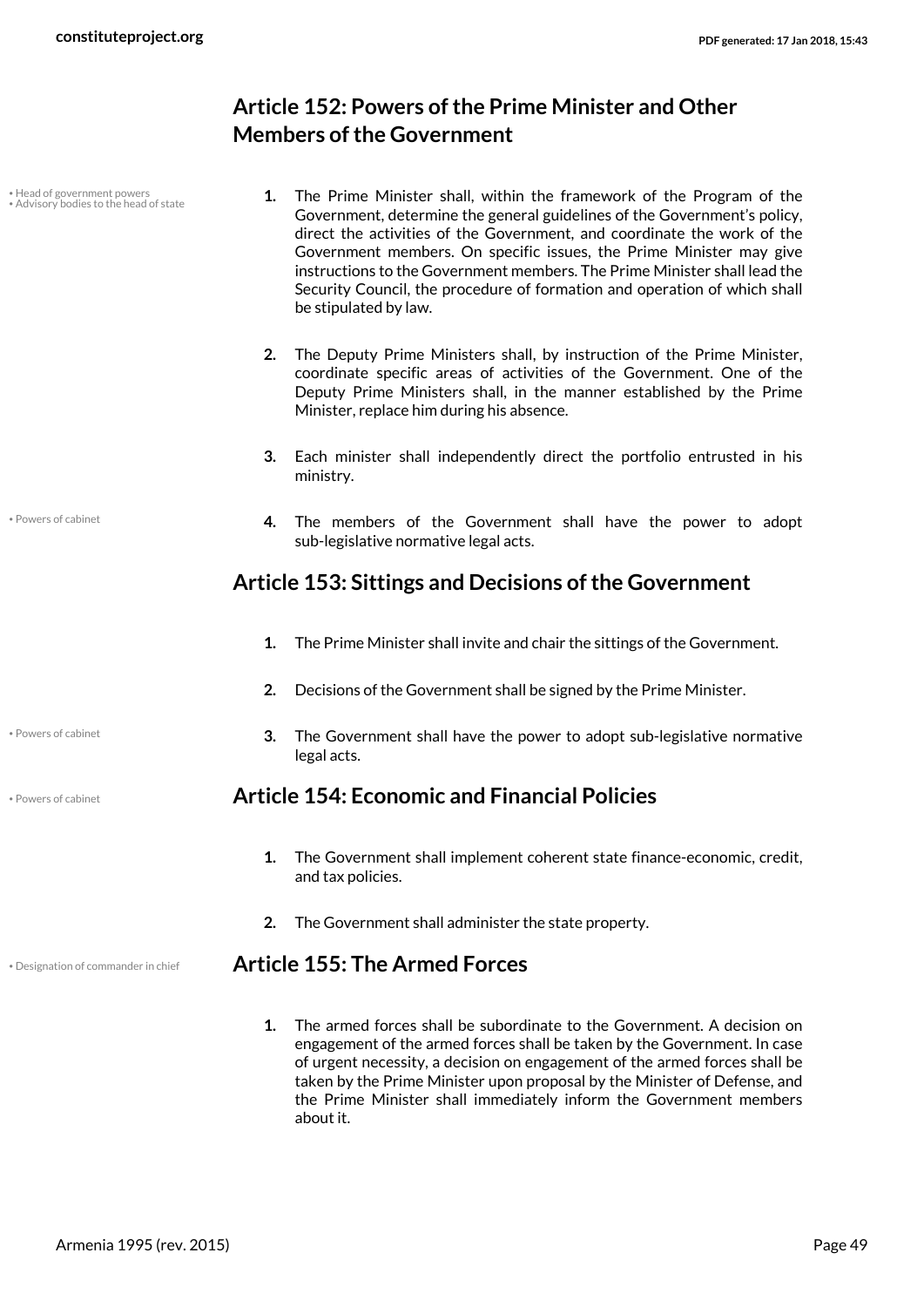- **2.** The general guidelines of defense policy shall be stipulated by the Security Council. Within such general guidelines, the Minister of Defense shall conduct the command of the armed forces. • Advisory bodies to the head of state
	- **3.** The highest military official of the armed forces shall be the Chief of the General Staff, who shall be appointed by the President of the Republic by proposal of the Prime Minister for the term stipulated by law. The Chief of the General Staff shall be subordinate to the Minister of Defense in the absence of war.
	- **4.** During wartime, the Prime Minister shall be the Supreme Commander of the armed forces.
	- **5.** The subordination and command of the armed forces, as well as other details shall be stipulated by law.

## **Article 156: Annual Report of the Government to the National Assembly**

For each year, the Government shall present a report to the National Assembly on the implementation progress and results of its Program.

#### **Article 157: The Question of Confidence in the Government**

- **1.** The Government may put forward the question on confidence in the Government with respect to the adoption of a draft law presented by the Government. The draft decision on expressing confidence in the Government shall be put to the vote no later than within 72 hours of its presentation. The decision shall be adopted by majority vote of the total number of parliamentarians by open vote.
- **2.** If the draft decision on expressing confidence in the Government is accepted, the draft law presented by the Government shall be deemed adopted.
- **3.** The Government may put forward the question of its confidence with respect to a draft law not more than twice during any given session.
- **4.** The Government may not put forward the question of its confidence with respect to the adoption of a draft constitutional law.
- **5.** The Government may not put forward the question of its confidence during martial law or a state of emergency.

• Legislative oversight of the executive

• Selection of active-duty commanders

• Cabinet removal • Head of government removal

• Emergency provisions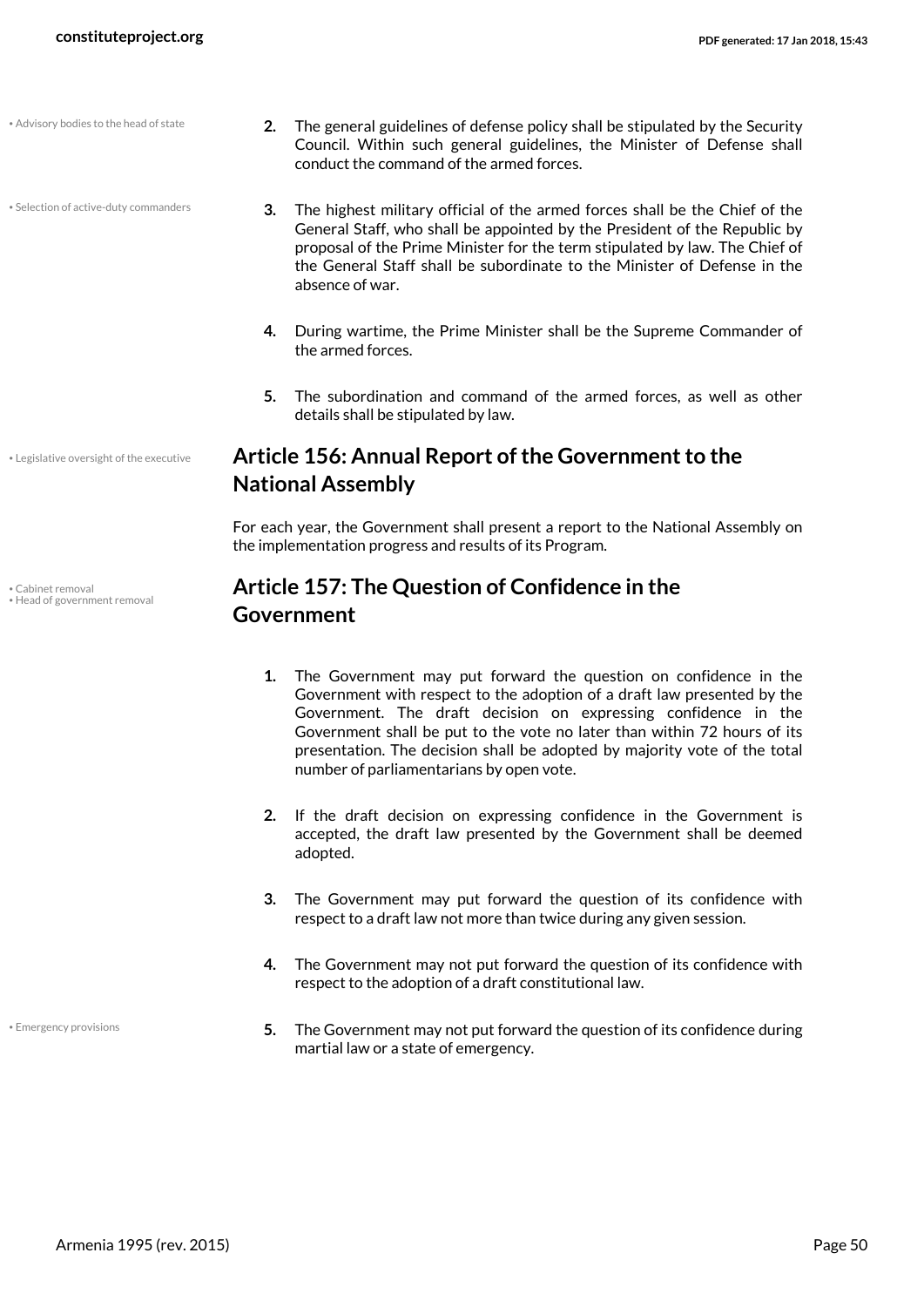• Head of government removal

• Subsidiary unit government

#### • Cabinet removal **Article 158: Resignation of the Government**

The Government shall present its resignation to the President of the Republic on the day of the first session of the newly-elected National Assembly, on the day of expressing non-confidence in the Government, on the day of not approving the Program of the Government, on the day of the Prime Minister submitting his resignation, or on the day on which the office of the Prime Minister becomes vacant. The members of the Government shall continue discharging their duties until a new Government is formed.

#### **Article 159: Bodies of the State Administration System**

The bodies of the state administration system shall be the ministries, as well as other bodies subordinate to the Government, the Prime Minister, and the ministries, the powers and procedure of formation of which shall be stipulated by law.

#### **Article 160: Implementation of the Regional Policy of the Government**

- **1.** The Government shall implement its regional policy in the marzes through the marz governors.
- **2.** The marz governors shall be appointed and dismissed by the Government. The marz governors shall coordinate the activities of the regional subdivisions of the state administration bodies, except for cases stipulated by law.
- **3.** The peculiarities of regional administration in Yerevan shall be stipulated by law.

## **Article 161: The Public Council**

The Public Council shall be a body consultative to the Government. The procedure of the formation and operation of the Public Council shall be stipulated by law.

# **CHAPTER 7: COURTS AND THE SUPREME JUDICIAL COUNCIL**

#### **Article 162: The Administration of Justice**

- **1.** In the Republic of Armenia, justice shall be administered solely by courts in accordance with the Constitution and laws.
- **2.** Any interference with the administration of justice shall be prohibited.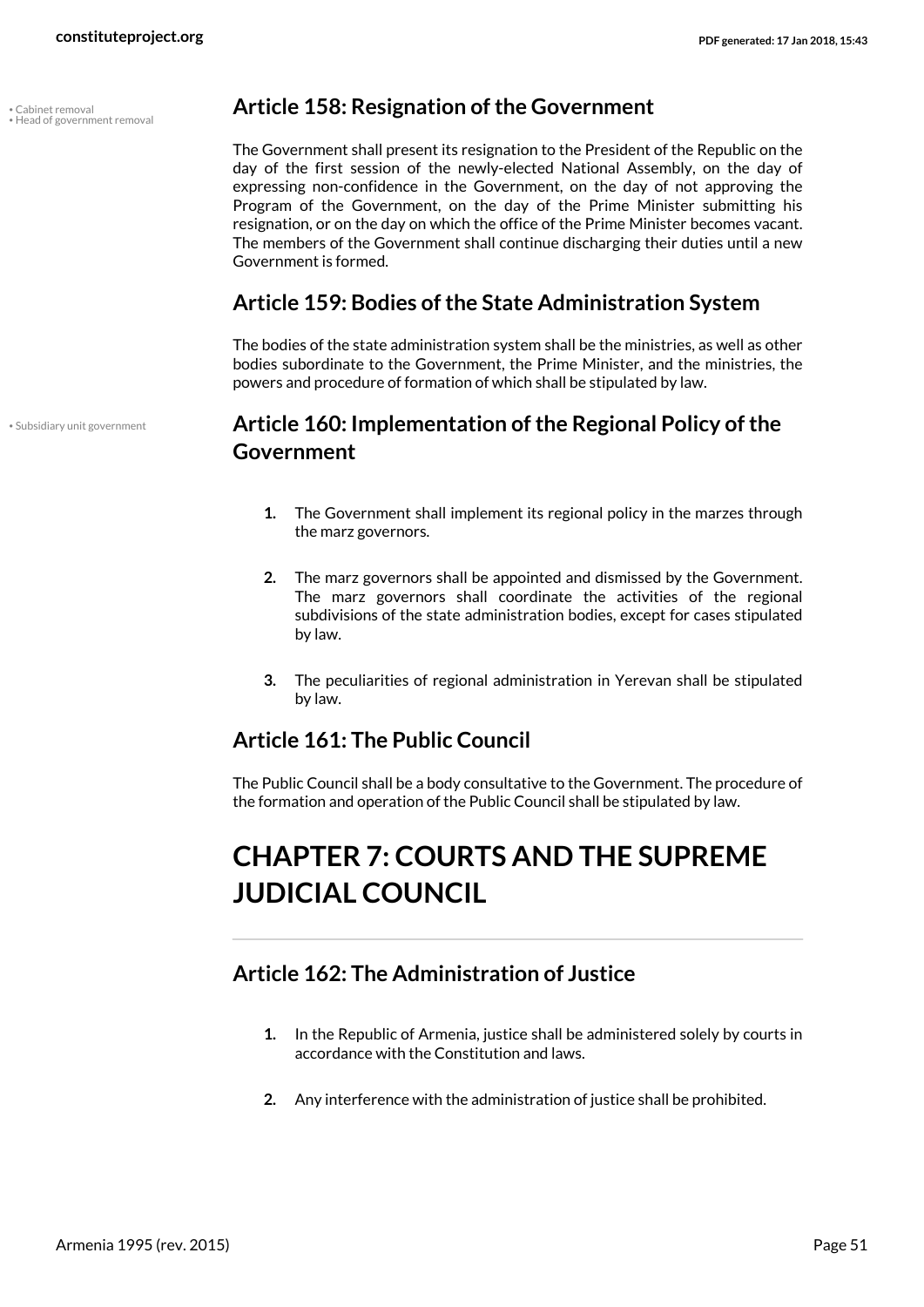#### **Article 163: The Courts**

- Establishment of administrative courts • Establishment of constitutional court
- Structure of the courts
- **1.** The Constitutional Court, the Cassation Court, appellate courts, general jurisdiction first instance courts, and the administrative court shall operate in the Republic of Armenia. In cases prescribed by law, specialized courts may be created.
- **2.** The creation of extraordinary courts shall be prohibited.

## **Article 164: The Status of a Judge**

• Judicial independence

- **1.** When administering justice, a judge shall be independent and impartial and act only in accordance with the Constitution and the laws.
- **2.** A judge may not be held liable for opinions expressed or judicial acts rendered in the course of administering justice, unless features of a crime or disciplinary offence are present.
- **3.** Criminal prosecution of a judge of the Constitutional Court with respect to the performance of his duties may be initiated only with the consent of the Constitutional Court. With respect to performance of his duties, a judge of the Constitutional Court may not be deprived of liberty without the consent of the Constitutional Court, except when caught at the time of or immediately after the commission of a crime. In this case, deprivation of liberty may not last longer than 72 hours. The Chairman of the Constitutional Court shall be immediately informed of depriving a judge of the Constitutional Court of liberty.
	- **4.** Criminal prosecution of a judge with respect to the performance of his duties may be initiated only with the consent of the Supreme Judicial Council. With respect to the performance of his duties, a judge may not be deprived of liberty without the consent of the Supreme Judicial Council, except when caught at the time of or immediately after the commission of a crime. In this case, deprivation of liberty may not last longer than 72 hours. The Chairman of the Supreme Judicial Council shall be immediately informed of depriving a judge of liberty.
	- **5.** The grounds and procedure of subjecting a judge to disciplinary liability shall be stipulated by the Law on the Constitutional Court and the Judicial Code.
	- **6.** A judge may not hold office not stemming from his function in other state or local self-government bodies, or hold any position in commercial organizations, or engage in entrepreneurial activities, or perform any other paid work, except for scientific, educational, and creative activities. The Law on the Constitutional Court and the Judicial Code may stipulate additional requirements on incompatibility.
	- **7.** A judge may not engage in political activities.

• Constitutional court removal

• Establishment of judicial council • Supreme/ordinary court judge removal

• Reference to science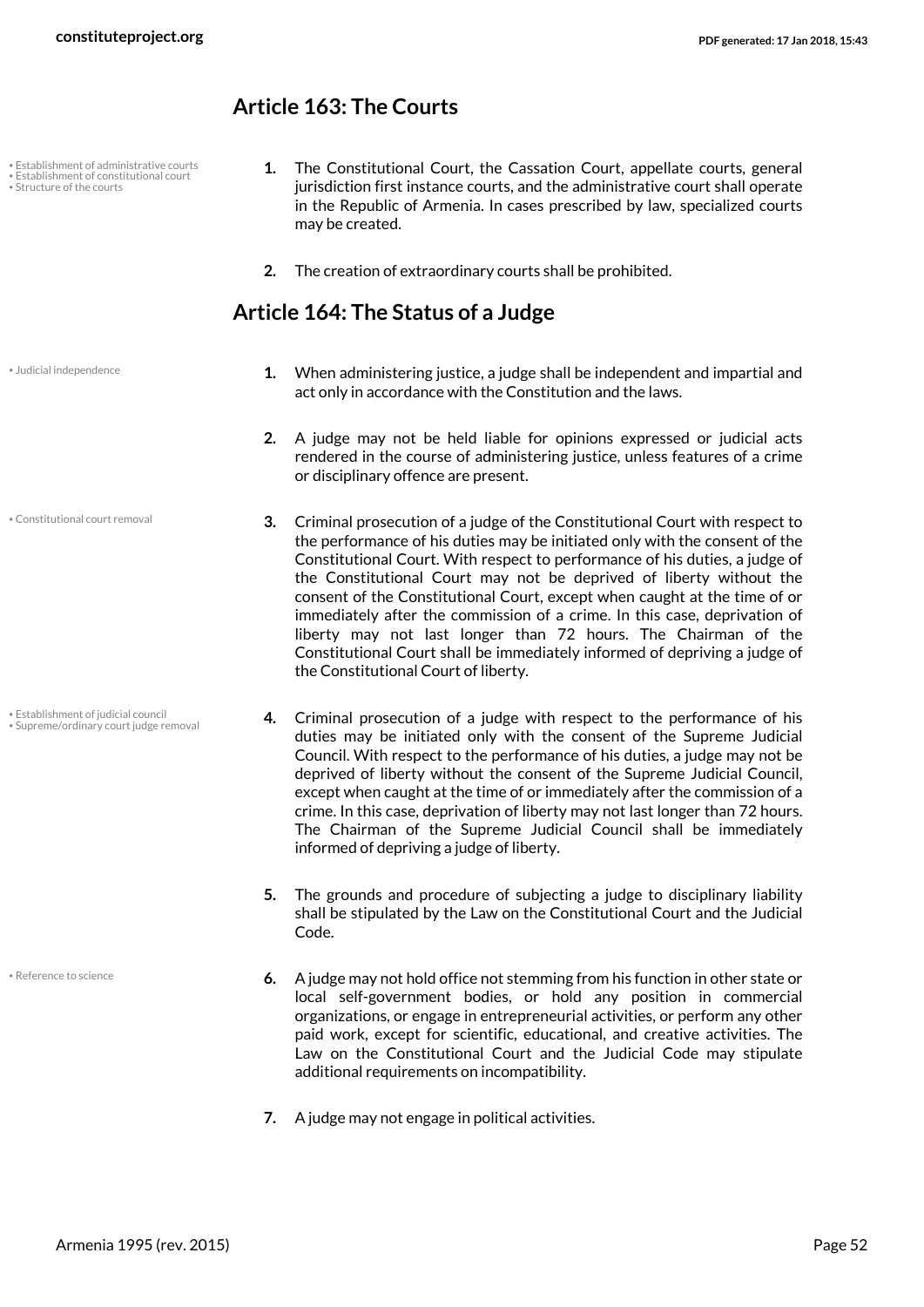• Supreme/ordinary court judge removal

- Constitutional court removal
- Establishment of judicial council • Supreme/ordinary court judge removal

- Min age of const court judges • Eligibility for const court judges
- Minimum age of supreme court judges • Eligibility for supreme court judges
- Eligibility for ordinary court judges
- 
- Eligibility for supreme court judges Eligibility for ordinary court judges
- 
- 
- Eligibility for supreme court judges Eligibility for ordinary court judges
- **8.** The powers of a judge shall terminate upon the expiration of the term of office, loss of citizenship of the Republic of Armenia or acquisition of the citizenship of a different state, entry into legal force of a convicting court judgment in respect of him or the criminal prosecution being terminated on a non-acquittal basis, entry into legal force of a court judgment that declares him as legally incapable, as missing, or as having deceased, or in case of his resignation or death.
- **9.** The powers of a Constitutional Court judge shall be terminated by a decision of the Constitutional Court, and the powers of a judge shall be terminated by a decision of the Supreme Judicial Council, in cases of violating the incompatibility requirements, engaging in political activities, the health condition rendering the discharge of his powers impossible, or committing a grave disciplinary offence.
- **10.** Remuneration corresponding to the high status and liability of a judge shall be set for judges. The amount of remuneration of judges shall be stipulated by law.
- **11.** Details related to the status of judges shall be stipulated by the Law on the Constitutional Court and the Judicial Code.

#### **Article 165: Requirements on Judge Candidates**

- **1.** A lawyer with higher education, who has attained the age of 40, is a citizen of only the Republic of Armenia, has voting right, and has strong professional qualities and at least 15 years of professional work experience, may be elected as a judge of the Constitutional Court.
- **2.** A lawyer with higher education, who has attained the age of 40, is a citizen of only the Republic of Armenia, has voting right, and has strong professional qualities and at least 10 years of professional work experience, may be appointed as a judge of the Cassation Court.
- **3.** A lawyer with higher education, who is a citizen of only the Republic of Armenia and has voting right, may be appointed as a judge of a first instance or appellate court.
- Eligibility for const court judges **4.** Judge candidates shall have a command of the Armenian language.
- **5.** The Law on the Constitutional Court and the Judicial Code may stipulate Eligibility for const court judges<br>
Eligibility for supreme court judges<br> **additional requirements on judge candidates.**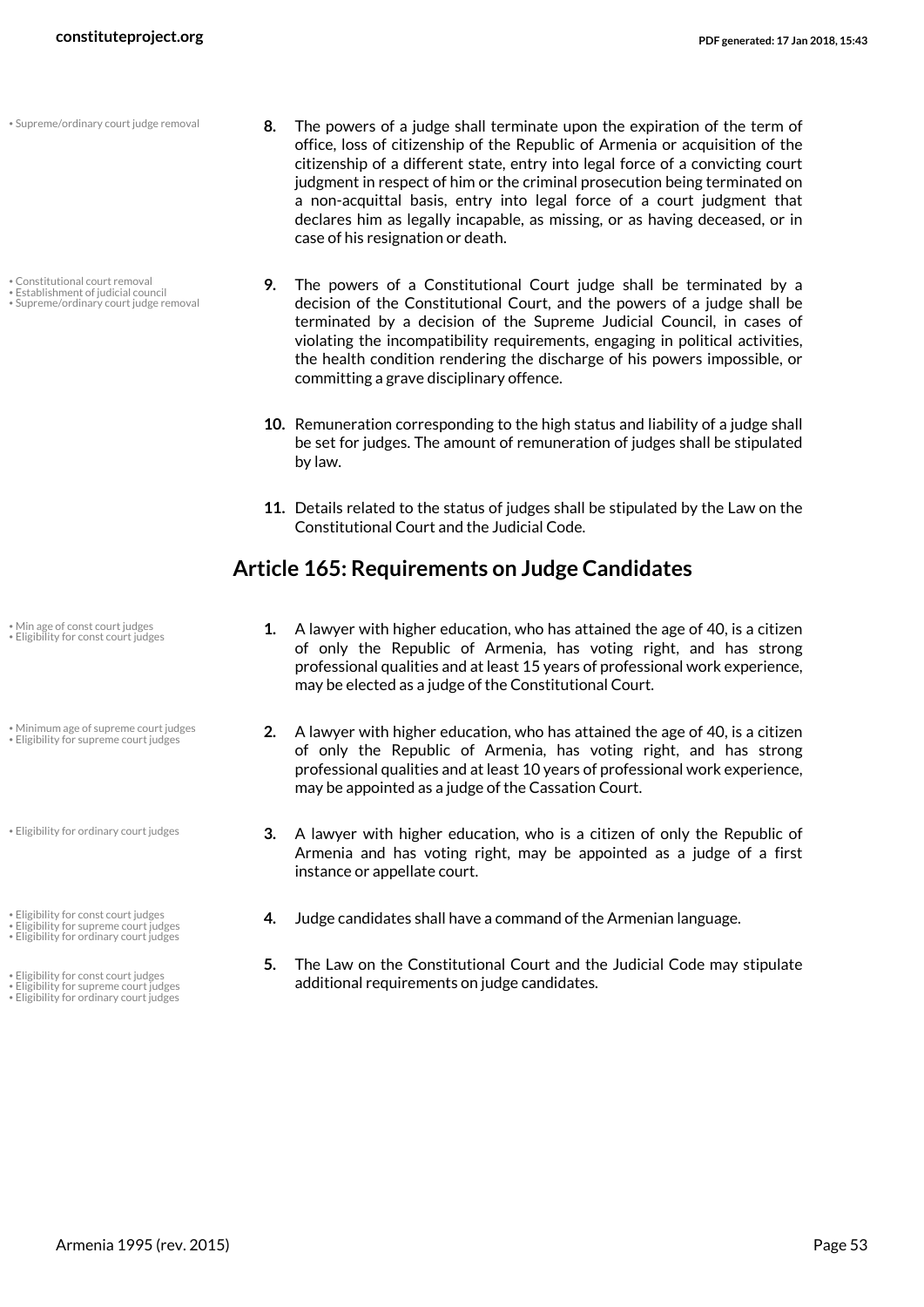## **Article 166: The Judge Election and Appointment Procedure**

- Constitutional court term limits
- Constitutional court selection • Constitutional court term length
- **1.** Judges of the Constitutional Court shall be elected by the National Assembly by at least three fifths of the votes of the total number of parliamentarians, for a 12-year term. The Constitutional Court shall consist of nine judges, three of whom shall be elected upon nomination by the President of the Republic, three upon nomination by the Government, and three upon nomination by the General Assembly of Judges. The General Assembly of Judges may nominate only judges. The same person may be elected as a judge of the Constitutional Court only once.
- **2.** The Constitutional Court shall elect the Constitutional Court chairman and deputy chairman from among its composition for a six-year term, without the right of being reelected.
- **3.** Judges of the Cassation Court shall be appointed by the President of the Republic upon nomination by the National Assembly. The National Assembly shall elect the nominated candidate by at least three fifths of the votes of the total number of parliamentarians, from among a list of three candidates presented by the Supreme Judicial Council for each judge position.
- **4.** The Cassation Court chamber chairmen shall be appointed by the President of the Republic upon nomination by the Supreme Judicial Council, from among the composition of the respective chamber, for a six-year term. The same person may be elected as a chairman of a Cassation Court chamber only once.
- **5.** The Cassation Court chairman shall be elected by the National Assembly by majority vote of the total number of parliamentarians, upon nomination by the Supreme Judicial Council, from among the composition of the Cassation Court, for a six-year term. The same person may be elected as a Cassation Court chairman only once.
- **6.** First instance and appellate court judges shall be appointed by the President of the Republic upon nomination by the Supreme Judicial Council.
- **7.** The chairmen of first instance and appellate courts shall be appointed by the President of the Republic upon nomination by the Supreme Judicial Council, from among the composition of the respective court, for a three-year term. Within three years of the end of his term in office, a court chairman may not be reappointed to such position.
- **8.** Judges shall serve in office until reaching the age of 65 and judges of the Constitutional Court shall serve in office until reaching the age of 70.
- **9.** Details related to the election and appointment of judges shall be stipulated by the Law on the Constitutional Court and the Judicial Code.

• Supreme court selection • Establishment of judicial council

- Supreme court selection
- Supreme court term length Supreme court term limits
- Establishment of judicial council
- Supreme court selection
- Supreme court term length Supreme court term limits
- Establishment of judicial council
- Establishment of judicial council • Ordinary court selection
- Establishment of judicial council
- Ordinary court selection Ordinary court term length
- Ordinary court term limits

• Mandatory retirement age for judges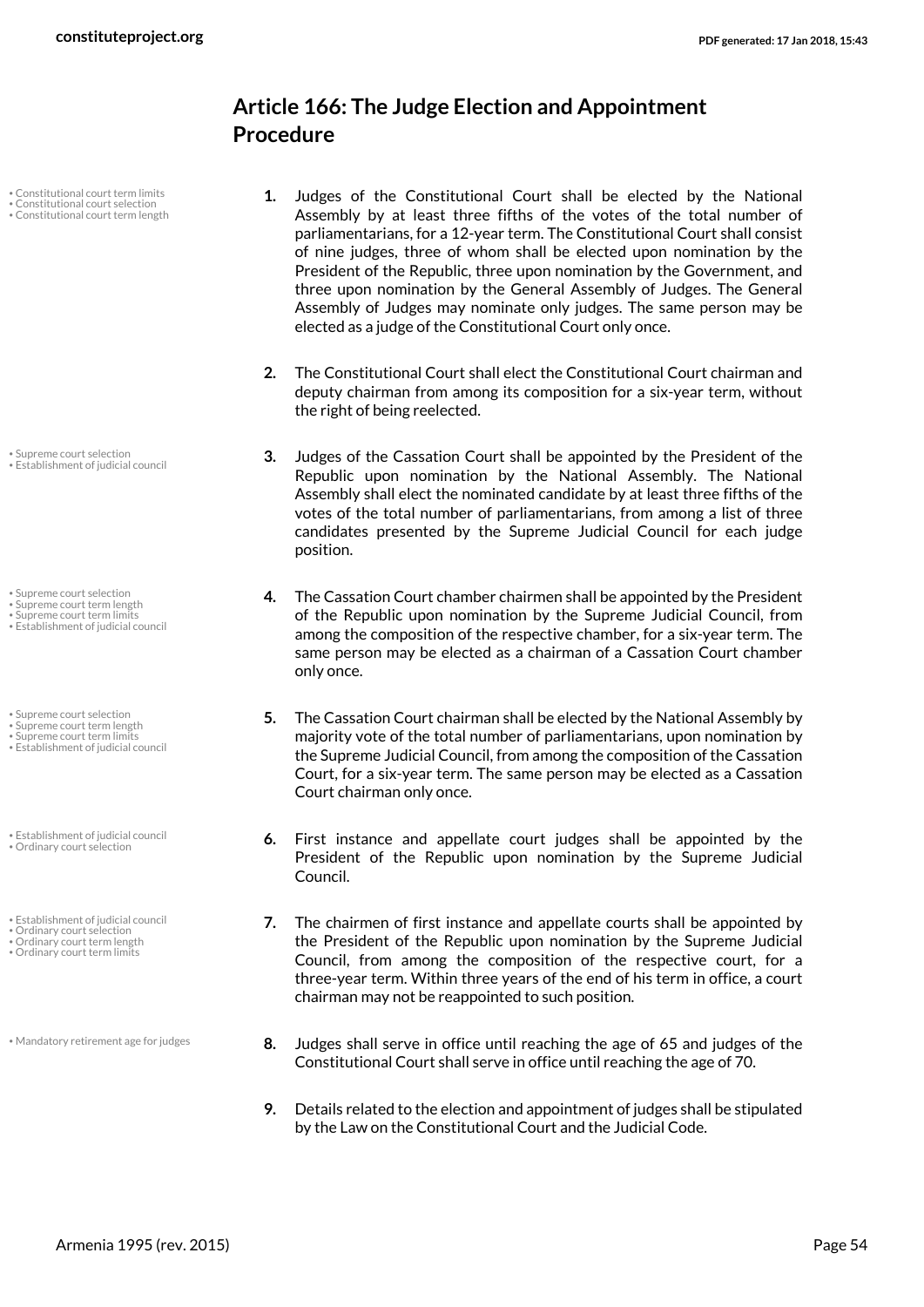## **Article 167: The Constitutional Court**

- **1.** Constitutional justice shall be administered by the Constitutional Court, ensuring the primacy of the Constitution.
- **2.** When administering justice, the Constitutional Court shall be independent and shall abide only by the Constitution.
- **3.** The powers of the Constitutional Court shall be stipulated by the Constitution, while the procedure of its formation and functioning shall be stipulated by the Constitution and the Law on the Constitutional Court.

#### • Constitutional court powers **Article 168: Powers of the Constitutional Court**

The Constitutional Court shall, in the manner stipulated by the Law on the Constitutional Court:

- **1.** Determine the conformity with the Constitution of laws, decisions of the National Assembly, orders and decrees of the President of the Republic, decisions of the Government and the Prime Minister, and sub-legislative normative legal acts;
	- **2.** Prior to the adoption of the draft Constitutional Amendments, as well as drafts of legal acts put to a referendum, determine their conformity with the Constitution;
	- **3.** Prior to the ratification of an international treaty, determine the conformity with the Constitution of obligations enshrined therein;
	- **4.** Resolve disputes arising between constitutional bodies with respect to their constitutional powers;
	- **5.** Resolve disputes related to decisions adopted with respect to the results of a referendum or the results of elections of the National Assembly and the President of the Republic;
- **Removal of individual legislators 6.** Render a decision on termination of the powers of a parliamentarian;
	- **7.** Issue an opinion on the existence of a ground for impeaching the President of the Republic;
	- **8.** Render a decision on the impossibility for the President of the Republic to discharge his powers;
	- **9.** Solve the question of imposing disciplinary liability on a judge of the Constitutional Court;
	- **10.** Solve the question of terminating the powers of a judge of the Constitutional Court,

• Duty to obey the constitution • Judicial independence

• Constitutional court powers

• Constitutional interpretation

• Constitutional interpretation

• Constitutional interpretation • Legal status of treaties

• Referenda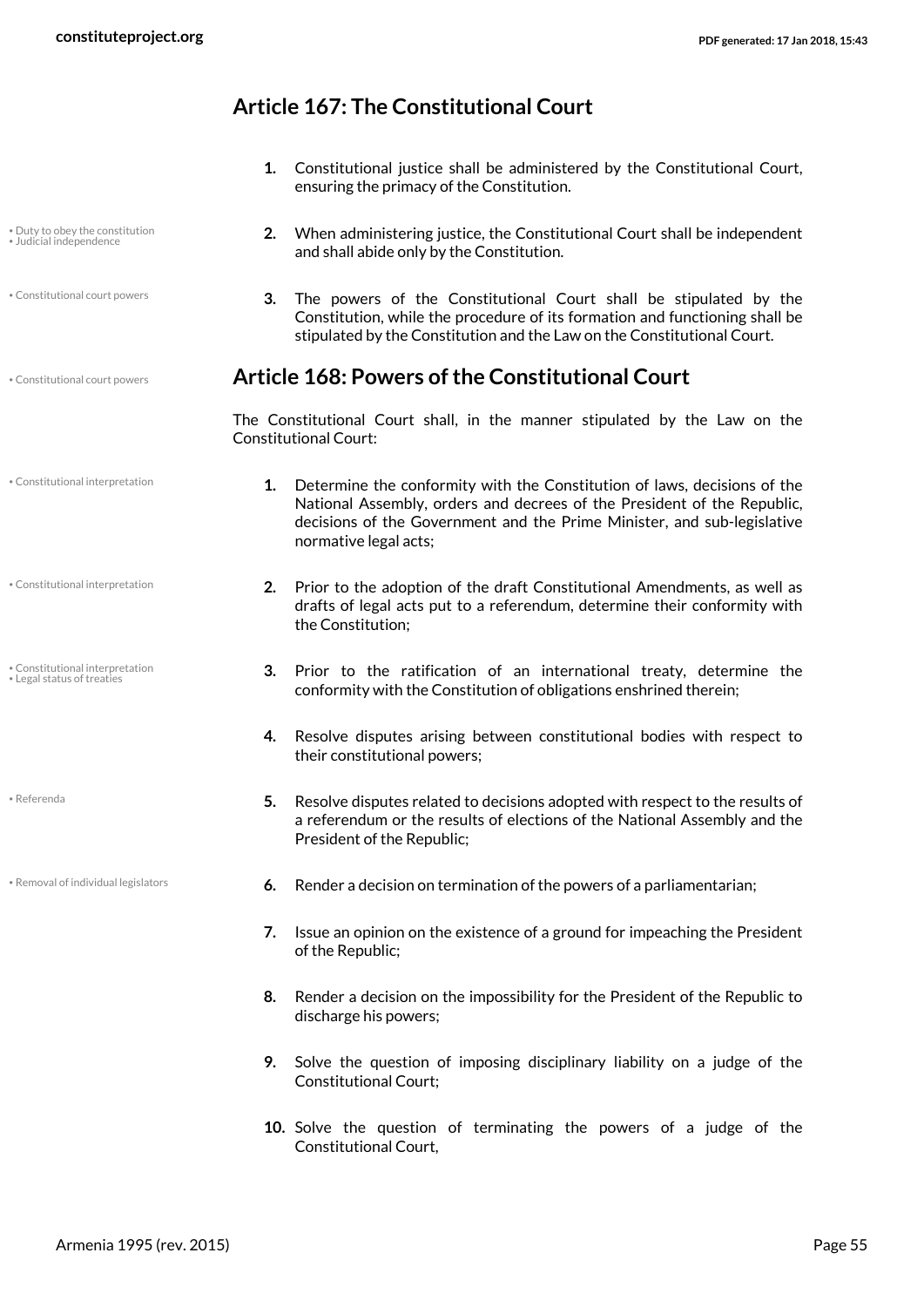- **11.** Solve the question on initiating criminal prosecution against a judge of the Constitutional Court or consenting to depriving him of liberty with respect to the performance of his duties; and
- Regulation of political parties
- **12.** In cases stipulated by law, render a decision on suspending or prohibiting the activities of a party.

#### **Article 169: Applying to the Constitutional Court**

- **1.** The following may apply to the Constitutional Court:
	- **1.** The National Assembly in the cases stipulated by Paragraph 12 of Article 168 of the Constitution; in the case stipulated by Paragraph 7 of Article 168 of the Constitution – by a decision adopted by majority vote of the total number of parliamentarians, and in the case stipulated by Paragraph 10 of Article 168 of the Constitution – by a decision adopted by at least a three-fifths majority vote of total number of parliamentarians;
	- **2.** At least one fifth of the total number of parliamentarians in the cases stipulated by Paragraphs 1, 4, and 6 of Article 168 of the Constitution;
	- **3.** A faction of the National Assembly for disputes related to decisions adopted with respect to the results of a referendum or the results of election of the President of the Republic;
	- **4.** The President of the Republic in the cases stipulated by Paragraph 1 of Article 129, Paragraph 2 of Article 139, Article 150, or Paragraphs 1 and 4 of Article 168 of the Constitution;
	- **5.** The Government in the cases stipulated by Paragraphs 1, 4, 8, and 12 of Article 168 of the Constitution;
	- **6.** The Supreme Judicial Council in the cases stipulated by Paragraph 4 of Article 168 of the Constitution;
	- **7.** Local self-government bodies with a question regarding the conformity with the Constitution of normative legal acts stipulated by Paragraph 1 of Article 168 of the Constitution that violate their constitutional rights, as well as in the cases stipulated by Paragraph 4 of Article 168 of the Constitution;
	- **8.** Everyone in a concrete case when there is a final act of court, all judicial remedies have been exhausted, and the person challenges the constitutionality of a provision of a normative legal act applied in relation to him by such act of court, which has led to a violation of his fundamental rights and freedoms enshrined in Chapter 2 of the Constitution, taking into account also the construal of such provision in its practical legal application;

• Constitutional court removal • Regulation of political parties

• Constitutionality of legislation

- Constitutionality of legislation
- Constitutionality of legislation

• Constitutionality of legislation

• Constitutionality of legislation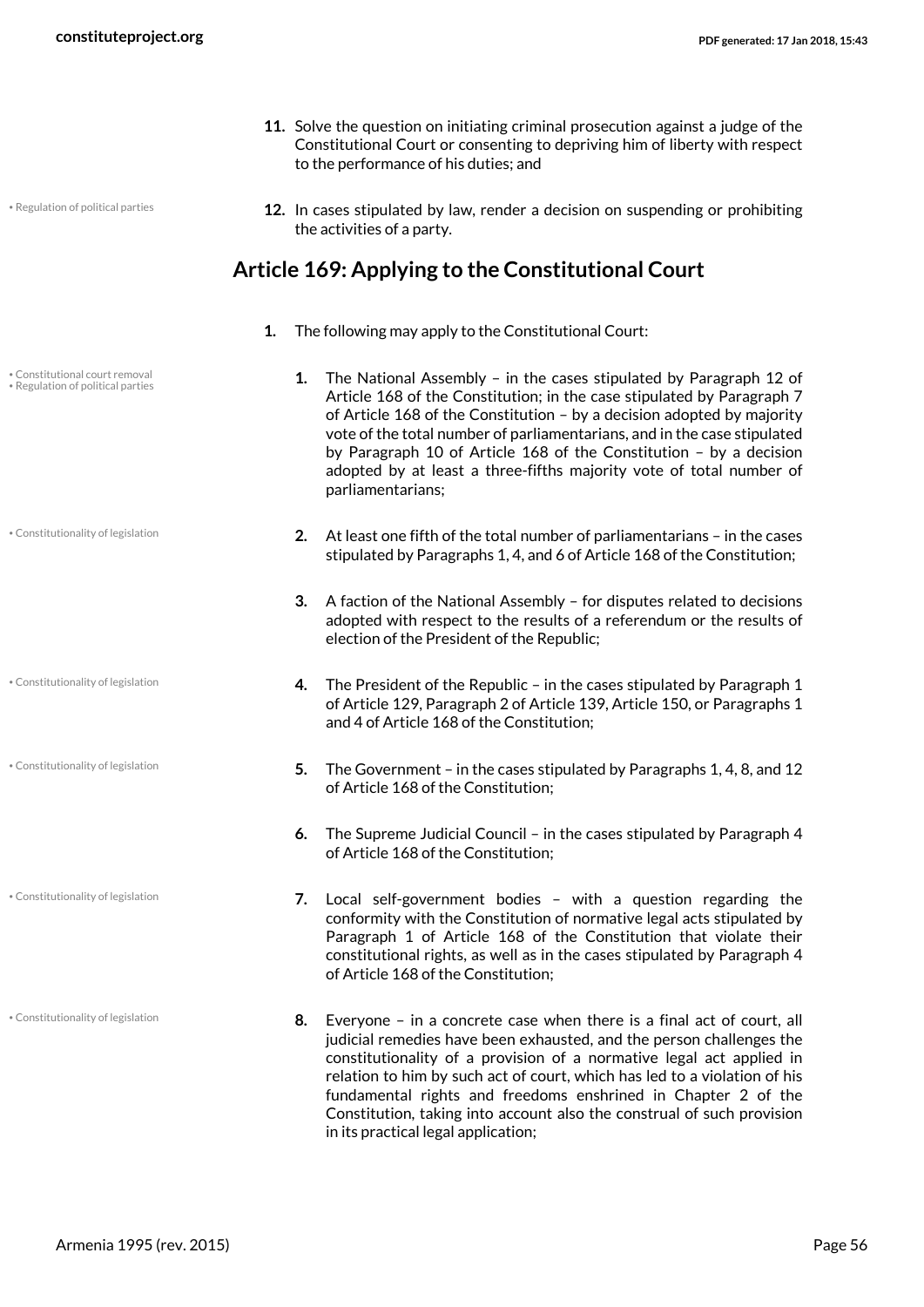- Constitutionality of legislation
- Ombudsman • Constitutionality of legislation

• International organizations

• Removal of individual legislators

- **9.** The Prosecutor General concerning the constitutionality of provisions of normative legal acts related to a specific set of proceedings conducted by the prosecution office, as well as in the case stipulated by Paragraph 11 of Article 168 of the Constitution;
- **10.** The Human Rights Defender concerning the conformity of the normative legal acts listed in Paragraph 1 of Article 168 of the Constitution with the provisions of Chapter 2 of the Constitution;
- **11.** Parties or party alliances that participated in the National Assembly election – on disputes connected with decisions taken on the results of the National Assembly election;
- **12.** The candidates for the President of the Republic on disputes connected with decisions taken on the results of the election of the President of the Republic; and
- **13.** At least three judges of the Constitutional Court in the case stipulated by Paragraph 9 of Article 168 of the Constitution.
- **2.** The National Assembly shall apply to the Constitutional Court in the cases stipulated by Paragraph 2 of Article 168 of the Constitution with questions related to amending the Constitution, acceding to supranational international organizations, or changing the territory. An authorized representative of a popular initiative shall apply to the Constitutional Court with a question concerning a draft law put to a referendum by popular initiative.
	- **3.** The Government shall apply to the Constitutional Court in the case stipulated by Paragraph 3 of Article 168 of the Constitution.
	- **4.** Courts shall apply to the Constitutional Court on the issue of constitutionality of a normative legal act subject to application in a specific case within their proceedings, if they have grounded suspicion over its constitutionality and find that the solution of the particular case is possible only through the application of the normative legal act in question.
	- **5.** The Council of the National Assembly shall apply to the Constitutional Court in the case stipulated by Paragraph 6 of Article 168 of the Constitution.
	- **6.** Details of the procedure of application to the Constitutional Court shall be stipulated by the Law on the Constitutional Court.
	- **7.** The Constitutional Court shall examine a case only when a respective application is present.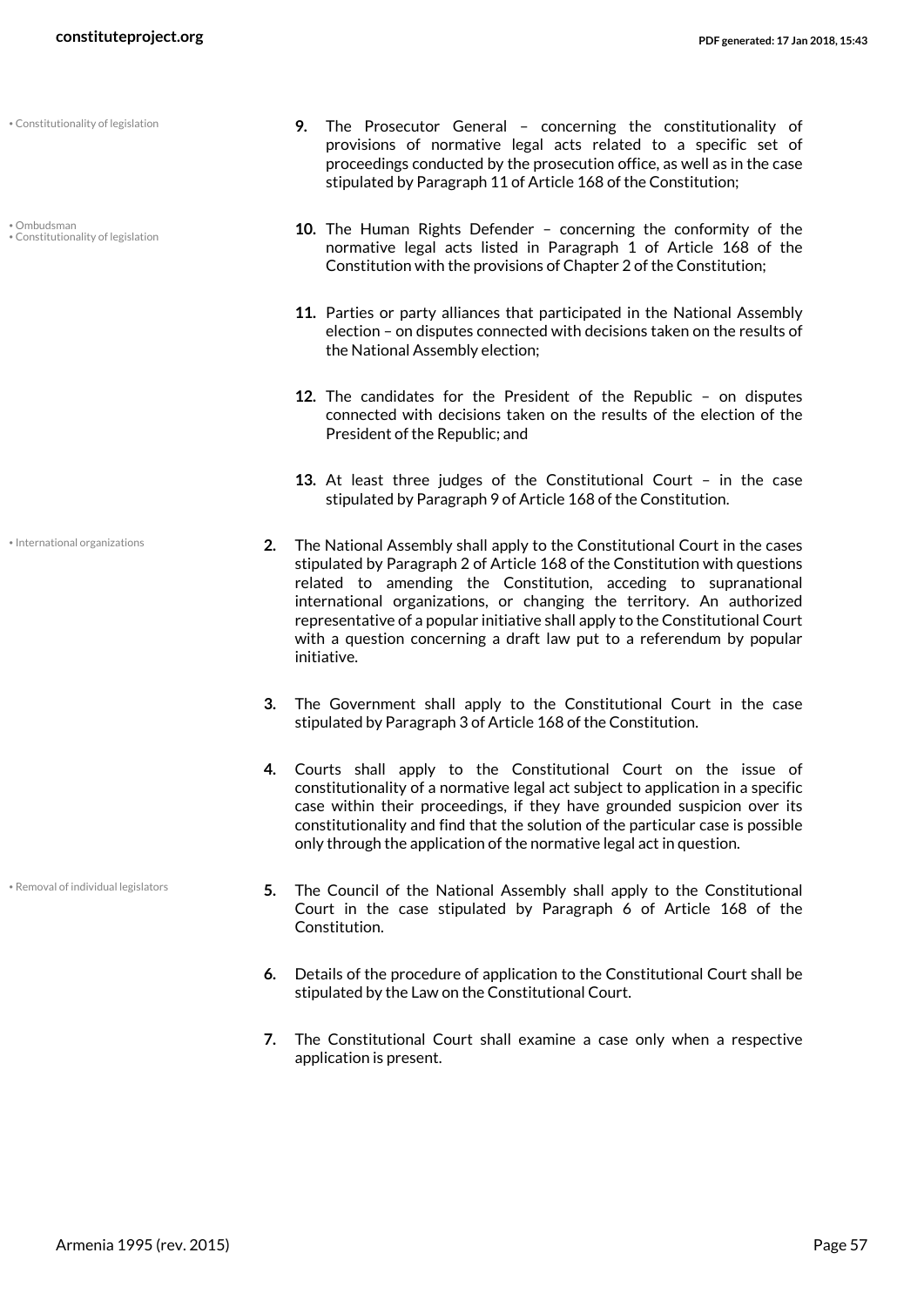• Constitutional court opinions

#### **Article 170: Decisions and Opinions of the Constitutional Court**

- **1.** The Constitutional Court shall adopt decisions and opinions.
- **2.** Decisions and opinions of the Constitutional Court shall be final and shall enter into force at the moment of being published.
- **3.** The Constitutional Court may set out in its decision a later date of invalidating a normative legal act contravening the Constitution or a part of such normative act.
- **4.** Concerning the matters prescribed by Article 168 of the Constitution, except for the matter prescribed by Paragraph 7, the Constitutional Court shall render decisions. Concerning the matter prescribed by Paragraph 7 of Article 168, it shall issue an opinion.
- **5.** Opinions, as well as decisions on the matters prescribed by Paragraphs 10 and 12 of Article 168 of the Constitution, shall be adopted by at least a two-thirds majority vote of the total number of judges of the Constitutional Court. Other decisions shall be adopted by majority vote of the total number of the judges.
- **6.** If the opinion of the Constitutional Court is negative, the matter shall fall outside the examination of the competent body.

#### • Structure of the courts **Article 171: The Cassation Court**

- **1.** With the exception of the domain of constitutional justice, the Cassation Court shall be the highest judicial instance in the Republic of Armenia.
- **2.** By reviewing judicial acts within the scope of its powers stipulated by law, the Cassation Court shall:
	- **1.** Ensure the consistent application of laws and other normative legal acts;
	- **2.** Eliminate fundamental violations of human rights and freedoms.

#### • Right to appeal judicial decisions **Article 172: The Appellate Courts**

Appellate Courts are the judicial instance that reviews the judicial acts of first instance courts within the framework of powers stipulated by law.

#### • Establishment of judicial council **Article 173: The Supreme Judicial Council**

The Supreme Judicial Council is an independent state body that shall safeguard the independence of courts and judges.

• Structure of the courts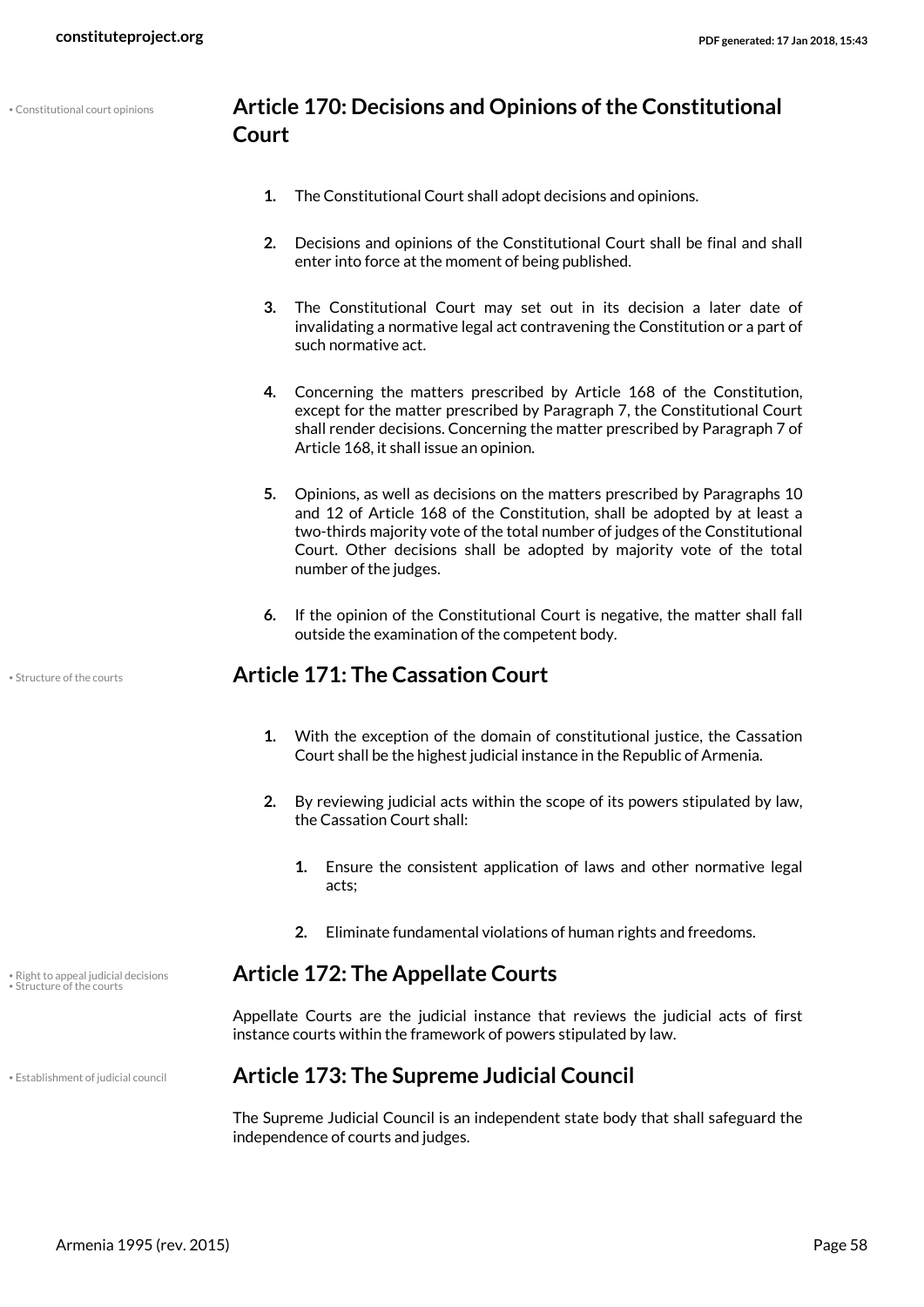## **Article 174: Composition and Formation Procedure of the Supreme Judicial Council**

- **1.** The Supreme Judicial Council shall consist of 10 members.
- **2.** Five of the members of the Supreme Judicial Council shall be elected by the General Assembly of Judges from among judges having at least 10 years of judge experience. Judges of all instances of courts shall be included in the Supreme Judicial Council. The member elected by the General Assembly of Judges may not be a court chairman or a Cassation Court chamber chairman.
- **3.** Five of the members of the Supreme Judicial Council shall be elected by the National Assembly by at least a three-fifths majority vote of the total number of parliamentarians, from among legal scholars and other reputed lawyers that are citizens of only the Republic of Armenia, and have voting right, strong professional qualities, and at least 15 years of professional work experience. A member elected by the National Assembly may not be a judge.
- **4.** The Supreme Judicial Council members shall be elected for a term of five years without the right to be reelected.
- **5.** The Judicial Code may stipulated incompatibility requirements for the Supreme Judicial Council members elected by the National Assembly.
- **6.** The Judicial Code may stipulated a requirement to suspend the powers of the judge members during their term in the Supreme Judicial Council.
- **7.** The Supreme Judicial Council shall elect the Council Chairman from among its composition, in the manner and for the time period stipulated by the Judicial Code, successively from among the members elected by the General Assembly of Judges and the members elected by the National Assembly.
- **8.** Details of the formation of the Supreme Judicial Council shall be stipulated by the Judicial Code.

#### • Establishment of judicial council **Article 175: Powers of the Supreme Judicial Council**

- **1.** The Supreme Judicial Council shall:
	- **1.** Prepare and approve the list of judge candidates, including the list of candidates for career advancement;
	- **2.** Propose to the President of the Republic the candidates of judges subject to appointment, including appointment through career advancement;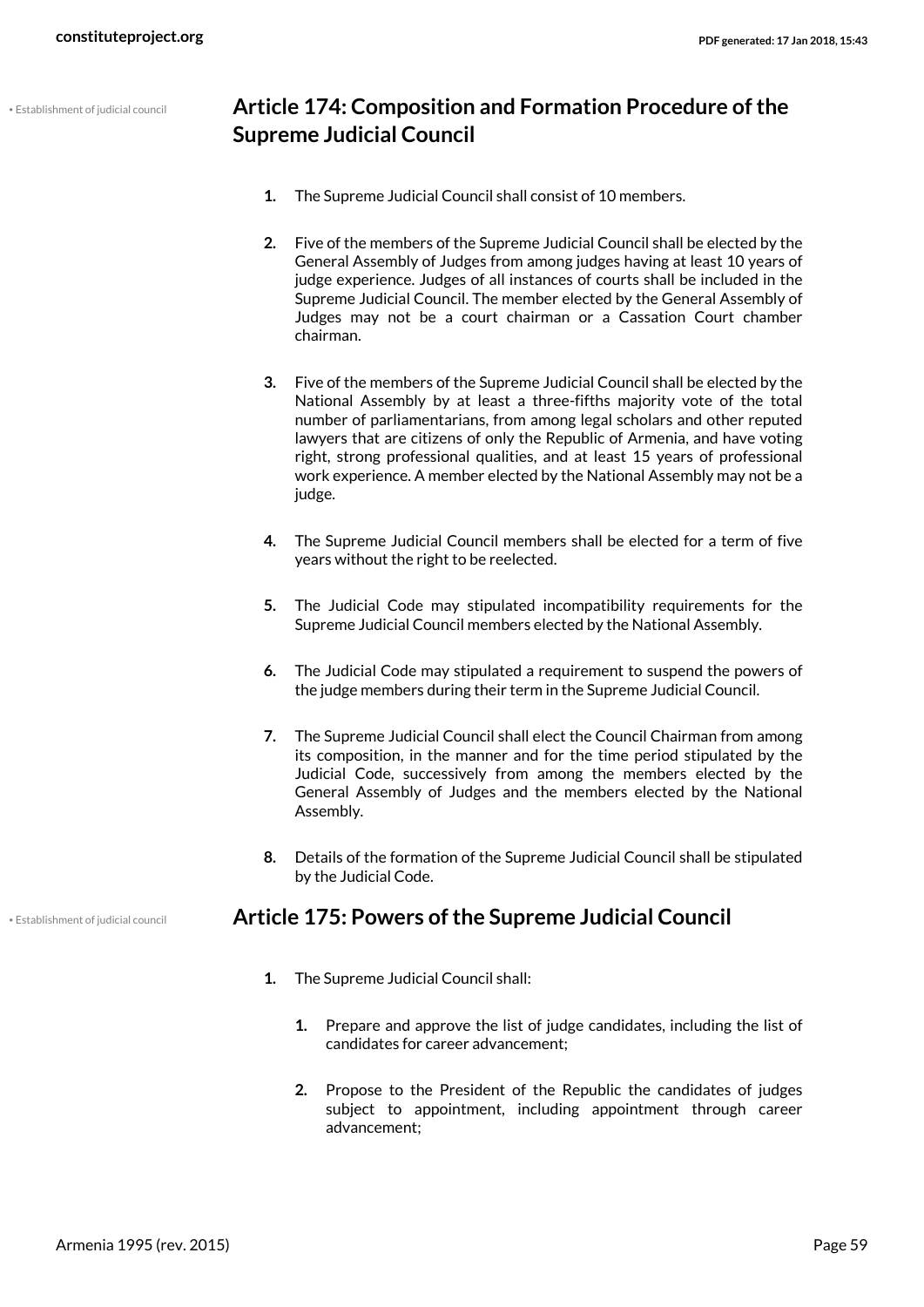- **3.** Propose to the President of the Republic the candidates of court chairmen, including Cassation Court chamber chairmen, subject to appointment;
- **4.** Propose to the National Assembly the candidates of Cassation Court judges and chairman;
- **5.** Solve the question of transfer of judges to another court;
- **6.** Solve the question of giving consent to initiating criminal prosecution against a judge or depriving him of liberty with respect to the performance of his duties;
- **7.** Solve the question of imposing disciplinary liability upon a judge;
- **8.** Solve the question of terminating the powers of judges;
- **9.** Approve the estimate of its costs and the cost estimates of courts, and present them to the Government for incorporation in the draft State Budget in the manner stipulated by law; and
- **10.** Form its staff in accordance with law.
- **2.** When discussing the question of imposing disciplinary liability upon a judge, as well as in other cases stipulated by the Judicial Code, the Supreme Judicial Council shall act as a court.
- **3.** The Supreme Judicial Council shall adopt sub-legislative normative legal acts in the cases and manner stipulated by law.
- **4.** Other powers and the operating procedure of the Supreme Judicial Council shall be stipulated by the Judicial Code.

## **CHAPTER 8: THE PROSECUTION OFFICE AND THE INVESTIGATIVE ORGANS**

• Attorney general

## **Article 176: The Prosecution Office**

- **1.** The prosecution office is a unified system that is led by the Prosecutor General.
- **2.** The prosecution office shall, in the cases and manner stipulated by law:
	- **1.** Initiate criminal prosecution;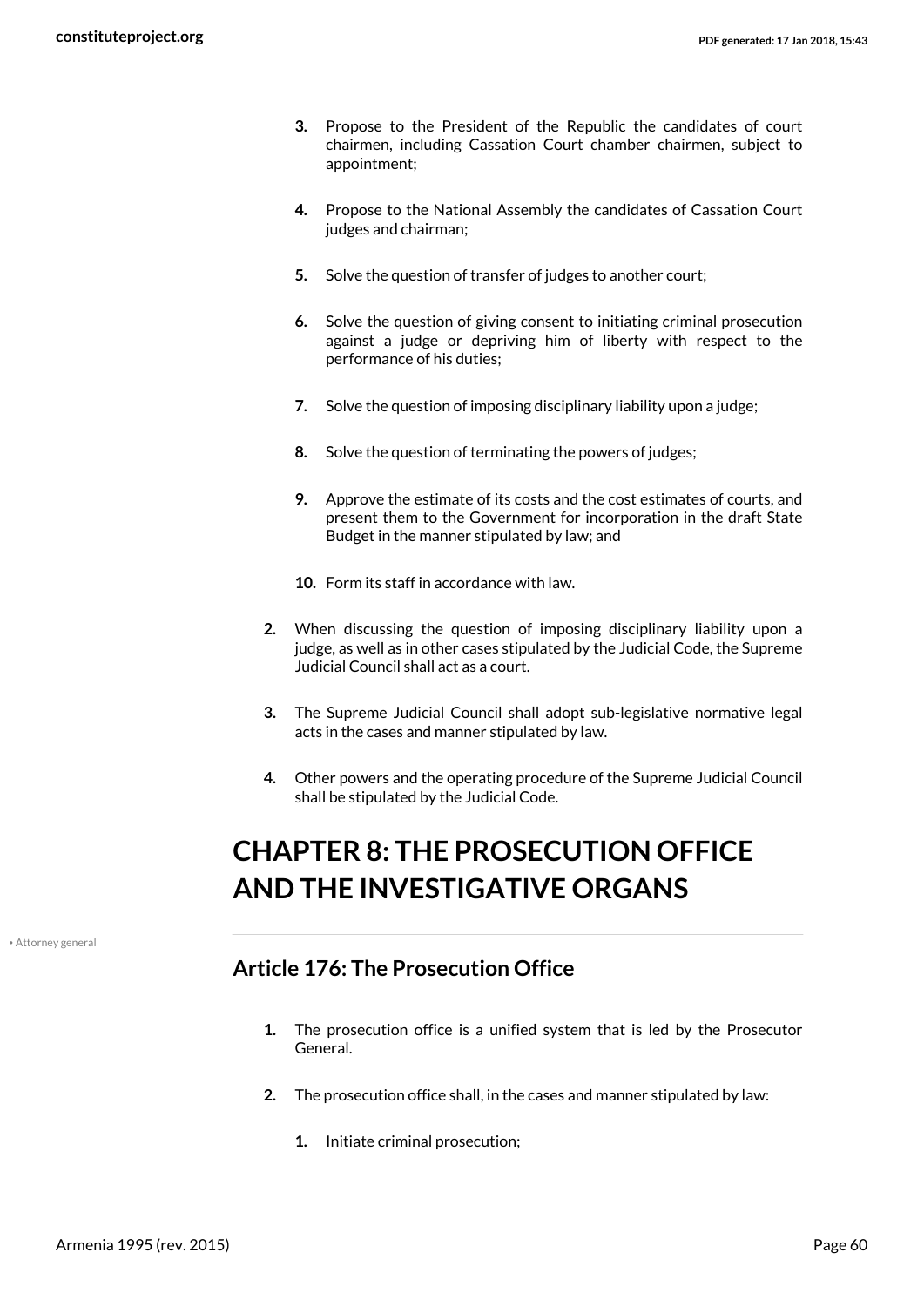- **2.** Supervise the lawfulness of the pre-trial criminal proceedings;
- **3.** Defend the charges in court;
- **4.** Appeal the rulings, judgments, and decisions of courts; and
- **5.** Supervise the lawfulness of enforcement of sentences and other coercive measures.
- **3.** In exceptional cases stipulated by law and in the manner stipulated by law, the prosecution office shall initiate a claim in court for the protection of state interests.
- **4.** The prosecution office shall operate within the framework of the powers reserved for it by the Constitution, on the basis of law.
- **5.** The procedure of formation and functioning of the prosecution office shall be stipulated by law.

#### **Article 177: The Prosecutor General**

• Legislative committees

- **1.** The prosecutor general shall, upon nomination by the competent standing committee of the National Assembly, be elected by the National Assembly for a six-year term by at least a three-fifths majority vote of the total number of parliamentarians. The same person may not be elected as prosecutor general for more than two consecutive terms.
- **2.** A lawyer with higher education, who has attained the age of 35, is a citizen of only the Republic of Armenia, has voting right, and has strong professional qualities and at least 10 years of professional work experience may be elected as the prosecutor general. The law may stipulated additional requirements for the prosecutor general.
- **3.** In cases stipulated by law, the National Assembly may dismiss the prosecutor general by at least a three-fifths majority vote of the total number of parliamentarians.

#### **Article 178: The Investigative Organs**

- **1.** The investigative organs shall, in the cases and manner stipulated by law, organize and conduct the pre-trial criminal proceedings.
- **2.** The status and powers of investigative organs and the procedure of their formation and operation shall be stipulated by law.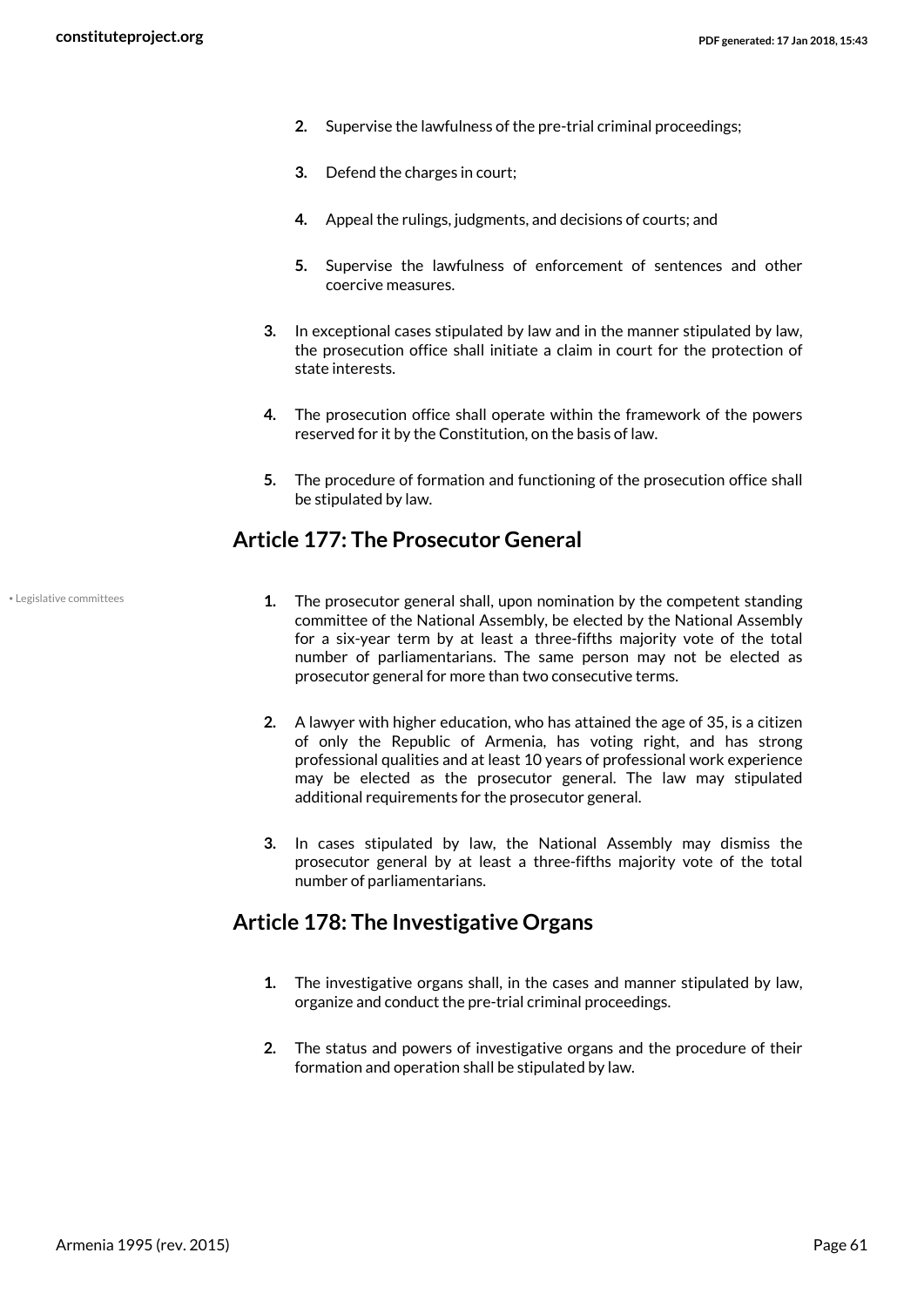## **CHAPTER 9: LOCAL SELF-GOVERNMENT**

• Municipal government

## **Article 179: The Right to Local Self-Government**

- **1.** Local self-government is the right and ability of local self-government bodies to solve public issues of community significance under its own responsibility, in the interests of the community residents, and in accordance with the Constitution and the laws.
- **2.** Local self-government shall be exercised in the communities.

#### **Article 180: Communities**

- **1.** A community is the whole of the population of one or several settlements.
- **2.** A community shall be a public law legal entity.

#### **Article 181: Elections of Local Self-Government Bodies**

- **1.** The bodies of local self-government are the community council and the community mayor, which shall be elected for a five-year term. The Electoral Code may stipulate direct or indirect election of the community mayor. In case of direct election of the community mayor, the principles of electoral law stipulated by Article 7 of the Constitution shall be applied.
- **2.** The election procedure of local self-government bodies shall be stipulated by the Electoral Code.

## **Article 182: Community Issues and the Powers of Local Self-Government Bodies**

- **1.** Local self-government bodies may have own powers—for performing mandatory and voluntary tasks of the community, as well as powers delegated by the state. The mandatory tasks of communities shall be stipulated by law, and the voluntary ones—by decisions of the community council.
- **2.** For the more effective performance of the powers of state bodies, they may by law be delegated to local self-government bodies.
- **3.** In the manner stipulated by law, the community council shall adopt sub-legislative normative legal acts that shall be subject to execution in the territory of the community.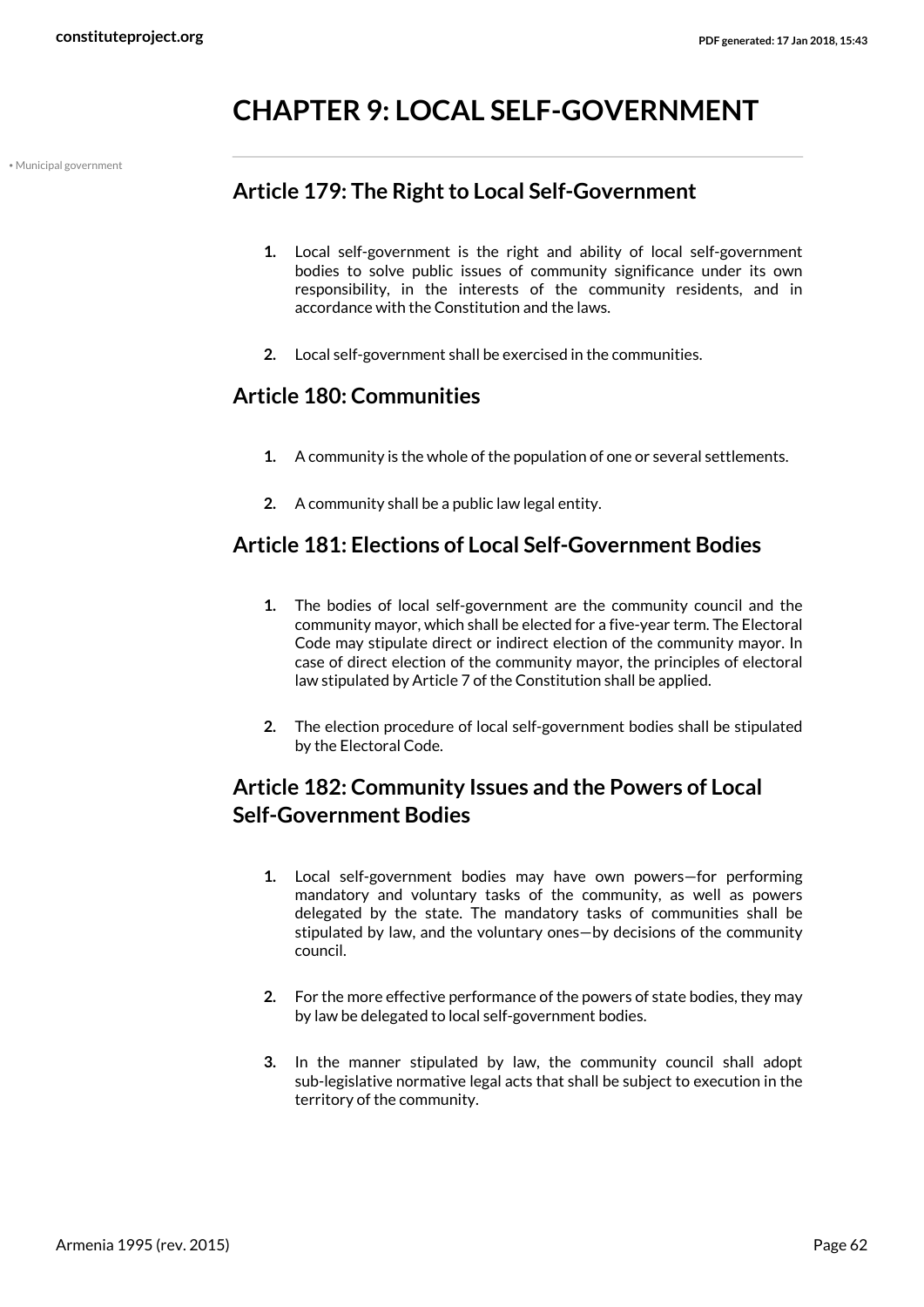- **4.** The community mayor shall carry out the community council's decisions and manage the community staff. The community mayor shall be accountable before the community council.
- **5.** The powers of local self-government bodies shall be stipulated by law.

## **Article 183: Direct Participation in the Administration of Community Affairs**

- **1.** The community residents may directly participate in the administration of community affairs by solving public issues of community significance through a local referendum.
- **2.** The procedure of conducting a local referendum and other modes of direct participation of community residents in the administration of community affairs shall be stipulated by law.

## **Article 184: Community Property**

- **1.** A community shall have property right on land and other property.
- **2.** Land located within the territory of a community, with the exception of land owned by the state, as well as by natural persons or legal entities, shall be in the property of the community.
- **3.** The community council shall dispose the community property in the manner stipulated by law.

## **Article 185: Community Budget, Local Taxes, Duties, and Fees**

- **1.** A community shall have its budget, which shall be adopted by the community council upon presentation by the community mayor.
- **2.** The procedure of community budget revenue formation and expenditure execution shall be stipulated by law.
- **3.** Within the framework of rates stipulated by law, the community council shall set local taxes and duties.
- **4.** The community council may set fees payable to the community budget for services provided by the community.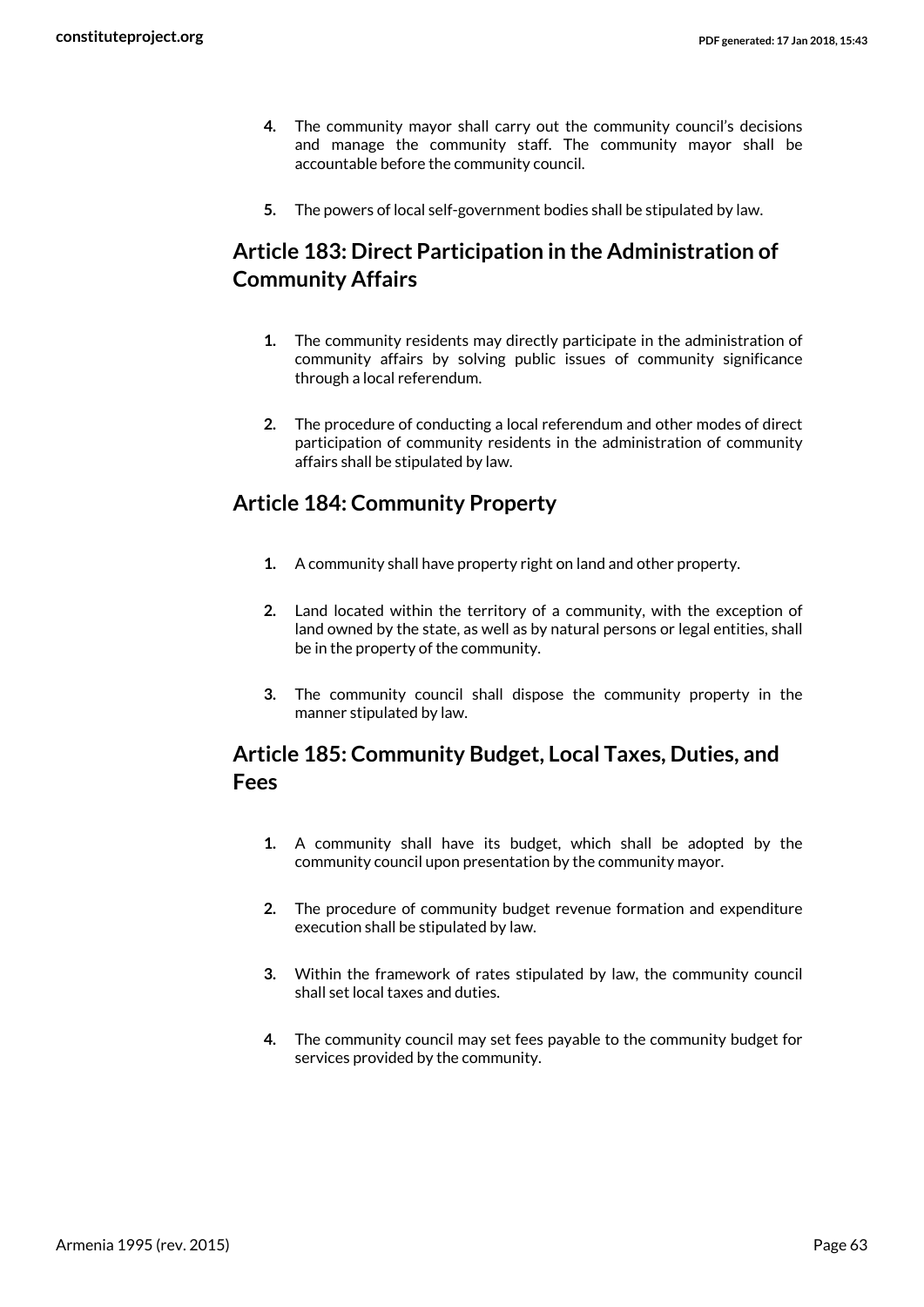## **Article 186: The Financing of Communities**

- **1.** For the performance of mandatory tasks of communities, the law shall stipulate such tax and non-tax sources as are necessary for ensuring the performance of such tasks.
- **2.** The powers delegated to communities by the state shall be subject to mandatory financing from the state budget.
- **3.** To the extent of its resources, the state shall allocate funds for ensuring the proportionate development of communities.

#### **Article 187: Local Self-Government in Yerevan**

Yerevan is a community. The peculiarities of local self-government in Yerevan shall be stipulated by law.

## **Article 188: Legal and Professional Oversight**

- **1.** The Government's authorized body shall, in the cases and manner stipulated by law, perform legal oversight of the exercise of the community's own powers.
- **2.** The Government's authorized bodies shall, in the cases and manner stipulated by law, perform legal and professional oversight of the exercise of powers delegated by the state.

#### **Article 189: Inter-Community Unions**

- **1.** To improve the efficiency of local self-government, community councils may create inter-community unions. In view of public interests, inter-community unions may also be created by law by proposal of the Government.
- **2.** An inter-community union may exercise only such powers that are reserved for it by law or by decisions of the communities' councils.
- **3.** An inter-community union shall be a public law legal entity.

#### **Article 190: Merger and Separation of Communities**

In view of public interests, communities may be merged or separated by law. When adopting the respective law, the National Assembly shall be obliged to listen to the opinion of such communities.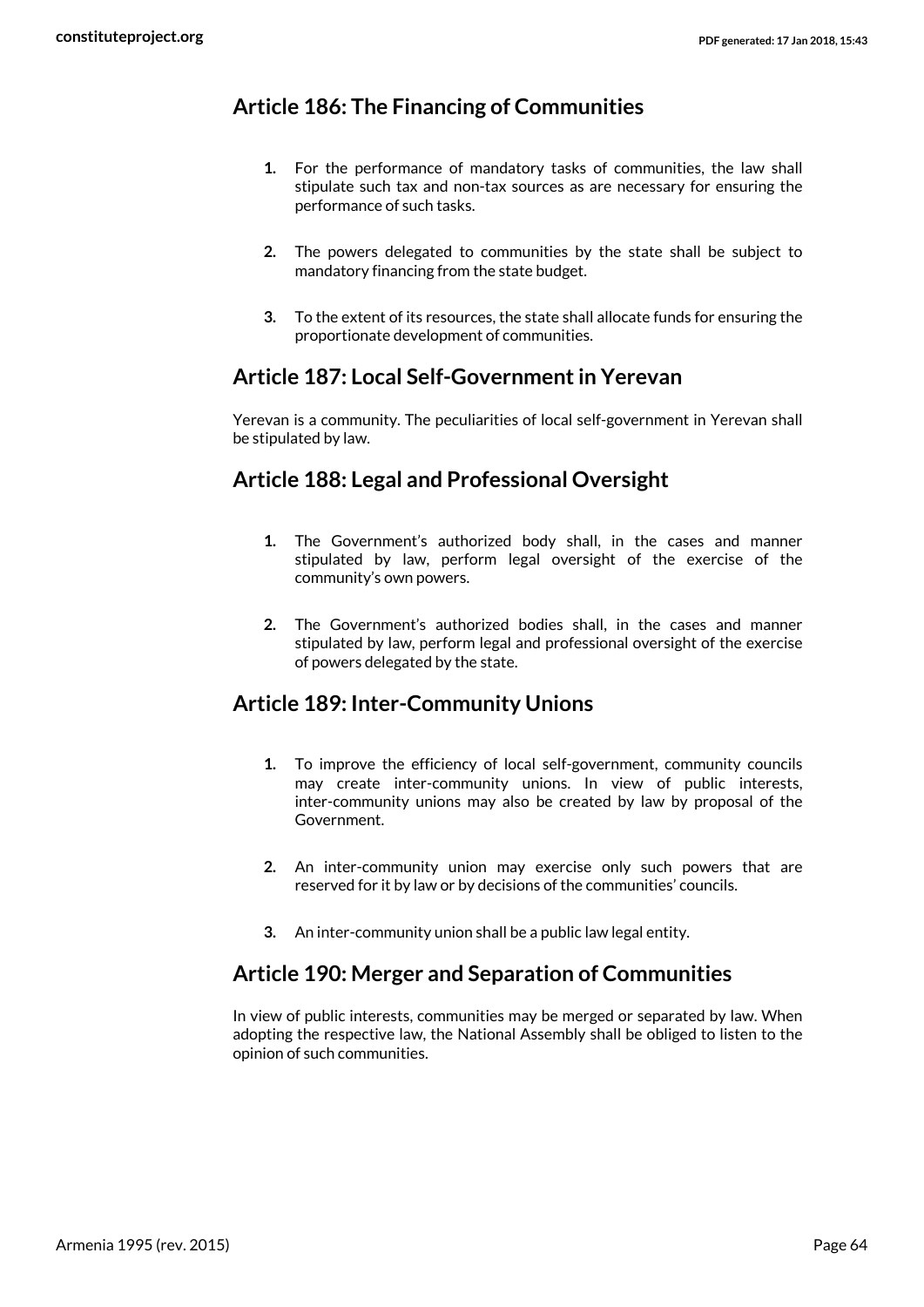# **CHAPTER 10: THE HUMAN RIGHTS DEFENDER**

• Ombudsman

## **Article 191: Functions and Powers of the Human Rights Defender**

- **1.** The Human Rights Defender shall be an independent official, who shall follow the respect for human rights and freedoms by state and local self-government bodies and officials, as well as by organizations in cases stipulated by the Law on the Human Rights Defender, and shall facilitate the restoration of violated rights and freedoms and the improvement of the normative legal acts related to human rights and freedoms.
- **2.** The Human Rights Defender shall present to the National Assembly an annual communication on his activities and on the situation of protection of human rights and freedoms. The communication may contain recommendations on legislative or other measures.
- **3.** State and local self-government bodies and officials shall be obliged to provide the necessary documents, information, and clarifications to and support the work of the Human Rights Defender in the manner stipulated by law.
- **4.** Other powers of the Human Rights Defender shall be stipulated by the Law on the Human Rights Defender.

## **Article 192: Election of the Human Rights Defender**

- Legislative committees
- **1.** The National Assembly shall, upon nomination by its competent standing committee, elect the Human Rights Defender for a six-year term by at least a three-fifths majority vote of the total number of parliamentarians.
- **2.** Anyone who is held in high esteem among the public, has higher education, and meets the requirements stipulated for a parliamentarian may be elected as the Human Rights Defender.

## **Article 193: Safeguards of the Activities of the Human Rights Defender**

- **1.** The immunity right stipulated for parliamentarians shall apply to the Human Rights Defender. The National Assembly shall solve the question of consenting to the initiation of criminal prosecution against the Human Rights Defender or to depriving him of liberty by at least a three-fifths majority vote of the total number of parliamentarians.
- **2.** The incompatibility requirements stipulated for parliamentarians shall apply to the Human Rights Defender.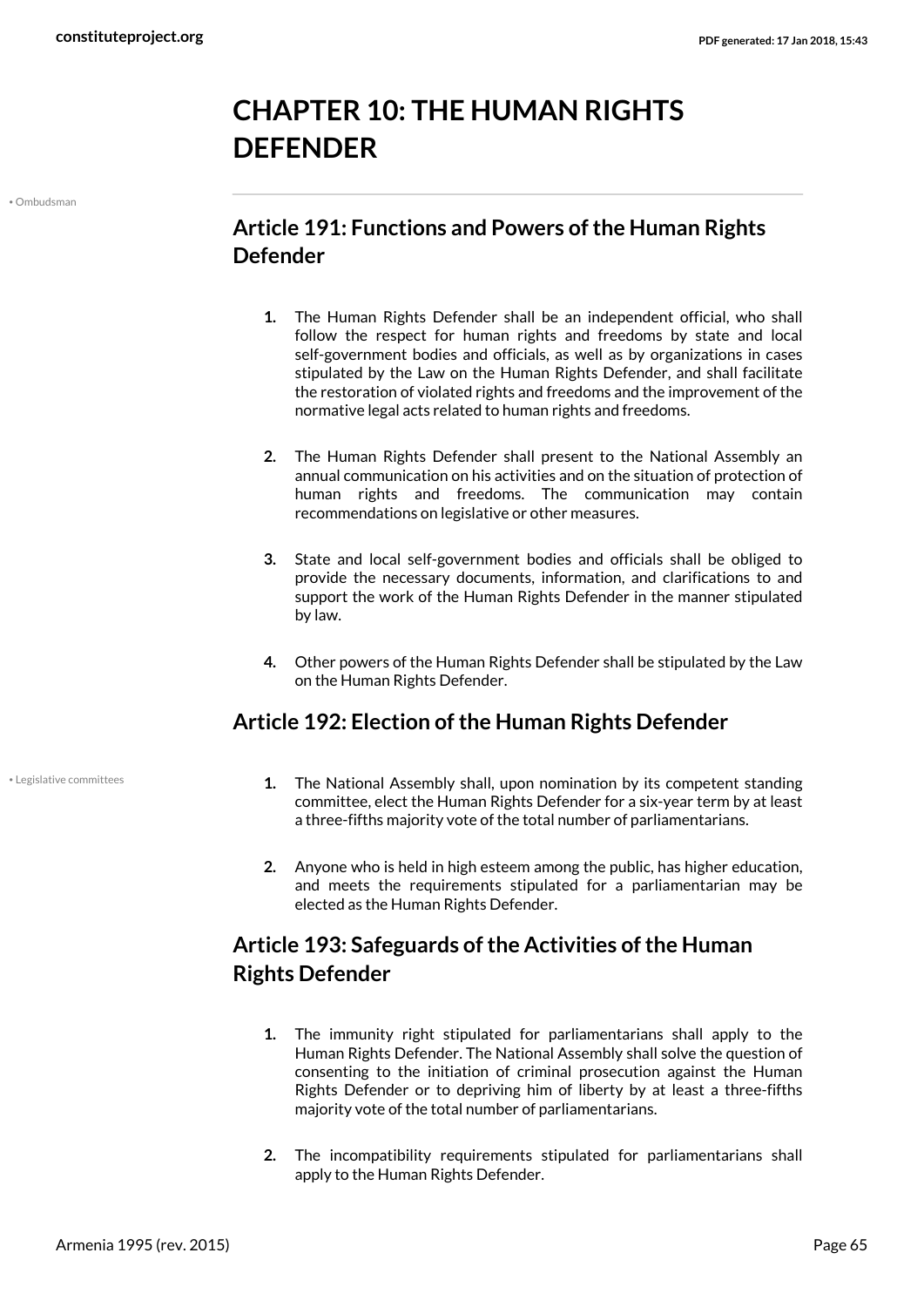- **3.** The Human Rights Defender may not be a member of any party or otherwise engage in political activities during his term in office. In public speeches, he shall exercise political restraint.
- **4.** The state shall ensure proper financing of the activities of the Human Rights Defender.
- **5.** The powers of the Human Rights Defender shall terminate when his term in office lapses, when he loses citizenship of the Republic of Armenia or acquires citizenship of another state, when a convicting judgment against him enters into legal force, when a final judgment declares him as legally incapable, missing, or dead, or when he dies or resigns.
- **6.** Other safeguards of the activities of the Human Rights Defender shall be stipulated by the Law on the Human Rights Defender.

# **CHAPTER 11: THE CENTRAL ELECTORAL COMMISSION**

• Electoral commission

• Referenda

## **Article 194: Functions and Powers of the Central Electoral Commission; the System of Electoral Commissions**

- **1.** The Central Electoral Commission is an independent state body, which shall organize the elections of the National Assembly and local self-government bodies, as well as referenda, and shall supervise their lawfulness.
- **2.** In the cases and manner stipulated by law, the Central Electoral Commission shall adopt sub-legislative normative legal acts.
- **3.** The Central Electoral Commission shall present a communication about its activities to the National Assembly.
- **4.** The system of electoral commissions and their powers, procedure of formation and operation, and safeguards of activities shall be stipulated by the Electoral Code.

## **Article 195: Formation Procedure and Composition of the Central Electoral Commission**

**1.** The Central Electoral Commission shall consist of seven members.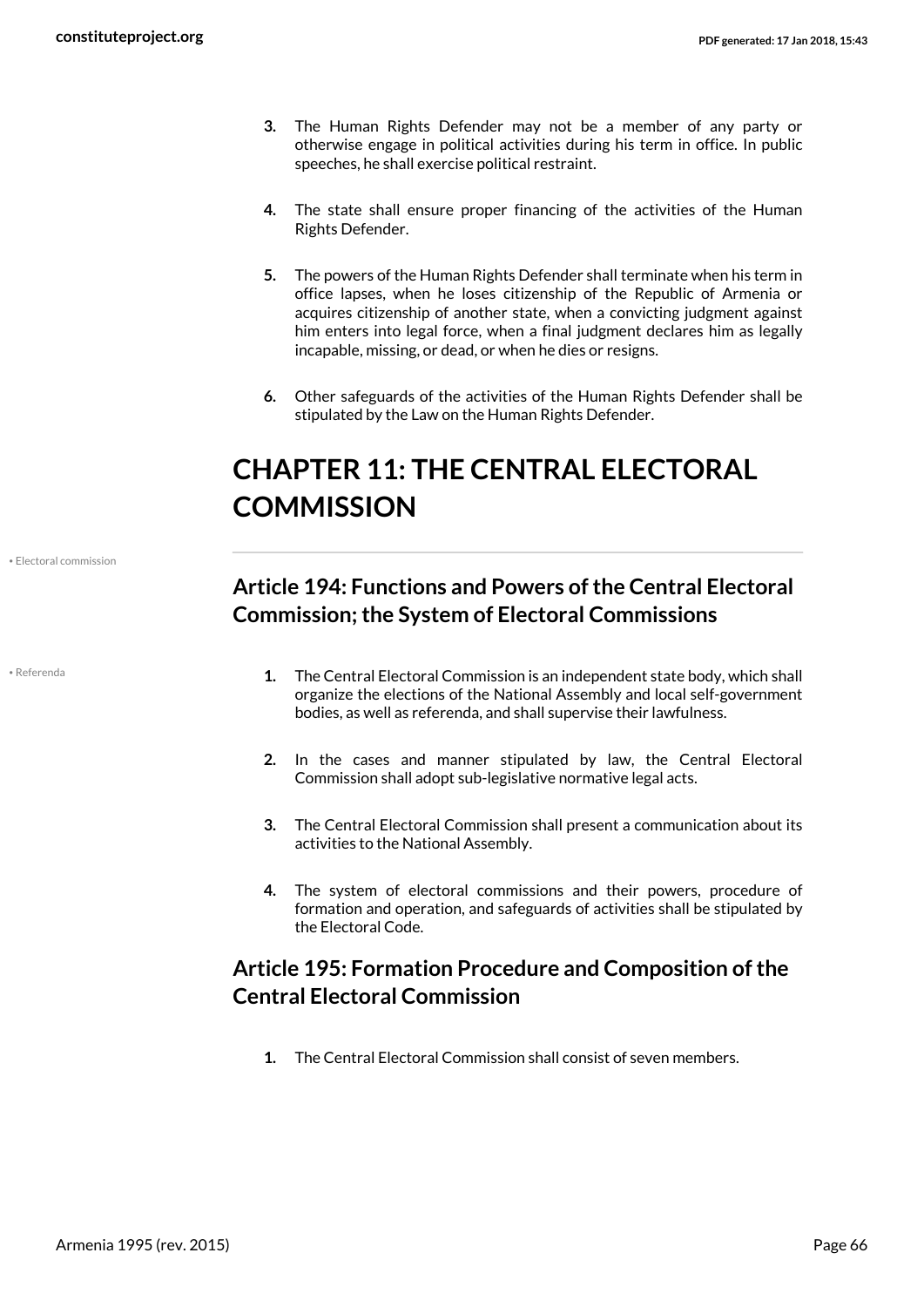• Legislative committees

- **2.** The Central Electoral Commission chairman and other members shall, upon nomination by the competent standing committee of the National Assembly, be elected by the National Assembly for a six-year term by at least a three-fifths majority vote of the total number of parliamentarians. The same person may not be elected as a member, including chairman, of the Central Electoral Commission for more than two consecutive terms.
- **3.** Anyone who has higher education and meets the requirements prescribed for a parliamentarian may be elected as a member of the Central Electoral Commission.
- **4.** The incompatibility requirements stipulated for parliamentarians shall apply to members of the Central Electoral Commission. Additional incompatibility requirements may be stipulated for them by law.
- **5.** During their term in office, members of the Central Electoral Commission may not be members of any party or otherwise engage in political activities. In public speeches, they shall exercise political restraint.
- **6.** In case of violating any requirement of Paragraphs 4 or 5 of this Article, the powers of a member of the Central Electoral Commission shall be terminated by the National Assembly by at least a three-fifths majority vote of the total number of parliamentarians.

## **CHAPTER 12: THE TELEVISION AND RADIO COMMISSION**

## **• Telecommunications Article 196: Functions and Powers of the Television and Radio Commission**

- **1.** The Television and Radio Commission is an independent state body, which shall ensure the freedom, independence, and plurality of the broadcast media, and oversee the activities of television companies and radio companies.
- **2.** The Television and Radio Commission shall allocate air frequencies by public and competitive procedure.
- **3.** The Television and Radio Commission shall supervise the expression, in public television and radio, of the plurality of information programs, educational programs, cultural programs, and entertainment programs.
- **4.** The Television and Radio Commission shall present to the National Assembly an annual communication about its activities and about the freedom of information situation in television and the radio.
- Media commission
- Radio Telecommunications
- 
- 

• State operation of the media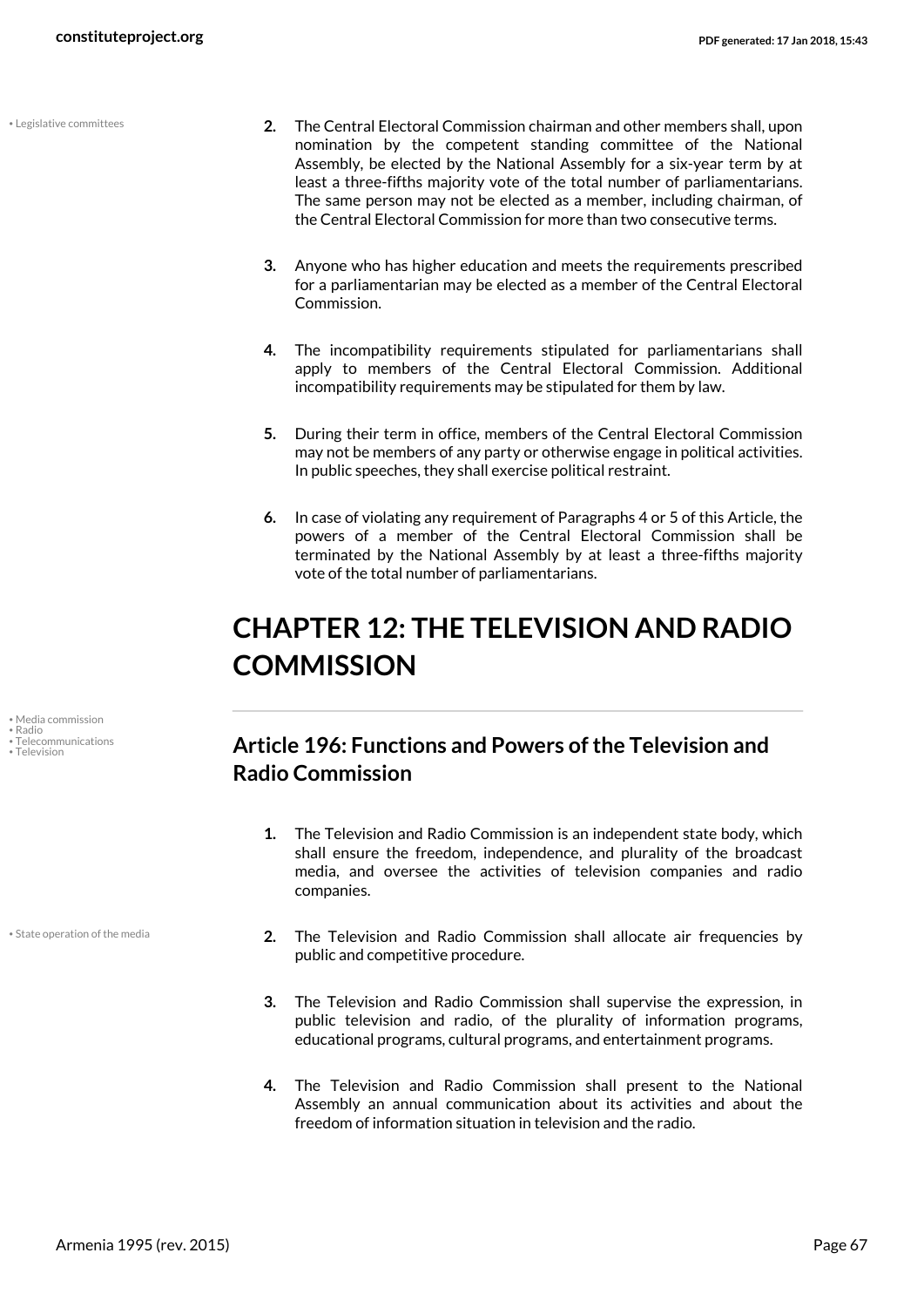- **5.** In the cases and manner stipulated by law, the Television and Radio Commission shall adopt sub-legislative normative legal acts.
- **6.** The powers, as well as procedure and safeguards of activities of the Television and Radio Commission shall be stipulated by law.

## **Article 197: Formation Procedure and Composition of the Television and Radio Commission**

- **1.** The Television and Radio Commission shall consist of seven members.
- **2.** The members of the Television and Radio Commission shall, upon nomination by the competent standing committee of the National Assembly, be elected by the National Assembly for a six-year term by at least a three-fifths majority vote of the total number of parliamentarians. From among its members, the Television and Radio Commission shall elect the Commission chairman. The same person may not be elected as a member, including chairman, of the Television and Radio Commission for more than two consecutive terms.
	- **3.** Anyone who has higher education, meets the requirements prescribed for a parliamentarian, and is a reputed specialist in the field of mass news media, may be elected as a member of the Television and Radio Commission. Additional requirements may be prescribed by law for the Commission members.
	- **4.** The incompatibility requirements stipulated for parliamentarians shall apply to the members of the Television and Radio Commission. Additional incompatibility requirements may be stipulated for them by law.
	- **5.** During their term in office, the members of the Television and Radio Commission may not be members of any party or otherwise engage in political activities. In public speeches, they shall exercise political restraint.
	- **6.** In case of violating any requirement of Paragraphs 4 or 5 of this Article, the powers of a member of the Television and Radio Commission shall be terminated by the National Assembly by at least a three-fifths majority vote of the total number of parliamentarians.

## **CHAPTER 13: THE AUDIT CHAMBER**

## **Article 198: Functions and Powers of the Audit Chamber**

**1.** The Audit Chamber is an independent state body that shall audit the lawful and efficient utilization of state and municipal budget funds, loans and borrowings received, as well as the state- and community-owned property, in the field of public finance and public property. The Audit Chamber may

• Legislative committees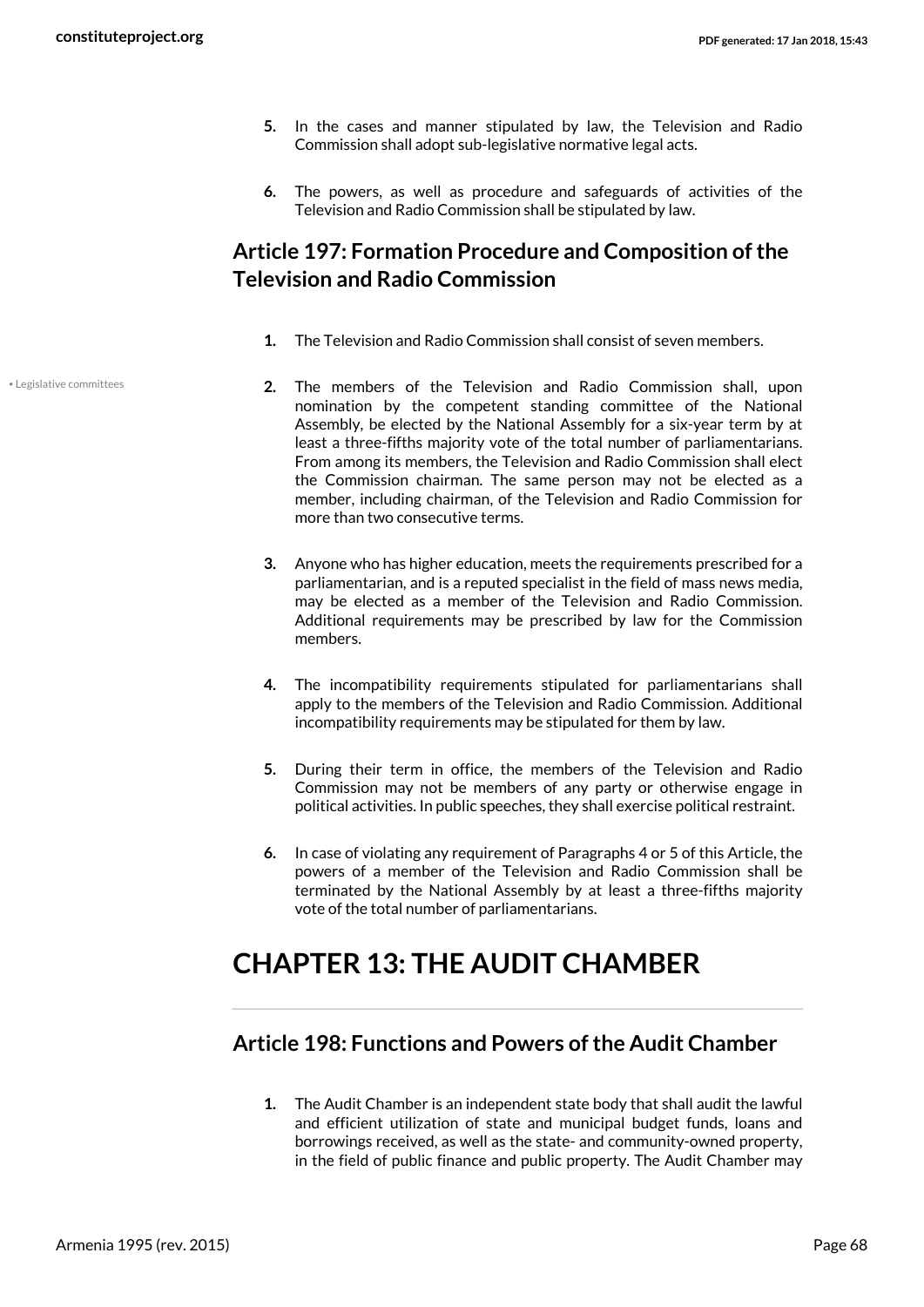conduct inspections of legal entities only in cases stipulated by law.

- **2.** The Audit Chamber shall operate on the basis of a program of activities approved by it.
- **3.** The Audit Chamber shall present to the National Assembly:
	- **1.** An annual communication about its activities;
	- **2.** A conclusion about the execution of the state budget; and
	- **3.** Interim conclusions—in the cases stipulated by law.
- **4.** The powers, procedure of operation, and safeguards of activities of the Audit Chamber shall be stipulated by law.

## **Article 199: Formation Procedure and Composition of the Audit Chamber**

- **1.** The Audit Chamber shall consist of seven members.
- **2.** The Audit Chamber chairman and other members shall, upon nomination by the competent standing committee of the National Assembly, be elected by the National Assembly for a six-year term by at least a three-fifths majority vote of the total number of parliamentarians. The same person may not be elected as a member, including chairman, of the Audit Chamber for more than two consecutive terms.
- **3.** Anyone who has higher education and meets the requirements prescribed for a parliamentarian may be elected as a member of the Audit Chamber. Additional requirements may be stipulated by law for members of the Audit Chamber.
- **4.** The incompatibility requirements stipulated for parliamentarians shall apply to members of the Audit Chamber. Additional incompatibility requirements may be stipulated for them by law.
- **5.** During their term in office, members of the Audit Chamber may not be members of any party or otherwise engage in political activities. In public speeches, they shall exercise political restraint.
- **6.** In case of violating any requirement of Paragraphs 4 or 5 of this Article, the powers of a member of the Audit Chamber shall be terminated by the National Assembly by at least a three-fifths majority vote of the total number of parliamentarians.

• Legislative committees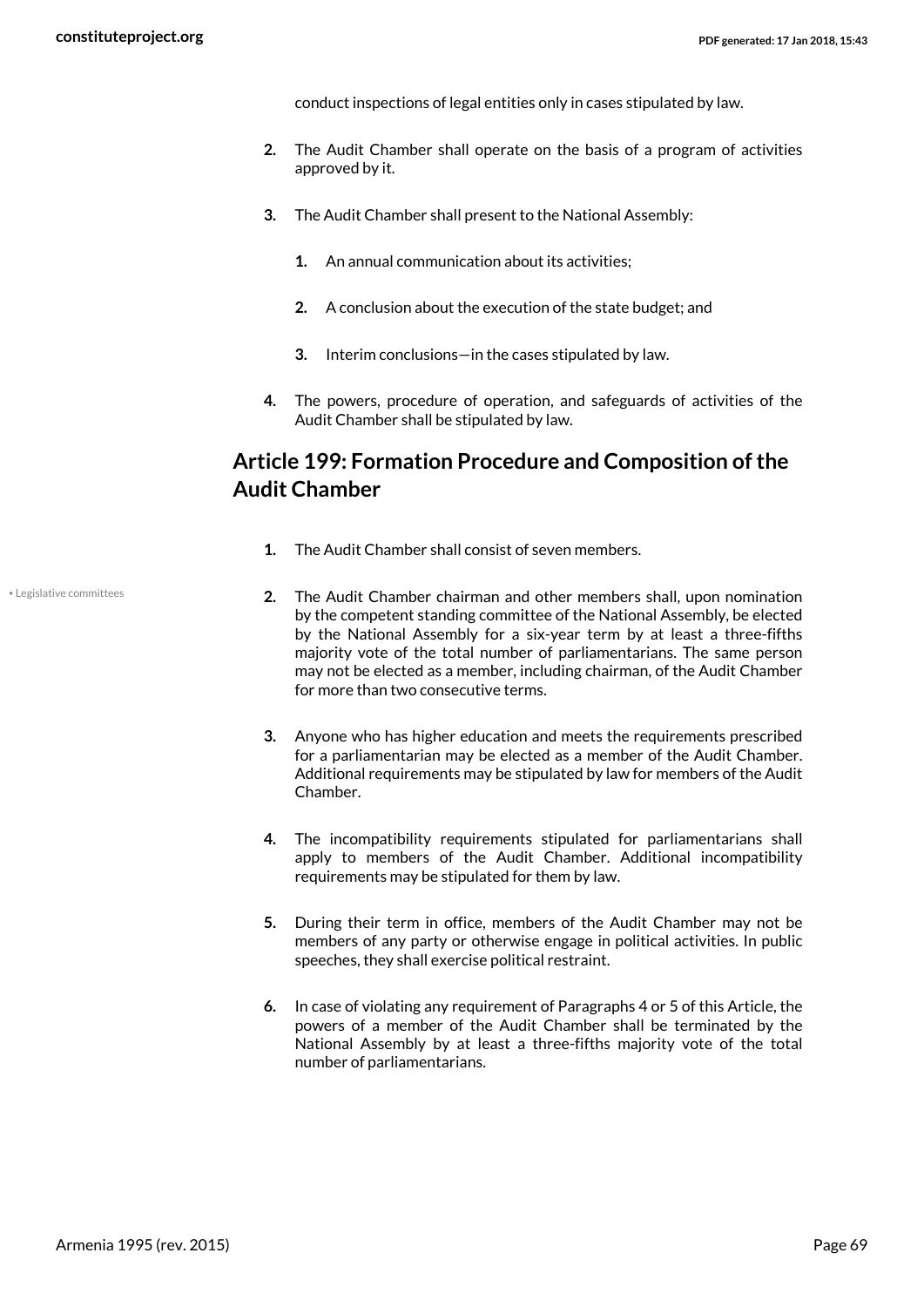## **CHAPTER 14: THE CENTRAL BANK**

• Central bank

#### **Article 200: Main Goals and Functions of the Central Bank**

- **1.** The national bank of the Republic of Armenia is the Central Bank. The Central Bank shall be independent in the performance of functions reserved for it by the Constitution and by law.
- **2.** The main goals of the Central Bank are to maintain price stability and financial stability.
- **3.** The Central Bank shall elaborate, approve, and implement the monetary policy programs.
- **4.** The Central Bank shall issue the currency of the Republic of Armenia the Armenian dram.
- **5.** In the cases and manner stipulated by law, the Central Bank shall adopt sub-legislative normative legal acts.
- **6.** The Central Bank shall present an annual communication to the National Assembly about its activities.
- **7.** The other goals, objectives, functioning procedures, and safeguards of the Central Bank shall be stipulated by law.

## **Article 201: The Chairman and Board of the Central Bank**

• Legislative committees

- **1.** The Central Bank Board shall consist of the Chairman of the Central Bank, his two deputies, and five members. The Chairman of the Central Bank shall, upon nomination by the competent standing committee of the National Assembly, be elected by the National Assembly for a six-year term by at least a three-fifths majority vote of the total number of parliamentarians. The same person may not be elected as Chairman of the Central Bank for more than two consecutive terms. Other members of the Central Bank Board shall, upon nomination by the competent standing committee of the National Assembly, be elected by the National Assembly for a six-year term by majority vote of the total number of parliamentarians.
- **2.** Anyone who has higher education and meets the requirements prescribed for a parliamentarian may be elected as a member of the Board of the Central Bank. The law may stipulate additional requirements for the Board members of the Central Bank.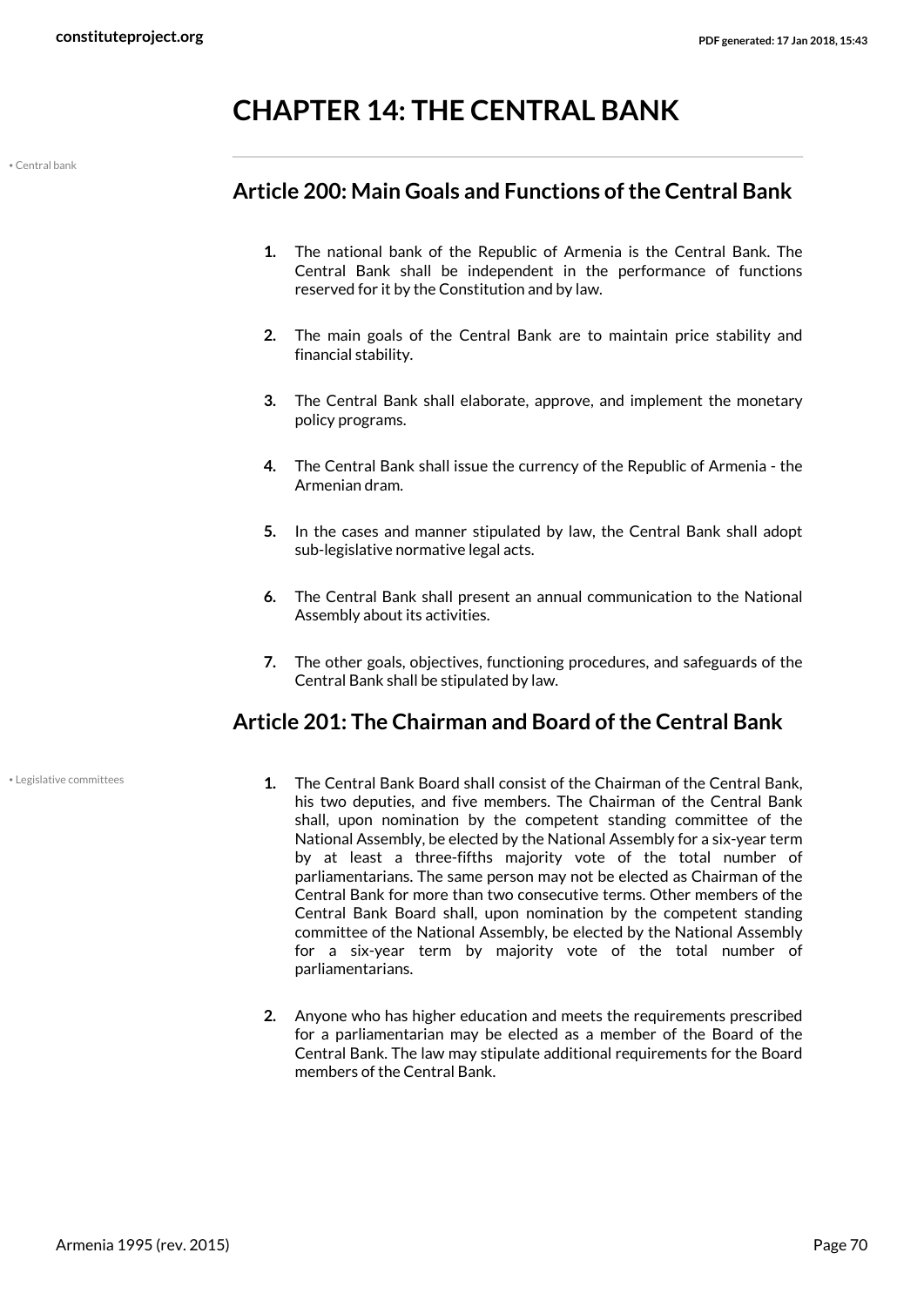- **3.** The Central Bank Chairman and other members of the Board shall be subject to the incompatibility requirements stipulated for parliamentarians. The Central Bank Chairman and other members of the Board have the right to hold, in commercial organizations and foundations, a position stemming from their function.
- **4.** During their term in office, the Board members of the Central Bank may not be members of any party or otherwise engage in political activities. In public speeches, they shall exercise political restraint.
- **5.** In case of violating any of the terms of Paragraphs 3 or 4 of this Article, the powers of the Central Bank Chairman shall be terminated by the National Assembly by at least a three-fifths majority vote of the total number of parliamentarians, while the powers of other members of the Board shall be terminated by the National Assembly by a majority vote of the total number of parliamentarians.
- **6.** The powers of the Central Bank Chairman, his deputies, and Board members shall be stipulated by law.

# **CHAPTER 15: ADOPTING AND AMENDING THE CONSTITUTION; THE REFERENDUM**

• Constitution amendment procedure

• Referenda

### **Article 202: Adopting and Amending the Constitution**

- **1.** The Constitution shall be adopted, and amendments to Chapters 1-3, 7, 10, and 15, as well as Article 88, the first sentence of Paragraph 3 of Article 89, Paragraph 1 of Article 90, Paragraph 2 of Article 103, Articles 108, 115, 119-120, 123-125, 146, 149, and 155, and Paragraph 4 of Article 200 of the Constitution shall be adopted, only through a referendum. The right of the initiative to adopt or amend the Constitution shall belong to at least one third of the total number of parliamentarians, the Government, or 200,000 citizens having voting right. The National Assembly shall adopt a decision on putting a draft to the referendum by at least a two-thirds majority vote of the total number of parliamentarians.
- **2.** Except for the Articles listed in Paragraph 1 above, amendments to the other Articles of the Constitution shall be adopted by the National Assembly by at least a two-thirds majority vote of the total number of parliamentarians. The right of the respective initiative shall belong to at least one quarter of the total number of parliamentarians, the Government, or 150,000 citizens having voting right.
- **3.** If draft amendments to the Constitution prescribed by Paragraph 2 of this Article are not adopted by the National Assembly, then it may be put to a referendum by a decision adopted by at least a three-fifths majority vote of the total number of parliamentarians.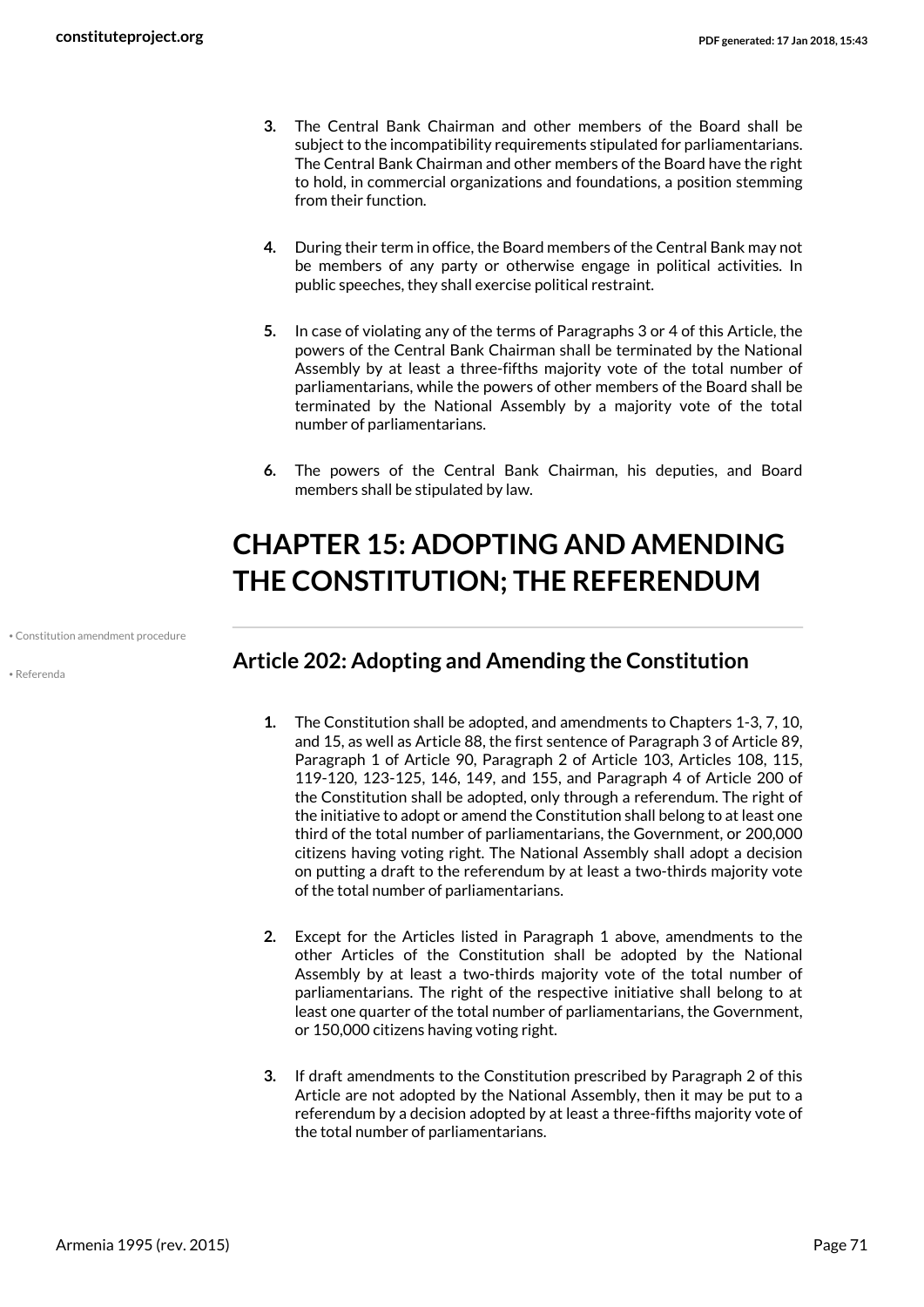| • Unamendable provisions |  |
|--------------------------|--|

• Referenda

• Legislative initiatives by citizens

• International law

- International organizations • Referenda
- Accession of territory Secession of territory

#### • Unamendable provisions **Article 203: Unamendable Articles of the Constitution**

Articles 1, 2, 3, and 203 of the Constitution shall not be amended.

## **Article 204: Referendum on a Law Draft Submitted by Popular Initiative**

- **1.** If the National Assembly rejects a draft law submitted in the manner stipulated by Paragraph 6 of Article 109 of the Constitution, then the draft shall be put to a referendum if, within 60 days of such rejection, an additional 300,000 citizens having voting right join the initiative of adopting the draft law, provided that the Constitutional Court finds the draft to be in conformity with the Constitution. The validity of signatures of the participants of the popular initiative shall be confirmed by the Central Electoral Commission.
- **2.** Laws adopted through a referendum may be amended only through a referendum. Such an amendment may be made at least one year after the adoption of the respective law.
- **3.** Draft laws concerning the following may not be put to a referendum: the regulatory object of constitutional laws, the state budget, taxes, duties, other compulsory fees, amnesty, state defense and security, international treaties, and other matters stipulated by the Law on Referendum.

## **Article 205: Referenda on the Membership of the Republic of Armenia in Supranational International Organizations and Changes of Territory**

- **1.** Questions of membership of the Republic of Armenia in supranational international organizations, as well as questions concerning changes of the territory of the Republic of Armenia shall be solved through referenda.
- **2.** In the case stipulated by Paragraph 1 of this Article, the decision to conduct a referendum shall, by proposal of the Government, be adopted by the National Assembly by majority vote of the total number of parliamentarians.

#### • Referenda **Article 206: Setting a Referendum**

Within a three-day period of the Constitutional Court adopting a decision finding that a draft law presented by popular initiative is in conformity with the Constitution, or within a three-day period of the National Assembly adopting a decision to conduct a referendum, the President of the Republic shall set a referendum. The referendum shall be conducted no earlier than 50 and no later than 65 days after setting the referendum.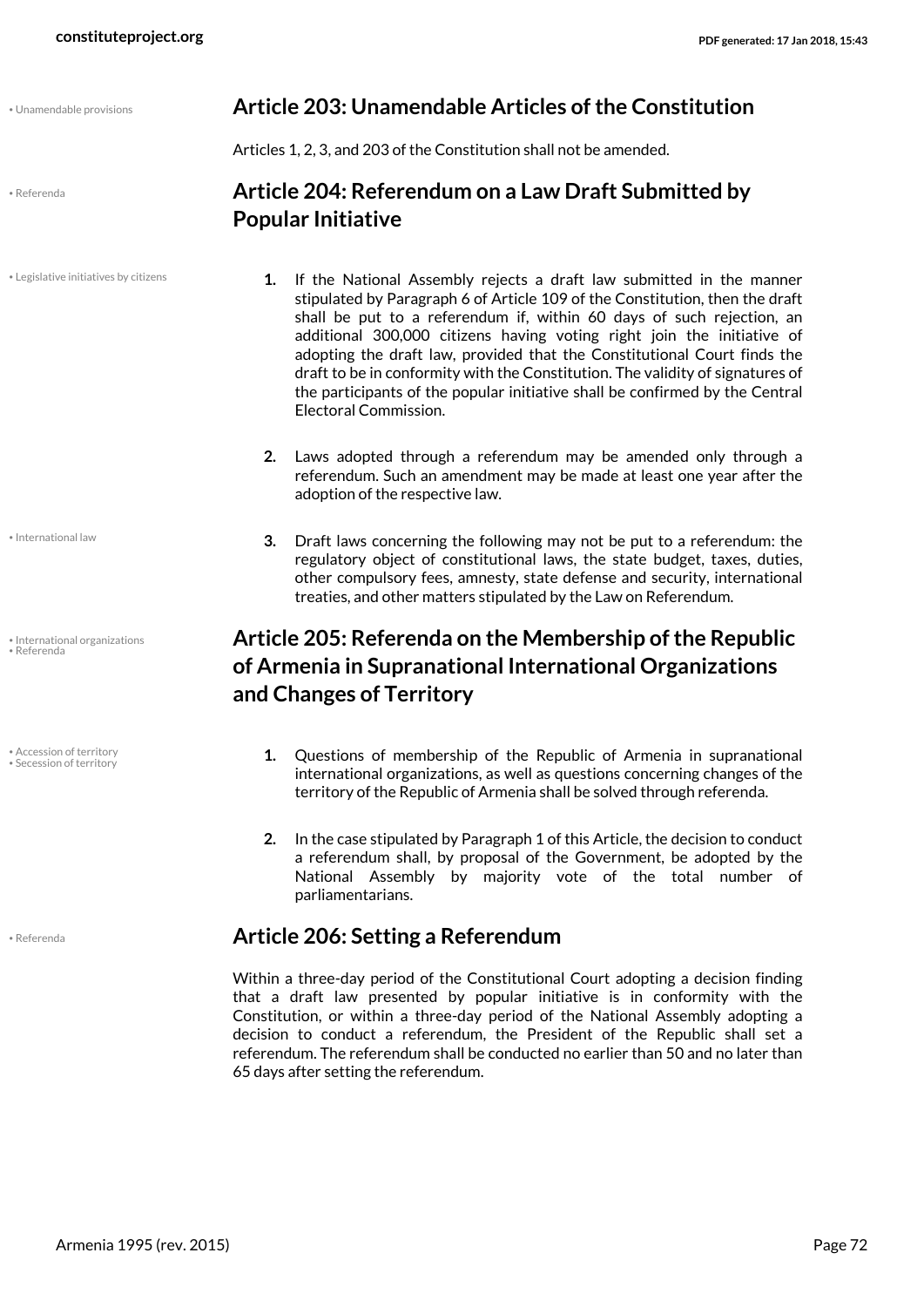<span id="page-72-1"></span><span id="page-72-0"></span>

#### • Referenda **Article 207: Adoption of the Act Put to a Referendum**

The act put to a referendum shall be adopted if it is voted for by more than half of the referendum participants, but no less than one quarter of the citizens that have the right to participate in referenda.

# • Emergency provisions **Article 208: Prohibition of Conducting a Referendum** • Referenda

A referendum shall not be conducted during martial law or a state of emergency.

# **CHAPTER 16: FINAL AND TRANSITIONAL PROVISIONS**

# **Article 209: Entry into Force of Certain Provisions of the Constitution**

- **1.** Chapters 1-3, Paragraph 2 of Article 103, Chapter 9, except for the provision of the last sentence of Paragraph 4 of Article 182, as well as Chapter 10 of the Constitution shall enter into force on the day following the publication of the Amendments of the Constitution in the "Official Bulletin of the Republic of Armenia".
- **2.** The provisions of Chapter 4 of the Constitution, as amended in 2005, except for Article 83.5, shall be in force until the opening day of the first session of the next convocation of the National Assembly.
- **3.** The provisions of Articles 88, 90-102, Paragraphs 1 and 3-4 of Article 103, Articles 104-107, Articles 109-112, Paragraph 1 of Article 113, and Articles 114, 116, and 121 shall enter into force on the opening day of the first session of the next convocation of the National Assembly. Starting from the opening day of the first session of the next convocation of the National Assembly until the assumption of office by the newly-elected President of the Republic, the provisions of the relevant articles stipulated by the Constitution as amended in 2005 shall continue to be in force.
- **4.** Article 89 and Chapter 11 of the Constitution shall enter into force on 1 June 2016.
- **5.** The provision of the last sentence of Paragraph 4 of Article 182 of the Constitution shall enter into force on 1 January 2017.
- **6.** The provisions of Article 108, Paragraph 2 of Article 113, Articles 115, 117-120, and 122, as well as Chapters 5-8 and Chapters 12-15 shall enter into force on the day on which the newly-elected President of the Republic assumes office. Meanwhile, the relevant provisions of the Constitution as amended in 2005 shall continue to be in force.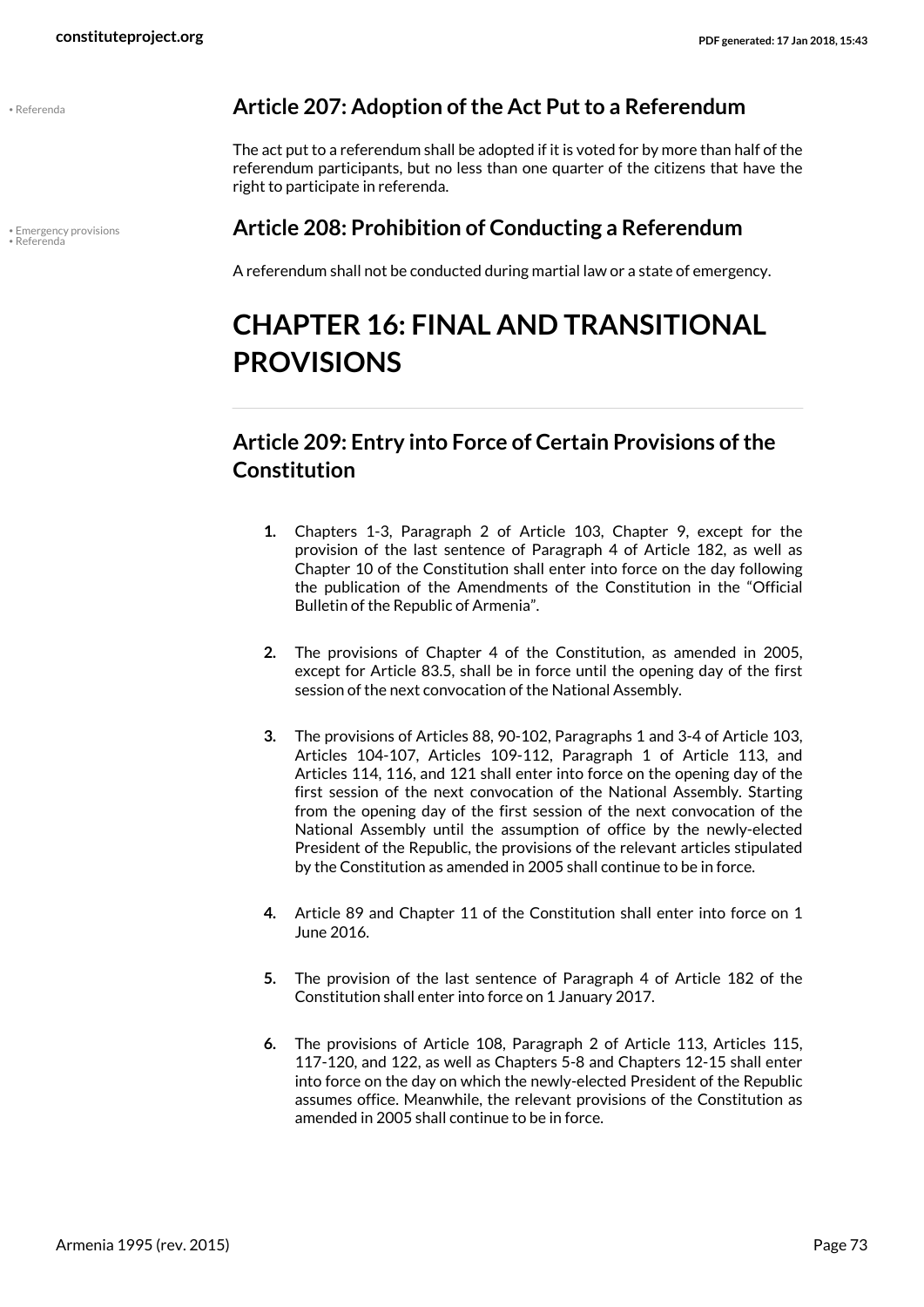## **Article 210: Harmonization of Laws with the Amendments to the Constitution**

- **1.** The Electoral Code shall be harmonized with the Constitution and shall enter into force on 1 June 2016.
- **2.** The Rules of Procedure of the National Assembly, the Constitutional Law on Parties, and the Constitutional Law on the Human Right Defender shall be harmonized with the Constitution and shall enter into force prior to the opening day of the first session of the next convocation of the National Assembly.
- **3.** Other constitutional laws shall be harmonized with the Constitution and enter into force on the day of the assumption of office by the newly-elected President of the Republic.
- **4.** The Law on Local Self-Government shall be harmonized with the Constitution and shall enter into force on 1 January 2017.
- **5.** The Law on the Prosecution Office, the Law on Television and the Radio, the Law on the Audit Chamber, and the Law on the Central Bank shall be harmonized with the Constitution and shall enter into force on the day on which the newly-elected President of the Republic assumes office.

## **Article 211: Election Timeframe of the President of the Republic**

The first election of the President of the Republic in the manner stipulated by Article 125 of the Constitution shall be conducted no earlier than 40 days and no later than 30 days before the end of the term of office of the President of the Republic. In the third round of election of the President of the Republic, the candidate who receives the greater number of votes shall be elected as President of the Republic.

#### **Article 212: Resignation of the Government**

On the day on which the newly-elected President of the Republic assumes office, the Government shall submit its resignation. The President of the Republic shall immediately accept the resignation of the Government.

#### <span id="page-73-1"></span><span id="page-73-0"></span>**Article 213: Tenure of the Chairman and Members of the Constitutional Court**

The Constitutional Court chairman and members appointed prior to the entry into force of Chapter 7 of the Constitution shall continue to serve until the end of the term of their office stipulated by the Constitution amended in 2005. After the entry into force of Chapter 7 of the Constitution, nominations for vacant positions of Constitutional Court judges shall be made successively by the President of the Republic, the General Assembly of Judges, and the Government.

<span id="page-73-4"></span><span id="page-73-3"></span><span id="page-73-2"></span>• Radio • Telecommunications • Television

• Constitutional court selection • Constitutional court term length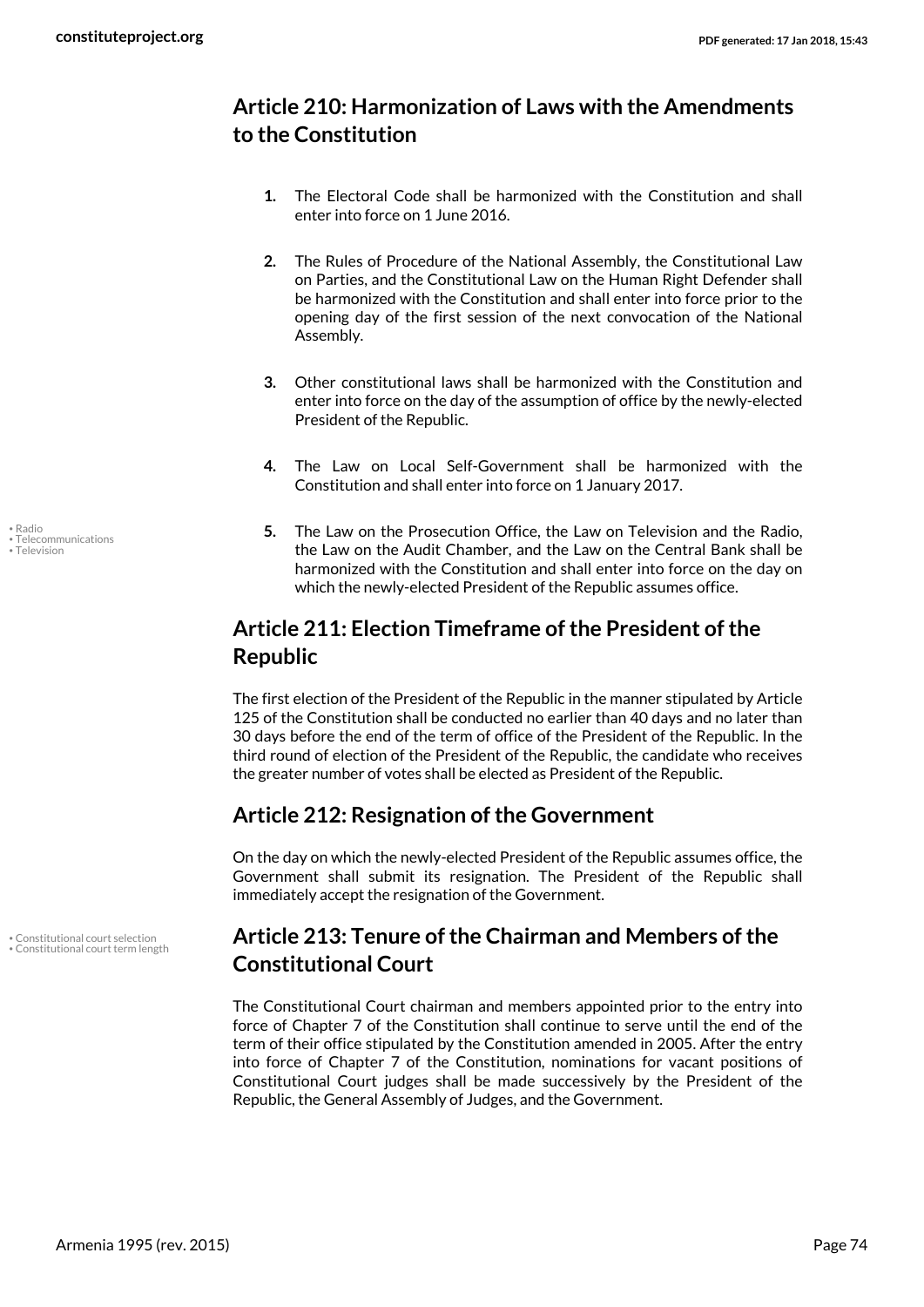#### • Establishment of judicial council **Article 214: Formation of the Supreme Judicial Council**

- <span id="page-74-2"></span>**1.** In accordance with Article 174 of the Constitution, the Supreme Judicial Council shall be formed no later than one month prior to the end of term in office of the President of the Republic.
- **2.** The powers of the Justice Council members shall lapse and the Supreme Judicial Council shall assume its powers on the day on which the powers of the President of the Republic end.
- **3.** The National Assembly and the General Assembly of Judges each shall elect respective three members of the first composition of the Supreme Judicial Council for a five-year term, and two members of the first composition of the Supreme Judicial Council for a three-year term.

## **Article 215: Tenure of Judges, Court Chairmen, and Chamber Chairmen of the Cassation Court**

- Constitutional court term length
- Supreme court term length Ordinary court term length
- <span id="page-74-4"></span><span id="page-74-3"></span><span id="page-74-1"></span>**1.** Judges appointed prior to the entry into force of Chapter 7 of the Constitution shall continue to serve until the end of the term of their office stipulated by the Constitution amended in 2005.
- **2.** Court chairmen and Cassation Court chamber chairmen appointed prior to the entry into force of Chapter 7 of the Constitution shall continue to serve until the appointment or election of court chairmen and Cassation Court chamber chairmen in the manner stipulated by Article 166 of the Constitution, which shall be carried out not later than within six months of the formation of the Supreme Judicial Council.
- **3.** If the court chairmen and Cassation Court chamber chairmen appointed prior to the entry into force of Chapter 7 of the Constitution are not appointed as chairmen of the respective courts or respective chambers of the Cassation Court in the manner and in the time period stipulated by Article 166 of the Constitution, they shall continue to serve as judges in the respective courts.

#### <span id="page-74-0"></span>• Attorney general **Article 216: Tenure of the Prosecutor General**

The Prosecutor General appointed prior to the entry into force of Chapter 8 of the Constitution shall continue to serve until the end of the term of his office stipulated by the Constitution amended in 2005.

## **Article 217: Tenure of the Community Mayors and the Members of the Community Councils**

Community mayors and community council members elected prior to the entry into force of Chapter 9 of the Constitution shall continue to serve until the end of the term of their office stipulated by the Constitution amended in 2005. The provision stipulated in the last sentence of Paragraph 4 of Article 182 shall apply after the election of local self-government bodies conducted after the entry into force of the Law on Local Self-Government.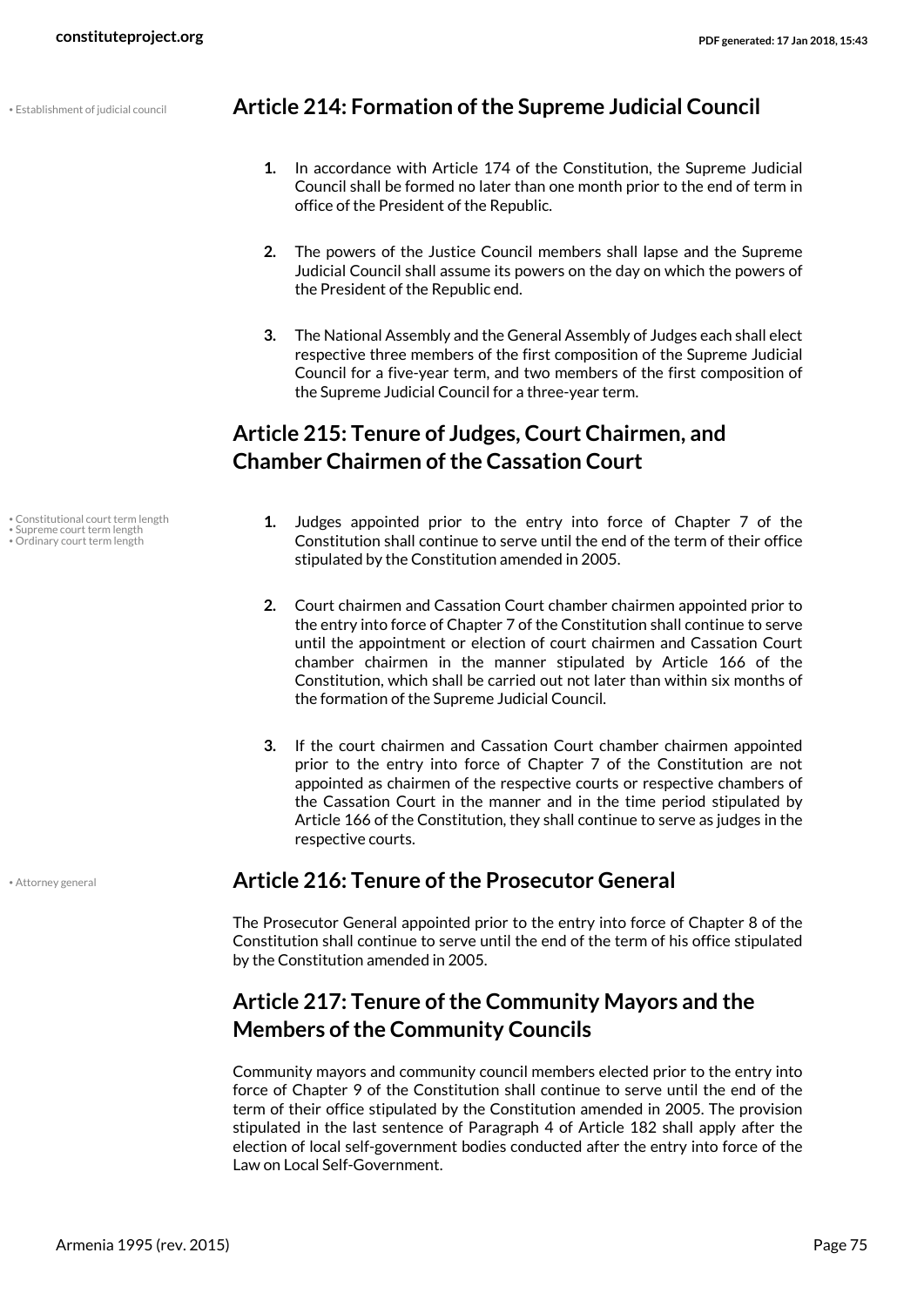<span id="page-75-2"></span><span id="page-75-1"></span>

| · Ombudsman            | Article 218: Tenure of the Human Rights Defender                                                                                                                                                                                                                                                                                                          |
|------------------------|-----------------------------------------------------------------------------------------------------------------------------------------------------------------------------------------------------------------------------------------------------------------------------------------------------------------------------------------------------------|
|                        | The Human Rights Defender appointed prior to the entry into force of Chapter 10 of<br>the Constitution shall continue to serve until the end of the term of his office<br>stipulated by the Constitution amended in 2005.                                                                                                                                 |
| · Electoral commission | <b>Article 219: The Formation of the Central Electoral</b><br><b>Commission</b>                                                                                                                                                                                                                                                                           |
|                        | The Central Electoral Commission shall be formed under the procedure stipulated<br>by Chapter 11 of the Constitution prior to 1 November 2016. The powers of the<br>Central Electoral Commission members appointed prior to the entry into force of<br>Chapter 11 of the Constitution shall terminate when the Central Electoral<br>Commission is formed. |
| · Central bank         | Article 220: Tenure of the Members of Bodies Prescribed<br>by Chapters 12-14 of the Constitution                                                                                                                                                                                                                                                          |
|                        | After the entry into force of Chapters 12-14 of the Constitution, the members of the<br>bodies prescribed by those Chapters shall continue to serve until the end of the term                                                                                                                                                                             |

Chamber.

<span id="page-75-0"></span>of their office stipulated by the Constitution amended in 2005 and by laws. Members of the Control Chamber shall continue to serve in office as members of the Audit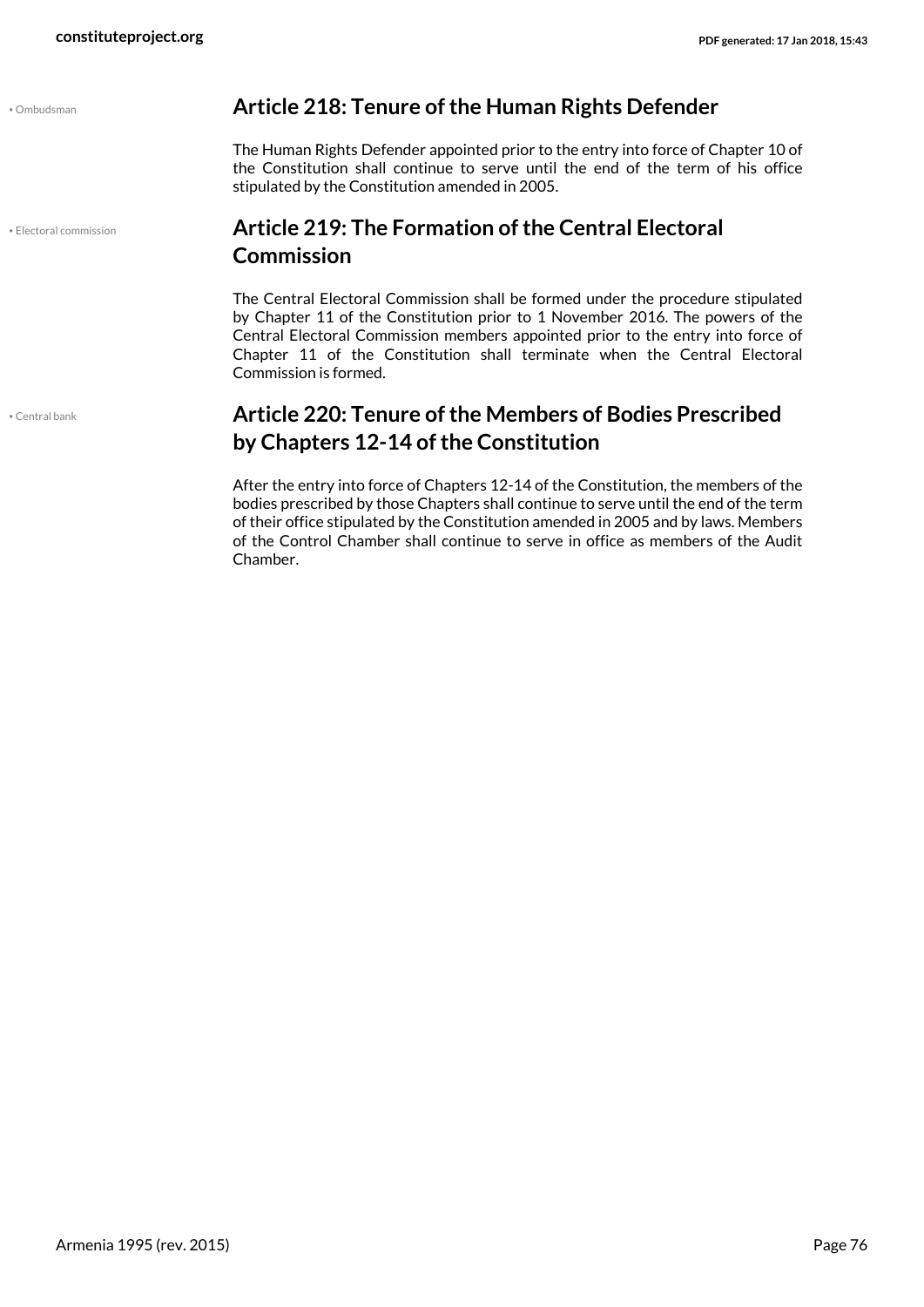## **Topic index**

#### A

| B |                                                                                                                |
|---|----------------------------------------------------------------------------------------------------------------|
|   |                                                                                                                |
| C |                                                                                                                |
|   |                                                                                                                |
|   |                                                                                                                |
|   |                                                                                                                |
|   |                                                                                                                |
|   |                                                                                                                |
|   | Claim of universal suffrage $\dots\dots\dots\dots\dots\dots\dots\dots\dots\dots\dots\dots\dots\dots\dots\dots$ |
|   |                                                                                                                |
|   |                                                                                                                |
|   |                                                                                                                |
|   |                                                                                                                |
|   |                                                                                                                |
|   |                                                                                                                |
|   |                                                                                                                |
|   |                                                                                                                |
|   |                                                                                                                |
|   |                                                                                                                |
|   |                                                                                                                |
|   |                                                                                                                |
|   |                                                                                                                |
| D |                                                                                                                |
|   |                                                                                                                |
|   |                                                                                                                |
|   |                                                                                                                |
|   |                                                                                                                |
|   |                                                                                                                |
|   |                                                                                                                |
| E |                                                                                                                |
|   |                                                                                                                |
|   |                                                                                                                |
|   |                                                                                                                |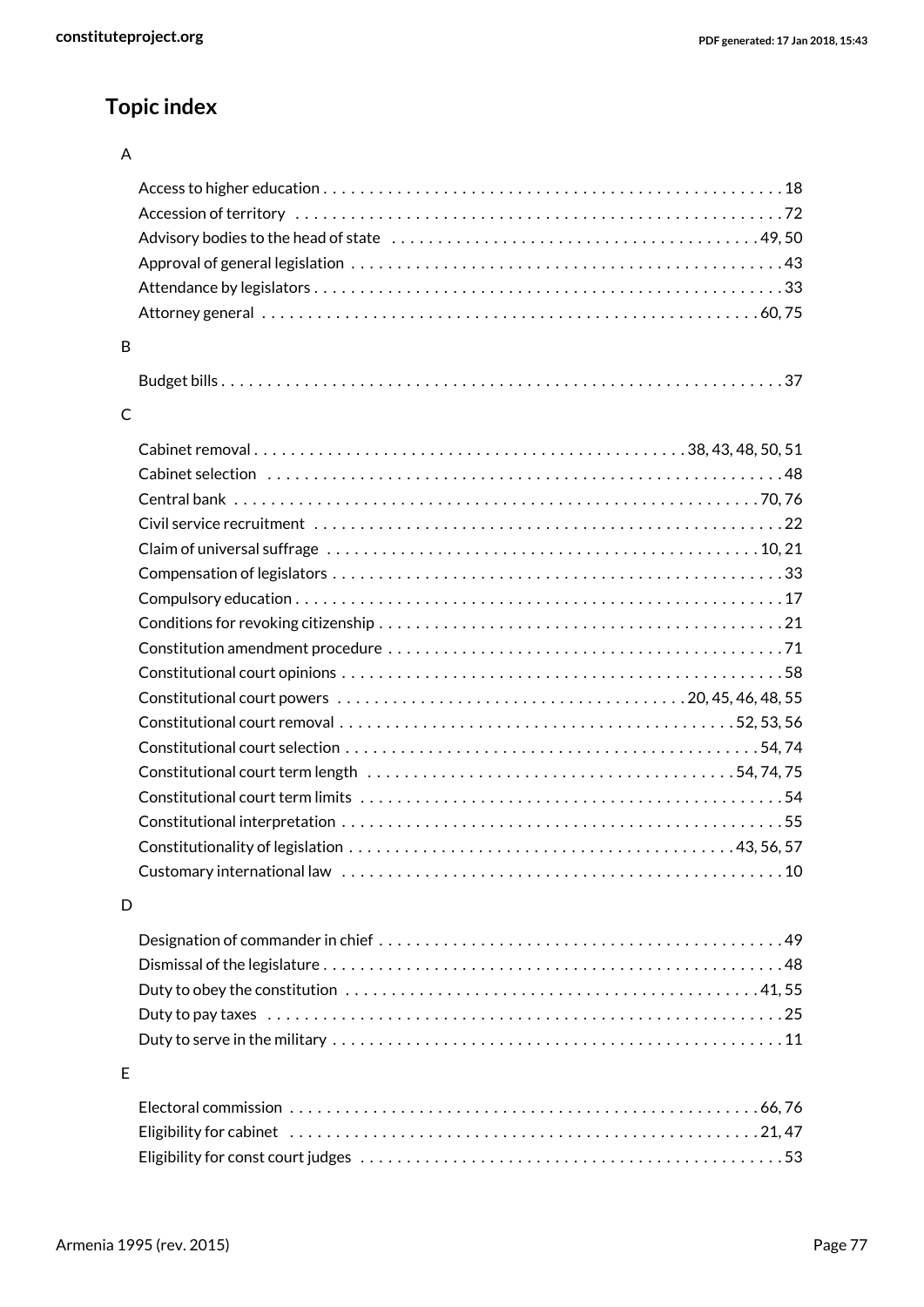| Equality regardless of age educational contract contract contract contract contract for the set of the set of $15$ |  |
|--------------------------------------------------------------------------------------------------------------------|--|
|                                                                                                                    |  |
|                                                                                                                    |  |
|                                                                                                                    |  |
|                                                                                                                    |  |
|                                                                                                                    |  |
|                                                                                                                    |  |
|                                                                                                                    |  |
|                                                                                                                    |  |
|                                                                                                                    |  |
|                                                                                                                    |  |
|                                                                                                                    |  |
|                                                                                                                    |  |
| Establishment of constitutional court (and the content of the content of constitutional court of the content of    |  |
|                                                                                                                    |  |
|                                                                                                                    |  |
|                                                                                                                    |  |
|                                                                                                                    |  |

#### F

| G |  |
|---|--|
|   |  |
| H |  |
|   |  |
|   |  |
|   |  |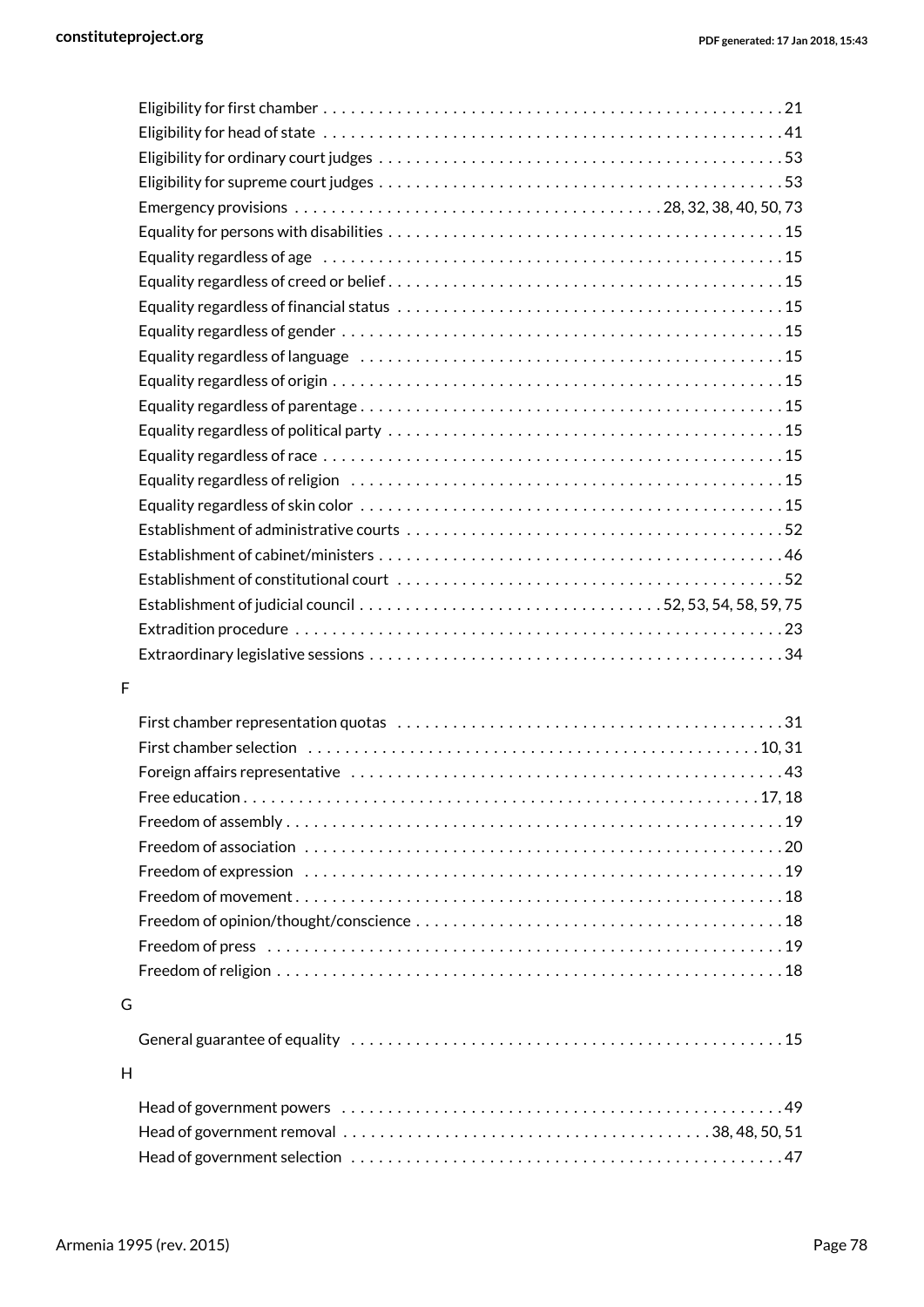| L |  |
|---|--|
|   |  |
|   |  |
|   |  |
|   |  |
|   |  |
|   |  |
| J |  |
|   |  |
| L |  |
|   |  |
|   |  |
|   |  |
|   |  |
|   |  |
|   |  |
|   |  |
|   |  |
| M |  |
|   |  |
|   |  |
|   |  |
|   |  |
|   |  |
|   |  |
|   |  |
|   |  |
|   |  |
| N |  |
|   |  |
|   |  |
|   |  |
|   |  |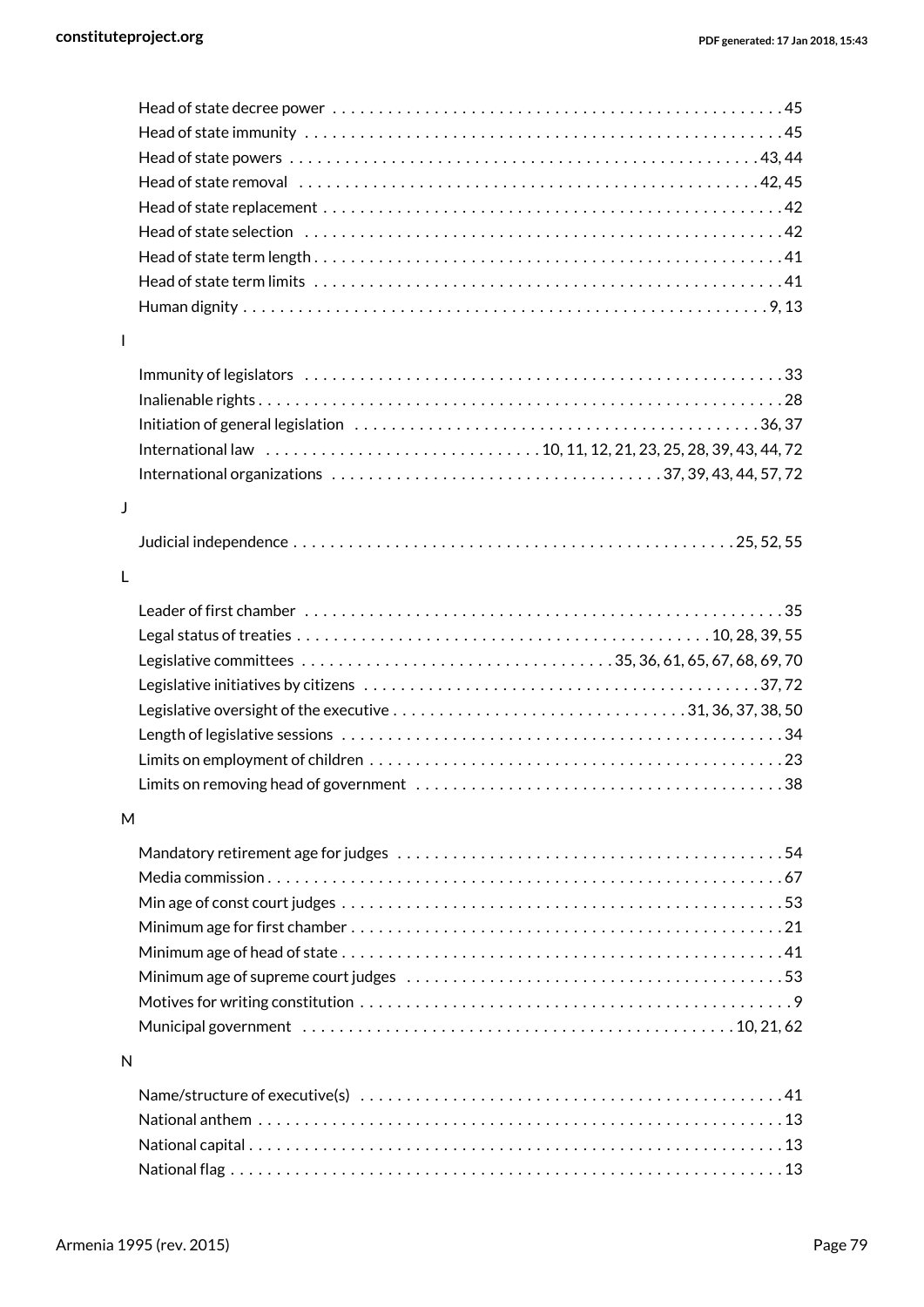#### O

#### P

| Q |  |
|---|--|
|   |  |
|   |  |

#### R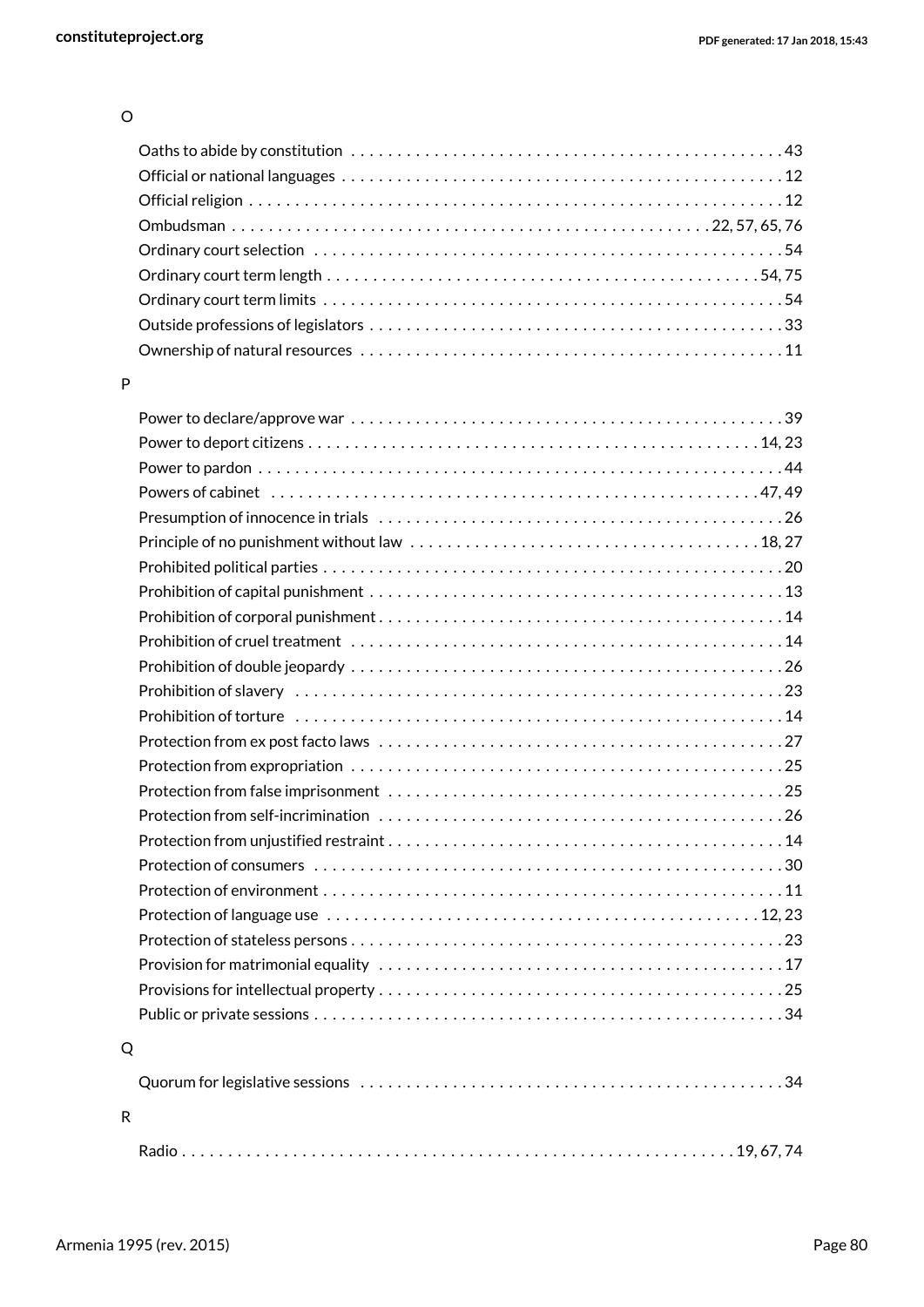| Right to culture $\dots\dots\dots\dots\dots\dots\dots\dots\dots\dots\dots\dots\dots\dots\dots\dots\dots$        |
|-----------------------------------------------------------------------------------------------------------------|
|                                                                                                                 |
|                                                                                                                 |
|                                                                                                                 |
|                                                                                                                 |
| Right to found a family $\dots\dots\dots\dots\dots\dots\dots\dots\dots\dots\dots\dots\dots\dots\dots\dots\dots$ |
|                                                                                                                 |
|                                                                                                                 |
|                                                                                                                 |
|                                                                                                                 |
|                                                                                                                 |
| Right to own property $\dots\dots\dots\dots\dots\dots\dots\dots\dots\dots\dots\dots\dots\dots\dots\dots$        |
|                                                                                                                 |
|                                                                                                                 |
|                                                                                                                 |
|                                                                                                                 |
|                                                                                                                 |
|                                                                                                                 |
|                                                                                                                 |
|                                                                                                                 |
|                                                                                                                 |
|                                                                                                                 |